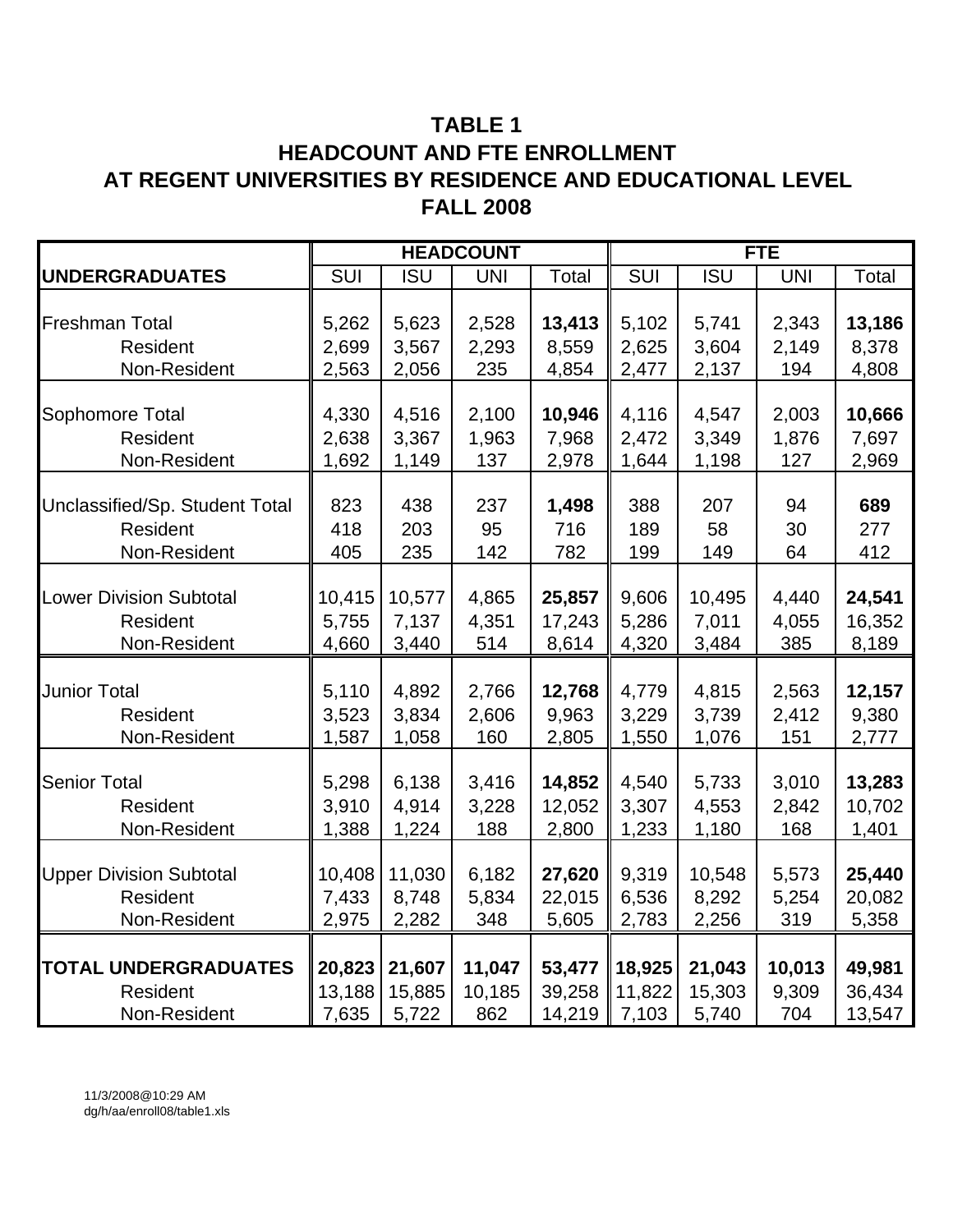# **TABLE 1 HEADCOUNT AND FTE ENROLLMENT AT REGENT UNIVERSITIES BY RESIDENCE AND EDUCATIONAL LEVEL FALL 2008**

|                           |            |            | <b>HEADCOUNT</b> |        |                      |            | <b>FTE</b> |        |
|---------------------------|------------|------------|------------------|--------|----------------------|------------|------------|--------|
|                           | <b>SUI</b> | <b>ISU</b> | <b>UNI</b>       | Total  | <b>SUI</b>           | <b>ISU</b> | <b>UNI</b> | Total  |
|                           |            |            |                  |        |                      |            |            |        |
| <b>TOTAL PROFESSIONAL</b> | 4,149      | 531        | <b>NA</b>        | 4,680  | 3,938                | 531        | <b>NA</b>  | 4,469  |
| Resident                  | 2,998      | 249        |                  | 3,247  | 2,753                | 249        |            | 3,002  |
| Non-Resident              | 1,151      | 282        |                  | 1,433  | 1,185                | 282        |            | 1467   |
|                           |            |            |                  |        |                      |            |            |        |
| <b>TOTAL GRADUATES</b>    | 5,589      | 4,718      | 1,861            | 12,168 | 4,710                | 4,182      | 1,352      | 10,244 |
| Resident                  | 2,216      | 2,014      | 1,377            | 5,607  | 1,876                | 1,582      | 968        | 4,426  |
| Non-Resident              | 3,373      | 2,704      | 484              | 6,561  | 2,834                | 2,600      | 384        | 5,818  |
|                           |            |            |                  |        |                      |            |            |        |
| <b>GRAND TOTAL</b>        | 30,561     | 26,856     | 12,908           | 70,325 | $\vert 27,573 \vert$ | 25,756     | 11,365     | 64,694 |
| Resident                  | 18,402     | 18,148     | 11,562           | 48,112 | 16,451               | 17,134     | 10,277     | 43,862 |
| Non-Resident              | 12,159     | 8,708      | 1,346            | 22,213 | $\parallel$ 11,122   | 8,622      | 1,088      | 20,832 |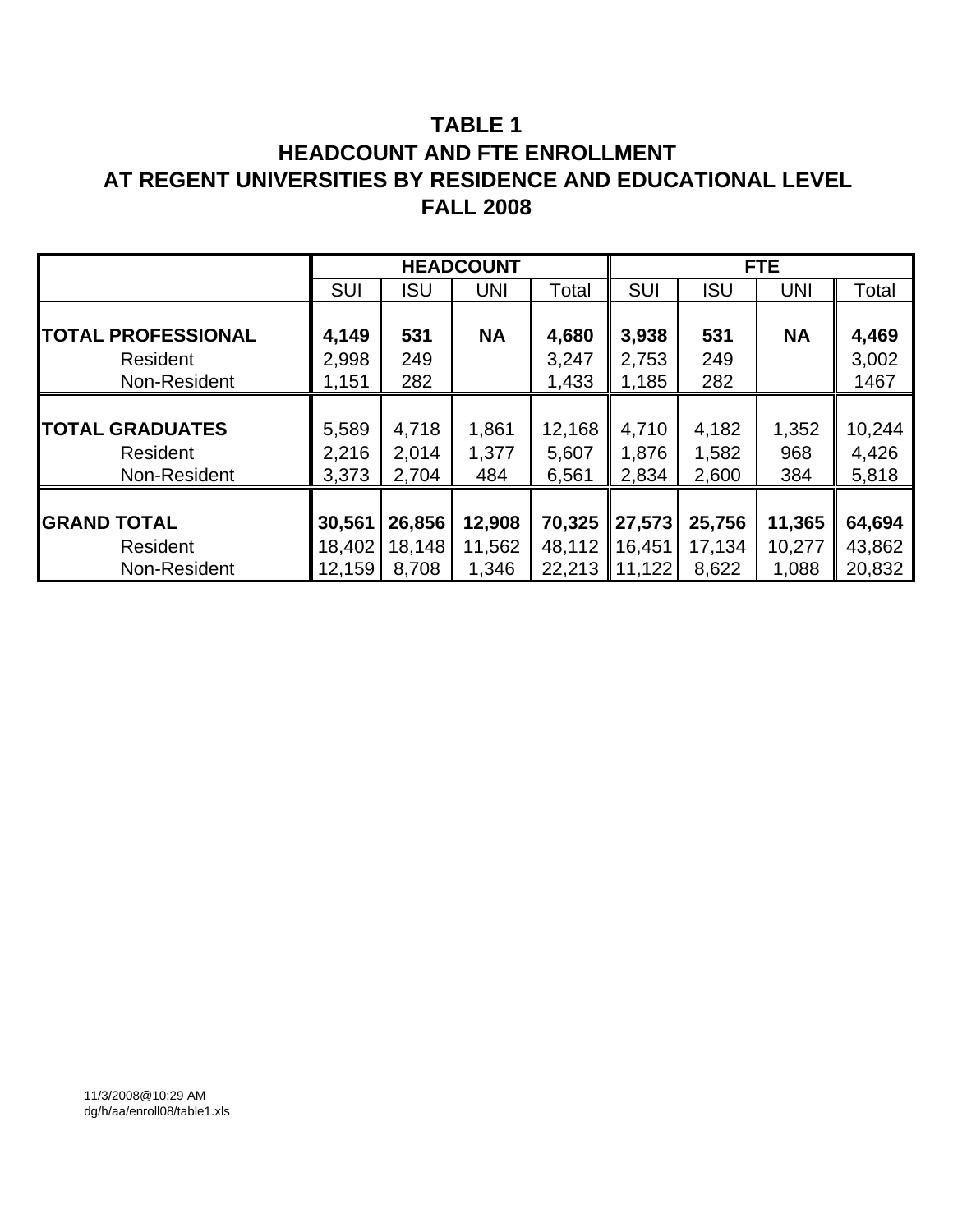# **TABLE 2 FULL-TIME/PART-TIME STUDENT HEADCOUNT ENROLLMENT AT REGENT UNIVERSITIES BY EDUCATIONAL LEVEL AND GENDER FALL 2008**

|              |        |           |        |       | <b>SUI</b> |       |        |              |        |
|--------------|--------|-----------|--------|-------|------------|-------|--------|--------------|--------|
|              |        | Full-Time |        |       | Part-Time  |       |        | <b>TOTAL</b> |        |
|              | Male   | Female    | Total  | Male  | Female     | Total | Male   | Female       | Total  |
|              |        |           |        |       |            |       |        |              |        |
| <b>New</b>   | 1,990  | 2,192     | 4,182  | 34    | 30         | 64    | 2,024  | 2,222        | 4,246  |
| Freshmen     | 46.9%  | 51.6%     | 98.5%  | 0.8%  | 0.7%       | 1.5%  | 47.7%  | 52.3%        | 13.9%  |
|              |        |           |        |       |            |       |        |              |        |
| Undergrad.   | 9,148  | 9,574     | 18,722 | 911   | 1,190      | 2,101 | 10,059 | 10,764       | 20,823 |
|              | 43.9%  | 46.0%     | 89.9%  | 4.4%  | 5.7%       | 10.1% | 48.3%  | 51.7%        | 68.1%  |
|              |        |           |        |       |            |       |        |              |        |
| Prof.        | 1,788  | 1,412     | 3,200  | 609   | 340        | 949   | 2,397  | 1,752        | 4,149  |
|              | 43.1%  | 34.0%     | 77.1%  | 14.7% | 8.2%       | 22.9% | 57.8%  | 42.2%        | 13.6%  |
|              |        |           |        |       |            |       |        |              |        |
| Graduate     | 1,342  | 1,705     | 3,047  | 1,066 | 1,476      | 2,542 | 2,408  | 3,181        | 5,589  |
|              | 24.0%  | 30.5%     | 54.5%  | 19.1% | 26.4%      | 45.5% | 43.1%  | 56.9%        | 18.3%  |
|              |        |           |        |       |            |       |        |              |        |
| <b>TOTAL</b> | 12,278 | 12,691    | 24,969 | 2,586 | 3,006      | 5,592 | 14,864 | 15,697       | 30,561 |
|              | 40.2%  | 41.5%     | 81.7%  | 9.2%  | 9.8%       | 18.3% | 48.6%  | 51.4%        | 100.0% |

|               | ISU    |           |        |       |           |       |        |              |        |
|---------------|--------|-----------|--------|-------|-----------|-------|--------|--------------|--------|
|               |        | Full-Time |        |       | Part-Time |       |        | <b>TOTAL</b> |        |
|               | Male   | Female    | Total  | Male  | Female    | Total | Male   | Female       | Total  |
|               |        |           |        |       |           |       |        |              |        |
| <b>New</b>    | 2,394  | 2,030     | 4,424  | 67    | 55        | 122   | 2,461  | 2,085        | 4,546  |
| Freshmen      | 52.7%  | 44.7%     | 97.3%  | 1.5%  | 1.2%      | 2.7%  | 54.1%  | 45.9%        | 16.9%  |
|               |        |           |        |       |           |       |        |              |        |
| Undergrad.    | 11,449 | 8,944     | 20,393 | 705   | 509       | 1,214 | 12,154 | 9,453        | 21,607 |
|               | 53.0%  | 41.4%     | 94.4%  | 3.3%  | 2.4%      | 5.6%  | 56.3%  | 43.7%        | 80.5%  |
|               |        |           |        |       |           |       |        |              |        |
| Prof.         | 128    | 397       | 525    | 2     | 4         | 6     | 130    | 401          | 531    |
|               | 24.1%  | 74.8%     | 98.9%  | 0.4%  | 0.8%      | 1.1%  | 24.5%  | 75.5%        | 2.0%   |
|               |        |           |        |       |           |       |        |              |        |
| Graduate      | 1,573  | 1,011     | 2,584  | 1,240 | 894       | 2,134 | 2,813  | 1,905        | 4,718  |
|               | 33.3%  | 21.4%     | 54.8%  | 26.3% | 18.9%     | 45.2% | 59.6%  | 40.4%        | 17.6%  |
|               |        |           |        |       |           |       |        |              |        |
| <b>ITOTAL</b> | 13,150 | 10,352    | 23,502 | 1,947 | 1,407     | 3,354 | 15,097 | 11,759       | 26,856 |
|               | 49.0%  | 38.5%     | 87.5%  | 7.8%  | 5.2%      | 12.5% | 56.2%  | 43.8%        | 100.0% |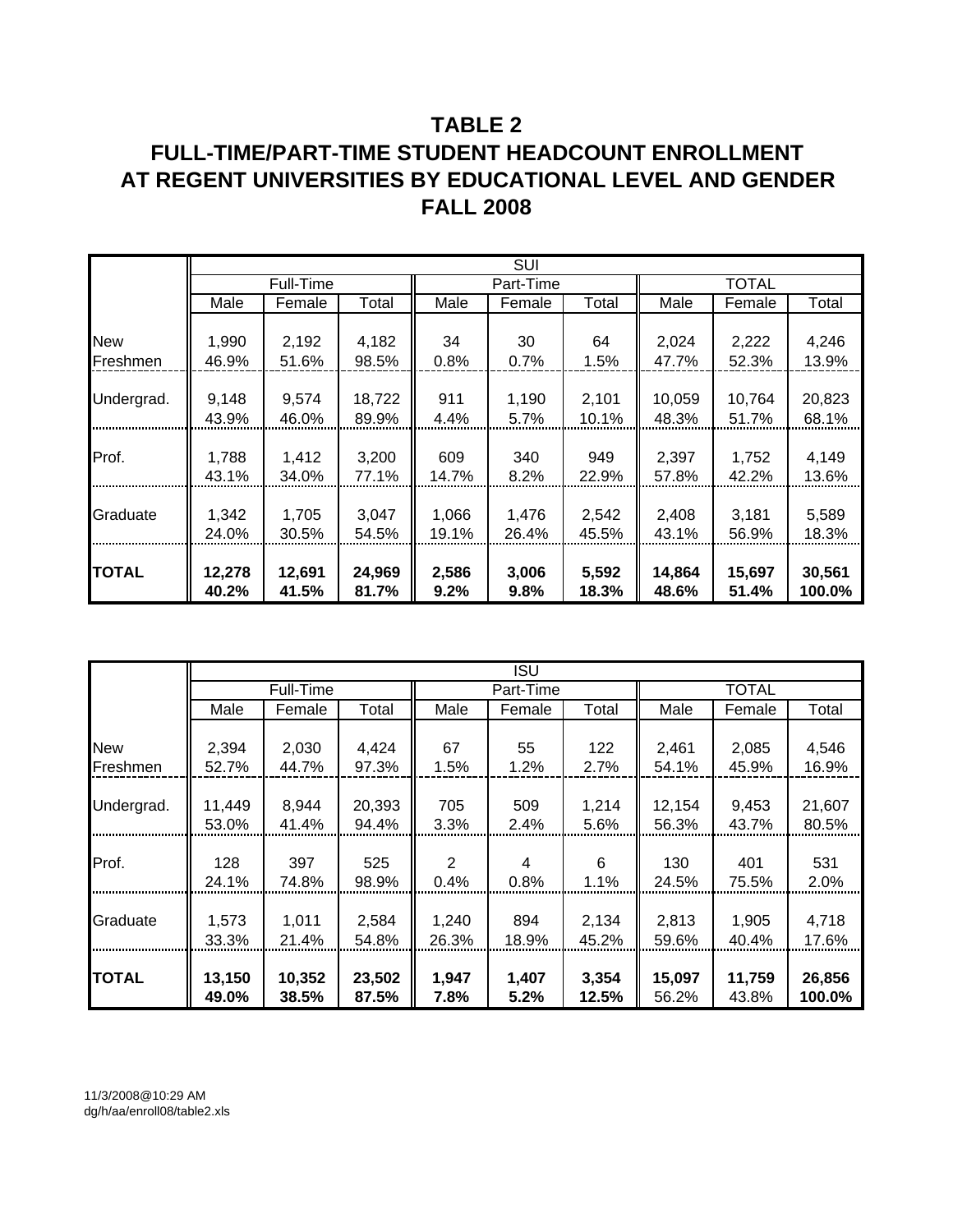# **TABLE 2 FULL-TIME/PART-TIME STUDENT HEADCOUNT ENROLLMENT AT REGENT UNIVERSITIES BY EDUCATIONAL LEVEL AND GENDER FALL 2008**

|            | UNI     |           |         |         |           |         |          |              |        |
|------------|---------|-----------|---------|---------|-----------|---------|----------|--------------|--------|
|            |         | Full-Time |         |         | Part-Time |         |          | <b>TOTAL</b> |        |
|            | Male    | Female    | Total   | Male    | Female    | Total   | Male     | Female       | Total  |
|            |         |           |         |         |           |         |          |              |        |
| <b>New</b> | 771     | 1,215     | 1,986   | 17      | 12        | 29      | 788      | 1,227        | 2,015  |
| Freshmen   | 38.3%   | 60.3%     | 98.6%   | 0.8%    | 0.6%      | 1.4%    | 39.1%    | 60.9%        | 15.6%  |
|            |         |           |         |         |           |         |          |              |        |
| Undergrad. | 4,296   | 5,732     | 10,028  | 507     | 512       | 1,019   | 4,803    | 6,244        | 11,047 |
|            | 38.9%   | 51.9%     | 90.8%   | 4.6%    | 4.6%      | 9.2%    | 43.5%    | 56.5%        | 85.6%  |
|            |         |           |         |         |           |         |          |              |        |
| Prof.      |         |           | 0       |         |           | 0       | $\Omega$ | 0            | 0      |
|            | #DIV/0! | #DIV/0!   | #DIV/0! | #DIV/0! | #DIV/0!   | #DIV/0! | #DIV/O!  | $\#$ DIV/0!  | 0.0%   |
|            |         |           |         |         |           |         |          |              |        |
| Graduate   | 234     | 497       | 731     | 343     | 787       | 1,130   | 577      | 1,284        | 1,861  |
|            | 12.6%   | 26.7%     | 39.3%   | 18.4%   | 42.3%     | 60.7%   | 31.0%    | 69.0%        | 14.4%  |
|            |         |           |         |         |           |         |          |              |        |
| TOTAL      | 4,530   | 6,229     | 10,759  | 850     | 1,299     | 2,149   | 5,380    | 7,528        | 12,908 |
|            | 35.1%   | 48.3%     | 83.4%   | 7.0%    | 10.1%     | 16.6%   | 41.7%    | 58.3%        | 100.0% |

|               |        |           |        |         | <b>TOTAL</b> |        |        |              |        |
|---------------|--------|-----------|--------|---------|--------------|--------|--------|--------------|--------|
|               |        | Full-Time |        |         | Part-Time    |        |        | <b>TOTAL</b> |        |
|               | Male   | Female    | Total  | Male    | Female       | Total  | Male   | Female       | Total  |
|               |        |           |        |         |              |        |        |              |        |
| <b>New</b>    | 5,155  | 5,437     | 10,592 | 118     | 97           | 215    | 5,273  | 5,534        | 10,807 |
| Freshmen      | 47.7%  | 50.3%     | 98.0%  | 1.1%    | 0.9%         | 2.0%   | 47.8%  | 50.2%        | 98.0%  |
|               |        |           |        |         |              |        |        |              |        |
| Undergrad.    | 24,893 | 24,250    | 49,143 | 2,123   | 2,211        | 4,334  | 27,016 | 26,461       | 53,477 |
|               | 46.5%  | 45.3%     | 91.9%  | 4.0%    | 4.1%         | 8.1%   | 46.7%  | 45.8%        | 92.5%  |
|               |        |           |        |         |              |        |        |              |        |
| Prof.         | 1,916  | 1,809     | 3,725  | 611     | 344          | 955    | 2,527  | 2,153        | 4,680  |
|               | 40.9%  | 38.7%     | 79.6%  | 13.1%   | 7.4%         | 20.4%  | 44.8%  | 38.2%        | 83.1%  |
|               |        |           |        |         |              |        |        |              |        |
| Graduate      | 3,149  | 3,213     | 6,362  | 2,649   | 3,157        | 5,806  | 5,798  | 6,370        | 12,168 |
|               | 25.9%  | 26.4%     | 52.3%  | 21.8%   | 25.9%        | 47.7%  | 32.3%  | 35.4%        | 67.7%  |
|               |        |           |        |         |              |        |        |              |        |
| <b>ITOTAL</b> | 29,958 | 29,272    | 59,230 | 5,383   | 5,712        | 11,095 | 35,341 | 34,984       | 70,325 |
|               | 42.6%  | 41.6%     | 84.2%  | $8.3\%$ | 8.1%         | 15.8%  | 76.7%  | 43.0%        | 86.4%  |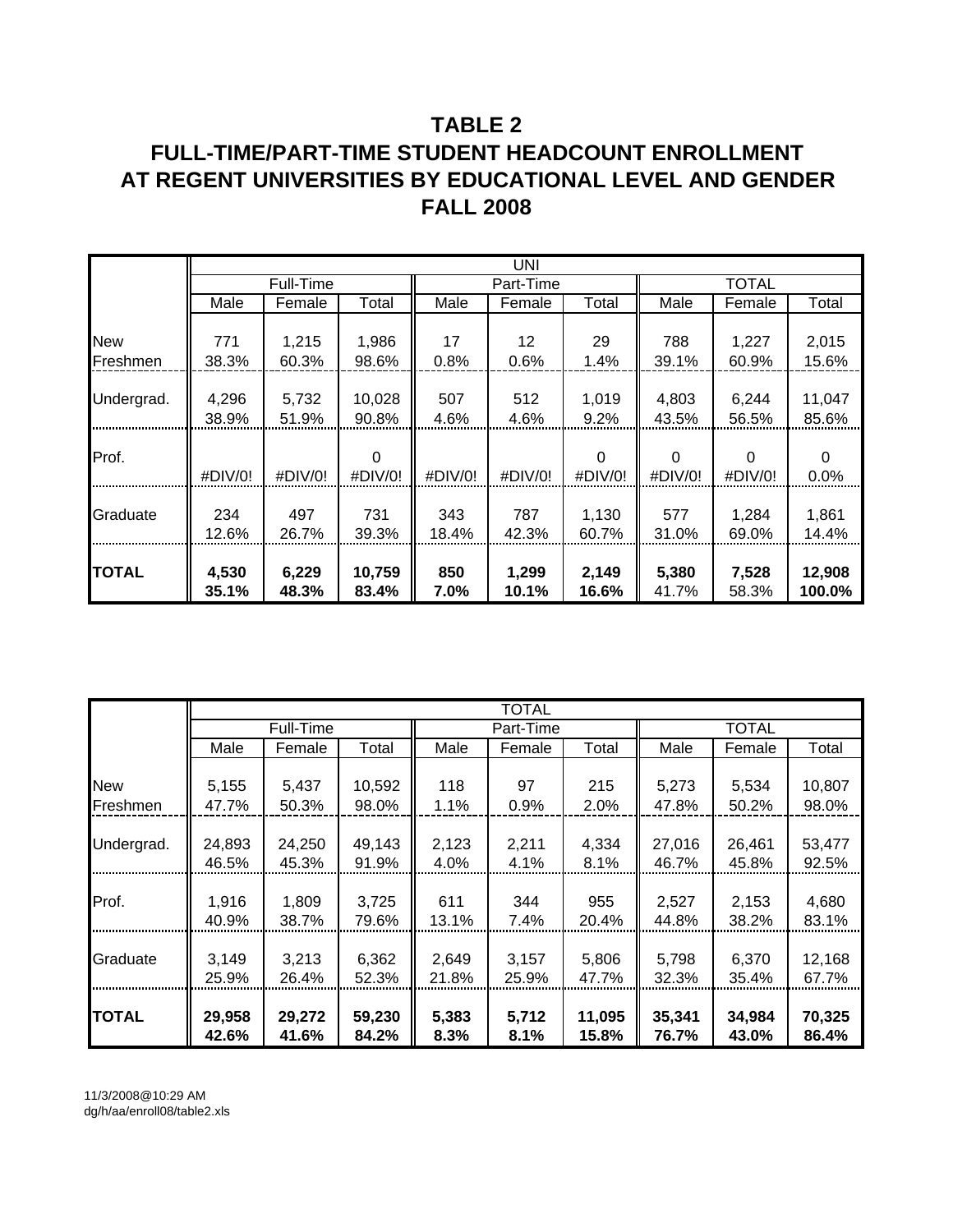|                                               |                | <b>Fall 2007</b> |        |                  | <b>Fall 2008</b> |              |
|-----------------------------------------------|----------------|------------------|--------|------------------|------------------|--------------|
|                                               | Male           | Female           | Total  | <b>Male</b>      | <b>Female</b>    | <b>Total</b> |
| UNDERGRADUATE ENROLLMENT                      |                |                  |        |                  |                  |              |
|                                               |                |                  |        |                  |                  |              |
| <b>COLLEGE OF BUSINESS</b>                    | 1,090          | 661              | 1,751  | 1,369            | 786              | 2,155        |
| <b>Seniors</b>                                | 548            | 317              | 865    | 567              | 328              | 895          |
| <b>Juniors</b>                                | 461            | 261              | 722    | 505              | 229              | 734          |
| Sophomores                                    | 38             | 32               | 70     | 143              | 106              | 249          |
| Freshmen                                      | 36             | 48               | 84     | 103              | 69               | 172          |
| Unclassified                                  | $\overline{7}$ | 3                | 10     | 51               | 54               | 105          |
| <b>COLLEGE OF DENTISTRY</b>                   | $\overline{0}$ |                  | 1      | $\boldsymbol{0}$ | 1                |              |
| <b>Oral Health Science</b>                    | $\overline{0}$ | 1                | 1      | $\overline{0}$   | 1                |              |
|                                               |                |                  |        |                  |                  |              |
| <b>COLLEGE OF EDUCATION</b>                   | 112            | 413              | 525    | 112              | 391              | 503          |
| <b>Seniors</b>                                | 90             | 298              | 388    | 79               | 264              | 343          |
| Juniors                                       | 20             | 107              | 127    | 19               | 105              | 124          |
| Sophomores                                    | $\overline{2}$ | 8                | 10     | 1                | 17               | 18           |
| Unclassified                                  | 5              | 4                | 9      | 13               | 5                | 18           |
|                                               |                |                  |        |                  |                  |              |
| <b>COLLEGE OF ENGINEERING</b>                 | 1,036          | 264              | 1,300  | 1,084            | 270              | 1,354        |
| <b>Seniors</b>                                | 192            | 55               | 247    | 200              | 49               | 249          |
| <b>Juniors</b>                                | 232            | 48               | 280    | 259              | 52               | 311          |
| Sophomores                                    | 277            | 72               | 349    | 267              | 77               | 344          |
| Freshmen                                      | 330            | 85               | 415    | 352              | 88               | 440          |
| Unclassified                                  | 5              | 4                | 9      | 6                | 4                | 10           |
| <b>COLLEGE OF LIBERAL ARTS &amp; SCIENCES</b> | 7,531          | 8,961            | 16,492 | 7,383            | 8,531            | 15,914       |
| <b>Seniors</b>                                | 1,605          | 1,788            | 3,393  | 1,561            | 1,749            | 3,310        |
| Juniors                                       | 1,776          | 1,990            | 3,766  | 1,823            | 1,944            | 3,767        |
| Sophomores                                    | 1,813          | 2,110            | 3,923  | 1,650            | 2,004            | 3,654        |
| Freshmen                                      | 2,113          | 2,652            | 4,765  | 2,148            | 2,472            | 4,620        |
| Unclassified                                  | 152            | 221              | 373    | 144              | 195              | 339          |
| Off-campus non-degree seekers                 | 72             | 200              | 272    | 57               | 167              | 224          |
|                                               |                |                  |        |                  |                  |              |
| <b>COLLEGE OF MEDICINE</b>                    | 39             | 110              | 149    | 44               | 116              | 160          |
| <b>Medical Technology</b>                     | 7              | 41               | 48     | 14               | 45               | 59           |
| <b>Certificate Programs</b>                   | 26             | 58               | 84     | 21               | 57               | 78           |
| Unclassified                                  | 6              | 11               | 17     | 9                | 14               | 23           |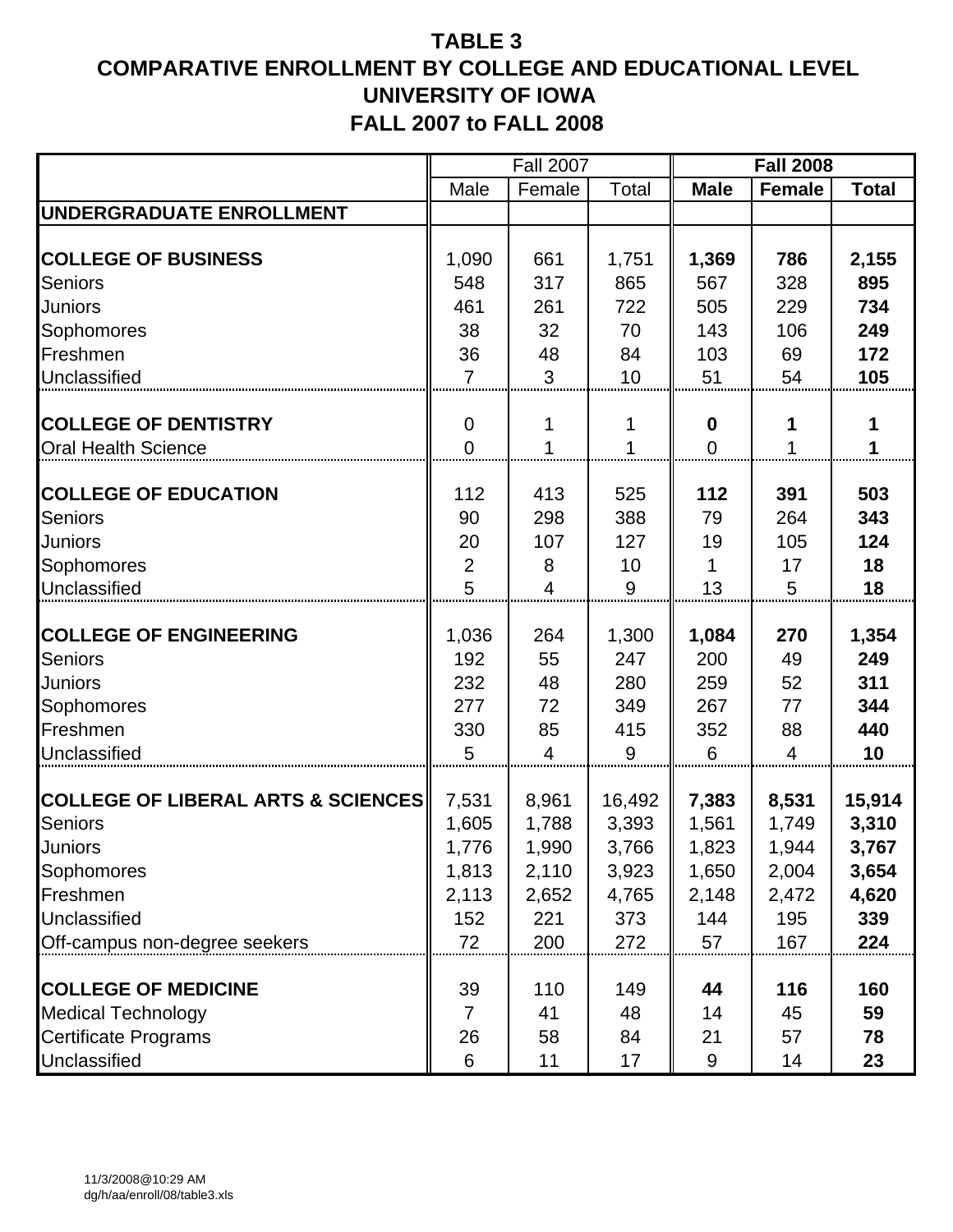|                                        |                | <b>Fall 2007</b> |                |                  | <b>Fall 2008</b> |                |
|----------------------------------------|----------------|------------------|----------------|------------------|------------------|----------------|
|                                        | Male           | Female           | Total          | <b>Male</b>      | <b>Female</b>    | <b>Total</b>   |
| UNDERGRADUATE ENROLLMENT               |                |                  |                |                  |                  |                |
|                                        |                |                  |                |                  |                  |                |
| <b>COLLEGE OF NURSING</b>              | 67             | 599              | 666            | 57               | 640              | 697            |
| <b>Seniors</b>                         | 44             | 367              | 411            | 42               | 361              | 403            |
| <b>Juniors</b>                         | 11             | 123              | 134            | 6                | 146              | 152            |
| Sophomores                             |                | 60               | 61             | 3                | 61               | 64             |
| Freshmen                               |                | 23               | 24             | $\overline{0}$   | 30               | 30             |
| Unclassified                           | 10             | 26               | 36             | 6                | 42               | 48             |
|                                        |                |                  |                |                  |                  |                |
| <b>COLLEGE OF PUBLIC HEALTH</b>        | $\mathbf 0$    | 1                | 1              | $\boldsymbol{0}$ | 1                | 1              |
| Unclassified                           | $\overline{0}$ | 1                | 1              | $\overline{0}$   | 1                | $\mathbf{1}$   |
|                                        |                |                  |                |                  |                  |                |
| UNIVERSITY COLLEGE                     | 8              | 14               | 22             | 10               | 28               | 38             |
| <b>Seniors</b>                         | 4              | $\overline{7}$   | 11             | 3                | 12               | 15             |
| <b>Juniors</b>                         | 4              | $\overline{7}$   | 11             | 7                | 15               | 22             |
| Sophomores                             | $\Omega$       | $\overline{0}$   | $\overline{0}$ | $\Omega$         | 1                | 1              |
|                                        |                |                  |                |                  |                  |                |
| UNDERGRADUATE TOTAL                    | 9,883          | 11,024           | 20,907         | 10,059           | 10,764           | 20,823         |
|                                        |                |                  |                |                  |                  |                |
| <b>PROFESSIONAL COLLEGE ENROLLMENT</b> |                |                  |                |                  |                  |                |
|                                        |                |                  |                |                  |                  |                |
| <b>TIPPIE SCHOOL OF MANAGEMENT</b>     | 698            | 309              | 1,007          | 690              | 337              | 1,027          |
| <b>MBA Students</b>                    | 558            | 237              | 795            | 585              | 269              | 854            |
| <b>Evening MBA Students</b>            | 140            | 72               | 212            | 105              | 68               | 173            |
| <b>COLLEGE OF DENTISTRY</b>            | 192            | 131              | 323            | 197              | 129              | 326            |
|                                        | 44             |                  | 72             | 46               |                  | 70             |
| <b>Seniors</b>                         | 47             | 28               |                |                  | 24               |                |
| <b>Juniors</b>                         |                | 25               | 72             | 44               | 35               | 79<br>79       |
| Sophomores                             | 44             | 35               | 79             | 45               | 34               |                |
| Freshmen                               | 46             | 34               | 80             | 50               | 31               | 81             |
| <b>Residents and Fellows</b>           | 0              | 1                | 1              | $\mathbf 0$      | 1                |                |
| Unclassified                           | 11             | 8                | 19             | 12               | $\overline{4}$   | 16             |
| <b>COLLEGE OF LAW</b>                  | 354            | 286              | 640            | 352              | 283              | 635            |
| <b>Seniors</b>                         | 119            | 99               | 218            | 115              | 91               | 206            |
| <b>Juniors</b>                         | 115            | 92               | 207            | 125              | 95               | 220            |
| Freshmen                               | 118            | 92               | 210            | 106              | 89               | 195            |
| Master of Law                          | 2              | $\overline{2}$   | 4              | 6                | 6                | 12             |
| Unclassified                           | 0              |                  |                | $\overline{0}$   | $\overline{2}$   | 2 <sub>2</sub> |
|                                        |                | 1                | 1              |                  |                  |                |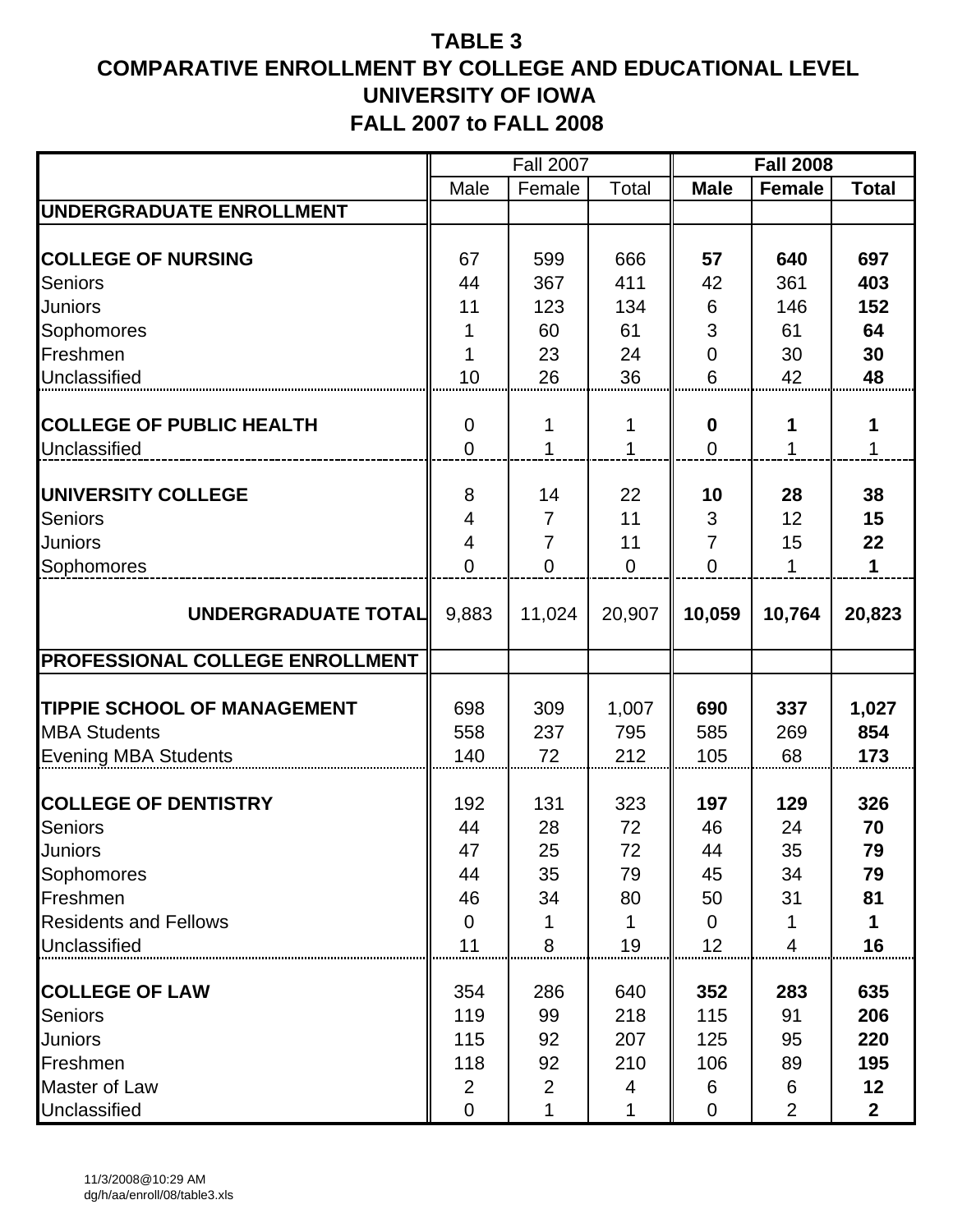|                                           |                | <b>Fall 2007</b> |                |                | <b>Fall 2008</b> |              |
|-------------------------------------------|----------------|------------------|----------------|----------------|------------------|--------------|
|                                           | Male           | Female           | Total          | <b>Male</b>    | <b>Female</b>    | <b>Total</b> |
| PROFESSIONAL COLLEGE ENROLLMENT           |                |                  |                |                |                  |              |
|                                           |                |                  |                |                |                  |              |
| <b>COLLEGE OF MEDICINE</b>                | 949            | 666              | 1,615          | 989            | 726              | 1,715        |
| Seniors                                   | 83             | 64               | 147            | 82<br>81       | 65               | 147<br>170   |
| <b>Juniors</b>                            | 95<br>71       | 73<br>84         | 168<br>155     | 80             | 89<br>76         | 156          |
| Sophomores<br>Freshmen                    | 83             | 75               | 158            | 81             | 75               | 156          |
| <b>Residents and Fellows</b>              | 614            | 366              | 980            | 660            | 417              | 1,077        |
| Unclassified                              | 3              | 4                | $\overline{7}$ | 5              | 4                | 9            |
|                                           |                |                  |                |                |                  |              |
| <b>COLLEGE OF PHARMACY</b>                | 157            | 278              | 435            | 169            | 277              | 446          |
| <b>Seniors</b>                            | 27             | 73               | 100            | 47             | 64               | 111          |
| <b>Juniors</b>                            | 46             | 65               | 111            | 39             | 66               | 105          |
| Sophomores                                | 38             | 67               | 105            | 46             | 61               | 107          |
| Freshmen                                  | 46             | 68               | 114            | 36             | 79               | 115          |
| <b>Residents and Fellows</b>              | $\mathbf 0$    | 5                | 5              | 1              | $\overline{7}$   | 8            |
| Off-campus non-degree seekers             | $\overline{0}$ | $\overline{0}$   | $\overline{0}$ | $\overline{0}$ | $\overline{0}$   | $\mathbf 0$  |
| <b>PROFESSIONAL COLLEGE TOTAL</b>         | 2,350          | 1,670            | 4,020          | 2,397          | 1,752            | 4,149        |
| <b>GRADUATE ENROLLMENT</b>                |                |                  |                |                |                  |              |
| <b>College of Business Administration</b> | 87             | 48               | 135            | 93             | 52               | 145          |
| <b>College of Dentistry</b>               | 31             | 18               | 49             | 29             | 24               | 53           |
| College of Education                      | 191            | 415              | 606            | 208            | 435              | 643          |
| <b>College of Engineering</b>             | 235            | 105              | 340            | 262            | 113              | 375          |
| College of Liberal Arts and Sciences      | 1,079          | 1,300            | 2,379          | 1,062          | 1,277            | 2,339        |
| <b>College of Medicine</b>                | 133            | 182              | 315            | 126            | 180              | 306          |
| <b>College of Nursing</b>                 | 37             | 287              | 324            | 43             | 306              | 349          |
| <b>College of Pharmacy</b>                | 48             | 34               | 82             | 45             | 37               | 82           |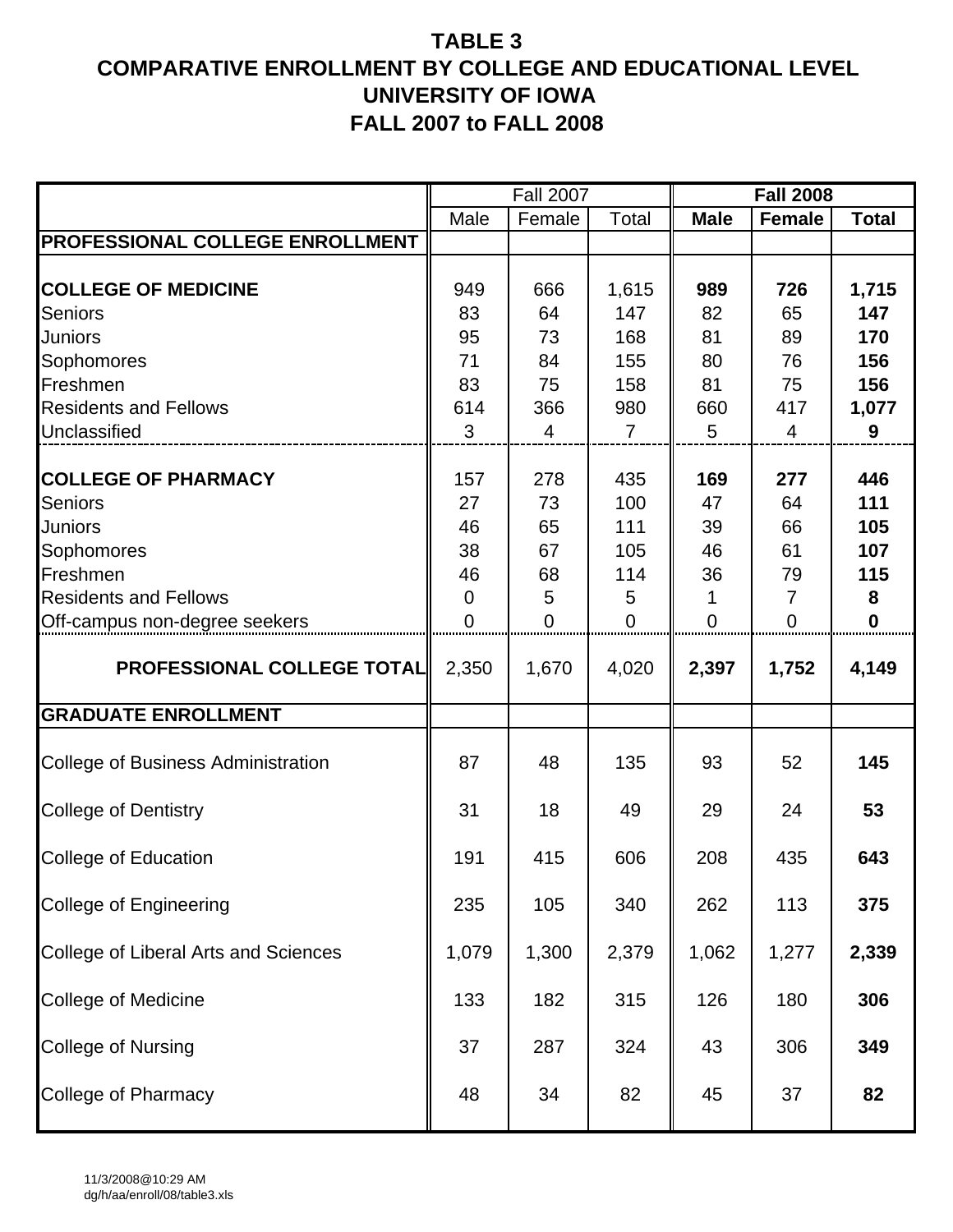|                                                 |        | <b>Fall 2007</b> |        |             | <b>Fall 2008</b> |        |
|-------------------------------------------------|--------|------------------|--------|-------------|------------------|--------|
|                                                 | Male   | Female           | Total  | <b>Male</b> | <b>Female</b>    | Total  |
| <b>PROFESSIONAL COLLEGE ENROLLMENT (cont'd)</b> |        |                  |        |             |                  |        |
| College of Public Health                        | 89     | 192              | 281    | 100         | 200              | 300    |
| <b>Graduate College</b>                         | 251    | 425              | 676    | 254         | 432              | 686    |
| Post-Doctoral                                   | 183    | 112              | 295    | 186         | 125              | 311    |
| <b>GRADUATE TOTAL</b>                           | 2,364  | 3,118            | 5,482  | 2,408       | 3,181            | 5,589  |
| <b>UNIVERSITY TOTAL</b>                         | 14,597 | 15,812           | 30,409 | 14,864      | 15,697           | 30,561 |

Note: Off-campus degree seekers are included in the counts for the respective colleges.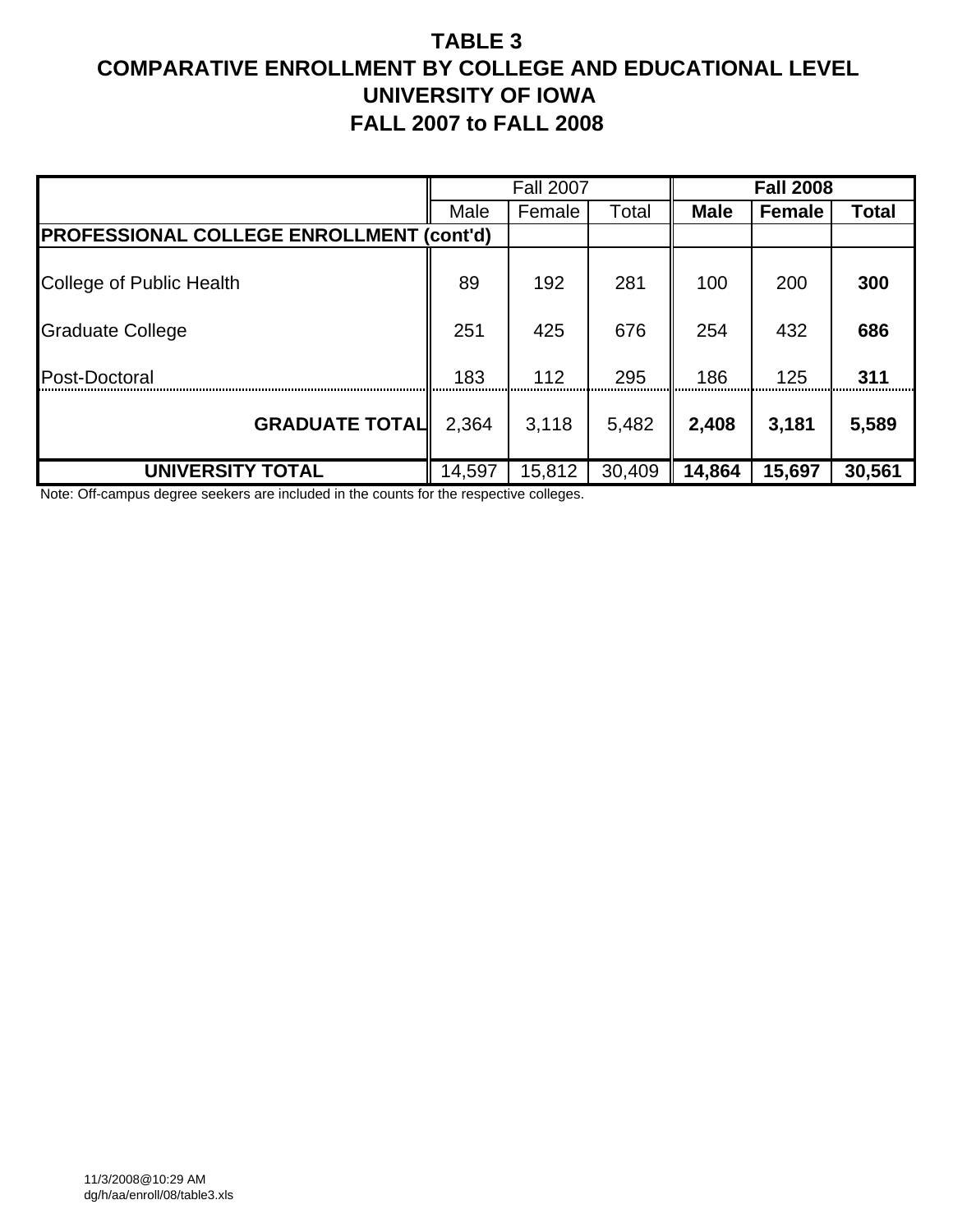|                                                   |       | <b>Fall 2007</b> |       |                | <b>Fall 2008</b> |              |
|---------------------------------------------------|-------|------------------|-------|----------------|------------------|--------------|
|                                                   | Male  | Female           | Total | <b>Male</b>    | <b>Female</b>    | <b>Total</b> |
| UNDERGRADUATE ENROLLMENT                          |       |                  |       |                |                  |              |
|                                                   |       |                  |       |                |                  |              |
| <b>COLLEGE OF AGRICULTURE &amp; LIFE SCIENCES</b> | 1,520 | 1,177            | 2,697 | 1,542          | 1,303            | 2,845        |
| <b>Seniors</b>                                    | 474   | 314              | 788   | 471            | 372              | 843          |
| Juniors                                           | 412   | 296              | 708   | 441            | 301              | 742          |
| Sophomores                                        | 316   | 241              | 557   | 326            | 269              | 595          |
| Freshmen                                          | 288   | 283              | 571   | 279            | 329              | 608          |
| <b>Specials</b>                                   | 30    | 43               | 73    | 25             | 32               | 57           |
|                                                   |       |                  |       |                |                  |              |
| <b>COLLEGE OF BUSINESS</b>                        | 2,176 | 1,157            | 3,333 | 2,239          | 1,234            | 3,473        |
| <b>Seniors</b>                                    | 695   | 368              | 1,063 | 681            | 355              | 1,036        |
| Juniors                                           | 579   | 296              | 875   | 574            | 280              | 854          |
| Sophomores                                        | 444   | 229              | 673   | 496            | 259              | 755          |
| Freshmen                                          | 448   | 254              | 702   | 480            | 331              | 811          |
| Specials                                          | 10    | 10               | 20    | 8              | 9                | 17           |
|                                                   |       |                  |       |                |                  |              |
| <b>COLLEGE OF DESIGN</b>                          | 923   | 950              | 1,873 | 902            | 942              | 1,844        |
| <b>Seniors</b>                                    | 275   | 265              | 540   | 258            | 255              | 513          |
| Juniors                                           | 160   | 183              | 343   | 145            | 190              | 335<br>424   |
| Sophomores                                        | 197   | 210              | 407   | 210            | 214              |              |
| Freshmen                                          | 288   | 287              | 575   | 285            | 270              | 555          |
| Specials                                          | 3     | 5                | 8     | $\overline{4}$ | 13               | 17           |
| <b>COLLEGE OF ENGINEERING</b>                     | 3,935 | 665              | 4,600 | 3,995          | 681              | 4,676        |
| <b>Seniors</b>                                    | 1,141 | 228              | 1,369 | 1,106          | 206              | 1,312        |
| Juniors                                           | 832   | 107              | 939   | 850            | 139              | 989          |
| Sophomores                                        | 783   | 145              | 928   | 833            | 132              | 965          |
| Freshmen                                          | 1,162 | 182              | 1,344 | 1,188          | 195              | 1,383        |
| <b>Specials</b>                                   | 17    | 3                | 20    | 18             | $9\,$            | 27           |
|                                                   |       |                  |       |                |                  |              |
| <b>COLLEGE OF HUMAN SCIENCES</b>                  | 543   | 2,223            | 2,766 | 586            | 2,333            | 2,919        |
| <b>Seniors</b>                                    | 184   | 715              | 899   | 181            | 734              | 915          |
| Juniors                                           | 140   | 557              | 697   | 146            | 574              | 720          |
| Sophomores                                        | 115   | 487              | 602   | 126            | 505              | 631          |
| Freshmen                                          | 100   | 428              | 528   | 129            | 490              | 619          |
| Specials                                          | 4     | 36               | 40    | 4              | 30               | 34           |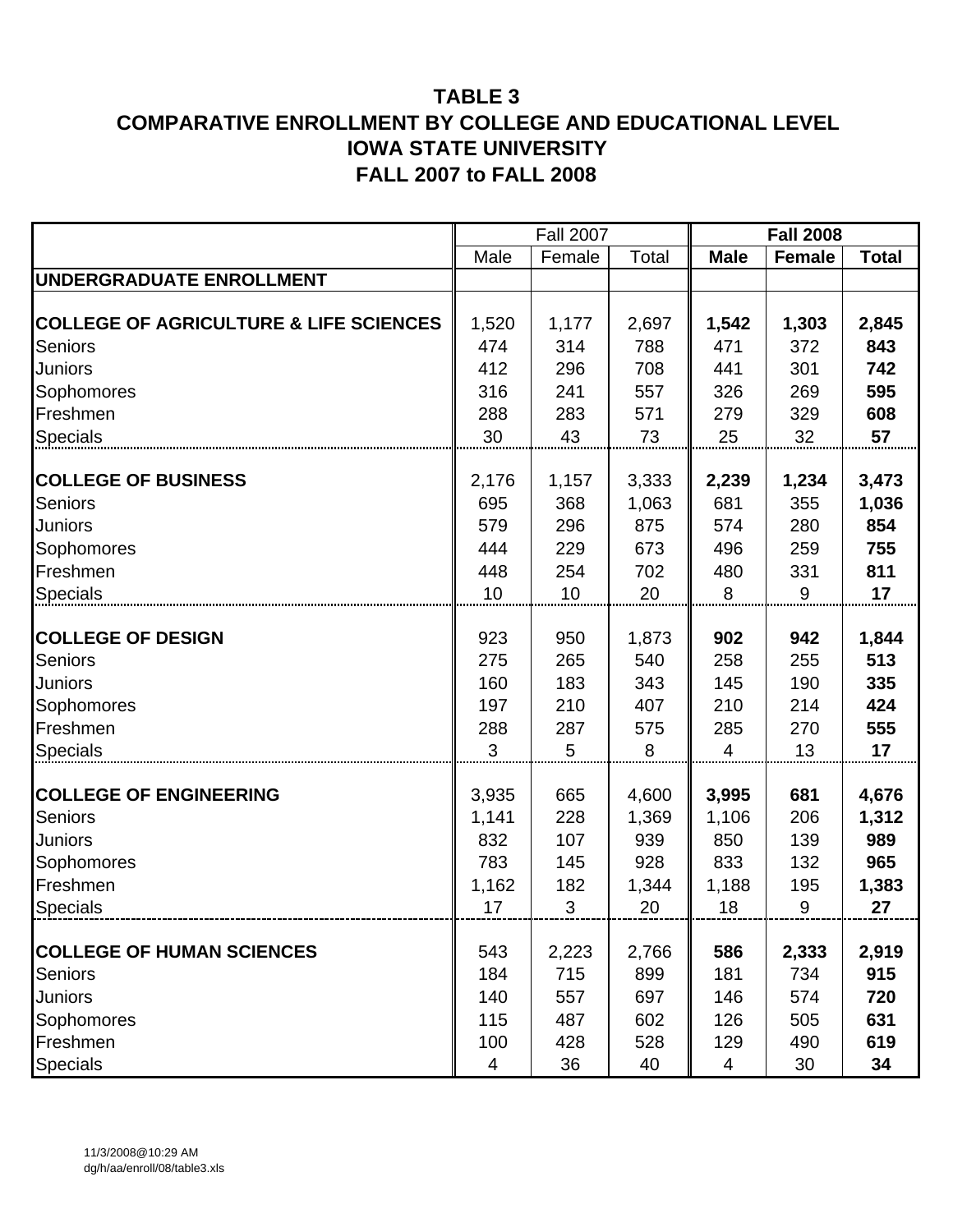|                                               |          | <b>Fall 2007</b> |        |             | <b>Fall 2008</b> |              |
|-----------------------------------------------|----------|------------------|--------|-------------|------------------|--------------|
|                                               | Male     | Female           | Total  | <b>Male</b> | <b>Female</b>    | <b>Total</b> |
| <b>UNDERGRADUATE ENROLLMENT</b>               |          |                  |        |             |                  |              |
|                                               |          |                  |        |             |                  |              |
| <b>COLLEGE OF LIBERAL ARTS &amp; SCIENCES</b> | 2,847    | 2,888            | 5,735  | 2,890       | 2,960            | 5,850        |
| <b>Seniors</b>                                | 801      | 791              | 1,592  | 787         | 732              | 1,519        |
| <b>Juniors</b>                                | 628      | 577              | 1,205  | 594         | 658              | 1,252        |
| Sophomores                                    | 527      | 583              | 1,110  | 534         | 612              | 1,146        |
| Freshmen                                      | 768      | 830              | 1,598  | 815         | 832              | 1,647        |
| Specials                                      | 123      | 107              | 230    | 160         | 126              | 286          |
|                                               |          |                  |        |             |                  |              |
| UNDERGRADUATE TOTAL                           | 11,944   | 9,060            | 21,004 | 12,154      | 9,453            | 21,607       |
|                                               |          |                  |        |             |                  |              |
| <b>PROFESSIONAL COLLEGE ENROLLMENT</b>        |          |                  |        |             |                  |              |
|                                               |          |                  |        |             |                  |              |
| <b>COLLEGE OF VETERINARY MEDICINE</b>         | 124      | 368              | 492    | 130         | 401              | 531          |
| <b>Fourth Year</b>                            | 32       | 75               | 107    | 26          | 87               | 113          |
| <b>Third Year</b>                             | 26       | 87               | 113    | 29          | 92               | 121          |
| <b>Second Year</b>                            | 31       | 93               | 124    | 34          | 113              | 147          |
| <b>First Year</b>                             | 35       | 113              | 148    | 41          | 109              | 150          |
| Specials                                      | $\Omega$ | 0                | 0      | 0           | 0                | $\bf{0}$     |
| <b>PROFESSIONAL COLLEGE TOTAL</b>             | 124      | 368              | 492    | 130         | 401              | 531          |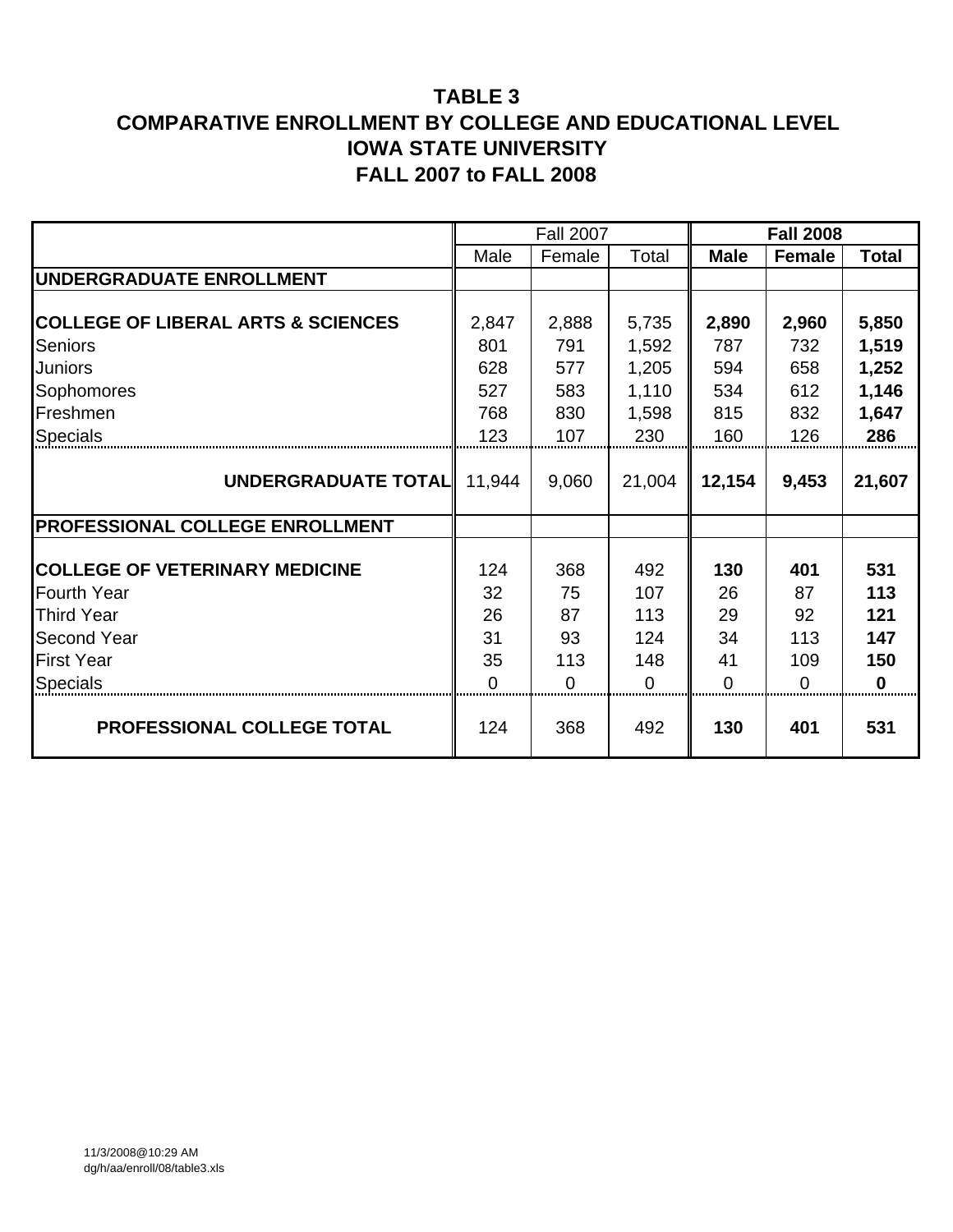|                                        |        | <b>Fall 2007</b> |        |             | <b>Fall 2008</b> |              |
|----------------------------------------|--------|------------------|--------|-------------|------------------|--------------|
|                                        | Male   | Female           | Total  | <b>Male</b> | <b>Female</b>    | <b>Total</b> |
| <b>GRADUATE ENROLLMENT</b>             |        |                  |        |             |                  |              |
| College of Agriculture & Life Sciences | 413    | 264              | 677    | 409         | 266              | 675          |
| <b>College of Business</b>             | 165    | 129              | 294    | 154         | 128              | 282          |
| College of Design                      | 62     | 63               | 125    | 55          | 73               | 128          |
| College of Engineering                 | 776    | 171              | 947    | 816         | 180              | 996          |
| College of Human Sciences              | 202    | 455              | 657    | 222         | 469              | 691          |
| College of Liberal Arts and Sciences   | 725    | 489              | 1,214  | 724         | 490              | 1,214        |
| <b>College of Veterinary Medicine</b>  | 53     | 48               | 101    | 54          | 47               | 101          |
| Interdepartment and Undeclared         | 391    | 258              | 649    | 379         | 252              | 631          |
| <b>GRADUATE TOTAL</b>                  | 2,787  | 1,877            | 4,664  | 2,813       | 1,905            | 4,718        |
| UNIVERSITY TOTAL                       | 14,855 | 11,305           | 26,160 | 15,097      | 11,759           | 26,856       |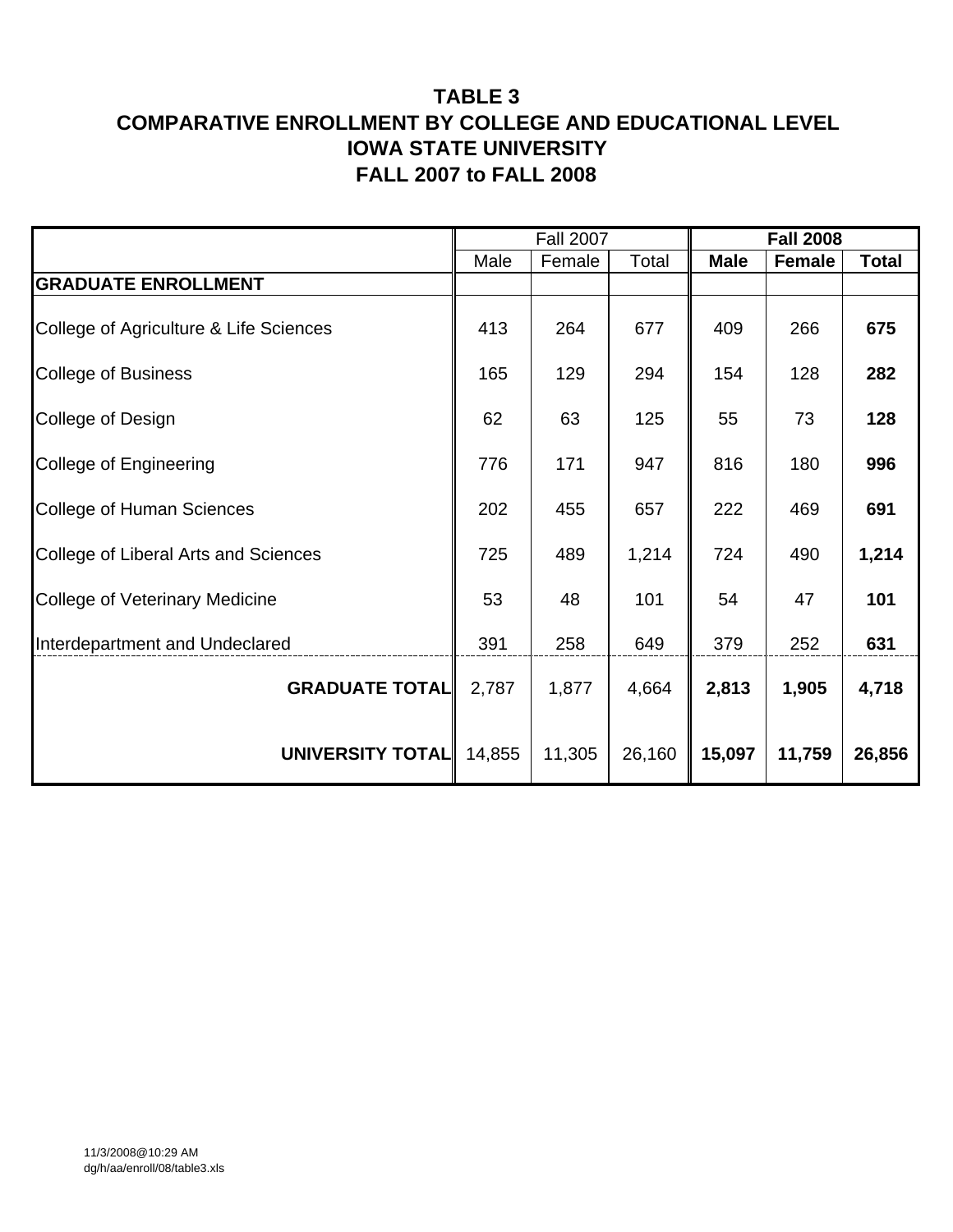|                                                |       | <b>Fall 2007</b> |       |             | <b>Fall 2008</b> |              |
|------------------------------------------------|-------|------------------|-------|-------------|------------------|--------------|
|                                                | Male  | Female           | Total | <b>Male</b> | <b>Female</b>    | <b>Total</b> |
| UNDERGRADUATE ENROLLMENT                       |       |                  |       |             |                  |              |
|                                                |       |                  |       |             |                  |              |
| <b>COLLEGE OF BUSINESS ADMINISTRATION</b>      | 1,401 | 958              | 2,359 | 1,472       | 974              | 2,446        |
| Seniors                                        | 400   | 282              | 682   | 452         | 287              | 739          |
| Juniors                                        | 471   | 282              | 753   | 416         | 288              | 704          |
| Sophomores                                     | 259   | 181              | 440   | 276         | 212              | 488          |
| Freshmen                                       | 271   | 213              | 484   | 328         | 187              | 515          |
|                                                |       |                  |       |             |                  |              |
| <b>COLLEGE OF EDUCATION</b>                    | 481   | 1,612            | 2,093 | 497         | 1,588            | 2,085        |
| <b>Seniors</b>                                 | 169   | 628              | 797   | 193         | 622              | 815          |
| Juniors                                        | 152   | 406              | 558   | 121         | 371              | 492          |
| Sophomores                                     | 82    | 266              | 348   | 89          | 284              | 373          |
| Freshmen                                       | 78    | 312              | 390   | 94          | 311              | 405          |
|                                                |       |                  |       |             |                  |              |
| <b>COLLEGE OF HUMANITIES &amp; FINE ARTS</b>   | 607   | 1,209            | 1,816 | 579         | 1,236            | 1,815        |
| <b>Seniors</b>                                 | 210   | 427              | 637   | 204         | 400              | 604          |
| Juniors                                        | 177   | 287              | 464   | 141         | 333              | 474          |
| Sophomores                                     | 97    | 264              | 361   | 120         | 247              | 367          |
| Freshmen                                       | 123   | 231              | 354   | 114         | 256              | 370          |
|                                                |       |                  |       |             |                  |              |
| <b>COLLEGE OF NATURAL SCIENCES</b>             | 995   | 651              | 1,646 | 1,068       | 634              | 1,702        |
| <b>Seniors</b>                                 | 338   | 205              | 543   | 343         | 176              | 519          |
| Juniors                                        | 269   | 138              | 407   | 280         | 147              | 427          |
| Sophomores                                     | 166   | 127              | 293   | 214         | 153              | 367          |
| Freshmen                                       | 222   | 181              | 403   | 231         | 158              | 389          |
|                                                |       |                  |       |             |                  |              |
| <b>COLLEGE OF SOCIAL &amp; BEHAVIORAL SCI.</b> | 716   | 1,049            | 1,765 | 686         | 1,064            | 1,750        |
| Seniors                                        | 257   | 356              | 613   | 247         | 348              | 595          |
| Juniors                                        | 212   | 342              | 554   | 220         | 341              | 561          |
| Sophomores                                     | 132   | 186              | 318   | 115         | 188              | 303          |
| Freshmen                                       | 115   | 165              | 280   | 104         | 187              | 291          |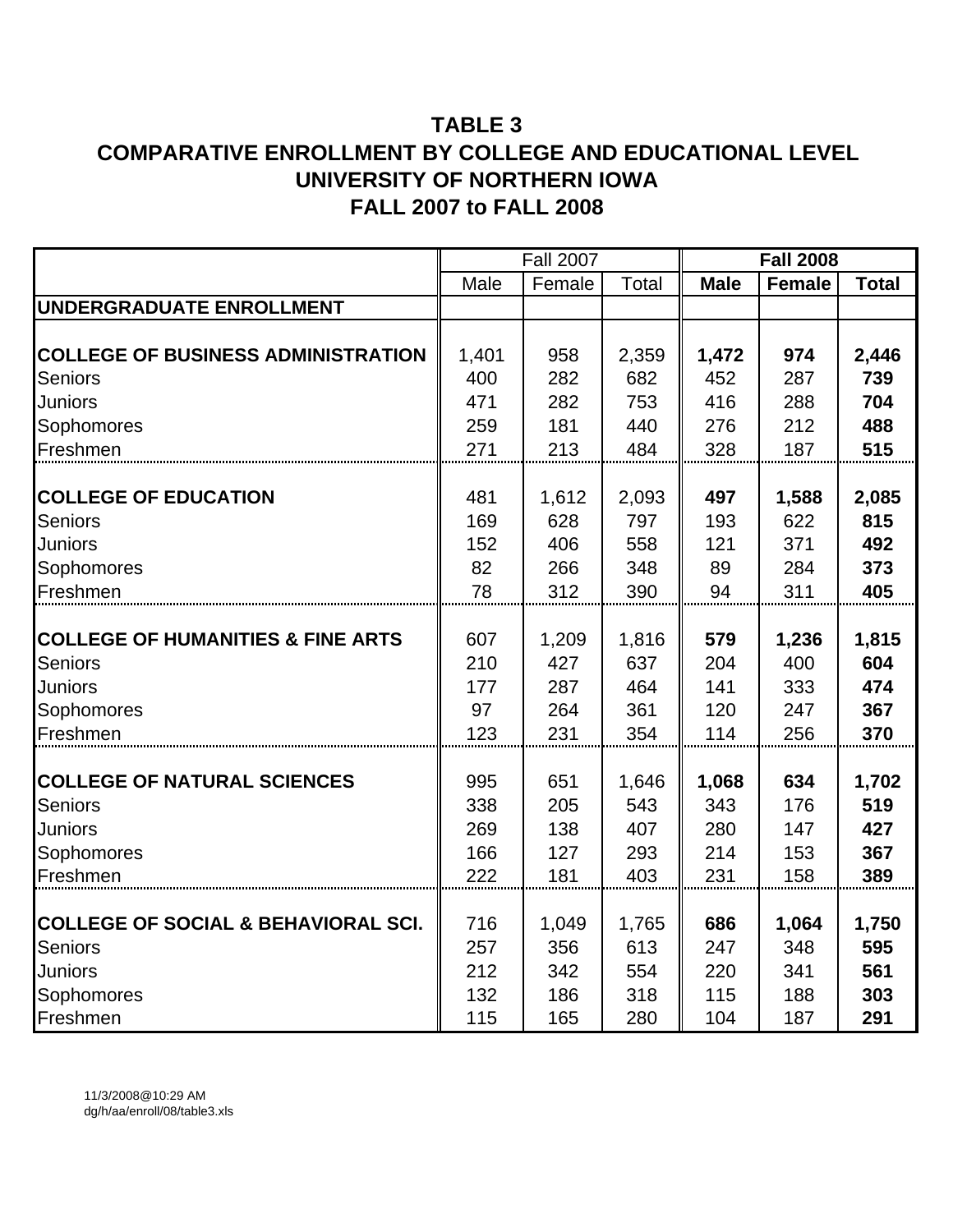|                                                  |       | <b>Fall 2007</b> |        |             | <b>Fall 2008</b> |              |
|--------------------------------------------------|-------|------------------|--------|-------------|------------------|--------------|
|                                                  | Male  | Female           | Total  | <b>Male</b> | <b>Female</b>    | <b>Total</b> |
| UNDERGRADUATE ENROLLMENT                         |       |                  |        |             |                  |              |
| NO SP. COLLEGE (Sp. Prog., Undec., etc.)         | 556   | 775              | 1,331  | 501         | 748              | 1,249        |
| <b>Seniors</b>                                   | 90    | 63               | 153    | 87          | 57               | 144          |
| <b>Juniors</b>                                   | 62    | 68               | 130    | 59          | 49               | 108          |
| Sophomores                                       | 62    | 102              | 164    | 69          | 133              | 202          |
| Freshmen                                         | 230   | 379              | 609    | 196         | 362              | 558          |
| Unclassified                                     | 112   | 163              | 275    | 90          | 147              | 237          |
| UNDERGRADUATE TOTAL                              | 4,756 | 6,254            | 11,010 | 4,803       | 6,244            | 11,047       |
| <b>GRADUATE ENROLLMENT</b>                       |       |                  |        |             |                  |              |
| <b>College of Business Administration</b>        | 45    | 39               | 84     | 64          | 46               | 110          |
| <b>College of Education</b>                      | 225   | 470              | 695    | 201         | 469              | 670          |
| <b>College of Humanities and Fine Arts</b>       | 56    | 188              | 244    | 58          | 195              | 253          |
| <b>College of Natural Sciences</b>               | 86    | 63               | 149    | 86          | 78               | 164          |
| <b>College of Social and Behavioral Sciences</b> | 65    | 106              | 171    | 69          | 114              | 183          |
| No Specific College                              | 87    | 169              | 256    | 99          | 382              | 481          |
| <b>GRADUATE TOTAL</b>                            | 564   | 1,035            | 1,599  | 577         | 1,284            | 1,861        |
| <b>UNIVERSITY TOTAL</b>                          | 5,320 | 7,289            | 12,609 | 5,380       | 7,528            | 12,908       |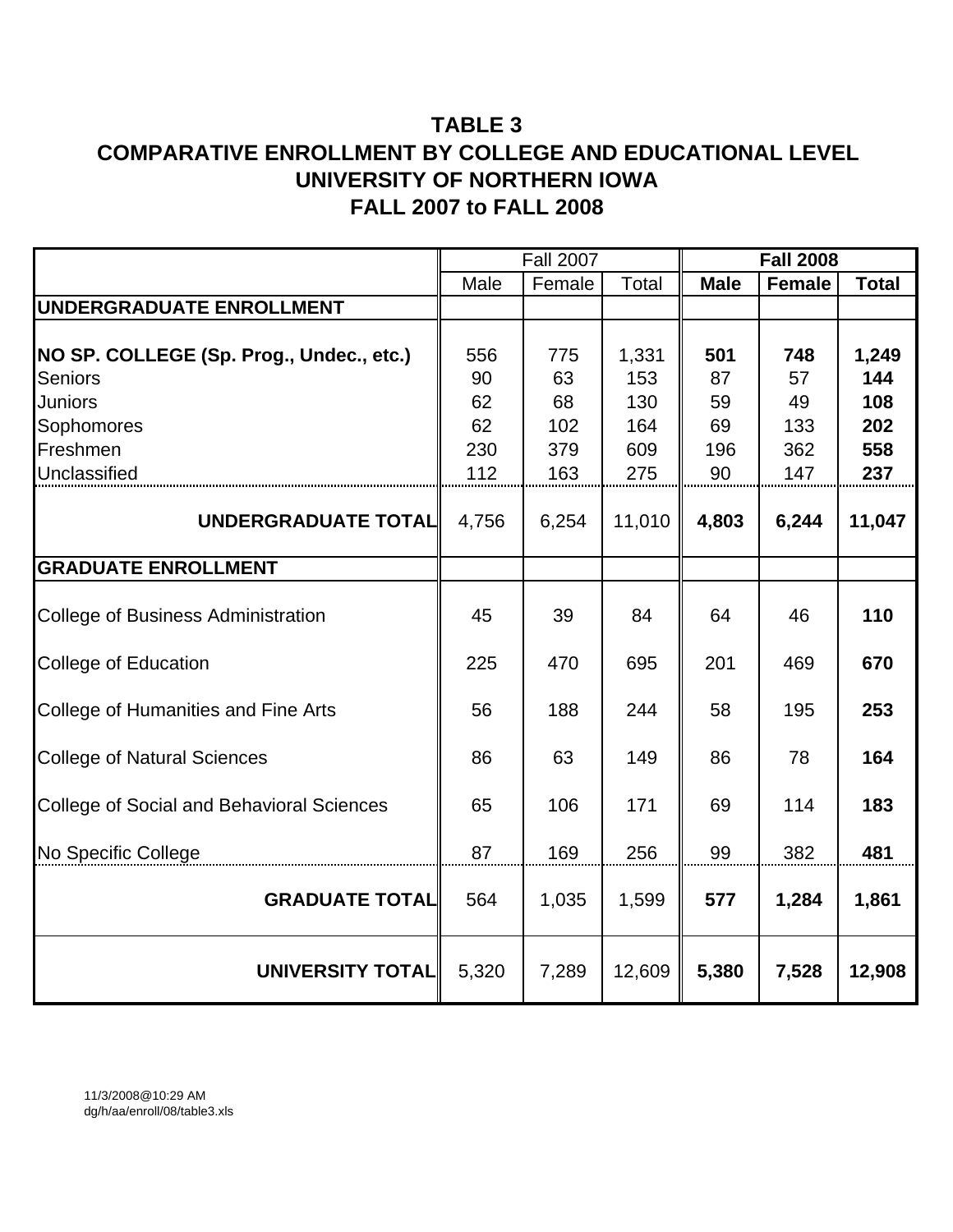|                                                     |                | <b>Undergraduates</b> |                | <b>Graduates</b> | Grand           |                 |                         |
|-----------------------------------------------------|----------------|-----------------------|----------------|------------------|-----------------|-----------------|-------------------------|
| <b>COLLEGE</b>                                      | Men            | Women                 | Total          | Men              | Women           | Total           | <b>Total</b>            |
| <b>BUSINESS ADMINISTRATION</b>                      |                |                       |                |                  |                 |                 |                         |
| Accounting                                          | 185            | 113                   | 298            | 37               | 25              | 62              | 360                     |
| <b>Business Accelerated Admission</b>               | 117            | 69                    | 186            | $\mathbf 0$      | $\mathbf{0}$    | $\overline{0}$  | 186                     |
| <b>Business Direct Admission</b>                    | 136            | 108                   | 244            | $\mathbf 0$      | $\mathbf 0$     | $\mathbf 0$     | 244                     |
| <b>Business Special</b>                             | $\,6$          | 6                     | 12             | $\mathbf 0$      | $\mathbf 0$     | $\mathbf 0$     | 12                      |
| <b>CIMBA</b>                                        | 44             | 48                    | 92             | $\mathbf 0$      | $\mathbf 0$     | $\mathbf 0$     | 92                      |
| Economics                                           | 24             | 11                    | 35             | 27               | 14              | 41              | 76                      |
| <b>Entrepreneurship Certificate</b>                 | 3              | 1                     | $\overline{4}$ | 0                | $\mathbf 0$     | $\mathbf 0$     | $\overline{\mathbf{4}}$ |
| Finance                                             | 486            | 165                   | 651            | $\overline{7}$   | 5               | 12              | 663                     |
| <b>International Business Certificate</b>           | 1              | $\mathbf 0$           | 1              | 0                | $\mathbf 0$     | $\mathbf 0$     | 1                       |
| Management                                          | 152            | 81                    | 233            | $\overline{0}$   | $\mathbf 0$     | $\overline{0}$  | 233                     |
| <b>Management Organizations</b>                     | 0              | $\mathbf 0$           | $\mathbf{0}$   | 9                | $\overline{2}$  | 11              | 11                      |
| <b>Management Information Systems</b>               | 51             | 10                    | 61             | $\mathbf 0$      | $\mathbf 0$     | $\mathbf 0$     | 61                      |
| <b>Management Sciences</b>                          | $\mathbf 0$    | $\mathbf 0$           | $\mathbf 0$    | $\overline{7}$   | $\overline{2}$  | 9               | 9                       |
| Marketing                                           | 163            | 174                   | 337            | 6                | $\overline{4}$  | 10              | 347                     |
| Risk Management & Insurance                         | 1              | $\pmb{0}$             | 1              | $\overline{0}$   | $\mathbf 0$     | $\mathbf 0$     | 1                       |
|                                                     |                |                       |                |                  |                 |                 |                         |
| <b>Total</b>                                        | 1,369          | 786                   | 2,155          | 93               | $\overline{52}$ | 145             | 2,300                   |
| <b>DENTISTRY</b>                                    |                |                       |                |                  |                 |                 |                         |
| <b>Dental Public Health</b>                         | 0              | $\mathbf 0$           | $\mathbf 0$    | 3                | $\overline{7}$  | 10              | 10                      |
| <b>Operative Dentistry</b>                          | 0              | 0                     | $\overline{0}$ | 3                | 3               | 6               | $6\phantom{1}$          |
| <b>Oral Health Science</b>                          | 0              | 1                     | 1              | $\mathbf 0$      | $\mathbf 0$     | 0               | 1                       |
| <b>Oral Science</b>                                 | $\mathbf 0$    | 0                     | $\mathbf 0$    | 15               | $\overline{7}$  | 22              | 22                      |
| Orthodontics                                        | 0              | 0                     | $\mathbf 0$    | 6                | 3               | 9               | 9                       |
| Stomatology                                         | 0              | 0                     | 0              | $\overline{2}$   | 4               | 6               | 6                       |
|                                                     |                |                       |                |                  |                 |                 |                         |
| <b>Total</b>                                        | $\mathbf 0$    | $\mathbf{1}$          | 1              | $\overline{29}$  | 24              | $\overline{53}$ | 54                      |
| <b>EDUCATION</b>                                    |                |                       |                |                  |                 |                 |                         |
| Counseling Rehab & Student Develop.                 | $\mathbf 0$    | 0                     | $\mathbf 0$    | 21               | 110             | 131             | 131                     |
| <b>Educational Administration</b>                   | $\overline{0}$ | $\overline{0}$        | $\mathbf{0}$   | 32               | 25              | 57              | 57                      |
| <b>Elementary Education</b>                         | 30             | 294                   | 324            | 2                | 21              | 23              | 347                     |
| <b>Higher Education</b>                             | $\mathbf 0$    | 0                     | $\mathbf 0$    | 20               | 29              | 49              | 49                      |
| <b>Psychological &amp; Quantitative Foundations</b> | $\mathbf 0$    | 0                     | $\mathbf 0$    | 54               | 126             | 180             | 180                     |
| <b>REACH</b>                                        | 13             | 5                     | 18             | 0                | $\mathbf 0$     | $\overline{0}$  | 18                      |
| <b>Science Education</b>                            | $\overline{7}$ | 7                     | 14             | 27               | 13              | 40              | 54                      |
| <b>Secondary Education</b>                          | $\mathbf 0$    | $\mathbf{0}$          | $\mathbf 0$    | 38               | 69              | 107             | 107                     |
| Social Foundations of Education                     | 0              | 0                     | 0              | 7                | 24              | 31              | 31                      |
| <b>Special Education</b>                            | $\mathbf 0$    | 0                     | 0              | $\overline{7}$   | 18              | 25              | 25                      |
|                                                     |                |                       |                |                  |                 |                 |                         |
| <b>Total</b>                                        | 50             | 306                   | 356            | 208              | 435             | 643             | 999                     |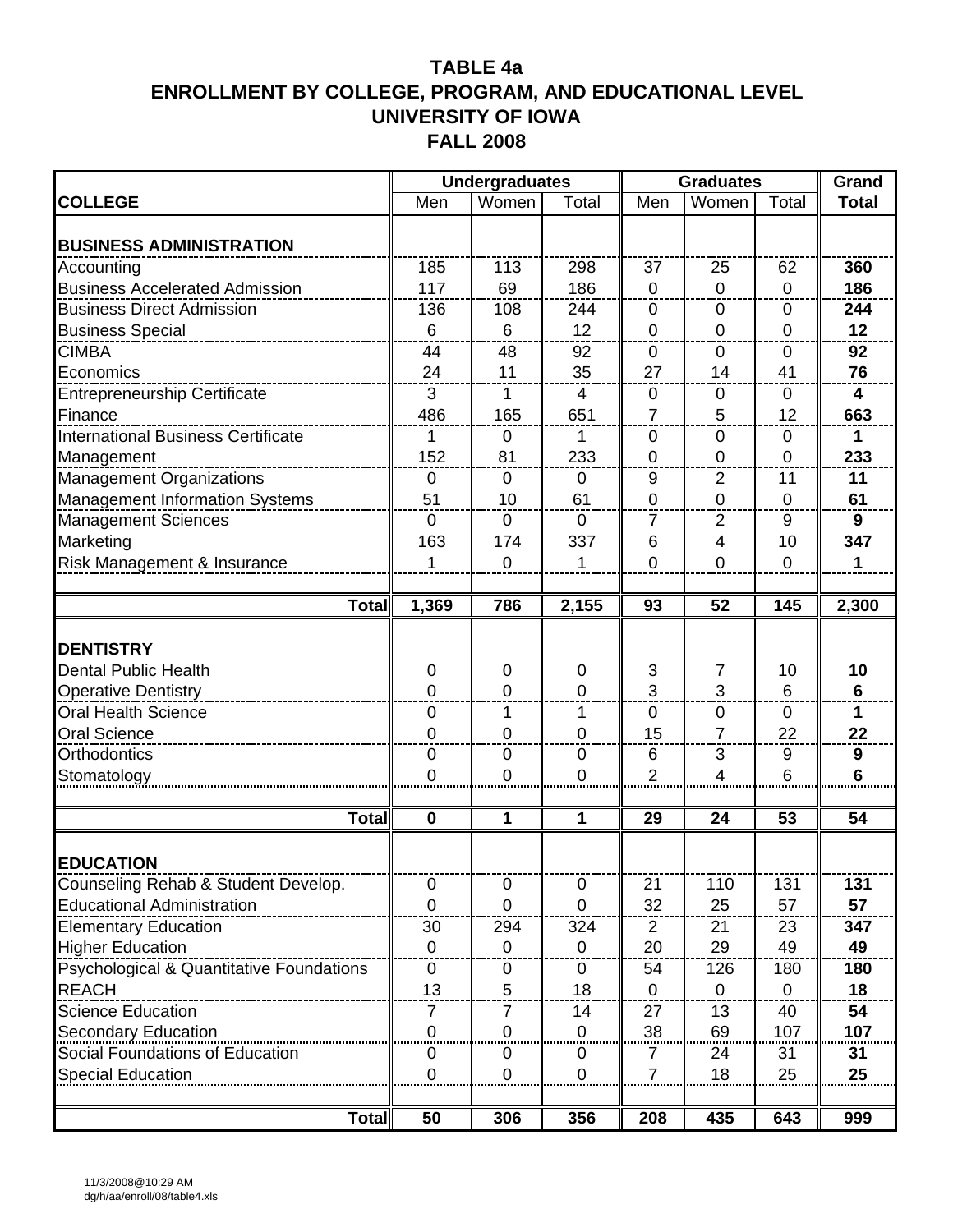|                                         |             | <b>Undergraduates</b> |              | <b>Graduates</b> | Grand          |                |              |
|-----------------------------------------|-------------|-----------------------|--------------|------------------|----------------|----------------|--------------|
| <b>COLLEGE</b>                          | Men         | Women                 | Total        | Men              | Women          | Total          | <b>Total</b> |
| <b>ENGINEERING</b>                      |             |                       |              |                  |                |                |              |
| <b>Biomedical Engineering</b>           | 177         | 107                   | 284          | 44               | 35             | 79             | 363          |
| <b>Chemical Biochemical Engineering</b> | $\mathbf 0$ | $\mathbf 0$           | $\mathbf 0$  | 26               | 13             | 39             | 39           |
| <b>Chemical Engineering</b>             | 78          | 47                    | 125          | $\mathbf 0$      | $\mathbf 0$    | $\mathbf 0$    | 125          |
| Civil Environmental Engineering         | $\mathbf 0$ | $\overline{0}$        | $\mathbf{0}$ | 59               | 25             | 84             | 84           |
| Civil Engineering                       | 165         | 32                    | 197          | $\mathbf 0$      | $\mathbf 0$    | $\mathbf 0$    | 197          |
| <b>Electrical Computer Engineering</b>  | $\mathbf 0$ | $\mathbf 0$           | $\mathbf 0$  | 50               | 14             | 64             | 64           |
| <b>Electrical Engineering</b>           | 175         | 8                     | 183          | 0                | $\mathbf 0$    | 0              | 183          |
| <b>Engineering Special</b>              | 6           | $\overline{4}$        | 10           | 0                | $\mathbf 0$    | $\overline{0}$ | 10           |
| <b>Industrial Engineering</b>           | 49          | 19                    | 68           | 26               | 18             | 44             | 112          |
| <b>Mechanical Engineering</b>           | 246         | 18                    | 264          | 57               | 8              | 65             | 329          |
| <b>Undeclared Engineering</b>           | 188         | 35                    | 223          | $\mathbf 0$      | $\overline{0}$ | $\overline{0}$ | 223          |
|                                         |             |                       |              |                  |                |                |              |
| Totall                                  | 1,084       | 270                   | 1,354        | 262              | 113            | 375            | 1,729        |
| <b>LIBERAL ARTS AND SCIENCES</b>        |             |                       |              |                  |                |                |              |
| <b>Actuarial Science</b>                | 17          | $9\,$                 | 26           | 17               | 17             | 34             | 60           |
| <b>Actuarial Science Interest</b>       | 53          | 27                    | 80           | $\mathbf 0$      | $\mathbf 0$    | $\mathbf 0$    | 80           |
| <b>African American Studies</b>         | 5           | 3                     | 8            | 0                | 0              | $\Omega$       | 8            |
| <b>American Studies</b>                 | 19          | 15                    | 34           | 24               | 18             | 42             | 76           |
| <b>Ancient Civilization</b>             | $\,8\,$     | 14                    | 22           | $\mathbf 0$      | $\mathbf 0$    | $\mathbf 0$    | 22           |
| Anthropology                            | 51          | 85                    | 136          | 15               | 34             | 49             | 185          |
| <b>Applied Physics</b>                  | 4           | 1                     | 5            | 0                | $\mathbf 0$    | 0              | 5            |
| Art                                     | 198         | 302                   | 500          | 36               | 48             | 84             | 584          |
| <b>Art History</b>                      | $9\,$       | 41                    | 50           | 10               | 25             | 35             | 85           |
| <b>Asian Civilizations</b>              | $\mathbf 0$ | $\mathbf 0$           | $\mathbf 0$  | $\overline{2}$   | 9              | 11             | 11           |
| Asian Languages & Literature            | 35          | 33                    | 68           | 0                | 0              | 0              | 68           |
| Astronomy                               | 10          | 8                     | 18           | 0                | 0              | 0              | 18           |
| <b>Athletic Training</b>                | 22          | 28                    | 50           | 0                | $\mathbf 0$    | $\mathbf 0$    | 50           |
| <b>Athletic Training Interest</b>       | 31          | 27                    | 58           | 0                | 0              | $\mathbf 0$    | 58           |
| <b>Bachelor of Liberal Studies</b>      | 40          | 77                    | 117          | 0                | $\mathbf 0$    | $\mathbf 0$    | 117          |
| Biochemistry                            | 64          | 45                    | 109          | 0                | $\mathbf 0$    | $\mathbf 0$    | 109          |
| <b>Biology</b>                          | 371         | 384                   | 755          | 20               | 27             | 47             | 802          |
| Chemistry                               | 56          | 56                    | 112          | 89               | 44             | 133            | 245          |
| Cinema                                  | 176         | 50                    | 226          | $\mathbf{0}$     | $\mathbf 0$    | $\mathbf 0$    | 226          |
| <b>Classical Languages</b>              | 10          | 8                     | 18           | $\mathbf 0$      | $\mathbf 0$    | $\mathbf 0$    | 18           |
| Classics                                | $\mathbf 0$ | $\pmb{0}$             | 0            | 10               | 8              | 18             | 18           |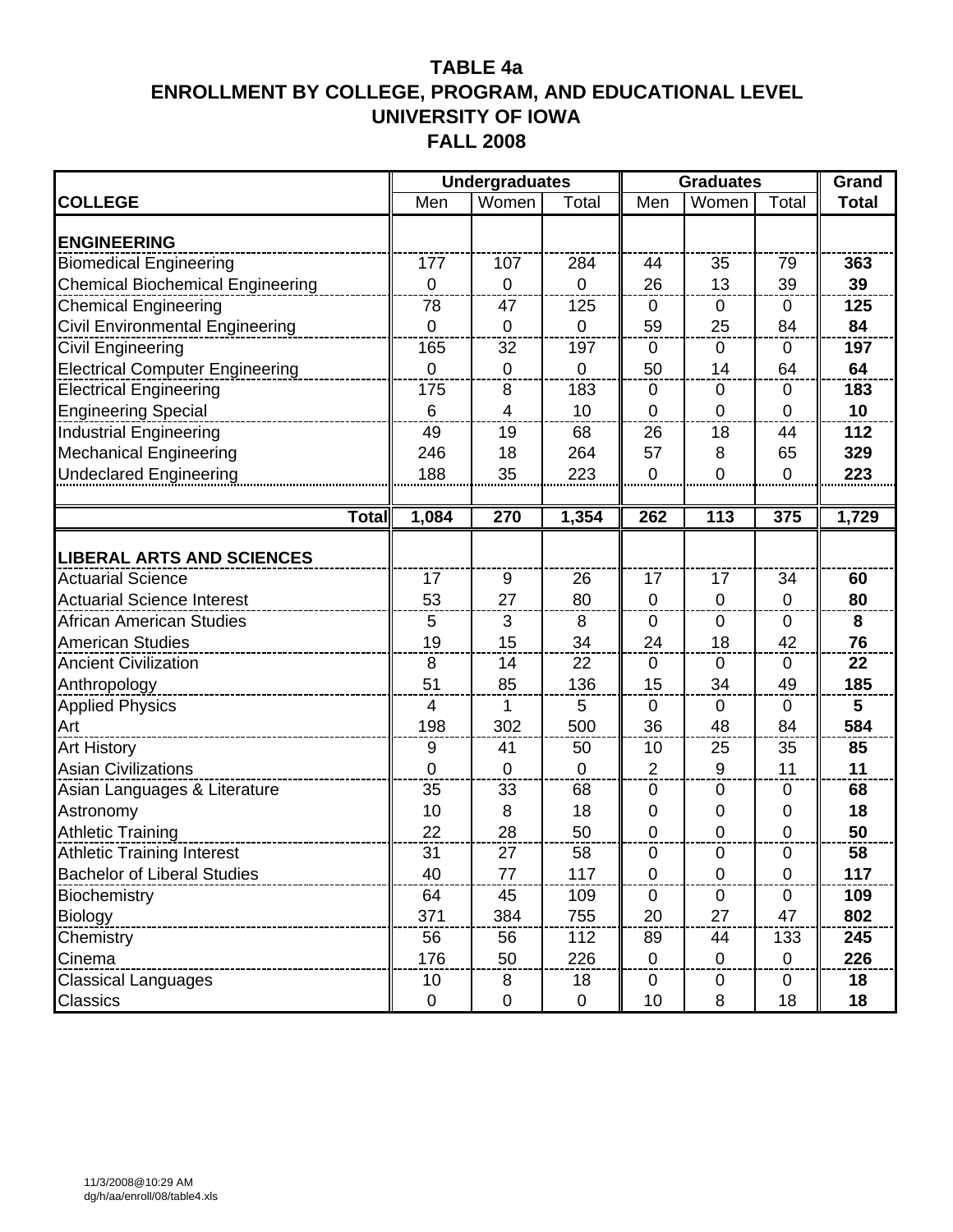|                                           |                  | <b>Undergraduates</b> |                |                 | <b>Graduates</b> |                | Grand        |
|-------------------------------------------|------------------|-----------------------|----------------|-----------------|------------------|----------------|--------------|
| <b>COLLEGE</b>                            | Men              | Women                 | Total          | Men             | Women            | Total          | <b>Total</b> |
| LIBERAL ARTS AND SCIENCES (cont'd)        |                  |                       |                |                 |                  |                |              |
| <b>Classics Certificate</b>               | $\mathbf 0$      | 3                     | 3              | $\mathbf{0}$    | $\mathbf 0$      | $\mathbf 0$    | 3            |
| <b>Clinical Lab Science Interest</b>      | 13               | 12                    | 25             | $\mathbf 0$     | $\mathbf 0$      | $\mathbf 0$    | 25           |
| <b>Communication Studies</b>              | 235              | 474                   | 709            | 27              | 32               | 59             | 768          |
| <b>Communication Studies Interest</b>     | 22               | 90                    | 112            | $\mathbf{0}$    | $\mathbf 0$      | $\mathbf{0}$   | 112          |
| <b>Comparative Literature Translation</b> | $\mathbf 0$      | $\mathbf 0$           | $\mathbf 0$    | 4               | 8                | 12             | 12           |
| <b>Comparative Literature</b>             | 1                | $\overline{2}$        | 3              | 4               | 11               | 15             | 18           |
| Computer Science                          | 191<br>20<br>211 |                       |                | 25<br>103<br>78 |                  |                | 314          |
| <b>Creative Writing Writers Workshop</b>  | $\mathbf 0$      | $\mathbf 0$           | $\mathbf 0$    | 42              | 54               | 96             | 96           |
| Dance                                     | 3                | 96                    | 99             | $\overline{2}$  | 11               | 13             | 112          |
| Division of Continuing Education          | $\overline{7}$   | 16                    | 23             | $\mathbf 0$     | $\pmb{0}$        | $\mathbf 0$    | 23           |
| Economics                                 | 119              | 18                    | 137            | $\mathbf 0$     | $\mathbf 0$      | $\mathbf 0$    | 137          |
| Education                                 | 3                | 13                    | 16             | $\mathbf 0$     | $\mathbf 0$      | $\overline{0}$ | 16           |
| <b>Elementary Education Interest</b>      | 33               | 261                   | 294            | $\Omega$        | $\mathbf 0$      | $\Omega$       | 294          |
| English                                   | 310              | 460                   | 770            | 48              | 67               | 115            | 885          |
| <b>Environmental Sciences</b>             | 50               | 18                    | 68             | $\mathbf 0$     | $\mathbf 0$      | $\mathbf 0$    | 68           |
| Fellow                                    | $\mathbf 0$      | $\mathbf 0$           | $\mathbf 0$    | 1               | $\mathbf 0$      | 1              | 1            |
| <b>Film and Video Production</b>          | $\overline{0}$   | $\mathbf 0$           | $\overline{0}$ | 6               | 5                | 11             | 11           |
| <b>Film Studies</b>                       | $\mathbf 0$      | $\mathbf 0$           | $\mathbf 0$    | 18              | 15               | 33             | 33           |
| French                                    | $\overline{7}$   | 31                    | 38             | 3               | 15               | 18             | 56           |
| Geography                                 | 46               | 27                    | 73             | 19              | 9                | 28             | 101          |
| German                                    | 10               | 7                     | 17             | 4               | 6                | 10             | 27           |
| Geoscience                                | 18               | 11                    | 29             | 24              | 21               | 45             | 74           |
| <b>Health And Sport Studies</b>           | 95               | 76                    | 171            | 10              | 19               | 29             | 200          |
| <b>Health Promotion Interest</b>          | 31               | 71                    | 102            | $\mathbf 0$     | $\mathbf 0$      | $\mathbf 0$    | 102          |
| <b>High School Student</b>                | 31               | 34                    | 65             | $\mathbf 0$     | $\mathbf 0$      | $\mathbf 0$    | 65           |
| <b>History</b>                            | 276              | 124                   | 400            | 36              | 44               | 80             | 480          |
| Health, Leisure & Sports Studies          | $\mathbf 0$      | $\mathbf 0$           | $\mathbf{0}$   | $\mathbf{0}$    | $\mathbf 1$      | 1              | $\mathbf{1}$ |
| Informatics                               | 44               | $\overline{2}$        | 46             | $\mathbf 0$     | $\mathbf 0$      | $\mathbf 0$    | 46           |
| Integrative Physiology                    | 54               | 57                    | 111            | 5               | 1                | 6              | 117          |
| Integrative Physiology Interest           | 59               | 70                    | 129            | 0               | 0                | 0              | 129          |
| Intensive English Evaluation              | 29               | 31                    | 60             | $\mathbf 0$     | $\mathbf 0$      | $\Omega$       | 60           |
| <b>Interdepartmental Studies</b>          | 403              | 299                   | 702            | 0               | $\mathbf 0$      | $\mathbf 0$    | 702          |
| <b>International Studies</b>              | 96               | 236                   | 332            | $\mathbf 0$     | $\mathbf 0$      | 0              | 332          |
| Italian                                   | 2                | 6                     | 8              | $\pmb{0}$       | $\mathbf 0$      | $\mathbf 0$    | 8            |
| Journalism & Mass Communication           | 114              | 208                   | 322            | $\mathbf 0$     | $\mathbf 0$      | $\mathbf 0$    | 322          |
| Journalism                                | $\mathbf 0$      | 0                     | 0              | 14              | 13               | 27             | 27           |
| Journalism & Mass Comm. Interest          | 109              | 165                   | 274            | $\mathbf 0$     | $\mathbf 0$      | $\mathbf 0$    | 274          |
| Latin                                     | 1                | 0                     | 1              | 0               | $\mathbf 0$      | $\mathbf 0$    | 1            |
| Latin American Studies                    | $\mathbf 0$      | 1                     |                | $\mathbf 0$     | $\mathbf 0$      | $\mathbf{0}$   |              |
| Leisure Studies                           | 1                | 31                    | 32             | $\overline{7}$  | 12               | 19             | 51           |
| <b>Liberal Studies Interest</b>           | 4                | 5                     | 9              | $\mathbf 0$     | $\overline{0}$   | $\mathbf 0$    | 9            |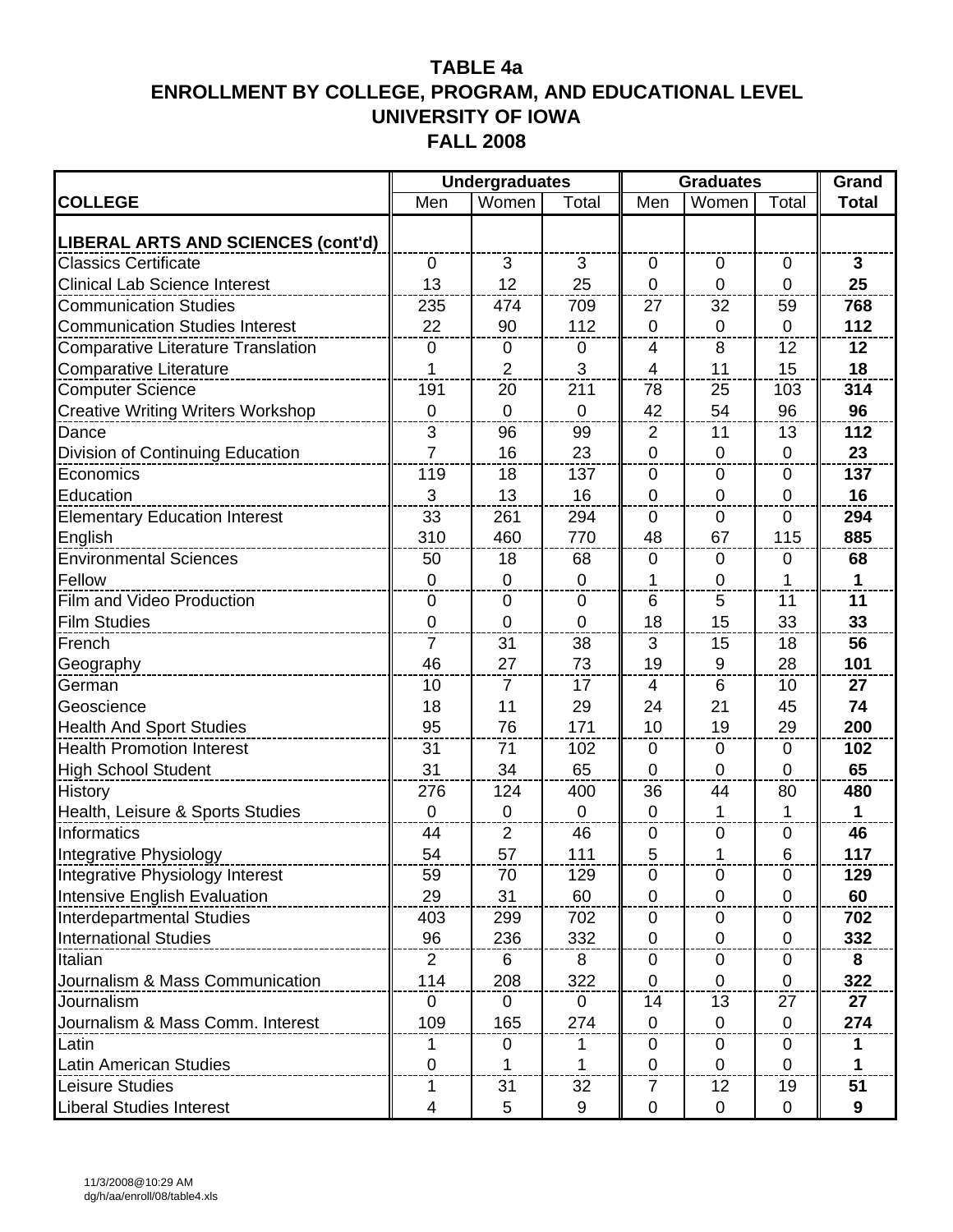| <b>FALL 2008</b> |  |
|------------------|--|
|------------------|--|

|                                       |                  | <b>Undergraduates</b> |                | <b>Graduates</b> | Grand          |                |                         |
|---------------------------------------|------------------|-----------------------|----------------|------------------|----------------|----------------|-------------------------|
| <b>COLLEGE</b>                        | Men              | Women                 | Total          | Men              | Women          | Total          | <b>Total</b>            |
|                                       |                  |                       |                |                  |                |                |                         |
| LIBERAL ARTS AND SCIENCES (cont'd)    |                  |                       |                |                  |                |                |                         |
| Linguistics                           | 15               | 35                    | 50             | 8                | 9              | 17             | 67                      |
| Literature Science - The Arts         | $\overline{2}$   | 4                     | 6              | $\mathbf 0$      | $\mathbf 0$    | $\mathbf 0$    | 6                       |
| <b>Mass Communications</b>            | $\mathbf 0$      | 0                     | $\mathbf 0$    | 9                | 7              | 16             | 16                      |
| <b>Mathematics</b>                    | 89               | 62                    | 151            | 56               | 20             | 76             | 227                     |
| Microbiology                          | 27               | 31                    | 58             | 0                | $\mathbf 0$    | $\mathbf 0$    | 58                      |
| <b>Museum Studies</b>                 | 1                | 1                     | $\overline{2}$ | $\mathbf 0$      | $\mathbf 0$    | $\overline{0}$ | $\overline{2}$          |
| <b>Music</b>                          | 85               | 117                   | 202            | 106              | 113            | 219            | 421                     |
| <b>Music Interest</b>                 | 12               | 6                     | 18             | $\overline{0}$   | $\mathbf 0$    | $\mathbf 0$    | 18                      |
| Nondegree Study Abroad                | $\overline{2}$   | 1                     | 3              | $\mathbf 0$      | $\mathbf 0$    | $\mathbf 0$    | $\overline{\mathbf{3}}$ |
| <b>Nonfiction Writing</b>             | $\pmb{0}$        | $\boldsymbol{0}$      | $\mathbf 0$    | 11               | 27             | 38             | 38                      |
| Not a Degree Candidate                | 34               | 63                    | 97             | 0                | $\mathbf 0$    | $\overline{0}$ | 97                      |
| Nuclear Medicine Tech Interest        | 5                | 5                     | 10             | $\overline{0}$   | $\mathbf 0$    | $\mathbf 0$    | 10                      |
| <b>Nursing Interest</b>               | 18               | 273                   | 291            | $\mathbf 0$      | $\mathbf 0$    | $\mathbf 0$    | 291                     |
| Off Campus Programs                   | 52               | 162                   | 214            | $\pmb{0}$        | $\mathbf 0$    | $\mathbf 0$    | 214                     |
| Open Major                            | 660              | 710                   | 1,370          | 0                | 0              | $\mathbf 0$    | 1,370                   |
| Performing Arts Entrepreneurship      | $\overline{2}$   | 3                     | 5              | $\overline{0}$   | $\mathbf 0$    | $\overline{0}$ | 5                       |
| Pharmacy Interest                     | 130              | 190                   | 320            | $\mathbf 0$      | $\mathbf{0}$   | $\mathbf 0$    | 320                     |
| Phil & Ethics Policy, Law & Economics | 1                | $\pmb{0}$             | 1              | $\pmb{0}$        | $\mathbf 0$    | $\mathbf 0$    | 1                       |
| Philosophy                            | 45               | 9                     | 54             | 21               | 4              | 25             | 79                      |
| Physics                               | 47               | 10                    | 57             | 60               | 10             | 70             | 127                     |
| <b>Political Science</b>              | 315              | 186                   | 501            | 31               | 15             | 46             | 547                     |
| Portuguese                            | $\overline{2}$   | 1                     | 3              | $\pmb{0}$        | $\mathbf 0$    | $\mathbf 0$    | $\mathbf{3}$            |
| Pre RN-BSN Program                    | 0                | 10                    | 10             | 0                | $\mathbf 0$    | $\mathbf 0$    | 10                      |
| <b>Pre Business</b>                   | 1,293            | 622                   | 1915           | 0                | $\mathbf 0$    | $\mathbf 0$    | 1,915                   |
| Pre Chiropractic                      | 10               | 5                     | 15             | 0                | $\overline{0}$ | $\mathbf 0$    | 15                      |
| <b>Pre Dentistry</b>                  | 77               | 58                    | 135            | $\mathbf 0$      | $\mathbf 0$    | $\mathbf 0$    | 135                     |
| Pre Law                               | 30               | 25                    | 55             | 0                | $\mathbf 0$    | $\mathbf 0$    | 55                      |
| Pre Medicine                          | 146              | 171                   | 317            | $\mathbf 0$      | $\mathbf 0$    | $\mathbf 0$    | 317                     |
| <b>Pre Mortuary Science</b>           | 0                | 2                     | $\overline{2}$ | 0                | 0              | $\mathbf 0$    | $\mathbf 2$             |
| Pre Optometry                         | 6                | 6                     | 12             | $\pmb{0}$        | $\pmb{0}$      | $\mathbf 0$    | 12                      |
| Pre Physical Therapy                  | 48               | 79                    | 127            | 0                | $\mathbf 0$    | $\mathbf 0$    | 127                     |
| Pre Physician Assistant Program       | $\boldsymbol{9}$ | 28                    | 37             | $\pmb{0}$        | $\mathbf 0$    | $\mathbf 0$    | 37                      |
| Pre Podiatry                          | 1                | $\mathbf 0$           | 1              | 0                | $\mathbf 0$    | 0              | 1                       |
| Pre Veterinary Medicine               | 3                | 6                     | 9              | $\mathbf 0$      | $\mathbf 0$    | $\mathbf 0$    | $\boldsymbol{9}$        |
| Psychology                            | 339              | 821                   | 1160           | 36               | 56             | 92             | 1,252                   |
| <b>Radiation Sciences Interest</b>    | 11               | 43                    | 54             | $\pmb{0}$        | 0              | 0              | 54                      |
| <b>Religious Studies</b>              | 14               | 15                    | 29             | 18               | 15             | 33             | 62                      |
| Russian                               | 3                | $\overline{2}$        | 5              | $\mathbf 0$      | $\mathbf 0$    | $\overline{0}$ | 5                       |
| Science Education                     | 17               | 14                    | 31             | 0                | $\mathbf 0$    | $\mathbf 0$    | 31                      |
| Social Work                           | 12               | 59                    | 71             | 44               | 220            | 264            | 335                     |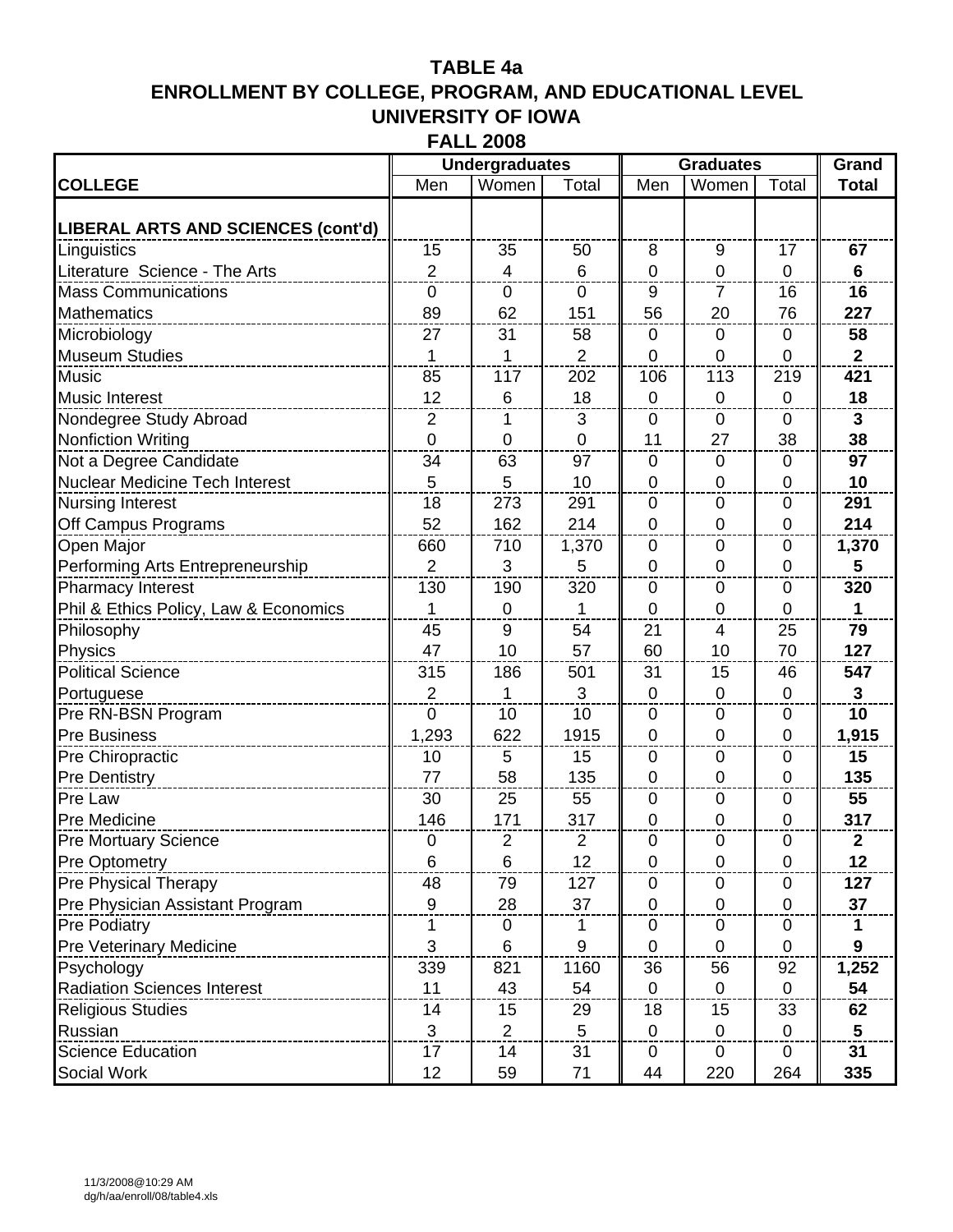|                                                    |                | <b>FALL 2008</b>      |                  |                    |                  |                |                |
|----------------------------------------------------|----------------|-----------------------|------------------|--------------------|------------------|----------------|----------------|
|                                                    |                | <b>Undergraduates</b> |                  |                    | <b>Graduates</b> |                | Grand          |
| <b>COLLEGE</b>                                     | Men            | Women                 | Total            | Men                | Women            | Total          | <b>Total</b>   |
| <b>LIBERAL ARTS AND SCIENCES (cont'd)</b>          |                |                       |                  |                    |                  |                |                |
| Social Work Interest                               | $\overline{7}$ | 61                    | 68               | $\mathbf 0$        | $\mathbf 0$      | $\mathbf 0$    | 68             |
| Sociology                                          | 91             | 94                    | 185              | 16                 | 19               | 35             | 220            |
| Spanish                                            | 31             | 97                    | 128              | 22                 | 28               | 50             | 178            |
| <b>Speech And Hearing Science</b>                  | 5              | 177                   | 182              | 5                  | 20               | 25             | 207            |
| Speech Pathology Audiology                         | $\mathbf 0$    | $\mathbf 0$           | $\mathbf 0$      | 8                  | 60               | 68             | 68             |
| <b>Sport Studies Interest</b>                      | 36             | 14                    | 50               | $\mathbf 0$        | $\mathbf 0$      | $\mathbf 0$    | 50             |
| <b>Statistics</b>                                  | 11             | 1                     | 12               | 20                 | 19               | 39             | 51             |
| <b>Theatre Arts</b>                                | 79             | 86                    | 165              | 16                 | 29               | 45             | 210            |
| <b>Therapeutic Recreation Interest</b>             | 4              | 18                    | 22               | 0                  | $\Omega$         | 0              | 22             |
| Visiting Student Foreign                           | 10             | 20                    | 30               | $\mathbf 0$        | $\mathbf 0$      | $\overline{0}$ | 30             |
| <b>Visiting Student USA</b>                        | 12             | 11                    | 23               | 0                  | $\mathbf 0$      | $\mathbf 0$    | 23             |
| <b>Women's Studies</b>                             | 0              | 13                    | 13               | 0                  | 7                | 7              | 20             |
| <b>Workshop Student</b>                            | $\mathbf 0$    | 1                     | 1                | $\mathbf 0$        | $\mathbf 0$      | $\mathbf 0$    | $\mathbf{1}$   |
|                                                    |                |                       |                  |                    |                  |                |                |
| <b>Total</b>                                       | 7,445          | 8,616                 | 16,061           | 1,062              | 1,277            | 2,339          | 18,400         |
| <b>UNIVERSITY COLLEGE</b>                          |                |                       |                  |                    |                  |                |                |
| <b>Bachelor of Applied Studies</b>                 | 10             | 28                    | 38               | $\mathbf 0$        | $\mathbf 0$      | $\mathbf 0$    | 38             |
|                                                    |                |                       |                  |                    |                  |                |                |
| <b>Total</b>                                       | 10             | 28                    | 38               | $\mathbf 0$        | $\mathbf 0$      | $\mathbf 0$    | 38             |
|                                                    |                |                       |                  |                    |                  |                |                |
| <b>MEDICINE</b>                                    |                |                       |                  |                    |                  |                |                |
| Anatomy And Cell Biology                           | 0              | $\mathbf 0$           | $\mathbf 0$      | 9                  | 3                | 12             | 12             |
| Biochemistry                                       | $\mathbf 0$    | 0                     | $\overline{0}$   | 12                 | $\overline{4}$   | 16             | 16             |
| Certificate Programs in Medicine                   | 15             | 15                    | 30               | 0                  | $\mathbf 0$      | $\mathbf 0$    | 30             |
| <b>Clinical Laboratory Sciences</b>                | 4              | 10                    | 14               | $\mathbf 0$        | $\mathbf 0$      | $\mathbf 0$    | 14             |
| Dietetic Internship Program                        | 0              | 0                     | $\mathbf 0$      | 0                  | 12               | 12             | 12             |
| Free Radical & Radiation Biology                   | 0              | 0                     | 0                | 8                  | 3                | 11             | 11             |
| <b>Medical Education Program</b>                   | O<br>0         | O<br>$\mathbf 0$      | O<br>$\mathbf 0$ | $\mathbf{z}$<br>17 | 6<br>19          | 8<br>36        | 8<br>36        |
| Microbiology<br>Molecular Physiology Biophysiology | 0              | 0                     | $\pmb{0}$        | 10                 | 8                | 18             | 18             |
| <b>Nuclear Medicine Technology</b>                 |                | $\overline{2}$        | 3                | $\mathbf 0$        | $\mathbf 0$      | $\mathbf 0$    | $\mathbf{3}$   |
|                                                    |                |                       |                  |                    |                  |                |                |
|                                                    |                |                       |                  |                    |                  |                |                |
| Pathology                                          | 0              | $\pmb{0}$             | $\mathbf 0$      | 1                  | 3                | 4              | 4              |
| <b>Perfusion Technology</b>                        | 5              | $\overline{2}$        | $\overline{7}$   | $\mathbf 0$        | $\mathbf 0$      | $\mathbf 0$    | $\overline{7}$ |
| Pharmacology                                       | $\pmb{0}$      | $\pmb{0}$             | $\mathbf 0$      | 15                 | 5                | 20             | 20             |
| <b>Physical Therapy Rehabilitation Science</b>     | $\pmb{0}$      | $\pmb{0}$             | $\pmb{0}$        | 35                 | 85               | 120            | 120            |
| <b>Physician Assistant Studies</b>                 | $\mathbf 0$    | 0                     | 0                | 16                 | 32               | 48             | 48             |
| <b>Radiation Sciences</b>                          | 14             | 45                    | 59               | $\mathbf 0$        | $\mathbf 0$      | $\mathbf 0$    | 59             |
| <b>Radiation Technology</b>                        | 5              | 42                    | 47               | 0                  | $\mathbf 0$      | $\mathbf 0$    | 47             |
| <b>Translational Biomedicine</b>                   | $\mathbf 0$    | $\mathbf 0$           | $\overline{0}$   | 1                  | $\mathbf 0$      | 1              | 1              |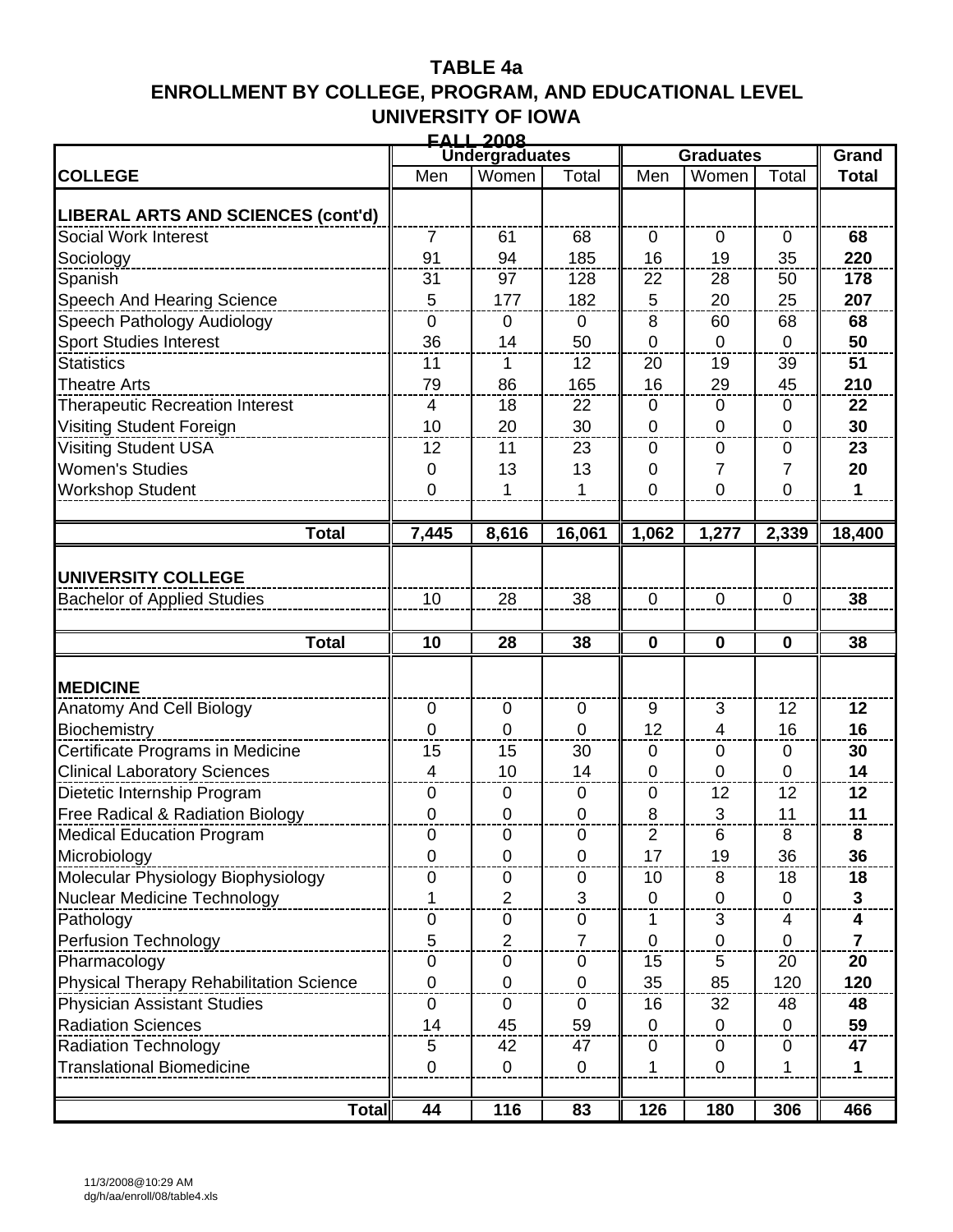|                                             |                         | <b>Fohdergruduates</b> |                |                 | <b>Graduates</b> |                  |                         |  |  |
|---------------------------------------------|-------------------------|------------------------|----------------|-----------------|------------------|------------------|-------------------------|--|--|
| <b>COLLEGE</b>                              | Men                     | Women                  | Total          | Men             | Women            | Total            | <b>Total</b>            |  |  |
|                                             |                         |                        |                |                 |                  |                  |                         |  |  |
| <b>PHARMACY</b>                             |                         |                        |                |                 |                  |                  |                         |  |  |
| Pharmacy                                    | $\overline{0}$          | $\mathbf 0$            | $\overline{0}$ | 45              | 37               | 82               | 82                      |  |  |
|                                             |                         |                        |                |                 |                  |                  |                         |  |  |
| <b>Total</b>                                | $\overline{\mathbf{0}}$ | $\mathbf 0$            | $\mathbf 0$    | $\overline{45}$ | $\overline{37}$  | 82               | $\overline{82}$         |  |  |
| <b>PUBLIC HEALTH</b>                        |                         |                        |                |                 |                  |                  |                         |  |  |
| <b>Biostatistics</b>                        | $\mathbf 0$             | $\mathbf 0$            | $\mathbf 0$    | 15              | 20               | 35               | 35                      |  |  |
| <b>Clinical Investigation</b>               | $\overline{0}$          | $\overline{0}$         | $\overline{0}$ | 6               | $\overline{4}$   | 10               | 10                      |  |  |
| <b>Community and Behavioral Health</b>      | $\mathbf 0$             | 0                      | $\mathbf 0$    | 2               | 11               | 13               | 13                      |  |  |
| Epidemiology                                | $\mathbf 0$             | 0                      | $\mathbf 0$    | 14              | 38               | 52               | 52                      |  |  |
| Health Management and Policy                | $\overline{0}$          | 0                      | $\overline{0}$ | 14              | 21               | 35               | 35                      |  |  |
| <b>Health Services and Policy</b>           | $\mathbf 0$             | 0                      | $\mathbf 0$    | 5               | 3                | 8                | 8                       |  |  |
| <b>MPH Program</b>                          | $\mathbf 0$             | $\pmb{0}$              | $\mathbf 0$    | 28              | 89               | 117              | $\overline{117}$        |  |  |
| Occupational and Environmental Health       | $\mathbf 0$             | $\mathbf 0$            | $\mathbf 0$    | 12              | $\boldsymbol{9}$ | 21               | 21                      |  |  |
| Preventive Medicine & Environ. Health       | $\mathbf 0$             | $\pmb{0}$              | $\mathbf 0$    | 1               | $\pmb{0}$        | 1                | 1                       |  |  |
| <b>Public Health Certificate</b>            | $\mathbf 0$             | 1                      | 1              | $\overline{2}$  | $\overline{2}$   | 4                | 5                       |  |  |
| <b>Public Health Genetics</b>               | $\overline{0}$          | $\overline{0}$         | $\overline{0}$ | $\mathbf{1}$    | 3                | $\overline{4}$   | $\overline{\mathbf{4}}$ |  |  |
|                                             |                         |                        |                |                 |                  |                  |                         |  |  |
| <b>Total</b>                                | $\overline{\mathbf{0}}$ | 1                      | 1              | 100             | 200              | 300              | 301                     |  |  |
| <b>NURSING</b>                              |                         |                        |                |                 |                  |                  |                         |  |  |
| <b>Nursing</b>                              | 37                      | 442                    | 479            | 43              | 306              | $\overline{349}$ | 828                     |  |  |
| <b>Nursing RN</b>                           | 6                       | 42                     | 48             | $\mathbf 0$     | 0                | $\mathbf 0$      | 48                      |  |  |
| <b>Nursing Special</b>                      | 14                      | 156                    | 170            | $\overline{0}$  | $\overline{0}$   | $\overline{0}$   | 170                     |  |  |
|                                             |                         |                        |                |                 |                  |                  |                         |  |  |
| <b>Total</b>                                | 57                      | 640                    | 697            | 43              | 306              | 349              | 1,046                   |  |  |
|                                             |                         |                        |                |                 |                  |                  |                         |  |  |
| <b>GRADUATE COLLEGE (only)</b>              |                         |                        |                |                 |                  |                  |                         |  |  |
| <b>Applied Mathematics Computer Science</b> | $\overline{0}$          | $\mathbf 0$            | $\overline{0}$ | 21              | 12               | 33               | 33                      |  |  |
| <b>Biosciences</b>                          | $\mathbf 0$             | $\mathbf 0$            | $\mathbf 0$    | 5               | 5                | 10               | 10                      |  |  |
| <b>Exercise Science</b>                     | 0                       | 0                      | 0              | 5               | 6                | 11               | 11                      |  |  |
| Genetics                                    | 0                       | 0                      | 0              | 15              | 24               | 39               | 39                      |  |  |
| <b>Graduate Special Student</b>             | 0                       | 0                      | $\Omega$       | 80              | 114              | 194              | 194                     |  |  |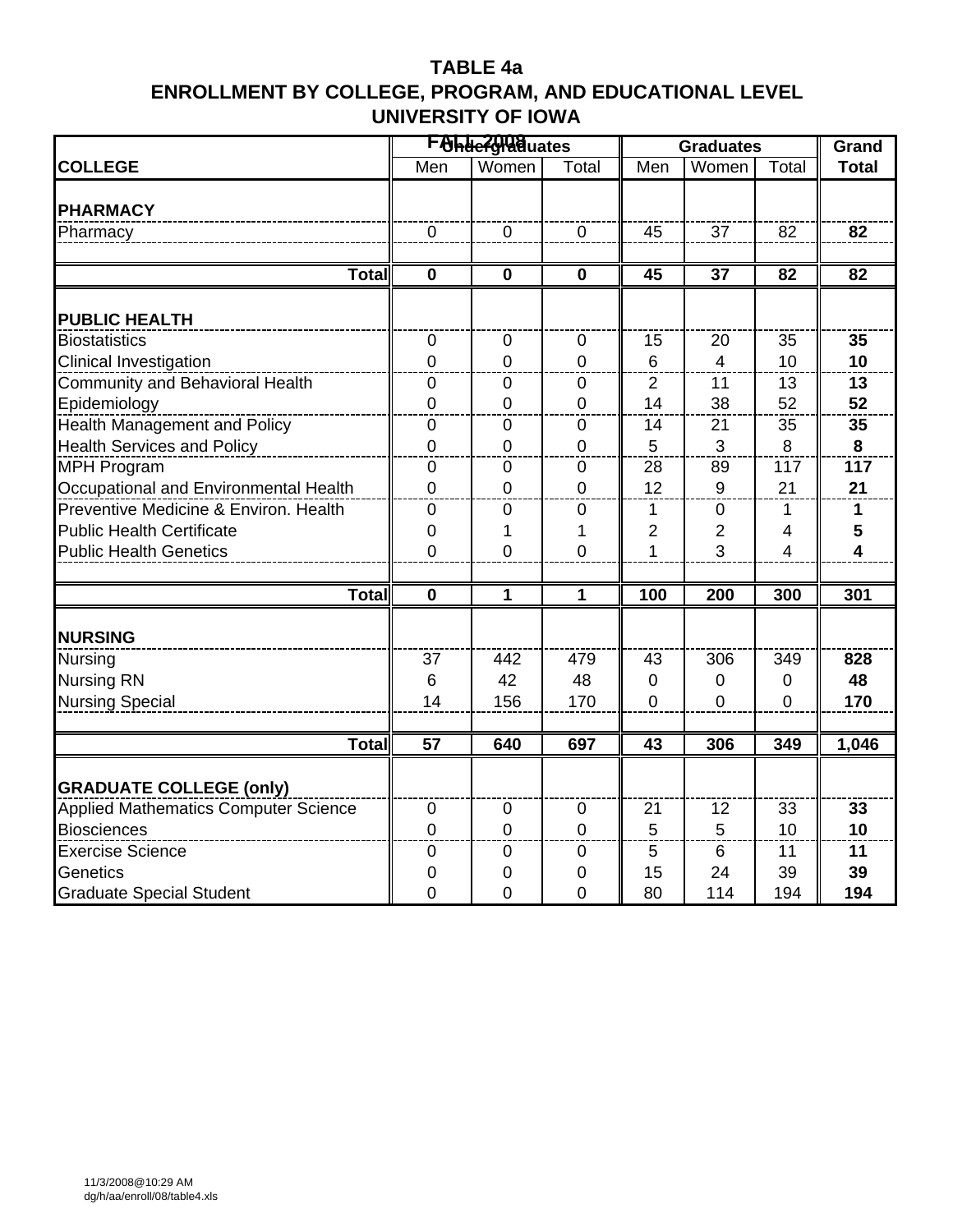|                                           |             | <b>Undergraduates</b> |                | <b>Graduates</b> | Grand          |       |                |
|-------------------------------------------|-------------|-----------------------|----------------|------------------|----------------|-------|----------------|
| <b>COLLEGE</b>                            | Men         | Women                 | Total          | Men              | Women          | Total | <b>Total</b>   |
| <b>GRADUATE COLLEGE (cont'd)</b>          |             |                       |                |                  |                |       |                |
| <b>Human Toxicology</b>                   | $\mathbf 0$ | $\pmb{0}$             | $\mathbf 0$    | 8                | 8              | 16    | 16             |
| Immunology                                | 0           | 0                     | $\overline{0}$ | 16               | 10             | 26    | 26             |
| <b>Informatics</b>                        | $\mathbf 0$ | 0                     | $\mathbf 0$    | 4                | 7              | 11    | 11             |
| <b>Interdisciplinary Studies Master's</b> | $\mathbf 0$ | $\mathbf 0$           | $\mathbf 0$    | $\mathbf 0$      | $\mathfrak{S}$ | 3     | $\mathbf{3}$   |
| <b>Interdisciplinary Studies PhD</b>      | 0           | 0                     | $\mathbf 0$    | 5                | $\overline{7}$ | 12    | 12             |
| Latin                                     | 0           | $\overline{0}$        | $\overline{0}$ | $\overline{0}$   | 1              | 1     | $\mathbf 1$    |
| <b>Library Information Science</b>        | $\mathbf 0$ | 0                     | $\mathbf 0$    | 16               | 80             | 96    | 96             |
| Molecular and Cellular Biology            | $\mathbf 0$ | $\mathbf 0$           | $\mathbf 0$    | 20               | 18             | 38    | 38             |
| Neuroscience                              | 0           | $\mathbf 0$           | $\mathbf 0$    | 14               | 17             | 31    | 31             |
| Not a Degree Candidate                    | 0           | 0                     | $\overline{0}$ | 3                | 8              | 11    | 11             |
| Off Campus Program                        | 0           | 0                     | 0              | 15               | 67             | 82    | 82             |
| Post-Doctoral                             | $\mathbf 0$ | $\mathbf 0$           | $\mathbf 0$    | 186              | 125            | 311   | 311            |
| Second Language Acquisition               | 0           | $\mathbf 0$           | 0              | $\overline{2}$   | 24             | 26    | 26             |
| <b>Urban Regional Planning</b>            | 0           | $\mathbf 0$           | 0              | 24               | 19             | 43    | 43             |
| <b>Workshop Student</b>                   | 0           | 0                     | $\mathbf 0$    | 1                | $\overline{2}$ | 3     | $\overline{3}$ |
|                                           |             |                       |                |                  |                |       |                |
| <b>Total</b>                              | $\mathbf 0$ | $\mathbf 0$           | $\mathbf 0$    | 440              | 557            | 997   | 997            |
| <b>PROFESSIONAL</b>                       |             |                       |                |                  |                |       |                |
| <b>Tippie School Of Management</b>        | $\mathbf 0$ | $\mathbf 0$           | $\overline{0}$ | 690              | 337            | 1,027 | 1,027          |
| Dentistry                                 | $\mathbf 0$ | $\mathbf 0$           | $\overline{0}$ | 197              | 129            | 326   | 326            |
| Law                                       | $\mathbf 0$ | $\mathbf 0$           | $\mathbf 0$    | 352              | 283            | 635   | 635            |
| Medicine                                  | $\mathbf 0$ | $\mathbf 0$           | $\mathbf 0$    | 989              | 726            | 1,715 | 1,715          |
| Pharmacy                                  | $\mathbf 0$ | $\mathbf 0$           | $\mathbf 0$    | 169              | 277            | 446   | 446            |
|                                           |             |                       |                |                  |                |       |                |
| <b>Total</b>                              | $\pmb{0}$   | $\pmb{0}$             | $\mathbf 0$    | 2,397            | 1,752          | 4,149 | 4,149          |
| UNDERGRADUATE TOTAL                       | 10,059      | 10,764                | 20,823         |                  |                |       | 20,823         |
| <b>GRADUATE TOTAL</b>                     |             |                       |                | 2,408            | 3,181          | 5,589 | 5,589          |
| PROFESSIONAL TOTAL                        |             |                       |                | 2,397            | 1,752          | 4,149 | 4,149          |
| UNIVERSITY TOTAL                          | 10,059      | 10,764                | 20,823         | 4,805            | 4,933          | 9,738 | 30,561         |

\*MBA students are now counted as Professional school students.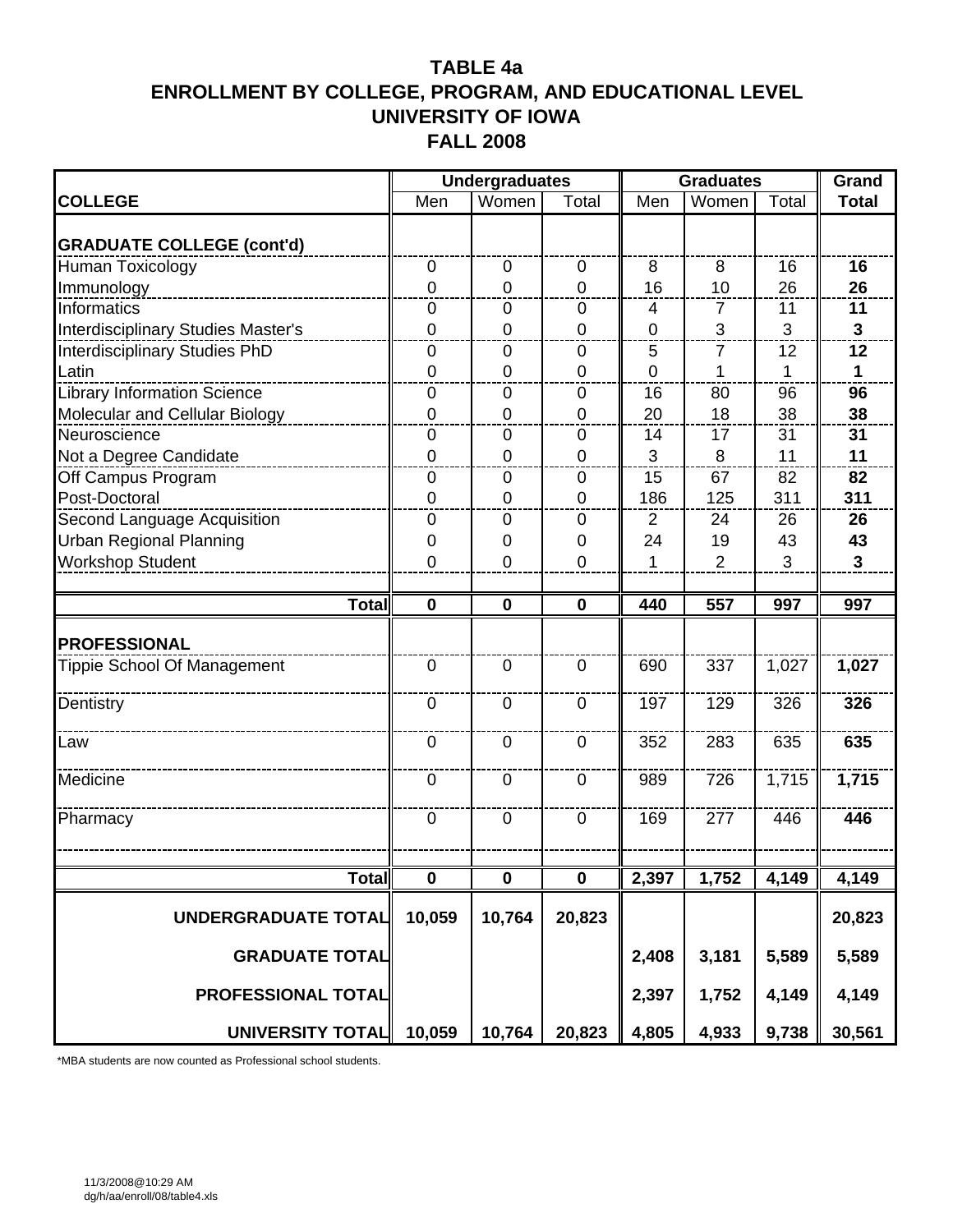### **TABLE 4a-1HEADCOUNT ENROLLMENT OF STUDENTS FORMALLY ADMITTED INTO PROFESSIONAL EDUCATION UNIVERSITY OF IOWAFALL 2008**

|                | White and                                              |                                     | African-                   |                                                        | Asian-                                                |                                                                | American                                          |                            | Hispanic-        |                                                        |                                                     |                                                       |                     |                                                         |
|----------------|--------------------------------------------------------|-------------------------------------|----------------------------|--------------------------------------------------------|-------------------------------------------------------|----------------------------------------------------------------|---------------------------------------------------|----------------------------|------------------|--------------------------------------------------------|-----------------------------------------------------|-------------------------------------------------------|---------------------|---------------------------------------------------------|
|                |                                                        |                                     |                            |                                                        |                                                       |                                                                |                                                   |                            |                  |                                                        |                                                     |                                                       |                     | <b>GRAND</b>                                            |
| M              | F                                                      | M                                   | F                          | M                                                      | F                                                     | M                                                              | F                                                 | M                          | F                | M                                                      | F                                                   | M                                                     | F                   | <b>TOTAL</b>                                            |
|                |                                                        |                                     |                            |                                                        |                                                       |                                                                |                                                   |                            |                  |                                                        |                                                     |                                                       |                     | 324                                                     |
|                |                                                        |                                     |                            |                                                        |                                                       |                                                                |                                                   |                            |                  |                                                        |                                                     |                                                       |                     | 1                                                       |
|                |                                                        |                                     |                            |                                                        |                                                       |                                                                |                                                   |                            |                  |                                                        |                                                     |                                                       |                     |                                                         |
| $\mathbf 0$    | 1                                                      | $\boldsymbol{0}$                    | $\mathbf 0$                | $\mathbf 0$                                            | $\mathbf 0$                                           | $\mathbf 0$                                                    | $\mathbf 0$                                       | $\boldsymbol{0}$           | $\mathbf 0$      | $\mathbf 0$                                            | $\mathbf 0$                                         | 30                                                    | 295                 | 325                                                     |
|                |                                                        |                                     |                            |                                                        |                                                       |                                                                |                                                   |                            |                  |                                                        |                                                     |                                                       |                     |                                                         |
|                |                                                        |                                     |                            |                                                        |                                                       |                                                                |                                                   |                            |                  |                                                        |                                                     |                                                       |                     |                                                         |
| 5              | 18                                                     | 0                                   | 0                          | $\overline{0}$                                         | 0                                                     | 0                                                              | 0                                                 | 1                          | 0                | $\overline{0}$                                         | $\mathbf 0$                                         | 6                                                     | 18                  | 24                                                      |
| $\overline{0}$ | $\overline{0}$                                         | $\overline{0}$                      | $\overline{0}$             | $\overline{0}$                                         | $\overline{0}$                                        | $\overline{0}$                                                 | $\overline{0}$                                    | $\overline{0}$             | 4                | $\overline{0}$                                         | $\overline{0}$                                      | 0                                                     | 1                   | 1                                                       |
| 10             | 21                                                     | $\overline{0}$                      | $\overline{0}$             | $\Omega$                                               | 1                                                     | $\overline{0}$                                                 | 0                                                 | 0                          | $\overline{0}$   | $\overline{0}$                                         | $\mathbf 0$                                         | 10                                                    | 22                  | 32                                                      |
| $\overline{0}$ | 1                                                      | 0                                   | $\overline{0}$             | $\overline{0}$                                         | 0                                                     | $\overline{0}$                                                 | 0                                                 | 0                          | $\overline{0}$   | 0                                                      | 0                                                   | 0                                                     | 1                   | 1                                                       |
| 16             | 6                                                      | $\overline{0}$                      | $\overline{0}$             | $\overline{0}$                                         | $\overline{0}$                                        | $\overline{0}$                                                 | 1                                                 | $\overline{0}$             | 1                | $\overline{0}$                                         | $\overline{0}$                                      | 16                                                    | 8                   | 24                                                      |
| 12             | 12                                                     | 0                                   | $\overline{0}$             | $\overline{0}$                                         | $\overline{0}$                                        | 0                                                              | 0                                                 | $\overline{0}$             | 1                | 0                                                      | $\overline{0}$                                      | 12                                                    | 13                  | 25                                                      |
| 10             | 11                                                     | $\overline{0}$                      | $\overline{0}$             | $\overline{2}$                                         | $\overline{0}$                                        | $\overline{0}$                                                 | $\overline{0}$                                    | $\overline{0}$             | $\overline{0}$   | $\overline{0}$                                         | $\overline{0}$                                      | 12                                                    | 11                  | 23                                                      |
| $\overline{2}$ | $\overline{2}$                                         | $\overline{0}$                      | $\overline{0}$             | $\overline{0}$                                         | $\overline{0}$                                        | $\overline{0}$                                                 | $\overline{0}$                                    | $\overline{0}$             | $\overline{0}$   | $\overline{0}$                                         | $\overline{0}$                                      | $\overline{2}$                                        | $\overline{2}$      | 4                                                       |
| $\overline{2}$ | $\overline{2}$                                         | 0                                   | $\overline{0}$             | $\overline{0}$                                         | $\mathbf 0$                                           | $\overline{0}$                                                 | 0                                                 | 0                          | $\overline{0}$   | $\mathbf 0$                                            | $\mathbf 0$                                         | $\overline{2}$                                        | $\overline{2}$      | 4                                                       |
| $\overline{7}$ | 6                                                      | $\overline{0}$                      | $\overline{0}$             | $\Omega$                                               | 1                                                     | $\overline{0}$                                                 | 0                                                 | $\overline{0}$             | $\overline{0}$   | $\overline{0}$                                         | $\overline{0}$                                      | $\overline{7}$                                        |                     | 14                                                      |
| $\overline{0}$ | 1                                                      | 0                                   | 0                          | $\overline{0}$                                         | 0                                                     | 0                                                              | 0                                                 | 0                          | $\overline{0}$   | $\Omega$                                               | 0                                                   | 0                                                     | 1                   | 1                                                       |
| $\overline{2}$ | 4                                                      | 0                                   | 0                          | $\overline{0}$                                         | $\mathbf 0$                                           | $\overline{0}$                                                 | 0                                                 | 0                          | $\mathbf 0$      | 0                                                      | 0                                                   | 2                                                     | 4                   | 6                                                       |
| $\overline{0}$ |                                                        | 0                                   | $\Omega$                   | $\overline{0}$                                         | $\overline{0}$                                        | 0                                                              | 0                                                 | $\overline{0}$             | $\overline{0}$   | $\overline{0}$                                         | $\overline{0}$                                      | 0                                                     |                     | 1                                                       |
|                |                                                        |                                     |                            |                                                        |                                                       |                                                                |                                                   |                            |                  |                                                        |                                                     |                                                       |                     | 160                                                     |
|                |                                                        |                                     |                            |                                                        |                                                       |                                                                |                                                   |                            |                  |                                                        |                                                     |                                                       |                     |                                                         |
|                |                                                        |                                     |                            |                                                        |                                                       |                                                                |                                                   |                            |                  |                                                        |                                                     |                                                       |                     | 485                                                     |
| <b>TOTAL</b>   | 28<br>$\overline{0}$<br>66<br><b>GRAND TOTAL</b><br>66 | No Response<br>281<br>1<br>85<br>86 | 0<br>0<br>0<br>$\mathbf 0$ | American<br>$\overline{2}$<br>$\overline{0}$<br>0<br>0 | 1<br>$\overline{0}$<br>$\overline{2}$<br>$\mathbf{2}$ | American<br>3<br>$\mathbf 0$<br>$\overline{2}$<br>$\mathbf{2}$ | $\overline{0}$<br>0<br>$\mathbf 0$<br>$\mathbf 0$ | Indian<br>1<br>0<br>1<br>1 | 1<br>0<br>1<br>1 | American<br>$\overline{7}$<br>$\overline{0}$<br>3<br>3 | $\mathbf 0$<br>0<br>$\mathbf 0$<br>$\boldsymbol{0}$ | International<br>$\mathbf 0$<br>0<br>0<br>$\mathbf 0$ | 30<br>0<br>69<br>99 | <b>Total</b><br>294<br>1<br>$\overline{7}$<br>91<br>386 |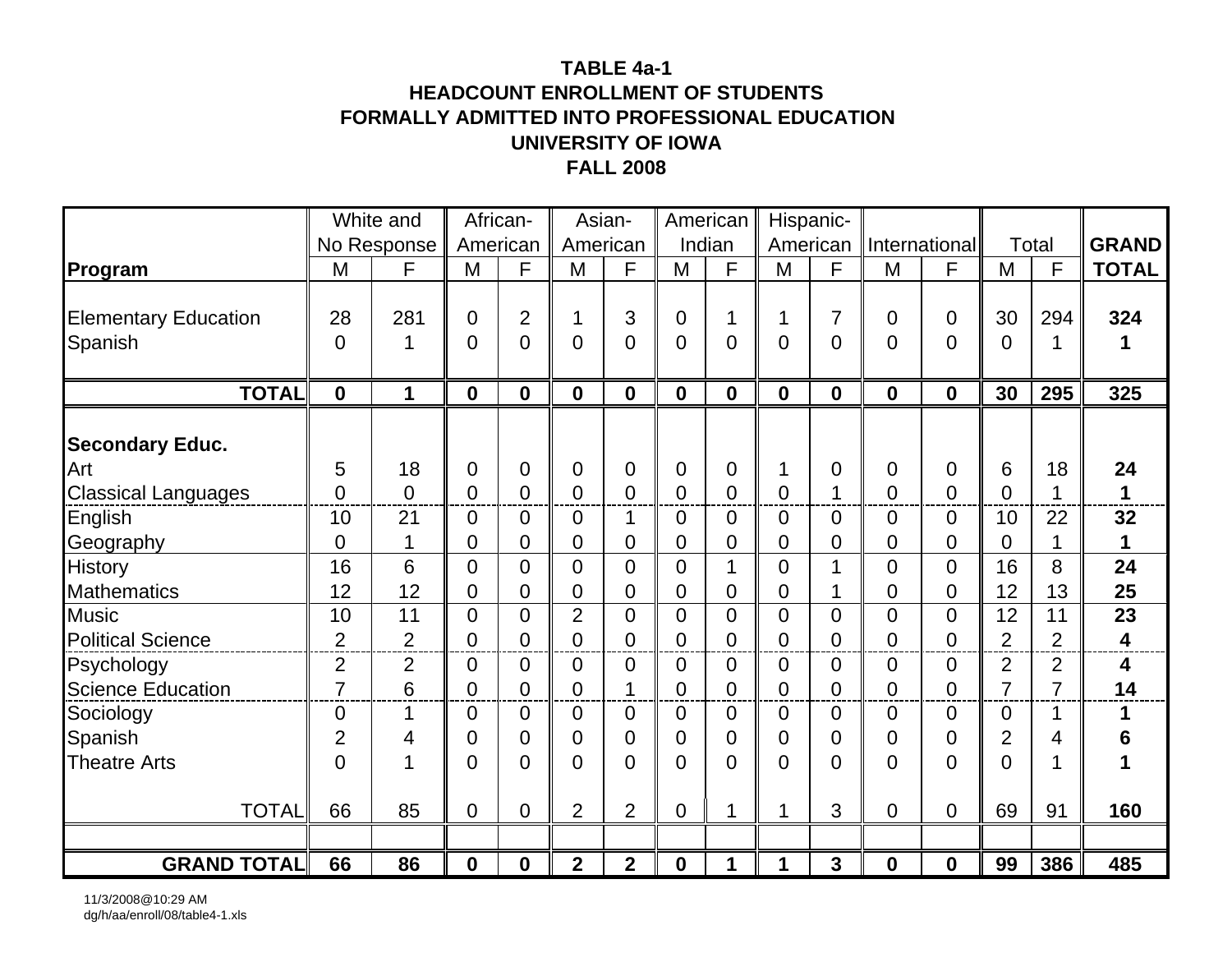|                                         | <b>Undergraduates</b> |                | <b>Graduates</b> | Grand |                |       |                |
|-----------------------------------------|-----------------------|----------------|------------------|-------|----------------|-------|----------------|
| <b>COLLEGE</b>                          | Men                   | Women          | Total            | Men   | Women          | Total | <b>Total</b>   |
|                                         |                       |                |                  |       |                |       |                |
| <b>AGRICULTURE &amp; LIFE SCIENCES</b>  |                       |                |                  |       |                |       |                |
| Agriculture - Special**                 | 25                    | 32             | 57               |       |                |       | 57             |
| Agriculture - Undeclared**              | $\Omega$              | $\overline{2}$ | $\overline{2}$   |       |                |       | $\mathbf{2}$   |
| Agricultural & Biosystems Engr*         |                       |                |                  | 19    | 5              | 24    | 24             |
| Agricultural Biochemistry**             | 8                     | 11             | 19               |       |                |       | 19             |
| Agricultural Business**                 | 195                   | 80             | 275              |       |                |       | 275            |
| Agricultural Education**                | 38                    | 61             | 99               |       |                |       | 99             |
| Agricultural Education and Studies*     |                       |                |                  | 18    | 18             | 36    | 36             |
| Agricultural Exploration**              | 10                    | 4              |                  |       |                |       |                |
| Agricultural Studies**                  | 207                   | 31             | 238              |       |                |       | 238            |
| Agricultural Systems Technology**       | 98                    | 8              | 106              |       |                |       | 106            |
| Agronomy                                | 124                   | 39             | 163              | 126   | 51             | 177   | 340            |
| <b>Animal Ecology</b>                   | 121                   | 127            | 248              |       |                |       | 248            |
| <b>Animal Science</b>                   | 200                   | 483            | 683              | 50    | 37             | 87    | 770            |
| Animal Science (Pre-Vet)**              | $\mathbf{1}$          | 1              | $\overline{2}$   |       |                |       | $\overline{2}$ |
| Biochem., Biophys. & Molecular Biology* |                       |                |                  | 26    | 16             | 42    | 42             |
| Biology (AG)**                          | 59                    | 91             | 150              |       |                |       | 150            |
| Culinary Science (AG)**                 | $\mathbf 0$           | $\mathbf 0$    | $\mathbf 0$      |       |                |       | $\mathbf 0$    |
| Dairy Science**                         | 22                    | 45             | 67               |       |                |       | 67             |
| Diet and Exercise (AG)**                | $\mathbf 0$           | $\overline{0}$ | $\mathbf 0$      |       |                |       | $\mathbf 0$    |
| Dietetics**                             | $\overline{2}$        | 14             | 16               |       |                |       | 16             |
| Ecology, Evolution & Organismal Biol.*  |                       |                |                  | 12    | $\overline{7}$ | 19    | 19             |
| Economics*                              |                       |                |                  | 31    | 17             | 48    | 48             |
| Entomology                              | 5                     | $\overline{7}$ | 12               | 16    | 17             | 33    | 45             |
| Environmental Science (AG)**            | 27                    | 14             | 41               |       |                |       | 41             |
| Food Science**                          | 9                     | 26             | 35               |       |                |       | 35             |
| Food Science and Human Nutrition*       |                       |                |                  | 15    | 17             | 32    | 32             |
| Forestry                                | 52                    | 14             | 66               |       |                |       | 66             |
| <b>General Preveterinary Medicine**</b> | 8                     | 50             | 58               |       |                |       | 58             |
| Genetics**                              | $\overline{4}$        | 21             | 25               |       |                |       | 25             |
| Genetics, Development and Cell Biol*    |                       |                |                  | 16    | 19             | 35    | 35             |
| Horticulture                            | 115                   | 41             | 156              | 12    | 9              | 21    | 177            |
| Industrial Technology**                 | 181                   | 16             | 197              |       |                |       | 197            |
| Microbiology                            | 23                    | 64             | 87               | 3     | 1              | 4     | 91             |
| Nutritional Science**                   | $\mathbf{1}$          | $\overline{2}$ | 3                |       |                |       | $\mathbf{3}$   |
| Natural Resource Ecology and Mgmt*      |                       |                |                  | 32    | 15             | 47    | 47             |
| Plant Health and Protection**           | $\mathbf 0$           | 1              | 1                |       |                |       | 1              |
| Plant Pathology*                        |                       |                |                  | 17    | 17             | 34    | 34             |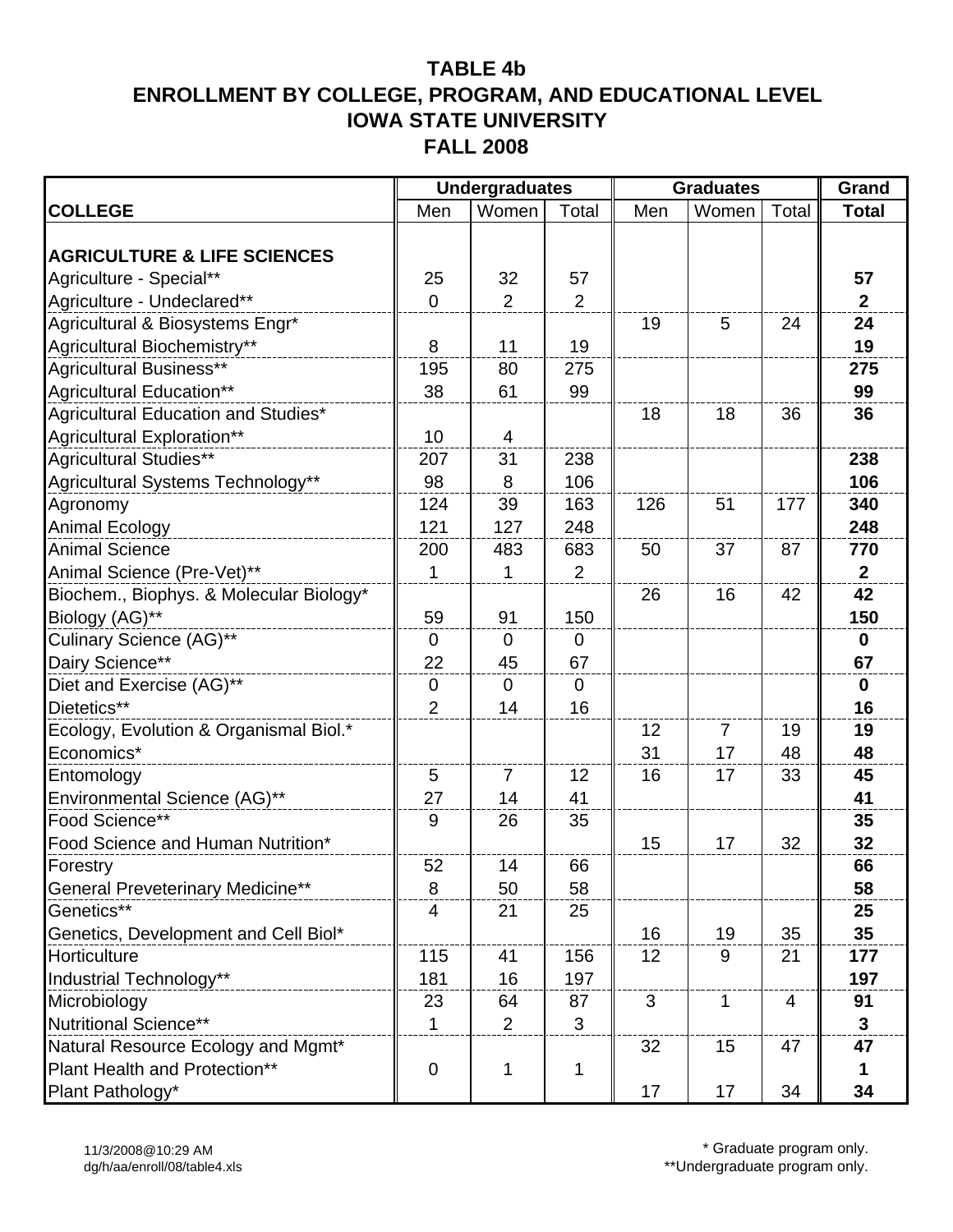|                                          |                | <b>Undergraduates</b> |                | <b>Graduates</b> |       | Grand |              |
|------------------------------------------|----------------|-----------------------|----------------|------------------|-------|-------|--------------|
| <b>COLLEGE</b>                           | Men            | Women                 | Total          | Men              | Women | Total | <b>Total</b> |
|                                          |                |                       |                |                  |       |       |              |
| <b>AGRICULTURE (cont'd)</b>              |                |                       |                |                  |       |       |              |
| Pre Diet & Exercise (AG)**               | $\mathbf 0$    | $\mathbf 0$           | $\mathbf 0$    |                  |       |       | $\mathbf 0$  |
| <b>Professional Agriculture</b>          |                |                       | $\overline{0}$ | 8                | 11    | 19    | 19           |
| Public Service & Admin. in Agriculture** | $\overline{4}$ | 18                    | 22             |                  |       |       | 22           |
| Sociology*                               |                |                       |                | 8                | 9     | 17    | 17           |
| Zoology**                                | 3              | $\mathbf 0$           | 3              |                  |       |       | $\mathbf{3}$ |
|                                          |                |                       |                |                  |       |       |              |
| <b>Total</b>                             | 1,542          | 1,303                 | 2,845          | 409              | 266   | 675   | 3,520        |
|                                          |                |                       |                |                  |       |       |              |
| <b>BUSINESS</b>                          |                |                       |                |                  |       |       |              |
| <b>Business - Special**</b>              | 8              | 9                     | 17             |                  |       |       | 17           |
| Business - Undeclared**                  | 18             | 14                    | 32             |                  |       |       | 32           |
| Accounting                               | 165            | 157                   | 322            | 13               | 39    | 52    | 374          |
| <b>Business Administration*</b>          |                |                       |                | 128              | 78    | 206   | 206          |
| <b>Business Economics**</b>              | $\mathbf{1}$   | $\mathbf{1}$          | $\overline{2}$ |                  |       |       | $\mathbf{2}$ |
| Finance**                                | 286            | 98                    | 384            |                  |       |       | 384          |
| Logistics & Supply Chain Mgmt**          | 83             | 24                    | 107            |                  |       |       | 107          |
| Logistics, Operations and MIS*           |                |                       |                | 13               | 11    | 24    | 24           |
| Management**                             | 142            | 95                    | 237            |                  |       |       | 237          |
| Management Information Systems**         | 188            | 17                    | 205            |                  |       |       | 205          |
| Marketing**                              | 191            | 173                   | 364            |                  |       |       | 364          |
| Operations & Supply Chain Mgmt**         | 55             | 22                    | 77             |                  |       |       | 77           |
| Pre-Business**                           | 1,102          | 624                   | 1,726          |                  |       |       | 1,726        |
| <b>Total</b>                             |                |                       | 3,473          | 154              |       | 282   |              |
|                                          | 2,239          | 1,234                 |                |                  | 128   |       | 3,755        |
| <b>DESIGN</b>                            |                |                       |                |                  |       |       |              |
| Design - Special**                       | 4              | 13                    | 17             |                  |       |       | 17           |
| Design - Undeclared**                    | 13             | 32                    | 45             |                  |       |       | 45           |
| Architecture*                            |                |                       |                | 24               | 18    | 42    | 42           |
| Architecture - Professional Degree**     | 166            | 107                   | 273            |                  |       |       | 273          |
| Art and Design                           | 111            | 178                   | 289            | 15               | 36    | 51    | 340          |
| Art and Design - B.A.**                  | 34             | 64                    | 98             |                  |       |       | 98           |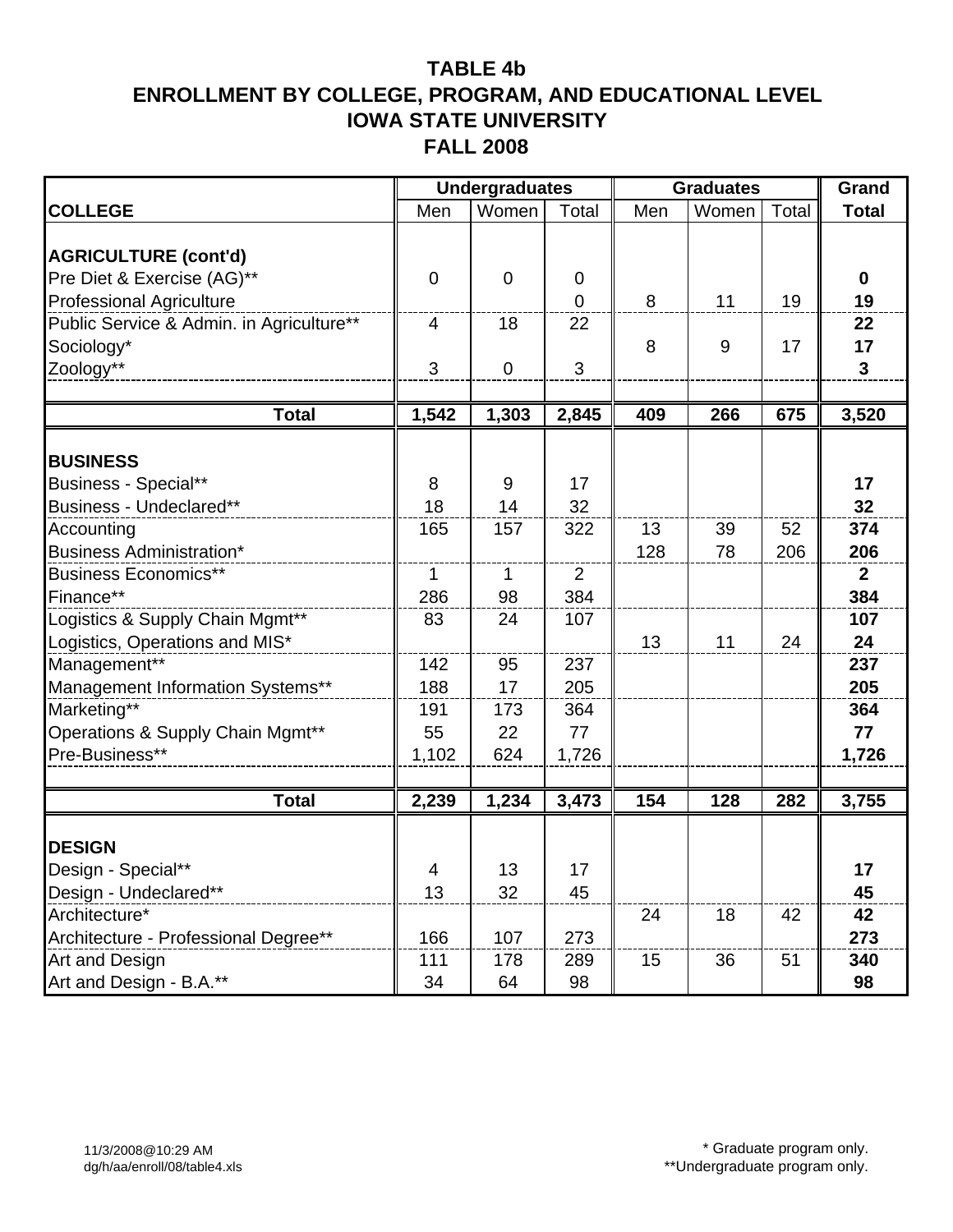|                                           |       | <b>Undergraduates</b> |                | <b>Graduates</b> | Grand          |                |                |
|-------------------------------------------|-------|-----------------------|----------------|------------------|----------------|----------------|----------------|
| <b>COLLEGE</b>                            | Men   | Women                 | Total          | Men              | Women          | Total          | <b>Total</b>   |
|                                           |       |                       |                |                  |                |                |                |
| <b>DESIGN (cont'd)</b>                    |       |                       |                |                  |                |                |                |
| Art and Design - B.F.A.**                 | 1     | 1                     | $\overline{2}$ |                  |                |                | 2 <sup>1</sup> |
| <b>Community and Regional Planning</b>    | 81    | 38                    | 119            | 14               | 14             | 28             | 147            |
| Graphic Design**                          | 54    | 132                   | 186            |                  |                |                | 186            |
| Integrated Studio Arts**                  | 98    | 96                    | 194            |                  |                |                | 194            |
| Interior Design**                         | 12    | 103                   | 115            |                  |                |                | 115            |
| Landscape Architecture                    | 81    | 54                    | 135            | $\overline{2}$   | 5              | $\overline{7}$ | 142            |
| Pre-Architecture**                        | 217   | 117                   | 334            |                  |                |                | 334            |
| Pre-Landscape Architecture**              | 30    | $\overline{7}$        | 37             |                  |                |                | 37             |
|                                           |       |                       |                |                  |                |                |                |
| <b>Total</b>                              | 902   | 942                   | 1,844          | 55               | 73             | 128            | 1,972          |
|                                           |       |                       |                |                  |                |                |                |
| <b>ENGINEERING</b>                        |       |                       |                |                  |                |                |                |
| Engineering - Special**                   | 18    | 9                     | 27             |                  |                |                | 27             |
| Engineering - Undeclared**                | 366   | 77                    | 443            |                  |                |                | 443            |
| Aerospace Engineering                     | 486   | 58                    | 544            | 49               | 11             | 60             | 604            |
| Agricultural and Biosystems Eng.*         |       |                       |                | 34               | 26             | 60             | 60             |
| Agricultural Engineering**                | 162   | 19                    | 181            |                  |                |                | 181            |
| Chemical & Biological Engineering*        |       |                       |                | 44               | 19             | 63             | 63             |
| <b>Chemical Engineering</b>               | 250   | 152                   | 402            |                  | Moved to C B E |                | 402            |
| Civil, Construction & Environmental Engr* |       |                       |                | 95               | 17             | 112            | 112            |
| Civil Engineering**                       | 428   | 106                   | 534            |                  |                |                | 534            |
| Computer Engineering**                    | 364   | 23                    | 387            |                  |                |                | 387            |
| <b>Construction Engineering**</b>         | 336   | 36                    | 372            |                  |                |                | 372            |
| <b>Electrical Engineering**</b>           | 341   | 17                    | 358            |                  |                |                | 358            |
| Electrical and Computer Engineering*      |       |                       |                | 265              | 47             | 312            | 312            |
| Industrial & Manufacturing Systems Eng.*  |       |                       |                | 45               | 17             | 62             | 62             |
| Industrial Engineering**                  | 150   | 56                    | 206            |                  |                |                | 206            |
| Materials Engineering**                   | 118   | 50                    | 168            |                  |                |                | 168            |
| Materials Science and Engineering*        |       |                       |                | 63               | 18             | 81             | 81             |
| <b>Mechanical Engineering</b>             | 939   | 75                    | 1,014          | 158              | 11             | 169            | 1,183          |
| Sofware Engineering**                     | 37    | $\mathfrak{S}$        | 40             |                  |                |                | 40             |
| Systems Engineering*                      |       |                       |                | 63               | 14             | 77             | 77             |
|                                           |       |                       |                |                  |                |                |                |
| <b>Total</b>                              | 3,995 | 681                   | 4,676          | 816              | 180            | 996            | 5,672          |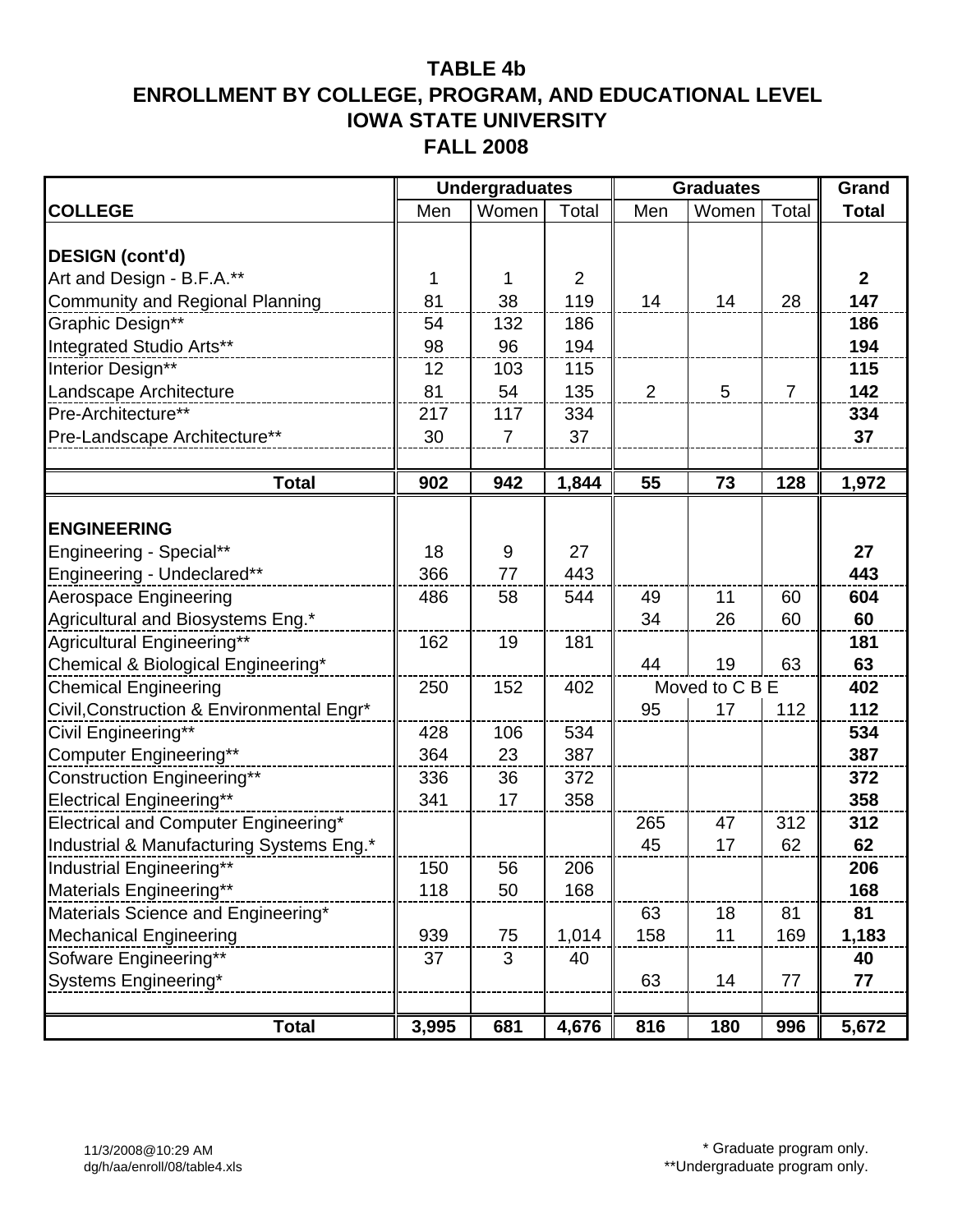|                                             |                | <b>Undergraduates</b> |       | <b>Graduates</b> | Grand         |       |                |
|---------------------------------------------|----------------|-----------------------|-------|------------------|---------------|-------|----------------|
| <b>COLLEGE</b>                              | Men            | Women                 | Total | Men              | Women         | Total | <b>Total</b>   |
|                                             |                |                       |       |                  |               |       |                |
| <b>HUMAN SCIENCES</b>                       |                |                       |       |                  |               |       |                |
| Human Sciences - Special**                  | $\overline{4}$ | 30                    | 34    |                  |               |       | 34             |
| Human Sciences**                            | $\overline{0}$ | 5                     | 5     |                  |               |       | $5\phantom{1}$ |
| Apparel Mech., Design and Production**      | 24             | 442                   | 466   |                  |               |       | 466            |
| Apparel, Ed Studies & Hospitality Mgmt*     |                |                       |       | 11               | 71            | 82    | 82             |
| Child, Adult and Family Services**          | 19             | 260                   | 279   |                  |               |       | 279            |
| Curriculum and Instruction*                 |                |                       |       | 39               | 95            | 134   | 134            |
| Culinary Science (HSci)**                   | $\mathbf 0$    | 6                     | 6     |                  |               |       | 6              |
| Diet and Exercise**                         | $\overline{0}$ | $\overline{0}$        | 0     |                  |               |       | $\mathbf 0$    |
| Dietetics**                                 | 15             | 193                   | 208   |                  |               |       | 208            |
| Early Childhood Education**                 | 3              | 166                   | 169   |                  |               |       | 169            |
| Educational Leadership & Policy Studies*    |                |                       |       | 122              | 165           | 287   | 287            |
| <b>Elementary Education**</b>               | 57             | 449                   | 506   |                  |               |       | 506            |
| Family and Cons. Sci. Ed. & Studies         | $\Omega$       | 65                    | 65    |                  | Moved to AMDP |       | 65             |
| <b>Family and Consumer Sciences</b>         |                |                       |       | 11               | 34            | 45    | 45             |
| Family Finance, Housing & Policy            | 5              | 33                    | 38    |                  |               |       | 38             |
| <b>Food Science and Human Nutrition</b>     |                |                       |       | 8                | 25            | 33    | 33             |
| Food Science**                              | 9              | 55                    | 64    |                  |               |       | 64             |
| Foodservice & Lodging Mgmt*                 |                |                       |       |                  | Moved to AMDP |       | $\mathbf{0}$   |
| <b>Health and Human Performance</b>         | 27             | 32                    | 59    |                  | Moved to KIN  |       | 59             |
| Hotel, Restaurant and Institution Mgmt.**   | 70             | 122                   | 192   |                  | Moved to FLM  |       | 192            |
| <b>Human Development and Family Studies</b> |                |                       |       | 10               | 60            | 70    | 70             |
| Industrial Education and Technology*        |                |                       |       |                  | Moved to ABE  |       |                |
| Kinesiology and Health**                    | 345            | 426                   | 771   |                  |               |       | 771            |
| Kinsesiology                                |                |                       | 0     | 21               | 19            | 40    | 40             |
| Nutritional Science**                       | 5              | 22                    | 27    |                  |               |       | 27             |
| Pre Diet & Exercise (HSci)**                | 3              | 27                    | 30    |                  |               |       | 30             |
| <b>Textiles and Clothing</b>                |                |                       |       | Moved to AMDP    |               |       | $\mathbf{0}$   |
|                                             |                |                       |       |                  |               |       |                |
| <b>Total</b>                                | 586            | 2,333                 | 2,919 | 222              | 469           | 691   | 3,610          |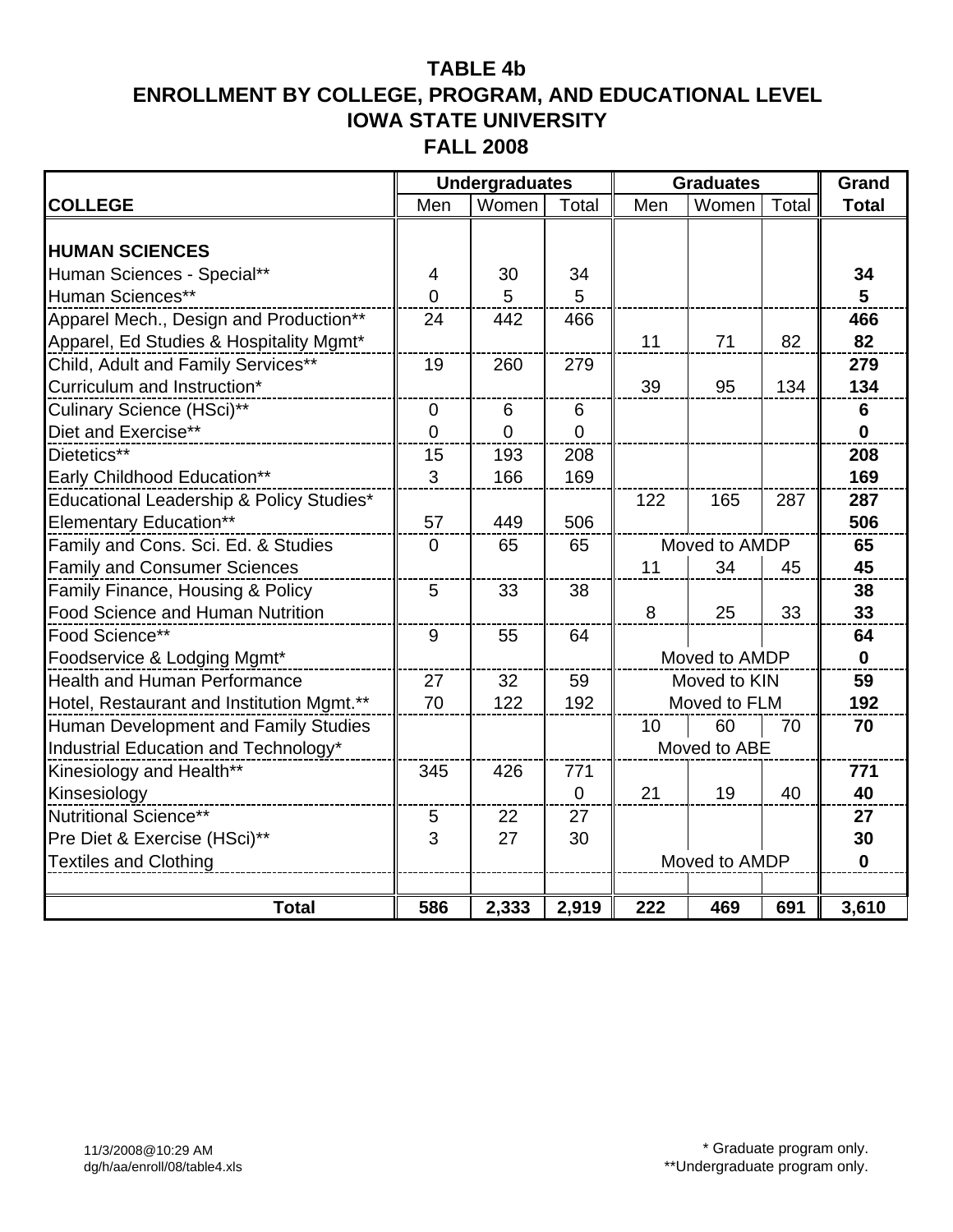|                                         |                  | <b>Undergraduates</b> |       | <b>Graduates</b> | Grand |       |                |
|-----------------------------------------|------------------|-----------------------|-------|------------------|-------|-------|----------------|
| <b>COLLEGE</b>                          | Men              | Women                 | Total | Men              | Women | Total | <b>Total</b>   |
|                                         |                  |                       |       |                  |       |       |                |
| <b>LIBERAL ARTS AND SCIENCES</b>        |                  |                       |       |                  |       |       |                |
| Intensive English and Orientation**     | 72               | 33                    | 105   |                  |       |       | 105            |
| Liberal Arts and Sciences - Special**   | 88               | 93                    | 181   |                  |       |       | 181            |
| Liberal Arts & Sciences - Open Option** | 406              | 392                   | 798   |                  |       |       | 798            |
| Advertising**                           | 16               | 49                    | 65    |                  |       |       | 65             |
| Anthropology                            | 21               | 56                    | 77    | 4                | 20    | 24    | 101            |
| Biochemistry**                          | 61               | 56                    | 117   |                  |       |       | 117            |
| Biochem., Biophys. & Molecular Biology* |                  |                       |       | 32               | 17    | 49    | 49             |
| Bioinformatics & Computational Biol**   | 3                | $\overline{2}$        | 5     |                  |       |       | $5\phantom{1}$ |
| Biological/Pre-Medical Illustration**   | 3                | 9                     | 12    |                  |       |       | 12             |
| Biology**                               | 159              | 239                   | 398   |                  |       |       | 398            |
| Biophysics**                            | 5                | 1                     | 6     |                  |       |       | 6              |
| Chemistry                               | 66               | 43                    | 109   | 114              | 59    | 173   | 282            |
| Communication Studies**                 | 77               | 151                   | 228   |                  |       |       | 228            |
| <b>Computer Science</b>                 | 82               | $\overline{7}$        | 89    | 120              | 29    | 149   | 238            |
| Earth Science**                         | $\overline{4}$   | 5                     | $9\,$ |                  |       |       | 9              |
| Ecology, Evolution & Organismal Biol.*  |                  |                       |       | 20               | 11    | 31    | 31             |
| Economics                               | 57               | 16                    | 73    | 25               | 21    | 46    | 119            |
| English                                 | 70               | 141                   | 211   | 44               | 78    | 122   | 333            |
| <b>Environmental Science**</b>          | 25               | 20                    | 45    |                  |       |       | 45             |
| French**                                | $\overline{4}$   | 14                    | 18    |                  |       |       | 18             |
| Genetics**                              | 21               | 47                    | 68    |                  |       |       | 68             |
| Genetics, Development and Cell Biol*    |                  |                       |       | 25               | 15    | 40    | 40             |
| Geological and Atmospheric Science*     |                  |                       |       | 29               | 6     | 35    | 35             |
| Geology**                               | 21               | $\overline{7}$        | 28    |                  |       |       | 28             |
| German**                                | 5                | 8                     | 13    |                  |       |       | 13             |
| History                                 | 195              | 69                    | 264   | 22               | 11    | 33    | 297            |
| Interdisciplinary Studies**             | 184              | 90                    | 274   |                  |       |       | 274            |
| Journalism and Mass Communications      | 73               | 114                   | 187   | 13               | 28    | 41    | 228            |
| Liberal Studies**                       | 71               | 72                    | 143   |                  |       |       | 143            |
| Linguistics**                           | $\boldsymbol{9}$ | 27                    | 36    |                  |       |       | 36             |
| <b>Mathematics</b>                      | 73               | 42                    | 115   | 60               | 21    | 81    | 196            |
| Meteorology**                           | 78               | 37                    | 115   |                  |       |       | 115            |
| Music - Curriculum**                    | 52               | 44                    | 96    |                  |       |       | 96             |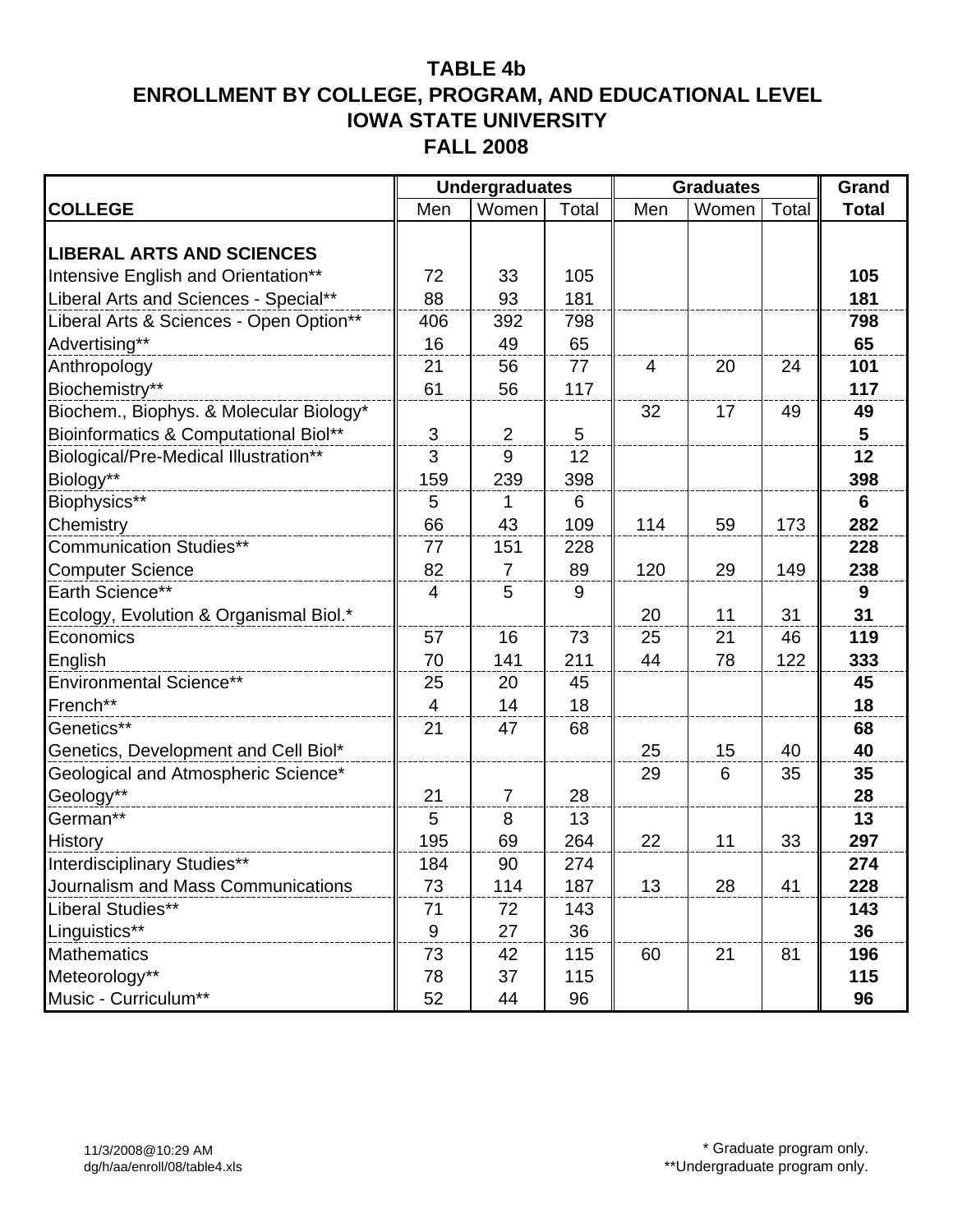|                                           |                | <b>Undergraduates</b> |       | <b>Graduates</b> |       | <b>Grand</b> |                |
|-------------------------------------------|----------------|-----------------------|-------|------------------|-------|--------------|----------------|
| <b>COLLEGE</b>                            | Men            | Women                 | Total | Men              | Women | Total        | <b>Total</b>   |
|                                           |                |                       |       |                  |       |              |                |
| LIBERAL ARTS & SCIENCES (cont'd)          |                |                       |       |                  |       |              |                |
| Music - Major**                           | 6              | 8                     | 14    |                  |       |              | 14             |
| Performing Arts**                         | 20             | 34                    | 54    |                  |       |              | 54             |
| Philosophy**                              | 26             | 7                     | 33    |                  |       |              | 33             |
| Physics**                                 | 59             | 5                     | 64    |                  |       |              | 64             |
| Physics and Astronomy*                    |                |                       |       | 85               | 23    | 108          | 108            |
| <b>Political Science</b>                  | 144            | 93                    | 237   | 31               | 27    | 58           | 295            |
| Pre-Advertising**                         | 44             | 85                    | 129   |                  |       |              | 129            |
| Pre Biological/Pre-Medical Illustration** | 9              | 20                    | 29    |                  |       |              | 29             |
| Pre-Computer Science**                    | 122            | 10                    | 132   |                  |       |              | 132            |
| Pre-Journalism and Mass Comm.**           | 101            | 169                   | 270   |                  |       |              | 270            |
| Preparation For Human Medicine**          | 22             | 24                    | 46    |                  |       |              | 46             |
| Preparation for Law**                     | $\overline{7}$ | 9                     | 16    |                  |       |              | 16             |
| Preprofessional Health Programs**         | 17             | 49                    | 66    |                  |       |              | 66             |
| Psychology                                | 160            | 368                   | 528   | 22               | 38    | 60           | 588            |
| Religious Studies**                       | 8              | $\overline{7}$        | 15    |                  |       |              | 15             |
| <b>Russian Studies**</b>                  | 1              | 5                     | 6     |                  |       |              | $6\phantom{1}$ |
| Sociology                                 | 34             | 79                    | 113   | 15               | 26    | 41           | 154            |
| Software Engineering**                    | 40             | 1                     | 41    |                  |       |              | 41             |
| Spanish**                                 | 17             | 55                    | 72    |                  |       |              | 72             |
| Speech Communication**                    | 13             | 22                    | 35    |                  |       |              | 35             |
| <b>Statistics</b>                         | 30             | 16                    | 46    | 63               | 60    | 123          | 169            |
| Technical Communication**                 | $\overline{7}$ | $6\phantom{1}6$       | 13    |                  |       |              | 13             |
| Women's Studies**                         | 1              | 4                     | 5     |                  |       |              | 5              |
| Zoology**                                 | 1              | $\mathbf 0$           | 1     |                  |       |              | 1              |
|                                           |                |                       |       |                  |       |              |                |
| <b>Total</b>                              | 2,890          | 2,960                 | 5,850 | 724              | 490   | 1,214        | 7,064          |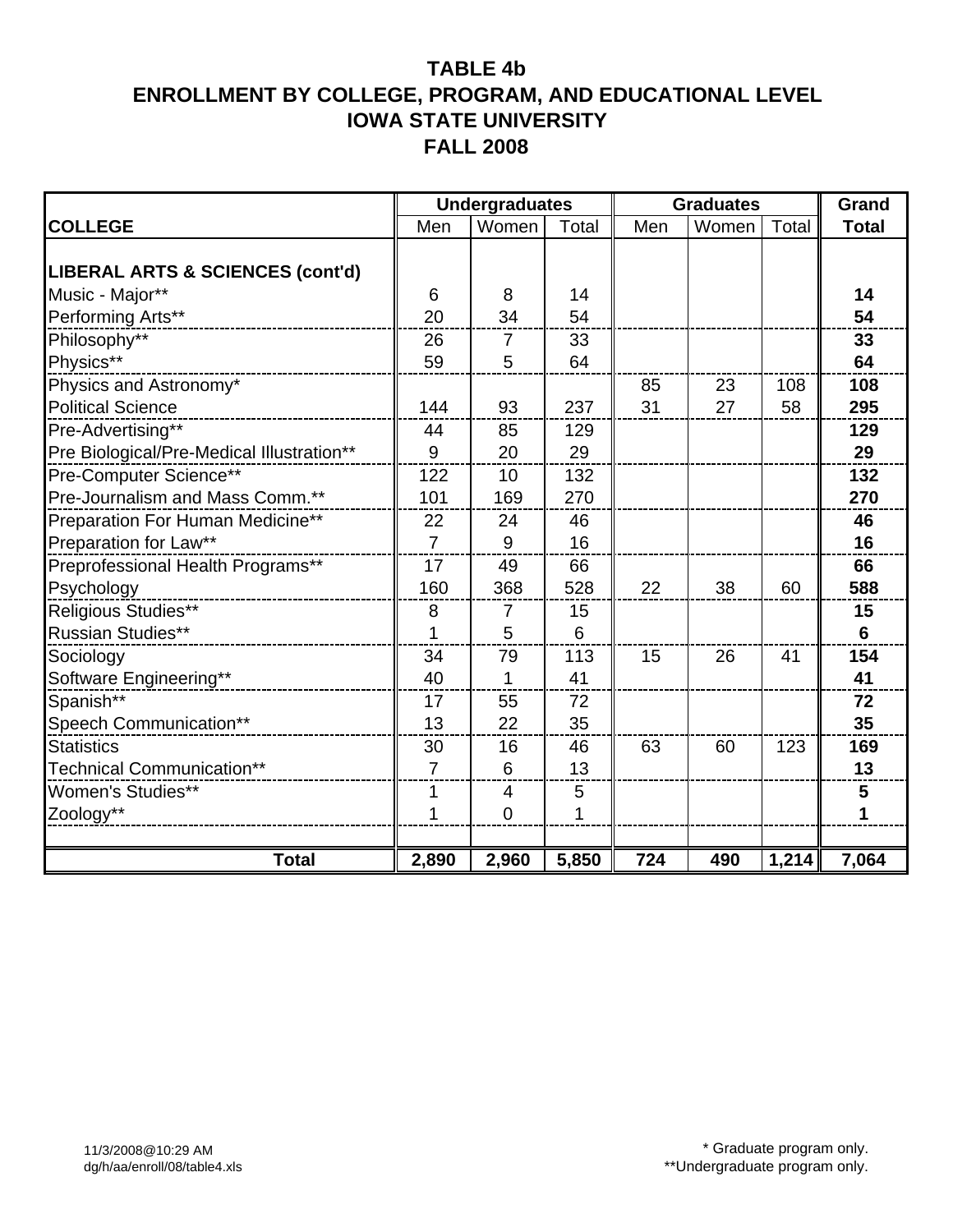|                                                 |             | <b>Undergraduates</b> |              | <b>Graduates</b> | Grand          |                |                |
|-------------------------------------------------|-------------|-----------------------|--------------|------------------|----------------|----------------|----------------|
| <b>COLLEGE</b>                                  | Men         | Women                 | Total        | Men              | Women          | Total          | <b>Total</b>   |
|                                                 |             |                       |              |                  |                |                |                |
| <b>INTERDEPARTMENTAL UNITS AND</b>              |             |                       |              |                  |                |                |                |
| <b>GRADUATE UNDECLAREDS</b>                     |             |                       |              |                  |                |                |                |
| NonDegree - Undeclared                          |             |                       |              | 275              | 169            | 444            | 444            |
| <b>Undeclared Distance Learning</b>             |             |                       |              | 8                | $\mathbf 0$    | 8              | 8              |
| <b>Bioinformatics and Computational Biology</b> |             |                       |              | 8                | 8              | 16             | 16             |
| Biorewable Resources and Tech.                  |             |                       |              | $\overline{2}$   | $\overline{0}$ | $\overline{2}$ | $\overline{2}$ |
| Ecology Evolutionary & Organismal Biol          |             |                       |              | $\overline{0}$   | 0              | $\mathbf 0$    | $\mathbf 0$    |
| Genetics - Interdisciplinary                    |             |                       |              | 11               | $\overline{7}$ | 18             | 18             |
| Genetics, Development and Cell Biol             |             |                       |              | $\overline{0}$   | $\mathbf 0$    | 0              | $\bf{0}$       |
| Human Computer Interaction                      |             |                       |              | 18               | $\overline{2}$ | 20             | 20             |
| Immunobiology                                   |             |                       |              | 1                | $\overline{2}$ | 3              | $\mathbf{3}$   |
| <b>Information Assurance</b>                    |             |                       |              | 11               | $\overline{0}$ | 11             | 11             |
| <b>Interdisciplinary Graduate Studies</b>       |             |                       |              | 25               | 51             | 76             | 76             |
| Molecular Cell & Developmental Biology          |             |                       |              | 4                | 4              | 8              | 8              |
| Neurosciences                                   |             |                       |              | $\overline{2}$   | 1              | 3              | $\mathbf{3}$   |
| <b>Nutritional Sciences</b>                     |             |                       |              | 2                | 1              | 3              | 3              |
| <b>Plant Physiology</b>                         |             |                       |              | 3                | 3              | 6              | 6              |
| Seed Technology and Business                    |             |                       |              | $\overline{7}$   | 3              | 10             | 10             |
| Sustainable Agriculture                         |             |                       |              | $\mathbf 0$      | 0              | 0              | 0              |
| Toxicology                                      |             |                       |              | $\mathfrak{p}$   | 1              | 3              | 3              |
|                                                 |             |                       |              |                  |                |                |                |
| <b>Total</b>                                    | $\bf{0}$    | $\bf{0}$              | $\mathbf{0}$ | 379              | 252            | 631            | 631            |
|                                                 |             |                       |              |                  |                |                |                |
| <b>VETERINARY MEDICINE</b>                      |             |                       |              |                  |                |                |                |
| <b>Biomedical Sciences</b>                      |             |                       |              | 19               | 10             | 29             | 29             |
| <b>Veterinary Clinical Sciences</b>             |             |                       |              | 1                | $\overline{2}$ | 3              | $\mathbf{3}$   |
| Vet. Diag. and Prod. Animal Medicine            |             |                       |              | 5                | 3              | 8              | 8              |
| Vet. Microbiology and Prev. Medicine            |             |                       |              | 22               | 22             | 44             | 44             |
| <b>Veterinary Pathology</b>                     |             |                       |              | $\overline{7}$   | 10             | 17             | 17             |
|                                                 |             |                       |              |                  |                |                |                |
| <b>Professional Program</b>                     |             |                       |              |                  |                |                |                |
| Veterinary Medicine - Special                   |             |                       |              | $\boldsymbol{0}$ | 0              | $\mathbf 0$    | $\mathbf 0$    |
| Veterinary Medicine (Professional Degree)       |             |                       |              | 117              | 364            | 481            | 481            |
| Vet Med Nebraska Alliance (Professional Degree) |             |                       |              | 13               | 37             | 50             | 50             |
|                                                 |             |                       |              |                  |                |                |                |
| <b>Total</b>                                    | $\mathbf 0$ | $\mathbf 0$           | $\mathbf 0$  | 184              | 448            | 632            | 632            |
|                                                 |             |                       |              |                  |                |                |                |
| <b>UNIVERSITY TOTAL</b>                         | 12,154      | 9,453                 | 21,607       | 2,943            | 2,306          | 5,249          | 26,856         |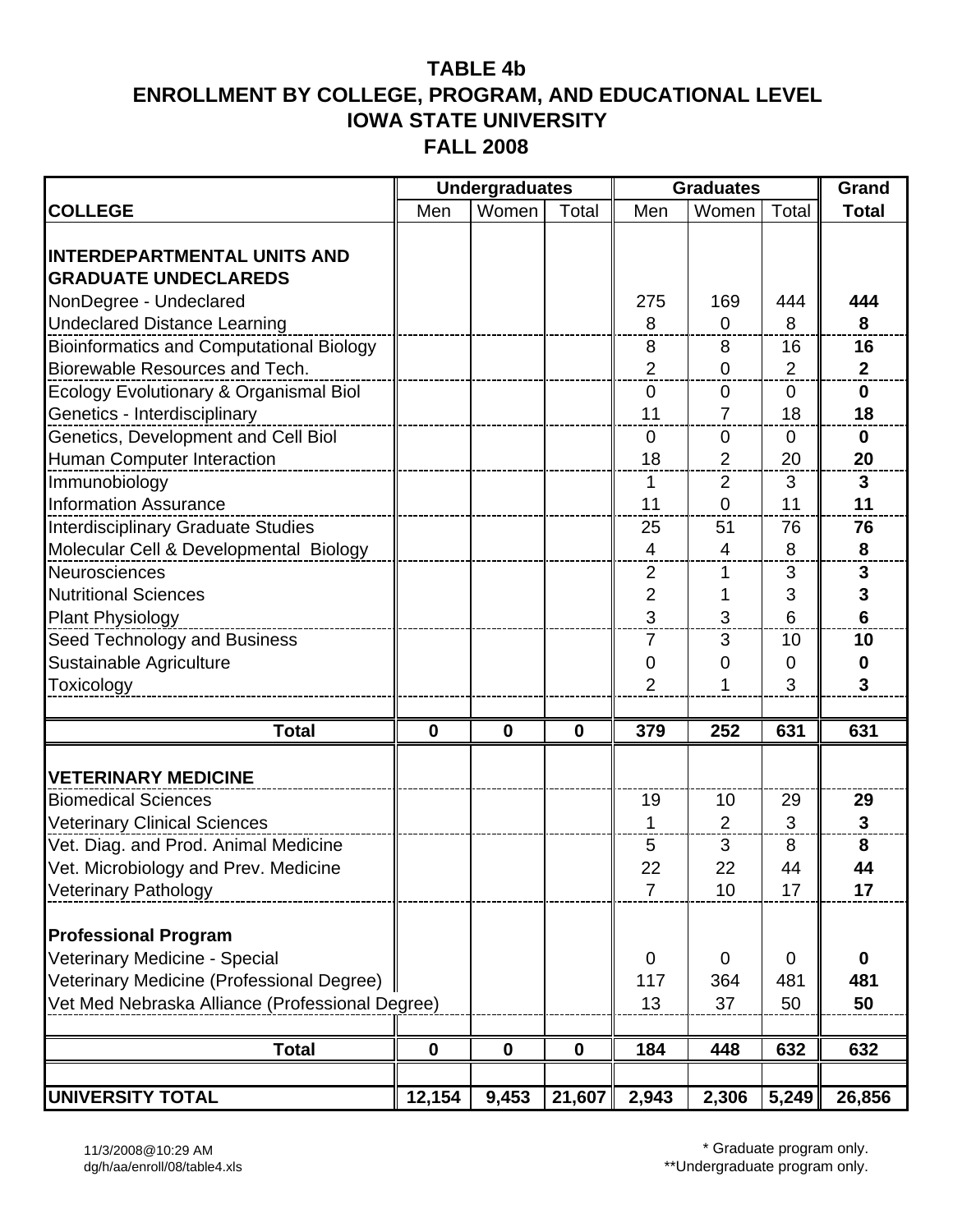## **TABLE 4b-1HEADCOUNT ENROLLMENT OF STUDENTSFORMALLY ADMITTED INTO PROFESSIONAL EDUCATION IOWA STATE UNIVERSITYFALL 2008**

|                                      |             | White and        | African-         |                | Asian-               |                |                | American     |                  | Hispanic-      |                |                |                |                  |              |
|--------------------------------------|-------------|------------------|------------------|----------------|----------------------|----------------|----------------|--------------|------------------|----------------|----------------|----------------|----------------|------------------|--------------|
|                                      |             | No Response      |                  |                | American    American |                | Indian         |              |                  | American       |                | International  |                | Total            | <b>GRAND</b> |
| Program                              | M           | F.               | M                | F              | M                    | F              | M              | $\mathsf{F}$ | M                | F              | M              | F              | M              | F                | <b>TOTAL</b> |
| <b>PK-K</b><br>Early Childhood Educ. |             |                  |                  |                |                      |                |                |              |                  |                |                |                | $\overline{0}$ | 0                |              |
| <b>Total</b>                         | $\mathbf 0$ | $\boldsymbol{0}$ | $\boldsymbol{0}$ | 0              | $\mathbf 0$          | $\mathbf 0$    | $\mathbf 0$    | $\mathbf 0$  | $\boldsymbol{0}$ | $\mathbf 0$    | $\mathbf 0$    | $\mathbf 0$    | $\mathbf 0$    | $\boldsymbol{0}$ | $\mathbf 0$  |
| <b>PK-3</b><br>Early Childhood Educ. | 2           | 88               | $\overline{0}$   | $\overline{0}$ | $\overline{0}$       |                | $\overline{0}$ | 1            | $\overline{0}$   | 1              | $\overline{0}$ | $\overline{0}$ | $\overline{2}$ | 91               | 93           |
| <b>Total</b>                         | $\mathbf 2$ | 88               | $\mathbf 0$      | $\mathbf 0$    | $\mathbf 0$          |                | $\mathbf 0$    | 1            | $\boldsymbol{0}$ |                | $\mathbf 0$    | $\mathbf 0$    | $\overline{2}$ | 91               | 93           |
| $K-6$<br>Early Childhood Educ.       | 21          | 197              | $\overline{0}$   |                | $\overline{0}$       | $\overline{2}$ | $\overline{0}$ | 1            | $\overline{0}$   | $\overline{2}$ | $\overline{0}$ | $\overline{0}$ | 21             | 203              | 224          |
| <b>Total</b>                         | 21          | 197              | 0                |                | $\bf{0}$             | $\mathbf{2}$   | $\bf{0}$       |              | $\boldsymbol{0}$ | $\overline{2}$ | 0              | $\mathbf 0$    | 21             | 203              | 224          |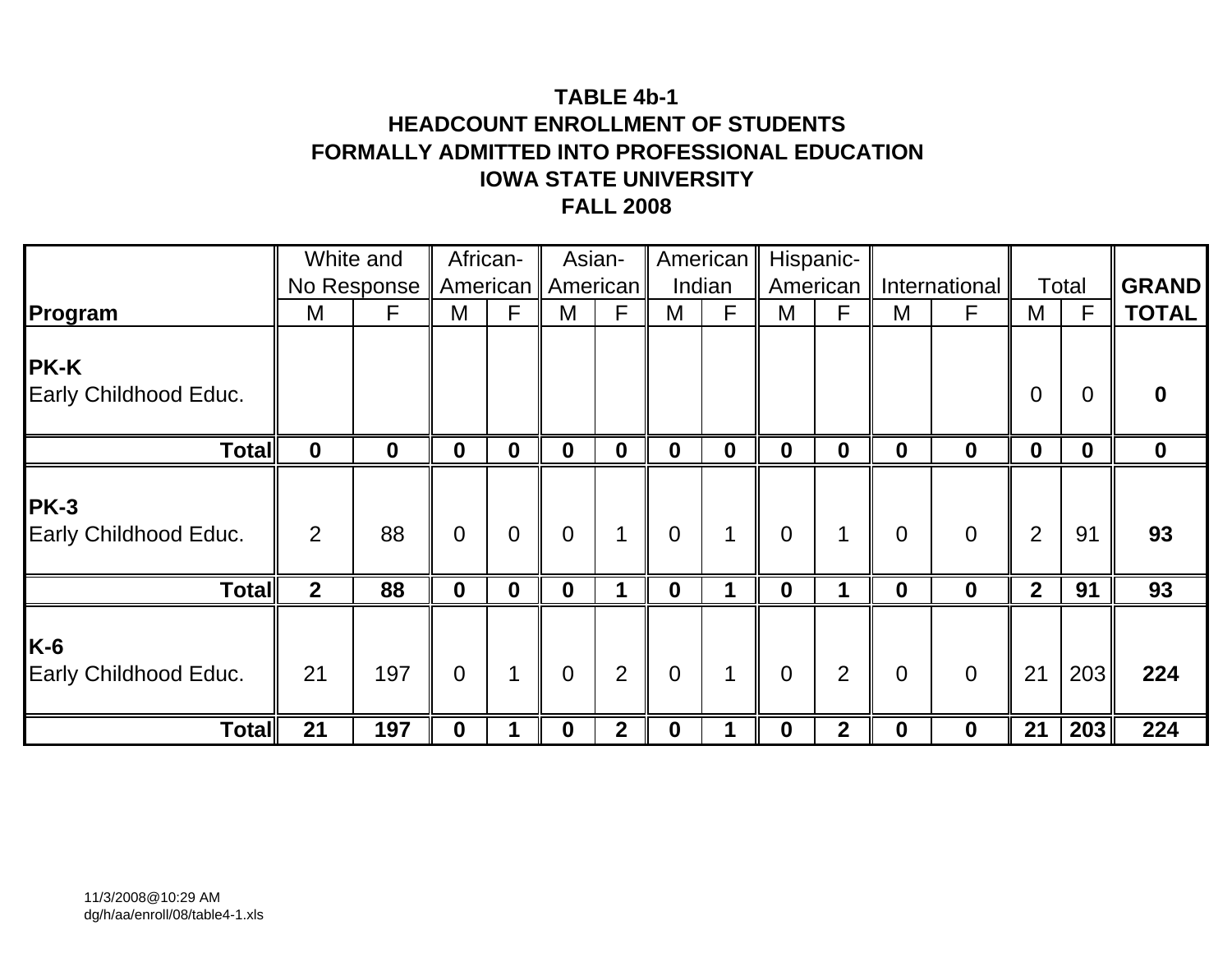## **TABLE 4b-1HEADCOUNT ENROLLMENT OF STUDENTSFORMALLY ADMITTED INTO PROFESSIONAL EDUCATION IOWA STATE UNIVERSITYFALL 2008**

|                               |                | White and      |                  | African-       | Asian-           |                  | American       |                | Hispanic-      |                |                  |                |                |                |              |
|-------------------------------|----------------|----------------|------------------|----------------|------------------|------------------|----------------|----------------|----------------|----------------|------------------|----------------|----------------|----------------|--------------|
|                               |                | No Response    |                  | American       |                  | American         |                | Indian         |                | American       |                  | International  |                | Total          | <b>GRAND</b> |
| Program                       | M              | F              | M                | F              | M                | F                | M              | F              | M              | F              | M                | F              | M              | F              | <b>TOTAL</b> |
|                               |                |                |                  |                |                  |                  |                |                |                |                |                  |                |                |                |              |
| K-12                          |                |                |                  |                |                  |                  |                |                |                |                |                  |                |                |                |              |
| <b>Art Education</b>          |                |                |                  |                |                  |                  |                |                |                |                |                  |                | $\overline{0}$ | 0              | $\bf{0}$     |
| <b>Music</b>                  | 15             | 16             | $\overline{0}$   | $\overline{0}$ | $\overline{0}$   | 0                | 0              | $\overline{0}$ | $\overline{0}$ |                | $\overline{0}$   | $\overline{0}$ | 15             | 17             | 32           |
| <b>Physical Education</b>     | 9              | $\overline{2}$ | $\overline{0}$   | $\overline{0}$ | $\boldsymbol{0}$ | 0                |                | $\overline{0}$ | $\mathbf 0$    | $\overline{0}$ | $\overline{0}$   | $\overline{0}$ | 10             | $\overline{2}$ | 12           |
| <b>Health</b>                 | $\overline{0}$ |                | 0                | 0              | $\overline{0}$   | $\overline{0}$   | $\Omega$       | $\overline{0}$ | 0              | $\overline{0}$ | $\overline{0}$   | $\overline{0}$ | 0              |                |              |
|                               |                |                |                  |                |                  |                  |                |                |                |                |                  |                |                |                |              |
| <b>Total</b>                  | 24             | 19             | $\boldsymbol{0}$ | $\mathbf 0$    | $\mathbf 0$      | $\boldsymbol{0}$ | 1              | $\mathbf 0$    | $\mathbf 0$    |                | $\boldsymbol{0}$ | $\mathbf 0$    | 25             | 20             | 45           |
|                               |                |                |                  |                |                  |                  |                |                |                |                |                  |                |                |                |              |
| $7 - 12$                      |                |                |                  |                |                  |                  |                |                |                |                |                  |                |                |                |              |
| <b>Agricultural Education</b> | 4              | 8              | $\overline{0}$   | $\overline{0}$ | $\overline{0}$   | 0                | 0              | $\overline{0}$ | $\mathbf 0$    | $\overline{0}$ | $\overline{0}$   | $\overline{0}$ | 4              | 8              | 12           |
| Biology                       | $\overline{2}$ | 3              | $\overline{0}$   | $\overline{0}$ | $\overline{2}$   | $\overline{0}$   | $\overline{0}$ | $\overline{0}$ | $\overline{0}$ | $\overline{0}$ | $\overline{0}$   | $\Omega$       | 4              | 3              | 7            |
| Chemistry                     | 3              | 0              | $\overline{0}$   | $\Omega$       | $\overline{0}$   | 0                | 0              | $\overline{0}$ | $\overline{0}$ | $\Omega$       | 0                | $\overline{0}$ | 3              | 0              | 3            |
| <b>Earth Science</b>          | $\overline{2}$ | 0              | 0                | 0              | $\overline{0}$   | 0                | 0              | $\overline{0}$ | 0              | $\overline{0}$ | 0                | $\overline{0}$ | 2              | 0              | $\mathbf{2}$ |
| English                       | $\overline{2}$ | 11             | $\overline{0}$   | $\Omega$       | 1                | $\overline{0}$   | $\Omega$       | $\overline{0}$ | $\overline{0}$ | $\overline{0}$ | $\Omega$         | $\overline{0}$ | 3              | 11             | 14           |
| <b>Foreign Languages</b>      | $\overline{2}$ | 10             | 0                | 0              | $\overline{0}$   | 0                | 0              | $\overline{0}$ | 0              | $\overline{0}$ | 0                | $\overline{0}$ | 2              | 10             | 12           |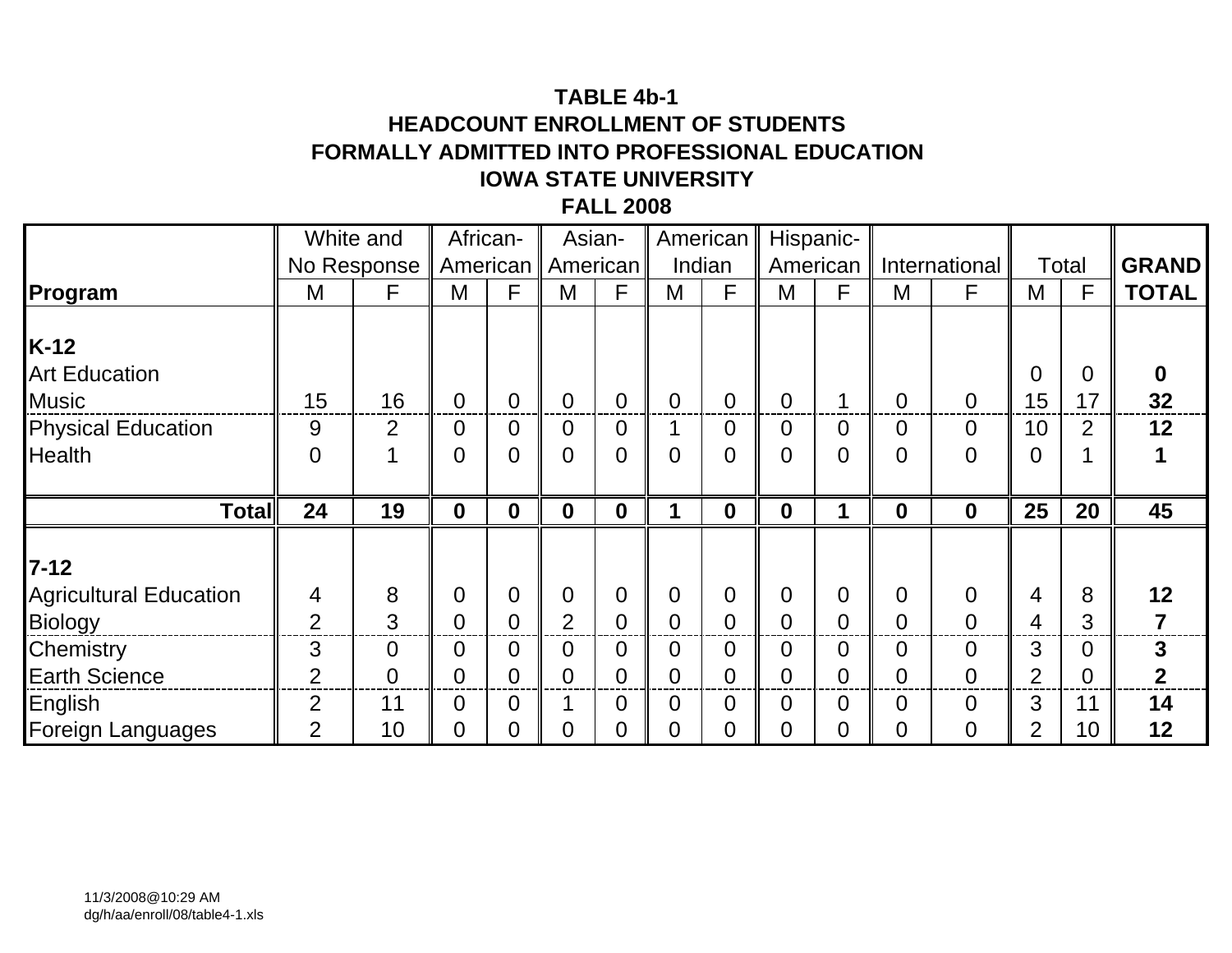## **TABLE 4b-1 HEADCOUNT ENROLLMENT OF STUDENTSFORMALLY ADMITTED INTO PROFESSIONAL EDUCATION IOWA STATE UNIVERSITYFALL 2008**

|                                 |     | White and       |                         | African-       | Asian-         |                |          | American       |                         | Hispanic-               |                         |                         |          |                |                  |
|---------------------------------|-----|-----------------|-------------------------|----------------|----------------|----------------|----------|----------------|-------------------------|-------------------------|-------------------------|-------------------------|----------|----------------|------------------|
|                                 |     | No Response     |                         | American       |                | American       |          | Indian         |                         | American                |                         | International           |          | Total          | <b>GRAND</b>     |
| Program                         | M   | F               | M                       | F              | M              | F              | M        | F              | M                       | F                       | M                       | F                       | M        | F              | <b>TOTAL</b>     |
|                                 |     |                 |                         |                |                |                |          |                |                         |                         |                         |                         |          |                |                  |
| 7-12 (cont'd)                   |     |                 |                         |                |                |                |          |                |                         |                         |                         |                         |          |                |                  |
| <b>General Science</b>          |     |                 |                         |                |                |                |          |                |                         |                         |                         |                         | $\Omega$ | $\overline{0}$ | 0                |
| <b>Home Economics</b>           | 1   | 18              | $\Omega$                | $\Omega$       | $\Omega$       | $\Omega$       | $\Omega$ | $\overline{0}$ | $\overline{0}$          | $\Omega$                | $\Omega$                | $\Omega$                | 1        | 18             | 19               |
| <b>Mathematics</b>              | 8   | 4               | $\overline{0}$          | 0              |                | 1              | 0        | $\Omega$       | $\overline{0}$          | $\overline{0}$          | $\overline{0}$          | $\Omega$                | 9        | 5              | 14               |
| Music (included in K-12 Music)  |     |                 |                         |                |                |                |          |                |                         |                         |                         |                         | 0        | $\overline{0}$ | $\boldsymbol{0}$ |
| Physics                         | 5   | $\overline{0}$  | $\Omega$                | $\Omega$       | $\overline{0}$ | $\Omega$       |          | $\overline{0}$ | $\overline{0}$          | 0                       | 0                       | 0                       | 6        | $\Omega$       | 6                |
| <b>Social Studies</b>           | 13  | 9               | $\Omega$                | $\overline{0}$ | $\overline{0}$ | $\Omega$       | $\Omega$ | $\overline{0}$ | $\overline{0}$          | $\overline{0}$          | $\overline{0}$          | $\Omega$                | 13       | 9              | 22               |
| Spanish (incl. with For. Lang.) |     |                 |                         |                |                |                |          |                |                         |                         |                         |                         | 0        | 0              | $\mathbf 0$      |
|                                 |     |                 |                         |                |                |                |          |                |                         |                         |                         |                         |          |                |                  |
| <b>Total</b>                    | 42  | 63              | $\mathbf{0}$            | $\mathbf{0}$   | 4              | $\mathbf 1$    | 1        | $\mathbf{0}$   | $\mathbf 0$             | $\mathbf 0$             | $\mathbf 0$             | $\mathbf{0}$            | 47       | 64             | 111              |
|                                 |     |                 |                         |                |                |                |          |                |                         |                         |                         |                         |          |                |                  |
| <b>POST BACCALAUR.</b>          |     |                 |                         |                |                |                |          |                |                         |                         |                         |                         |          |                |                  |
| <b>Counselor Education</b>      |     |                 |                         |                |                |                |          |                |                         |                         |                         |                         | 0        | $\Omega$       | O                |
| <b>Educational Admin.</b>       | 40  | 23              | 2                       |                |                |                |          | 1              | $\overline{2}$          | $\overline{0}$          | $\Omega$                | $\overline{0}$          | 46       | 26             | 72               |
| (17 Super. & 55 Princ.)         |     |                 |                         |                |                |                |          |                |                         |                         |                         |                         |          |                |                  |
|                                 |     |                 |                         |                |                |                |          |                |                         |                         |                         |                         |          |                |                  |
| Totall                          | 40  | $\overline{23}$ | $\overline{\mathbf{2}}$ |                |                |                |          | 1              | $\overline{2}$          | $\overline{\mathbf{0}}$ | $\overline{\mathbf{0}}$ | $\overline{\mathbf{0}}$ | 46       | 26             | 72               |
|                                 |     |                 |                         |                |                |                |          |                |                         |                         |                         |                         |          |                |                  |
| <b>GRAND TOTAL</b>              | 129 | 390             | $\overline{\mathbf{2}}$ | $\overline{2}$ | 5              | $\overline{5}$ | 3        | $\overline{3}$ | $\overline{\mathbf{2}}$ | 4                       | $\boldsymbol{0}$        | $\mathbf 0$             | 141      | 404            | 545              |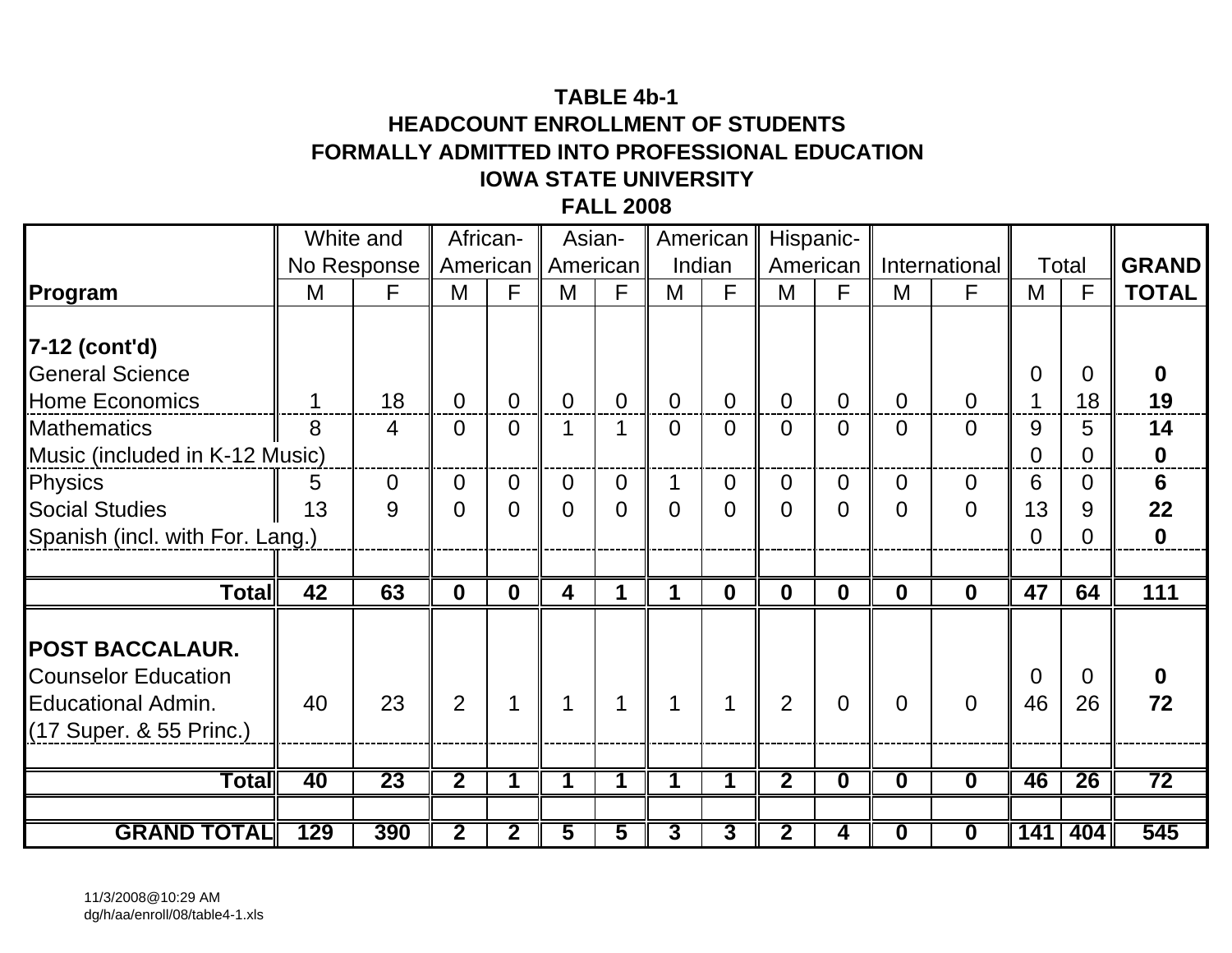|                                                      |       | <b>Undergraduates</b> |                |                  | <b>Graduates</b>         | Grand          |                  |
|------------------------------------------------------|-------|-----------------------|----------------|------------------|--------------------------|----------------|------------------|
| <b>COLLEGE</b>                                       | Men   | Women                 | Total          | Men              | Women                    | Total          | <b>Total</b>     |
|                                                      |       |                       |                |                  |                          |                |                  |
| <b>BUSINESS</b>                                      |       |                       |                |                  |                          |                |                  |
| Marketing (13A-13D, 13R, 13S, 153)                   | 196   | 187                   | 383            |                  |                          |                | 383              |
| Management Information Systems (141)                 | 87    | 24                    | 111            |                  |                          |                | 111              |
| <b>Business Teaching (143)</b>                       | 19    | 9                     | 28             |                  |                          |                | 28               |
| Business - Potential (15X)                           | 125   | 85                    | 210            |                  |                          |                | 210              |
| Pre MBA (15Z)                                        | 3     | $\mathbf 1$           | $\overline{4}$ | $\mathbf 0$      | 1                        | 1              | $5\phantom{.0}$  |
| Management (15A-15D, 15S, 150, 154)                  | 364   | 207                   | 571            |                  |                          |                | 571              |
| Accounting (UG/152;15P;15Y; Grad/Macc 158; 15P; 15Y) | 343   | 283                   | 626            | 25               | 23                       | 48             | 674              |
| <b>Business Administration (MBA/157)</b>             |       |                       |                | 39               | 22                       | 61             | 61               |
| Finance (16F, 16I, 16P, 16S, 16X, 160, 161, 165)     | 241   | 142                   | 383            |                  |                          |                | 383              |
| Real Estate (166)                                    | 44    | 25                    | 69             |                  |                          |                | 69               |
| Economics (920-924)                                  | 50    | 11                    | 61             |                  |                          |                | 61               |
|                                                      |       |                       |                |                  |                          |                |                  |
| <b>TOTAL</b>                                         | 1,472 | 974                   | 2,446          | 64               | 46                       | 110            | 2,556            |
|                                                      |       |                       |                |                  |                          |                |                  |
| <b>EDUCATION</b>                                     |       |                       |                |                  |                          |                |                  |
| Post-Secondary Ed. - Student Affairs (170)           |       |                       |                | 5                | 22                       | 27             | 27               |
| Education - Comm Health Educ (20A)                   |       |                       |                | $\mathbf{1}$     | $\overline{2}$           | 3              | $\mathbf{3}$     |
| Education - Ed.D Rehab Studies (20B)                 |       |                       |                | 1                | 1                        | 2              | $\mathbf{2}$     |
| Education - Curriculum & Instruction (201)           |       |                       |                | $\overline{4}$   | 28                       | 32             | 32               |
| Education - Leadership (206)                         |       |                       |                | 15               | 18                       | 33             | 33               |
| Middle Level Education Major (21D,21G,21M,21N,220)   |       |                       | $\mathbf 0$    | $\mathbf 0$      | $\overline{2}$           | 2              | $\overline{2}$   |
| Early Childhood Education (210, 21U)                 | 5     | 137                   | 142            | $\mathbf{1}$     | 28                       | 29             | 171              |
| Elementary Education (208, 212, 21L)                 | 147   | 1,109                 | 1,256          | 1                | 9                        | 10             | 1,266            |
| Education of the Gifted (215)                        |       |                       |                | $\mathbf 0$      | $\overline{0}$           | $\mathbf 0$    | $\boldsymbol{0}$ |
| Literacy Education (217, 21Q, 230, 231)              |       |                       |                | $\boldsymbol{0}$ | 30                       | 30             | 30               |
| Teacher of Students With Visual Impairments (241)    |       |                       |                | $\overline{0}$   | $\mathbf{1}$             | 1              | $\mathbf 1$      |
| Special Education (22S, 240, 242, 244)               |       |                       |                | $\overline{7}$   | 50                       | 57             | 57               |
| Advanced Studies - Cert. In Ed. Adm. (26C)           |       |                       |                | 0                | 1                        | 1              | 1                |
| Princ/Supt (262, 263, 266, 268, 26P, 26S)            |       |                       |                | 87               | 51                       | 138            | 138              |
| Performance & Training Tech (27A, 27P)               |       |                       |                | 3                | $\overline{\mathcal{A}}$ | $\overline{7}$ | $\overline{7}$   |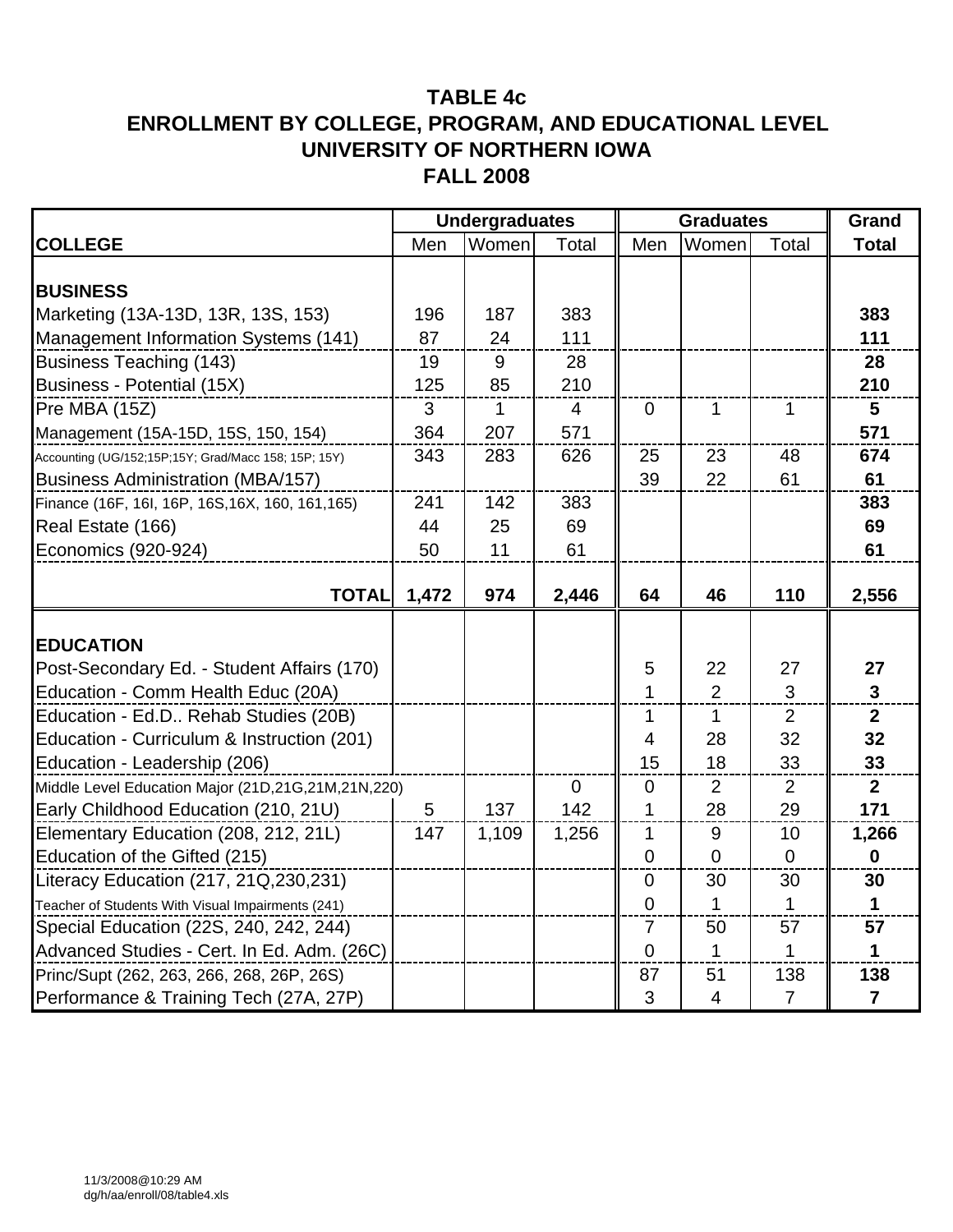|                                                               |     | <b>Graduates</b><br><b>Undergraduates</b> |       |                |                |                |              |
|---------------------------------------------------------------|-----|-------------------------------------------|-------|----------------|----------------|----------------|--------------|
| <b>COLLEGE</b>                                                | Men | Women                                     | Total | Men            | Women          | Total          | <b>Total</b> |
|                                                               |     |                                           |       |                |                |                |              |
| <b>EDUCATION (cont'd)</b>                                     |     |                                           |       |                |                |                |              |
| Educational/Instructional Technology (27L,274, 277, 278, 279) |     |                                           |       | 4              | 8              | 12             | 12           |
| School Counseling (285, 28B, 28S)                             |     |                                           |       | 5              | 26             | 31             | 31           |
| Mental Health Counseling (288)                                |     |                                           |       | 3              | 33             | 36             | 36           |
| Educational Psychology (MAE/290,291,294,296,298)              |     |                                           |       | 10             | 41             | 51             | 51           |
| School Psychology (EdS/293, 297)                              |     |                                           |       | 3              | 13             | 16             | 16           |
| School Library Media Studies (353)                            |     |                                           |       | $\overline{0}$ | 45             | 45             | 45           |
| Health Promotion (41D-41W)                                    | 18  | 82                                        | 100   |                |                |                | 100          |
| Health Education (411, 415, 416, 417)                         | 1   | 5                                         | 6     | 3              | 9              | 12             | 18           |
| Athletic Training (42A, 42N)                                  | 60  | 72                                        | 132   | 6              | 8              | 14             | 146          |
| Physical Ed/Movement Exercise Science (42E-T, 420)            | 231 | 101                                       | 332   | 22             | 15             | 37             | 369          |
| Leisure Services (UG43A-44Q; G44B-H)                          | 35  | 82                                        | 117   | 20             | 24             | 44             | 161          |
|                                                               |     |                                           |       |                |                |                |              |
| <b>TOTAL</b>                                                  | 497 | 1,588                                     | 2,085 | 201            | 469            | 670            | 2,755        |
|                                                               |     |                                           |       |                |                |                |              |
| <b>HUMANITIES AND FINE ARTS</b>                               |     |                                           |       |                |                |                |              |
| Comm. (BA)/Comm. Studies (MA)                                 |     |                                           |       |                |                |                |              |
| (48C-48T, 50I, 506, 480)                                      | 196 | 344                                       | 540   | 12             | 34             | 46             | 586          |
| Theatre (BA/MA) (49A-49S/490)                                 | 35  | 45                                        | 80    |                |                |                | 80           |
| Communicative Disorders - BA (510)                            | 2   | 153                                       | 155   |                |                |                | 155          |
| Speech Pathology - MA (511)                                   |     |                                           |       | 2              | 56             | 58             | 58           |
| Music Education (52A-52E, 52T, 521)                           | 72  | 63                                        | 135   | $\overline{7}$ | 11             | 18             | 153          |
| Music (520, 52G)                                              | 29  | 27                                        | 56    | $\overline{0}$ | $\overline{4}$ | $\overline{4}$ | 60           |
| Composition - Theory (522, 52S)                               | 3   | 1                                         | 4     | 3              | 1              | 4              | 8            |
| Piano Performance & Pedagogy (52P)                            |     |                                           |       | 0              |                |                |              |
| Music History (523)                                           |     |                                           |       |                |                | $\overline{2}$ | 2            |
| Performance (524, 52H, 52L, 52R, 52V, 52W)                    | 9   | 11                                        | 20    | Δ              | 13             | 17             | 37           |
| Conducting (527)                                              |     |                                           |       | $\mathbf{1}$   | $\overline{2}$ | 3              | $\mathbf{3}$ |
| Jazz Pedagogy (560)                                           |     |                                           |       | $\overline{2}$ | 1              | 3              | 3            |
| Art (60G-608)                                                 | 101 | 245                                       | 346   | 5              | 5              | 10             | 356          |
| English (620, 62C, 62G, 62L)                                  | 74  | 188                                       | 262   | 9              | 23             | 32             | 294          |
| Teaching English to Speakers of Other                         |     |                                           |       |                |                |                |              |
| Languages (629, 62T)                                          | 4   | 19                                        | 23    | 6              | 17             | 23             | 46           |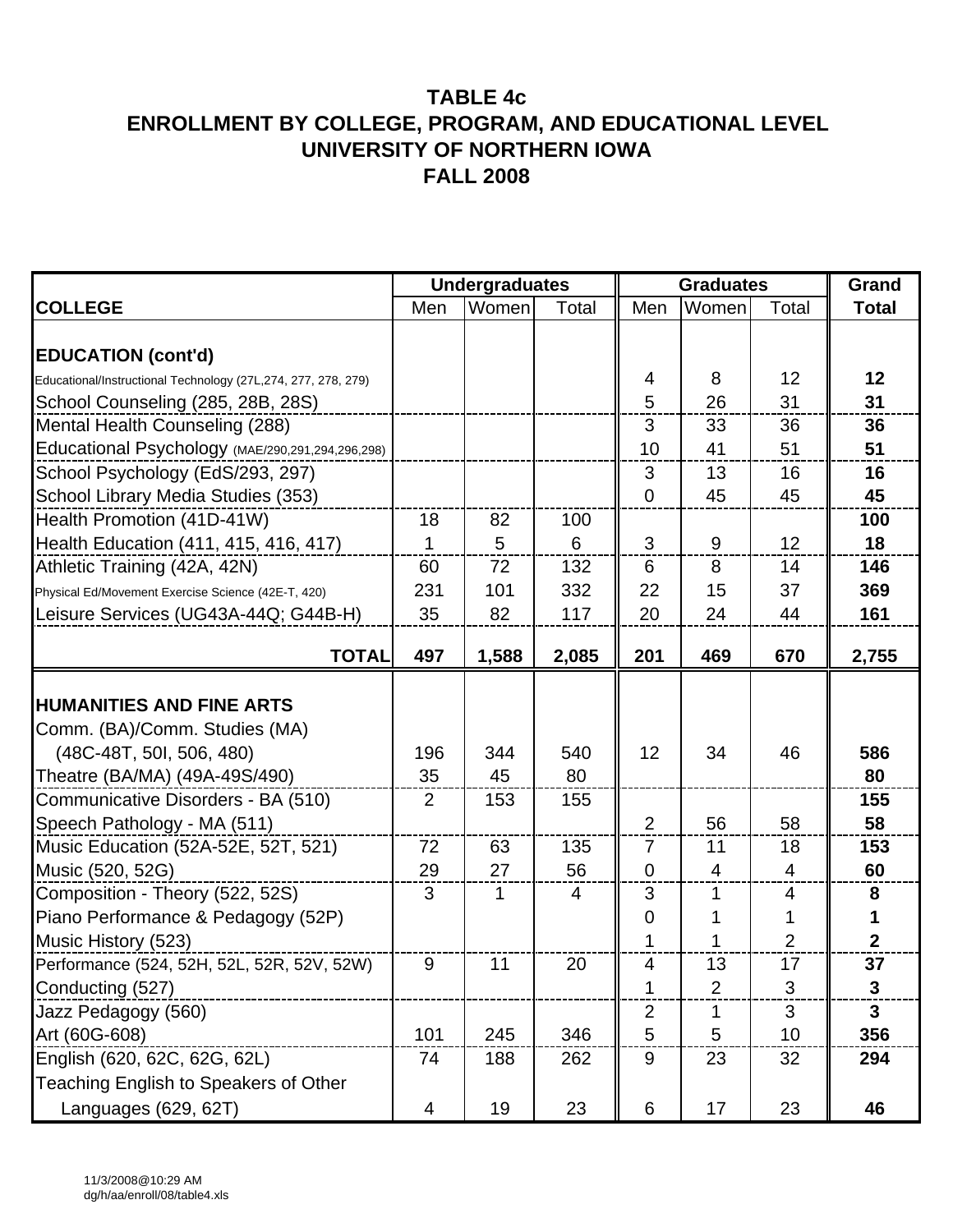|                                                                                   | <b>Undergraduates</b> |                |                | <b>Graduates</b> | Grand          |                |                         |
|-----------------------------------------------------------------------------------|-----------------------|----------------|----------------|------------------|----------------|----------------|-------------------------|
| <b>COLLEGE</b>                                                                    | Men                   | Women          | Total          | Men              | Women          | Total          | <b>Total</b>            |
| <b>HUMANITIES AND FINE ARTS (cont'd)</b><br>Teaching English to Speakers of Other |                       |                |                |                  |                |                |                         |
| Languages/Modern Language (692-698)                                               | 1                     | 17             | 18             | 1                | 3              | 4              | 22                      |
| The Study of Religion (641, 645)                                                  | 8                     | 13             | 21             |                  |                |                | 21                      |
| Philosophy (650)                                                                  | 14                    | 5              | 19             |                  |                |                | 19                      |
| Humanities (680)                                                                  | $\mathbf{1}$          | 5              | 6              |                  |                | $\overline{0}$ | 6                       |
| Women's and Gender Studies (685, 686)                                             |                       |                |                | 1                | 6              | 7              | $\overline{\mathbf{r}}$ |
| Mod. Languages Dual Major/UG (70A-70T)                                            | $\mathbf{1}$          | $\overline{7}$ | 8              |                  |                |                | 8                       |
| French (720, 72B, 72G, 72L)                                                       | 5                     | 19             | 24             | $\overline{2}$   | 5              | $\overline{7}$ | 31                      |
| German (740, 74B, 74G, 74L)                                                       | $\overline{2}$        | 6              | 8              | $\overline{0}$   | 5              | 5              | 13                      |
| Russian (770)                                                                     | $\mathbf 0$           | 1              | 1              |                  |                |                | 1                       |
| Spanish (780, 78G)                                                                | 22                    | 67             | 89             | $\overline{2}$   | $\overline{7}$ | 9              | 98                      |
|                                                                                   |                       |                |                |                  |                |                |                         |
| <b>TOTAL</b>                                                                      | 579                   | 1,236          | 1,815          | 58               | 195            | 253            | 2,068                   |
| <b>NATURAL SCIENCES</b>                                                           |                       |                |                |                  |                |                |                         |
| Graphic Communications (33G)                                                      | 36                    | 46             | 82             |                  |                |                | 82                      |
| General Industry and Technology (33H, 33I)                                        | $\overline{2}$        | $\overline{0}$ | $\overline{2}$ |                  |                |                | $\overline{2}$          |
| Industrial Technology (33J, 33L, 33P, 33Q)                                        |                       |                |                | $\overline{2}$   | $\mathbf 0$    | 2              | $\mathbf{2}$            |
| Construction Management - BS (33M, 33S, 335)                                      | 97                    | $\overline{2}$ | 99             |                  |                |                | 99                      |
| Technology Education (33N, 33R, 33T)                                              | 41                    | 1              | 42             |                  |                |                | 42                      |
| Doctor of Industrial Technology (332)                                             |                       |                |                | 9                | $\overline{2}$ | 11             | 11                      |
| Manufacturing Tech. - BS (34C-34S, 34X)                                           | 86                    | $\mathbf 0$    | 86             |                  |                |                | 86                      |
| Technology Management (34T, 34U)                                                  | 70                    | 8              | 78             |                  |                |                | 78                      |
| Technology - MA (349)                                                             |                       |                |                | 1                | 1              | $\overline{2}$ | $\mathbf{2}$            |
| Technology - MS (3T1-3T7)                                                         |                       |                |                | $\mathbf 0$      | 1              | 1              |                         |
| Electrical-Mech. Systems - BS (35T)                                               | 47                    | $\overline{2}$ | 49             |                  |                |                | 49                      |
| Math for the Middle Grades 4-8 (MA/80A)                                           |                       |                |                | 8                | 10             | 18             | 18                      |
| Industrial Mathematics - PSM (80E, 80F)                                           |                       |                |                | 7                | 4              | 11             | 11                      |
| Mathematics (BA/MA) (800, 80B-807)                                                | 107                   | 88             | 195            | 6                | 12             | 18             | 213                     |
| Bioinformatics (81B)                                                              | $\overline{2}$        | 1              | 3              |                  |                |                | 3                       |
| Networking & System Admin (81N)                                                   | 11                    | $\overline{0}$ | 11             |                  |                |                | 11                      |
| Computer Science - BS (81S)                                                       | 45                    | 4              | 49             |                  |                |                | 49                      |
| Computer Science - BA (810)                                                       | 85                    | 8              | 93             |                  |                |                | 93                      |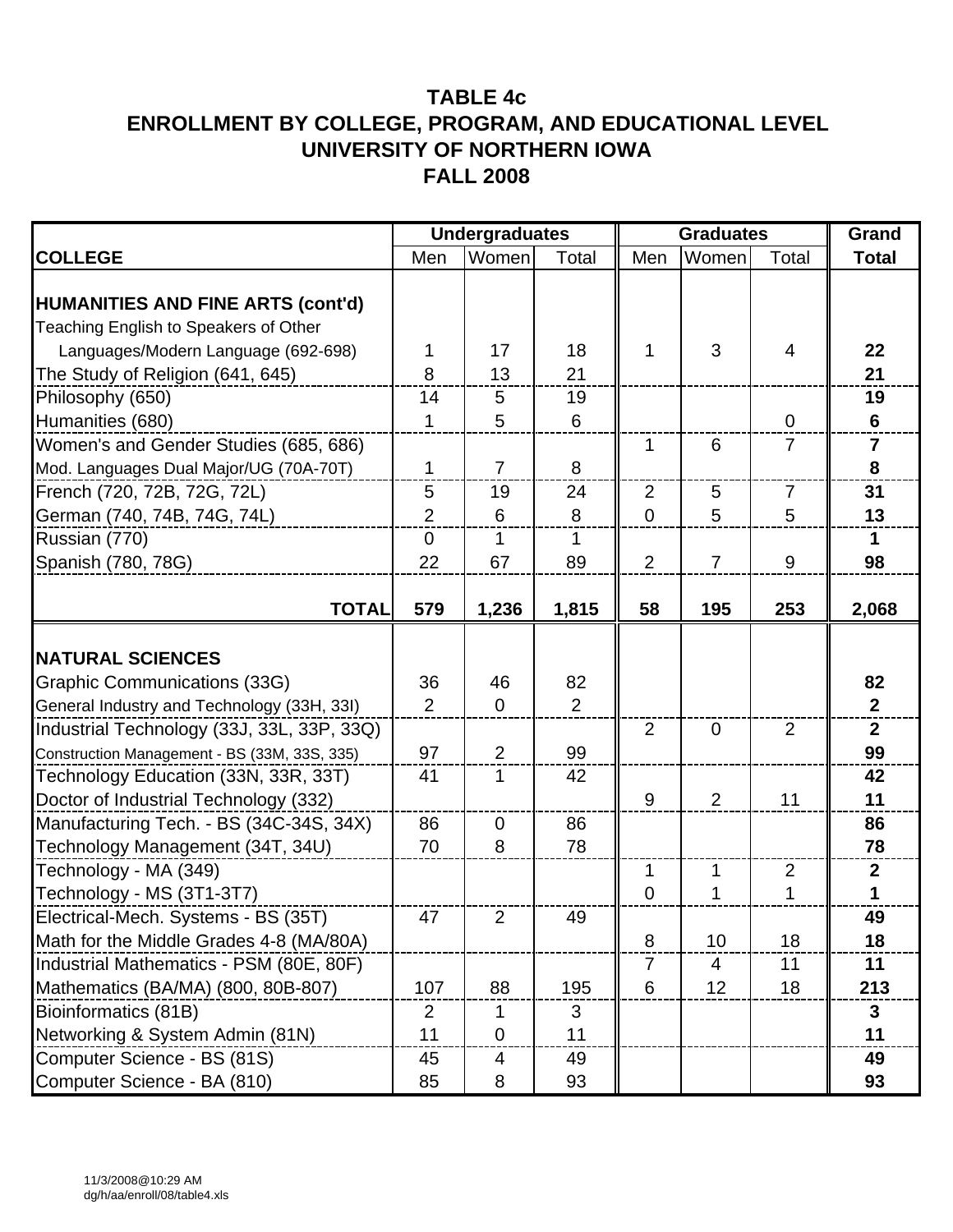|                                                                                 | <b>Undergraduates</b> |                |           | <b>Graduates</b>                   | Grand            |                  |                  |
|---------------------------------------------------------------------------------|-----------------------|----------------|-----------|------------------------------------|------------------|------------------|------------------|
| <b>COLLEGE</b>                                                                  | Men                   | Women          | Total     | Men                                | Women            | Total            | <b>Total</b>     |
| NATURAL SCIENCES (cont'd)<br>Computer Science - MS (813)                        |                       |                |           | $\overline{7}$                     | $\overline{2}$   | 9                | $\boldsymbol{9}$ |
| <b>Computer Information Systems (815)</b>                                       | 12                    | $\mathbf 0$    | 12        |                                    |                  |                  | 12               |
| Science - BA (82A-82P, 820, 822, 823)<br>Science Education - MA (821, 827, 828) | 15                    | 13             | 28        | 11                                 | 19               | 30               | 28<br>30         |
| Environmental Science/Tech/Health - MS (830, 83H, 83S,83T)                      |                       |                |           | 5                                  | $\overline{4}$   | 9                | $\mathbf{9}$     |
| Biology - BS (84A, 84H); (MS-84S)                                               | $\overline{2}$        | $6\phantom{1}$ | 8         | 12                                 | 9                | 21               | 29               |
| Biology - BA (84C, 84L-84V, 844, 847); (MA-845)<br>Biotechnology (848, 84Y)     | 274<br>11             | 375<br>6       | 649<br>17 | $\overline{0}$<br>$\boldsymbol{9}$ | $\mathbf 1$<br>6 | 1<br>15          | 650<br>32        |
| Ecosystem Management (84Z)                                                      |                       |                |           | 1                                  | 2                | 3                | $\mathbf{3}$     |
| Chemistry, Biochemistry, Env. Chem. - BS/MS<br>(86B, 86C, 86E, 863)             | 18                    | 17             | 35        |                                    |                  |                  | 35               |
| Chemistry - BA/MA (86D, 862)                                                    | $\overline{2}$        | 8              | 10        |                                    |                  |                  | 10               |
| Chemistry - BS&MS (865, 866,867)                                                | 22                    | 22             | 44        | $\overline{4}$                     | 2                | 6                | 50               |
| Geology - BA (871)                                                              | 5                     | $\overline{0}$ | 5         |                                    |                  |                  | 5                |
| Geology - BS (872)                                                              | $\overline{2}$        | $\overline{4}$ | 6         |                                    |                  |                  | $6\phantom{1}$   |
| Earth Science (87E, 87N, 870)                                                   | 26                    | 16             | 42        |                                    |                  |                  | 42               |
| Physics (88A, 88E, 88X, 880)                                                    | 18                    | $\overline{2}$ | 20        |                                    |                  | $\boldsymbol{0}$ | 20               |
| Physics - BS (885)                                                              | 9                     | $\mathbf{1}$   | 10        |                                    |                  |                  | 10               |
| Applied Physics - BS (88A, 886)                                                 | $\overline{2}$        | 1              | 3         | $\overline{4}$                     | 3                | $\overline{7}$   | 10               |
| Applied Physics - Engineering - BS (888)                                        | 21                    | 3              | 24        |                                    |                  |                  | 24               |
| <b>TOTAL</b>                                                                    | 1,068                 | 634            | 1,702     | 86                                 | 78               | 164              | 1,866            |
| <b>SOCIAL &amp; BEHAVIORAL SCIENCES</b>                                         |                       |                |           |                                    |                  |                  |                  |
| Family Services (31F)                                                           | $\overline{7}$        | 104            | 111       |                                    |                  |                  | 111              |
| Gerontology (31L, 31S)                                                          | 3                     | 22             | 25        |                                    |                  |                  | 25               |
| Interior Design (321, 32I)                                                      | 3                     | 71             | 74        |                                    |                  |                  | 74               |
| Textile and Apparel (32T)                                                       | $\overline{2}$        | 69             | 71        |                                    |                  |                  | 71               |
| Psychology (400-404, 40G)                                                       | 106                   | 274            | 380       | 12                                 | 28               | 40               | 420              |
| Social Work (45X, 450)                                                          | 25                    | 168            | 193       |                                    |                  |                  | 193              |
| Social Work - MSW (451, 452, 453)                                               |                       |                |           | $\overline{7}$                     | 39               | 46               | 46               |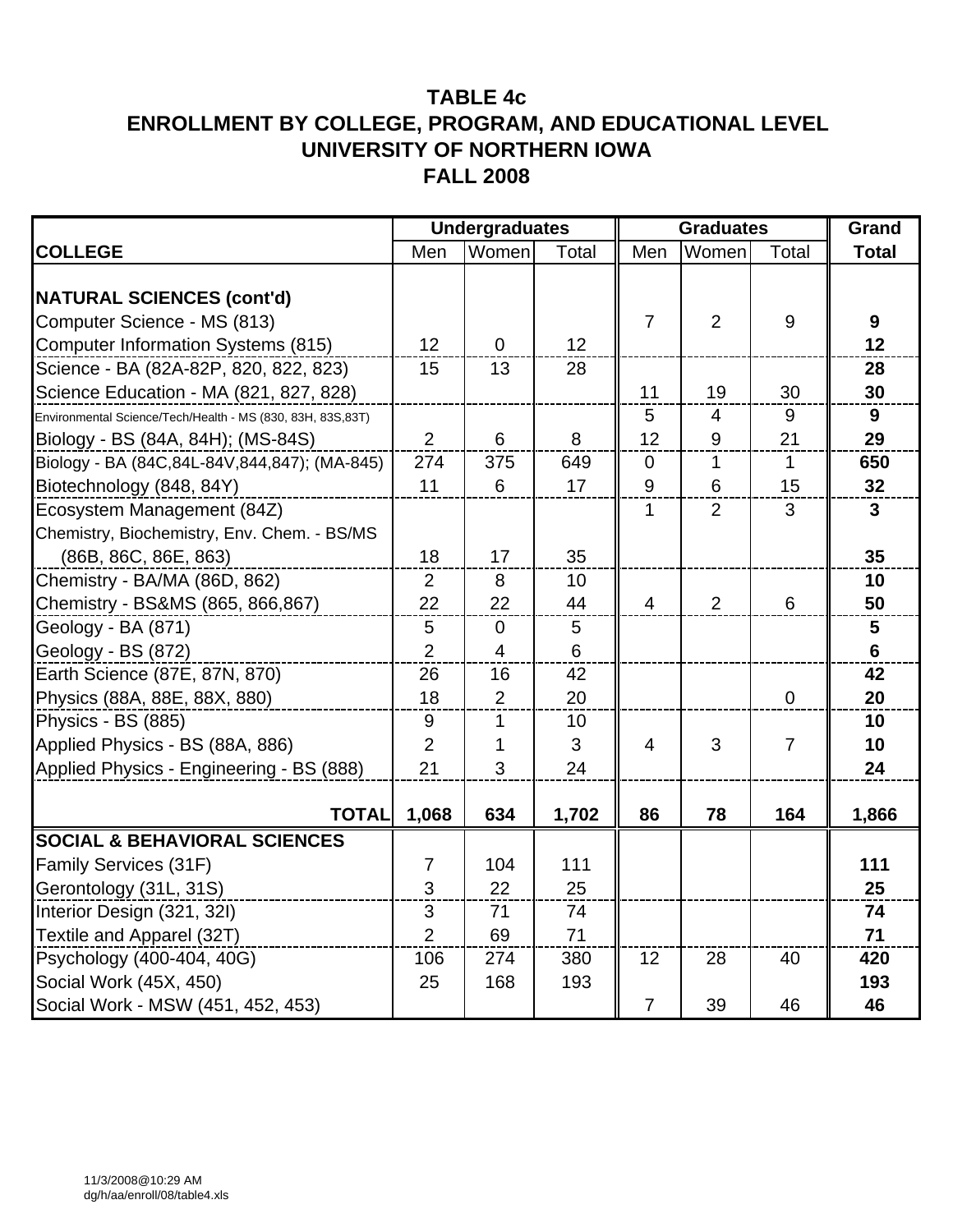|                                              | <b>Undergraduates</b> |                |                | <b>Graduates</b> |             |                | Grand          |
|----------------------------------------------|-----------------------|----------------|----------------|------------------|-------------|----------------|----------------|
| <b>COLLEGE</b>                               | Men                   | Women          | Total          | Men              | Women       | Total          | <b>Total</b>   |
|                                              |                       |                |                |                  |             |                |                |
| <b>SOCIAL &amp; BEHAVIORAL SCI. (cont'd)</b> |                       |                |                |                  |             |                |                |
| Social Science (900, 90A, 90B))              | 64                    | 42             | 106            | 17               | 8           | 25             | 131            |
| Asian Studies (912)                          | $\overline{0}$        | $\overline{2}$ | $\overline{2}$ |                  |             |                | $\overline{2}$ |
| American Studies (913)                       | 0                     | $\overline{2}$ | $\overline{2}$ |                  |             |                | $\overline{2}$ |
| Political Communication (94C)                | $\overline{7}$        | 10             | 17             |                  |             |                | 17             |
| Public Admin. (94E-X, 944-947)               | 16                    | 16             | 32             |                  |             |                | 32             |
| Political Science (940)                      | 62                    | 44             | 106            | 1                | $\mathbf 0$ | 1              | 107            |
| Public Policy - MPP (950)                    |                       |                |                | 9                | 11          | 20             | 20             |
| History (960, 964, 96G)                      | 196                   | 97             | 293            | 11               | 11          | 22             | 315            |
| Geography (970, 97G)                         | 6                     | $\overline{4}$ | 10             | 9                | 6           | 15             | 25             |
| Geography - Environmental (971)              | $\overline{7}$        | $\mathbf 0$    | $\overline{7}$ |                  |             |                | $\overline{7}$ |
| Geography - GIS (972)                        | 13                    | $\overline{4}$ | 17             |                  |             |                | 17             |
| Sociology (980, 98G)                         | 25                    | 30             | 55             | 1                | 5           | 6              | 61             |
| Criminology (982, 983)                       | 131                   | 75             | 206            | $\overline{2}$   | 6           | 8              | 214            |
| Anthropology (990)                           | 13                    | 30             | 43             |                  |             |                | 43             |
|                                              |                       |                |                |                  |             |                |                |
| <b>TOTAL</b>                                 | 686                   | 1,064          | 1,750          | 69               | 114         | 183            | 1,933          |
|                                              |                       |                |                |                  |             |                |                |
| <b>OTHER MAJORS</b>                          |                       |                |                |                  |             |                |                |
| Other Majors (00X)                           | 55                    | 99             | 154            |                  |             |                | 154            |
| Philanthropy/Nonprofit Development (01A)     |                       |                |                | 1                | 6           | $\overline{7}$ | $\overline{7}$ |
| Graduate Non-Degree Majors (090)             |                       |                |                | 98               | 376         | 474            | 474            |
| Individual Studies (001)                     | 1                     | $\overline{0}$ | 1              |                  |             |                | 1              |
| General Studies (005, 010-019)               | 123                   | 60             | 183            |                  |             |                | 183            |
| General Studies - Nurses (006, 025-029)      |                       |                | $\mathbf 0$    |                  |             |                | $\mathbf 0$    |
| Bachelor of Liberal Studies (009)            | $\overline{7}$        | 13             | 20             |                  |             |                | 20             |
| Pre-professionals                            | 11                    | 139            | 150            |                  |             |                | 150            |
| Deciding (000)                               | 219                   | 298            | 517            |                  |             |                | 517            |
| Unclassified                                 | 85                    | 139            | 224            |                  |             |                | 224            |
| Special                                      |                       |                | $\overline{0}$ |                  |             |                | $\mathbf 0$    |
| <b>TOTAL</b>                                 | 501                   | 748            | 1,249          | 99               | 382         | 481            | 1,730          |
| UNIVERSITY TOTAL                             | 4,803                 | 6,244          |                | 577              |             | 1,861          |                |
|                                              |                       |                | 11,047         |                  | 1,284       |                | 12,908         |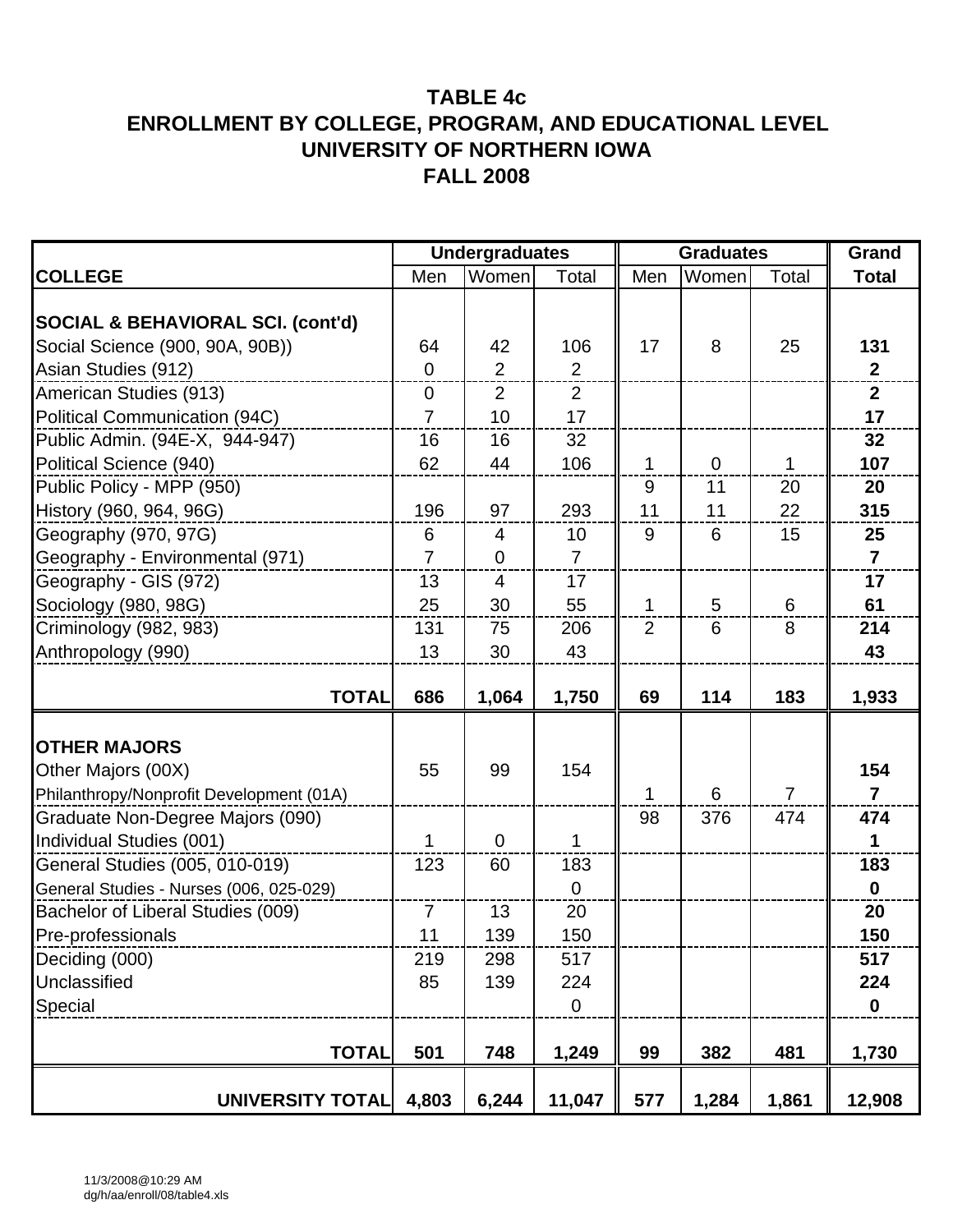# **TABLE 4c-1HEADCOUNT ENROLLMENT OF STUDENTSFORMALLY ADMITTED INTO PROFESSIONAL EDUCATION UNIVERSITY OF NORTHERN IOWAFALL 2008**

|                              | White and      |                |                | African-       |                | Asian-         | American         |                | Hispanic-      |                |                |                          |                |                |                |
|------------------------------|----------------|----------------|----------------|----------------|----------------|----------------|------------------|----------------|----------------|----------------|----------------|--------------------------|----------------|----------------|----------------|
|                              |                | No Response    |                | American       | American       |                | Indian           |                |                |                |                | American   International |                | Total          | <b>Grand</b>   |
| Program                      | M              | F              | M              | F              | M              | F              | M                | F              | M              | F              | M              | F                        | M              | F              | <b>Total</b>   |
|                              |                |                |                |                |                |                |                  |                |                |                |                |                          |                |                |                |
| <b>ELEMENTARY</b>            |                |                |                |                |                |                |                  |                |                |                |                |                          |                |                |                |
| Early Childhood Educ.        |                | 82             | $\Omega$       | $\overline{2}$ | $\overline{0}$ | 1              | $\overline{0}$   | $\overline{0}$ | $\overline{0}$ |                | $\Omega$       | $\overline{0}$           |                | 86             | 87             |
| <b>Elementary Education</b>  | 118            | 884            | $\overline{2}$ |                | $\Omega$       | 6              | 0                | 3              | 4              | 15             | $\overline{0}$ | $\overline{0}$           | 124            | 915            | 1,039          |
|                              |                |                |                |                |                |                |                  |                |                |                |                |                          |                |                |                |
| <b>TOTAL</b>                 | 119            | 966            | 2 <sup>2</sup> | 9              | $\mathbf 0$    | $\overline{7}$ | $\boldsymbol{0}$ | $\overline{3}$ | 4              | 16             | $\mathbf 0$    | $\mathbf 0$              | 125            | 1,001          | 1,126          |
|                              |                |                |                |                |                |                |                  |                |                |                |                |                          |                |                |                |
| <b>SECONDARY</b>             |                |                |                |                |                |                |                  |                |                |                |                |                          |                |                |                |
| <b>Business Teaching</b>     | 8              | 3              | $\Omega$       | $\overline{0}$ | $\overline{0}$ | $\overline{0}$ | $\overline{0}$   | 0              | $\overline{0}$ | $\overline{0}$ | $\overline{0}$ | $\overline{0}$           | 8              | 3              | 11             |
| <b>Technology Education</b>  | 33             | $\overline{0}$ | 0              | $\overline{0}$ | $\overline{0}$ | $\overline{0}$ | 0                | $\overline{0}$ | $\overline{0}$ | $\overline{0}$ | $\overline{0}$ | $\overline{0}$           | 33             | $\overline{0}$ | 33             |
| Psychology                   | 2              | 5              | $\Omega$       | $\overline{0}$ | $\overline{0}$ | $\overline{0}$ | $\overline{0}$   | 0              | $\overline{0}$ | $\overline{0}$ | $\overline{0}$ | $\overline{0}$           | $\overline{2}$ | 5              | $\overline{7}$ |
| <b>Health Education</b>      | 1              | 4              | 0              | 0              | 0              | $\overline{0}$ | 0                | 0              | $\overline{0}$ | $\overline{0}$ | $\overline{0}$ | $\overline{0}$           |                | 4              | 5              |
| Communication: Theatre       | 3              | $\overline{7}$ | 0              | $\overline{0}$ | 0              | $\overline{0}$ | $\Omega$         | 0              | $\overline{0}$ | $\overline{0}$ | $\overline{0}$ | $\overline{0}$           | 3              | $\overline{7}$ | 10             |
| English                      | 31             | 91             | 0              | $\overline{2}$ | 0              | $\overline{2}$ | $\overline{0}$   | 0              | 1              |                | $\overline{0}$ | $\overline{0}$           | 32             | 96             | 128            |
| <b>TESOL/Spanish</b>         | $\overline{2}$ | 24             | $\Omega$       | $\overline{0}$ | $\overline{0}$ | $\overline{0}$ | $\overline{0}$   | 0              | $\overline{0}$ |                | $\overline{0}$ | $\overline{0}$           | $\overline{2}$ | 25             | 27             |
| Mod. Lang.-Fren./Span.       | $\overline{0}$ | $\overline{2}$ | $\overline{0}$ | $\overline{0}$ | 0              | $\overline{0}$ | 0                | 0              | $\overline{0}$ | $\overline{0}$ | $\Omega$       | $\Omega$                 | $\Omega$       | 2              | $\mathbf 2$    |
| <b>French/French Studies</b> | $\overline{2}$ | 6              | 0              | $\overline{0}$ | 0              | $\overline{0}$ | 0                | 0              | $\overline{0}$ | $\overline{0}$ | $\overline{0}$ | $\overline{0}$           | $\overline{2}$ | 6              | 8              |
| German                       |                | $\overline{2}$ | 0              | 0              | $\overline{0}$ | $\overline{0}$ | 0                | 0              | $\overline{0}$ | 0              | 0              |                          |                | 3              | 4              |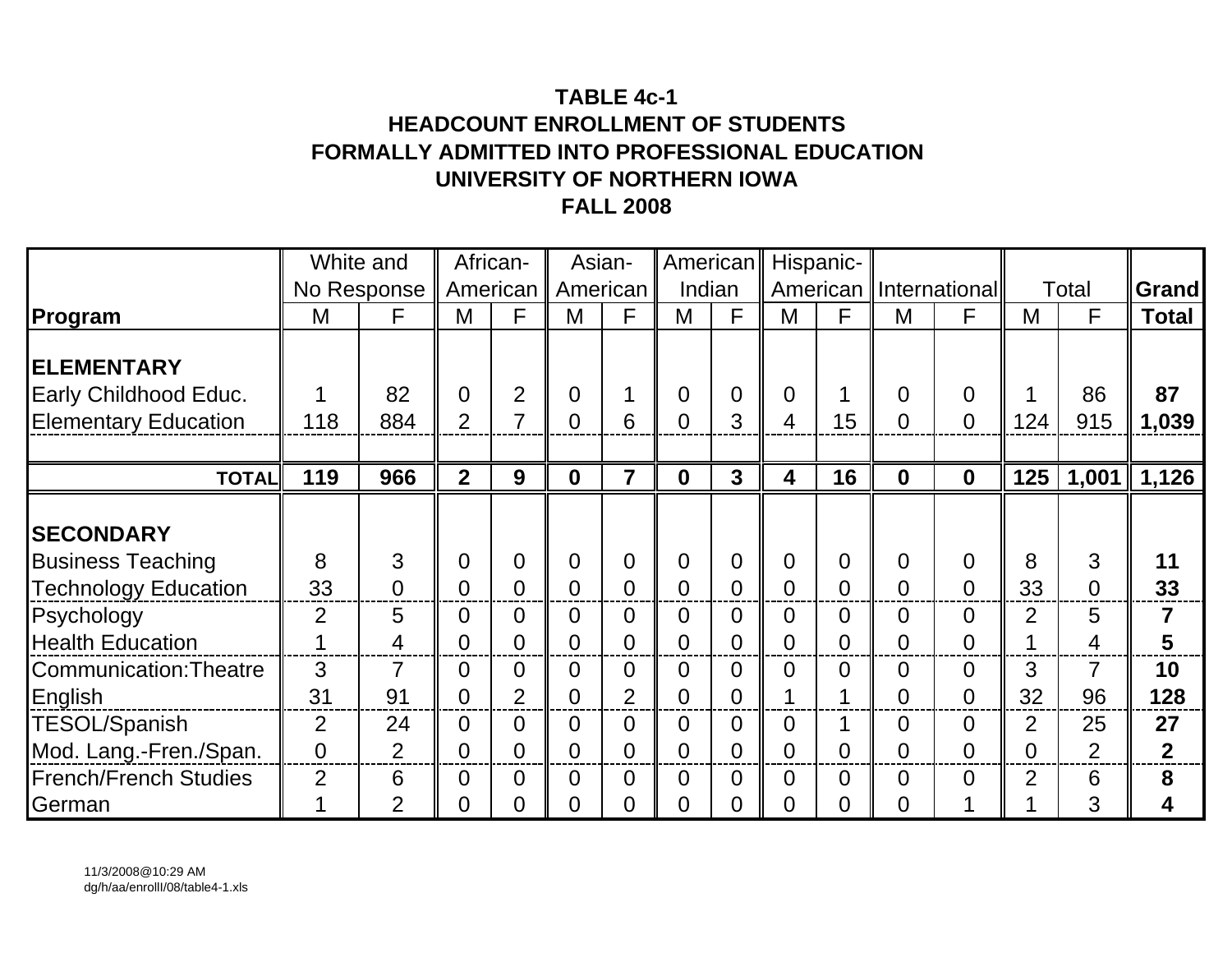# **TABLE 4c-1HEADCOUNT ENROLLMENT OF STUDENTSFORMALLY ADMITTED INTO PROFESSIONAL EDUCATION UNIVERSITY OF NORTHERN IOWAFALL 2008**

|                           |                | White and      |                | African-       |                | Asian-           | American       |                | Hispanic-      |   |                |                |                |                |              |
|---------------------------|----------------|----------------|----------------|----------------|----------------|------------------|----------------|----------------|----------------|---|----------------|----------------|----------------|----------------|--------------|
|                           |                | No Response    |                | American       |                | American         |                | Indian         | American       |   |                | Internationall |                | Total          | <b>Grand</b> |
| Program                   | M              | F              | M              | F              | M              | F                | M              | F              | M              | F | M              | F              | M              | F              | <b>Total</b> |
| <b>SECONDARY (cont'd)</b> |                |                |                |                |                |                  |                |                |                |   |                |                |                |                |              |
| Spanish                   | 3              | 21             | 0              | 0              |                | $\overline{0}$   | $\overline{0}$ | $\overline{0}$ | $\overline{2}$ | 2 | $\overline{0}$ | $\Omega$       | 6              | 23             | 29           |
| <b>Mathematics</b>        | 47             | 42             | $\Omega$       | $\Omega$       | $\overline{0}$ |                  | $\overline{0}$ | 0              | $\overline{0}$ | 0 | 0              | $\Omega$       | 47             | 43             | 90           |
| Middle/Jr HS Science      | 4              | 4              | $\Omega$       | 0              | 0              | $\boldsymbol{0}$ | $\overline{0}$ | 0              | $\overline{0}$ | 0 | 0              | $\overline{0}$ | 4              | 4              | 8            |
| <b>All Sciences</b>       | 9              | 7              | 0              | 0              | $\overline{0}$ | $\overline{0}$   | $\Omega$       | 0              | $\overline{0}$ | 0 | 0              | $\overline{0}$ | 9              | $\overline{7}$ | 16           |
| <b>Biology</b>            | 15             | 19             | 0              | 0              | 0              | $\overline{0}$   | $\overline{0}$ | 0              | $\overline{0}$ | 0 | 0              | $\overline{0}$ | 15             | 19             | 34           |
| Chemistry                 | 6              | 11             | $\overline{0}$ | $\overline{0}$ | $\overline{0}$ | $\overline{0}$   | $\overline{0}$ | 0              |                | 0 | $\overline{0}$ | $\overline{0}$ | 7              | 11             | 18           |
| <b>Earth Science</b>      | 5              | 3              | $\Omega$       | $\Omega$       | $\Omega$       | $\overline{0}$   | $\Omega$       | 0              | $\overline{0}$ | 0 | 0              | $\Omega$       | 5              | 3              | 8            |
| Physics                   | 4              |                | $\Omega$       | $\Omega$       | $\overline{0}$ | $\overline{0}$   | $\overline{0}$ | 0              | $\overline{0}$ | 0 | 0              | $\Omega$       | 4              |                | 5            |
| <b>Social Science</b>     | 53             | 30             | $\Omega$       | 0              |                | 1                |                | 0              | $\overline{0}$ | 0 | 0              | $\Omega$       | 55             | 31             | 86           |
| <b>Political Science</b>  |                | $\overline{0}$ | $\Omega$       | $\overline{0}$ | 0              | $\overline{0}$   | $\overline{0}$ | 0              | $\overline{0}$ | 0 | 0              | $\overline{0}$ | 4              | $\overline{0}$ | 1            |
| <b>History</b>            | 109            | 46             | $\overline{2}$ |                | $\overline{2}$ | $\overline{0}$   | 0              | 0              |                |   | 0              | $\Omega$       | 114            | 48             | 162          |
| Geography                 | $\overline{0}$ |                | $\Omega$       | $\Omega$       | $\Omega$       | $\overline{0}$   | $\overline{0}$ | 0              | $\overline{0}$ | 0 | 0              | $\overline{0}$ | 0              |                |              |
| Sociology                 | $\overline{0}$ |                | $\Omega$       | $\overline{0}$ | $\overline{0}$ | $\overline{0}$   | $\overline{0}$ | $\overline{0}$ | $\overline{0}$ | 0 | 0              | $\overline{0}$ | $\overline{0}$ |                |              |
|                           |                |                |                |                |                |                  |                |                |                |   |                |                |                |                |              |
| <b>TOTAL</b>              | 339            | 330            | $\overline{2}$ | $\overline{3}$ | 4              | 4                |                | 0              | $5\phantom{1}$ | 5 | 0              |                | 351            | 343            | 694          |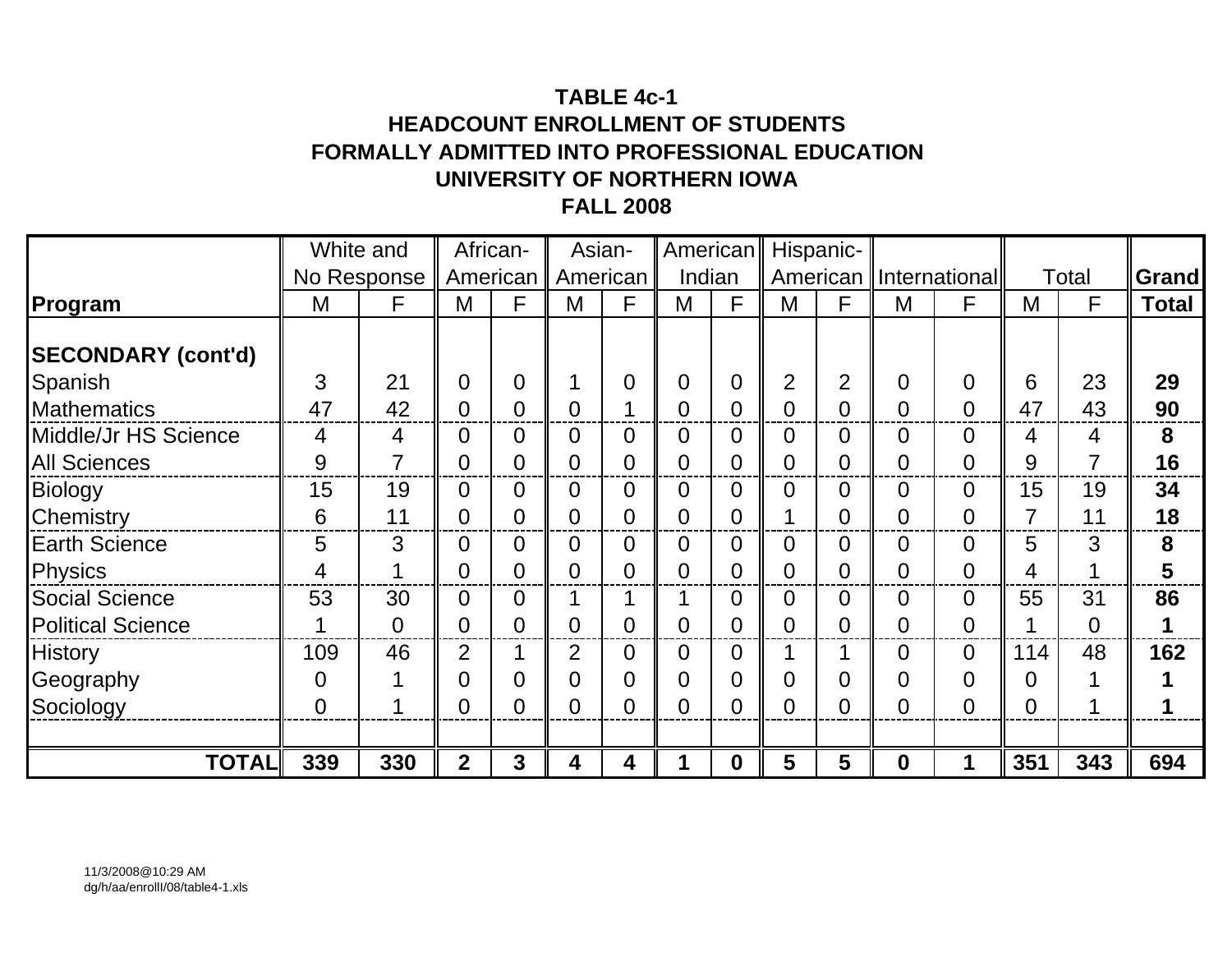# **TABLE 4c-1HEADCOUNT ENROLLMENT OF STUDENTSFORMALLY ADMITTED INTO PROFESSIONAL EDUCATION UNIVERSITY OF NORTHERN IOWAFALL 2008**

|                                                           |         | White and   |                | African- |                            | Asian-              |                | American     |                                  | Hispanic-                  |                      |                          |         |                      |               |
|-----------------------------------------------------------|---------|-------------|----------------|----------|----------------------------|---------------------|----------------|--------------|----------------------------------|----------------------------|----------------------|--------------------------|---------|----------------------|---------------|
|                                                           |         | No Response | American       |          |                            | American            |                | Indian       |                                  |                            |                      | American   International |         | Total                | <b>Grand</b>  |
| Program                                                   | M       | F           | M              | F        | M                          | F                   | M              | F            | M                                | F                          | M                    | F                        | M       | F                    | <b>Total</b>  |
| $K - 12$<br><b>Physical Education</b>                     | 79      | 30          |                | 0        | 1                          | 0                   | $\Omega$       | 0            | 1                                | $\Omega$                   | $\Omega$             | $\Omega$                 | 82      | 30                   | 112           |
| Music Ed. - Choral                                        | 22      | 29          |                | $\Omega$ | $\Omega$                   | $\overline{0}$      |                | 0            |                                  | $\Omega$                   | $\Omega$             | $\Omega$                 | 25      | 29                   | 54            |
| Music Ed. - Instrumental<br><b>Music Education - Jazz</b> | 33<br>6 | 31<br>0     | 0<br>0         | 0<br>0   | $\Omega$<br>$\overline{0}$ | $\overline{2}$<br>0 | $\Omega$<br>0  | 0<br>0       | $\overline{2}$<br>$\overline{0}$ | $\Omega$<br>$\overline{0}$ | $\Omega$<br>$\Omega$ | $\Omega$<br>0            | 35<br>6 | 33<br>$\overline{0}$ | 68<br>6       |
| Art                                                       | 18      | 65          | $\overline{2}$ | 0        | $\overline{0}$             | 0                   | $\overline{0}$ | 0            | $\overline{2}$                   | $\overline{0}$             | 1                    | $\overline{0}$           | 23      | 65                   | 88            |
| <b>TESOL</b>                                              |         |             |                |          |                            |                     |                |              |                                  |                            |                      |                          | 0       | 0                    | $\mathbf 0$   |
| <b>TOTAL</b>                                              | 158     | 155         | 4              | $\bf{0}$ | 1                          | $\overline{2}$      |                | 0            | 6                                | $\mathbf 0$                | 1                    | $\mathbf 0$              | 171     | 157                  | 328           |
| POST BACCALAUR.<br>(additional licensure)                 | 8       | 12          | $\overline{0}$ |          | $\overline{0}$             | $\mathbf 0$         | $\overline{0}$ | 0            | $\overline{0}$                   | $\Omega$                   | $\Omega$             | $\overline{0}$           | 8       | 13                   | 21            |
| <b>TOTAL</b>                                              | 8       | 12          | $\mathbf 0$    |          | $\bf{0}$                   | 0                   | $\bf{0}$       | 0            | $\bf{0}$                         | $\mathbf 0$                | $\bf{0}$             | $\boldsymbol{0}$         | 8       | 13                   | 21            |
|                                                           |         |             |                |          |                            |                     |                |              |                                  |                            |                      |                          |         |                      |               |
| <b>GRAND TOTAL</b>                                        | 624     | 1,463       | 8              | 13       | $\overline{\mathbf{5}}$    | 13                  | $\mathbf{2}$   | $\mathbf{3}$ | 15                               | 21                         | 1                    |                          | 655     |                      | $1,514$ 2,169 |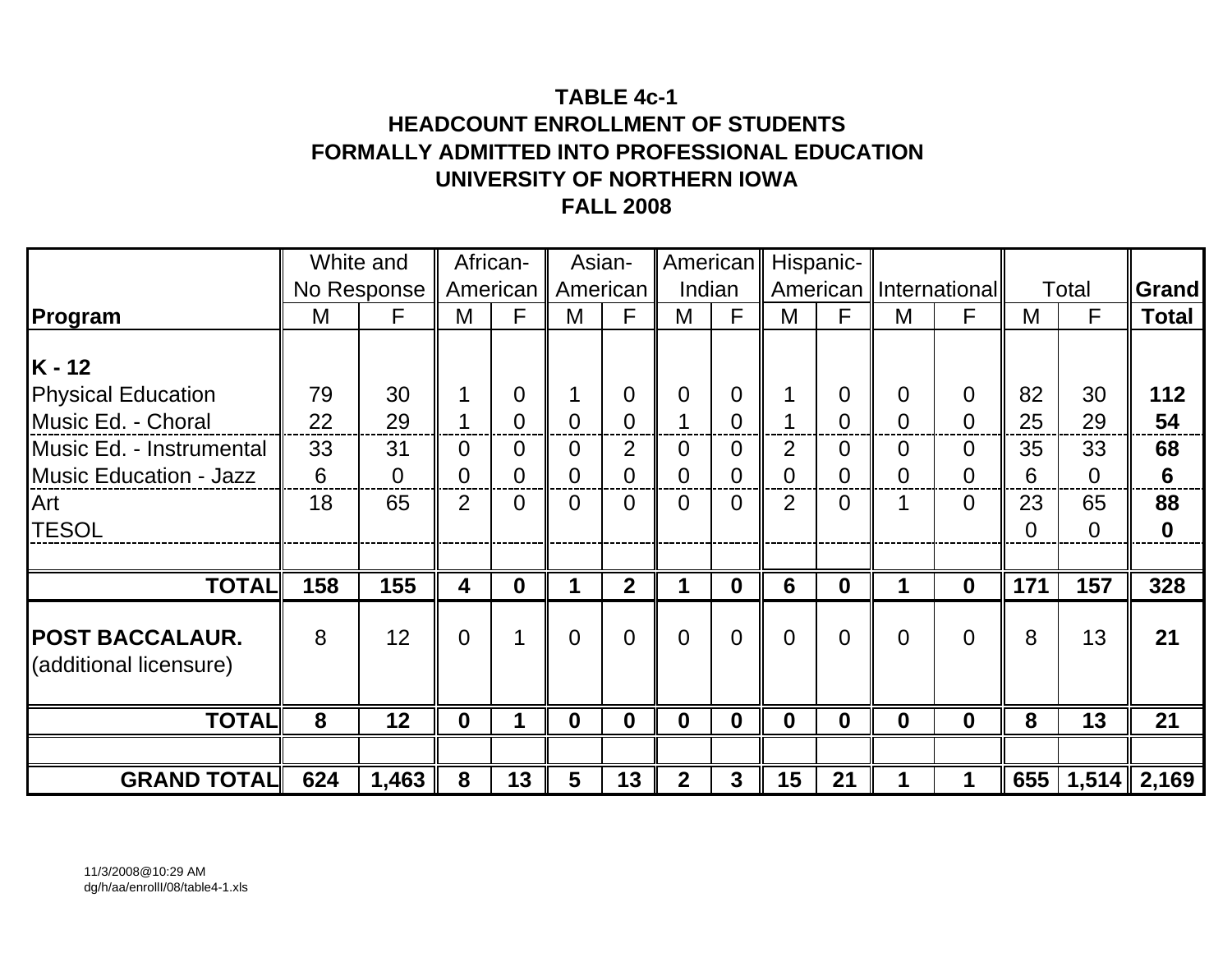### **TABLE 5HEADCOUNT ENROLLMENT BY RESIDENCE AT REGENT UNIVERSITIES FALL 1998 to FALL 2008**

|                               |             |             |             |             |             |             |             |             |             |             |             | Change   | Change   |
|-------------------------------|-------------|-------------|-------------|-------------|-------------|-------------|-------------|-------------|-------------|-------------|-------------|----------|----------|
|                               | <b>FALL</b> | <b>FALL</b> | <b>FALL</b> | <b>FALL</b> | <b>FALL</b> | <b>FALL</b> | <b>FALL</b> | <b>FALL</b> | <b>FALL</b> | <b>FALL</b> | <b>FALL</b> | 2007 to  | 1998 to  |
|                               | 1998        | 1999        | 2000        | 2001        | 2002        | 2003        | 2004        | 2005        | 2006        | 2007        | 2008        | 2008     | 2008     |
|                               |             |             |             |             |             |             |             |             |             |             |             |          |          |
| **SUI**                       | Note 1      |             |             |             | Note 2      |             |             |             |             |             |             |          |          |
| <b>Residents</b>              | 19,409      | 19,313      | 18,483      | 18,482      | 18,774      | 18,774      | 18,996      | 18,896      | 18,899      | 18,920      | 18,402      | $-2.7%$  | $-5.2%$  |
| Nonresidents                  | 7,694       | 7,836       | 8,036       | 8,506       | 8,781       | 8,781       | 8,576       | 8,651       | 9,076       | 9,521       | 9,968       | $+4.7%$  | +29.6%   |
| <b>International Students</b> | 1,602       | 1,697       | 1,792       | 1,780       | 2,142       | 2,142       | 2,173       | 2,095       | 2,004       | 1,968       | 2,191       | $+11.3%$ | +36.8%   |
| <b>Total</b>                  | 28,705      | 28,846      | 28,311      | 28,768      | 29,697      | 29,697      | 29,745      | 29,642      | 29,979      | 30,409      | 30,561      | $+0.5%$  | $+6.5%$  |
| % Resident                    | 67.6%       | 67.0%       | 65.3%       | 64.2%       | 63.2%       | 63.2%       | 63.9%       | 63.7%       | 63.0%       | 62.2%       | 60.2%       |          |          |
| % Nonresident                 | 32.4%       | 33.0%       | 34.7%       | 35.8%       | 36.8%       | 36.8%       | 36.1%       | 36.3%       | 37.0%       | 37.8%       | 39.8%       |          |          |
|                               |             |             |             |             |             |             |             |             |             |             |             |          |          |
| **ISU**                       |             |             |             |             |             |             |             |             |             |             |             |          |          |
| <b>Residents</b>              | 18,629      | 19,085      | 19,493      | 20,024      | 19,926      | 19,926      | 18,722      | 18,290      | 17,961      | 18,214      | 18,148      | $-0.4%$  | $-2.6%$  |
| Nonresidents                  | 4,497       | 4,583       | 4,836       | 5,227       | 5,392       | 5,392       | 5,363       | 5,343       | 5,388       | 5,702       | 6,211       | $+8.9%$  | $+38.1%$ |
| <b>International Students</b> | 2,459       | 2,442       | 2,516       | 2,572       | 2,580       | 2,580       | 2,295       | 2,108       | 2,113       | 2,244       | 2,497       | $+11.3%$ | $+1.5%$  |
| <b>Total</b>                  | 25,585      | 26,110      | 26,845      | 27,823      | 27,898      | 27,898      | 26,380      | 25,741      | 25,462      | 26,160      | 26,856      | $+2.7%$  | $+5.0%$  |
| % Resident                    | 72.8%       | 73.1%       | 72.6%       | 72.0%       | 71.4%       | 71.4%       | 71.0%       | 71.1%       | 70.5%       | 69.6%       | 67.6%       |          |          |
| % Nonresident                 | 27.2%       | 26.9%       | 27.4%       | 28.0%       | 28.6%       | 28.6%       | 29.0%       | 28.9%       | 29.5%       | 30.4%       | 32.4%       |          |          |
|                               |             |             |             |             |             |             |             |             |             |             |             |          |          |
| **UNI**                       |             |             |             |             |             |             |             |             |             |             |             |          |          |
| <b>Residents</b>              | 12,404      | 12,630      | 12,790      | 13,010      | 12,781      | 12,356      | 11,793      | 11,400      | 11,129      | 11,444      | 11,562      | $+1.0%$  | $-6.8%$  |
| Nonresidents                  | 606         | 614         | 645         | 705         | 779         | 701         | 680         | 691         | 699         | 693         | 882         | $+27.3%$ | +45.5%   |
| <b>International Students</b> | 319         | 309         | 339         | 355         | 366         | 384         | 351         | 422         | 432         | 472         | 464         | $-1.7%$  | +45.5%   |
| <b>Total</b>                  | 13,329      | 13,553      | 13,774      | 14,070      | 13,926      | 13,441      | 12,824      | 12,513      | 12,260      | 12,609      | 12,908      | $+2.4%$  | $-3.2%$  |
| % Resident                    | 93.1%       | 93.2%       | 92.9%       | 92.5%       | 91.8%       | 91.9%       | 92.0%       | 91.1%       | 90.8%       | 90.8%       | 89.6%       |          |          |
| % Nonresident                 | 6.9%        | 6.8%        | 7.1%        | 7.5%        | 8.2%        | 8.1%        | 8.0%        | 8.9%        | 9.2%        | 9.2%        | 10.4%       |          |          |
|                               |             |             |             |             |             |             |             |             |             |             |             |          |          |
| **TOTAL**                     |             |             |             |             |             |             |             |             |             |             |             |          |          |
| <b>Residents</b>              | 50,442      | 51,028      | 50,766      | 51,516      | 51,481      | 51,056      | 49,511      | 48,586      | 47,989      | 48,578      | 48,112      | $-1.0%$  | $-4.6%$  |
| Nonresidents                  | 12,797      | 13,033      | 13,517      | 14,438      | 14,952      | 14,874      | 14,619      | 14,685      | 15,163      | 15,916      | 17,061      | $+7.2%$  | $+33.3%$ |
| <b>International Students</b> | 4,380       | 4,448       | 4,647       | 4,707       | 5,088       | 5,106       | 4,819       | 4,625       | 4,549       | 4,684       | 5,152       | $+10.0%$ | $+17.6%$ |
| <b>Total</b>                  | 67,619      | 68,509      | 68,930      | 70,661      | 71,521      | 71,036      | 68,949      | 67,896      | 67,701      | 69,178      | 70,325      | $+1.7%$  | $+4.0%$  |
| % Resident                    | 74.6%       | 74.5%       | 73.6%       | 72.9%       | 72.0%       | 71.9%       | 71.8%       | 71.6%       | 70.9%       | 70.2%       | 68.4%       |          |          |
| % Nonresident                 | 25.4%       | 25.5%       | 26.4%       | 27.1%       | 28.0%       | 28.1%       | 28.2%       | 28.4%       | 29.1%       | 29.8%       | 31.6%       |          |          |

Note 1 - Beginning in Fall 1997, residents of U.S. Territories are no longer included in the international student count.

Note 2 - Beginning in Fall 2002, medical residents, medical fellows, and post-doctorals are included in the international student count.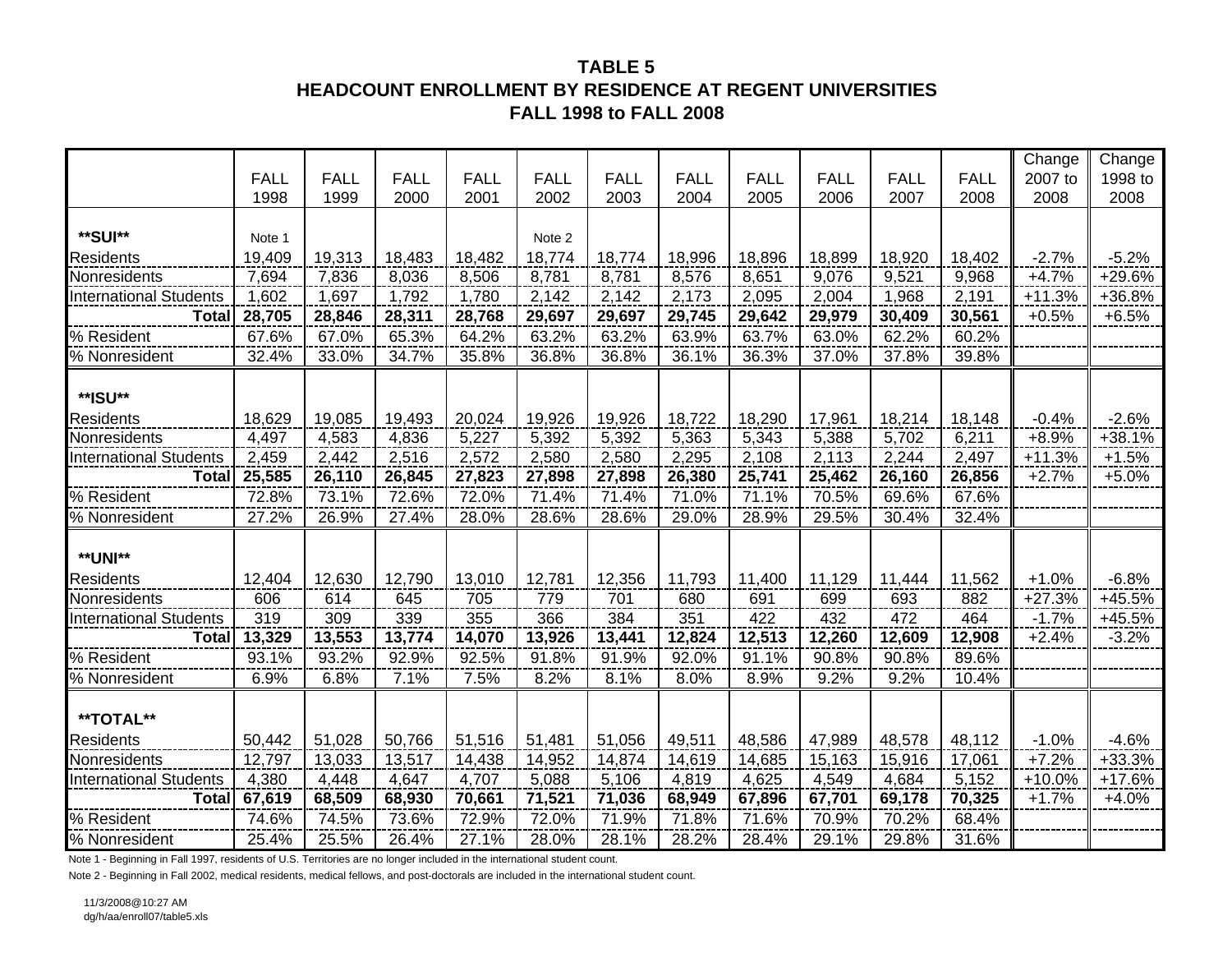### **TABLE 5FHEADCOUNT ENROLLMENT OF NEW FRESHMEN BY RESIDENCE AT REGENT UNIVERSITIES FALL 1998 to FALL 2008**

|                               |                 |             |             |             |             |             |             |             |             |             |             | Change   | Change   |
|-------------------------------|-----------------|-------------|-------------|-------------|-------------|-------------|-------------|-------------|-------------|-------------|-------------|----------|----------|
|                               | <b>FALL</b>     | <b>FALL</b> | <b>FALL</b> | <b>FALL</b> | <b>FALL</b> | <b>FALL</b> | <b>FALL</b> | <b>FALL</b> | <b>FALL</b> | <b>FALL</b> | <b>FALL</b> | 2007 to  | 1998 to  |
|                               | 1998            | 1999        | 2000        | 2001        | 2002        | 2003        | 2004        | 2005        | 2006        | 2007        | 2008        | 2008     | 2008     |
|                               |                 |             |             |             |             |             |             |             |             |             |             |          |          |
| **SUI**                       | Note 1          |             |             |             |             |             |             |             |             |             |             |          |          |
| <b>Residents</b>              | 2,601           | 2,399       | 2,249       | 2,356       | 2,485       | 2,545       | 2,565       | 2,315       | 2,460       | 2,448       | 2,223       | $-9.2%$  | $-14.5%$ |
| Non-Residents                 | 1,368           | 1,430       | 1,457       | 1,624       | 1,671       | 1,506       | 1,422       | 1,491       | 1,797       | 1,779       | 1,846       | $+3.8%$  | +34.9%   |
| <b>International Students</b> | 20              | 30          | 30          | 25          | 28          | 32          | 30          | 43          | 32          | 60          | 177         | +195.0%  | +785.0%  |
| <b>TOTAL</b>                  | 3,989           | 3,859       | 3,736       | 4,005       | 4,184       | 4,083       | 4,017       | 3,849       | 4,289       | 4,287       | 4,246       | $-1.0%$  | $+6.4%$  |
| % Residents                   | 65.2%           | 62.2%       | 60.2%       | 58.8%       | 59.4%       | 62.3%       | 63.9%       | 60.1%       | 57.4%       | 57.1%       | 52.4%       |          |          |
| % Non-Residents               | 34.8%           | 37.8%       | 39.8%       | 41.2%       | 40.6%       | 37.7%       | 36.1%       | 39.9%       | 42.6%       | 42.9%       | 47.6%       |          |          |
|                               |                 |             |             |             |             |             |             |             |             |             |             |          |          |
| **ISU**                       |                 |             |             |             |             |             |             |             |             |             |             |          |          |
| Residents                     | 2,816           | 3,040       | 3,223       | 3,314       | 3,046       | 2,865       | 2,705       | 2,750       | 2,823       | 3,014       | 2,900       | $-3.8%$  | $+3.0%$  |
| Non-Residents                 | 891             | 965         | 1,036       | 1,240       | 1,108       | 982         | 976         | 966         | 1,099       | 1,220       | 1,434       | $+17.5%$ | +60.9%   |
| <b>International Students</b> | $72\,$          | 80          | 95          | 100         | 65          | 50          | 48          | 53          | 61          | 113         | 212         | +87.6%   | +194.4%  |
| <b>TOTAL</b>                  | 3,779           | 4,085       | 4,354       | 4,654       | 4,219       | 3,897       | 3,729       | 3,769       | 3,983       | 4,347       | 4,546       | $+4.6%$  | $+20.3%$ |
| % Residents                   | 74.5%           | 74.4%       | 74.0%       | 71.2%       | 72.2%       | 73.5%       | 72.5%       | 73.0%       | 70.9%       | 69.3%       | 63.8%       |          |          |
| % Non-Residents               | 25.5%           | 25.6%       | 26.0%       | 28.8%       | 27.8%       | 26.5%       | 27.5%       | 27.0%       | 29.1%       | 30.7%       | 36.2%       |          |          |
|                               |                 |             |             |             |             |             |             |             |             |             |             |          |          |
| **UNI**                       |                 |             |             |             |             |             |             |             |             |             |             |          |          |
| Residents                     | 1,925           | 2,067       | 2,123       | 1,979       | 1,743       | 1,683       | 1,573       | 1,598       | 1,594       | 1,878       | 1,870       | $-0.4%$  | $-2.9%$  |
| Non-Residents                 | $\overline{90}$ | 101         | 117         | 112         | 110         | 88          | 105         | 124         | 139         | 100         | 125         | $+25.0%$ | +38.9%   |
| <b>International Students</b> | 8               | 9           | 23          | 13          | 12          | 14          | 22          | 15          | 35          | 13          | 20          | +53.8%   | +150.0%  |
| <b>TOTAL</b>                  | 2,023           | 2,177       | 2,263       | 2,104       | 1,865       | 1,785       | 1,700       | 1,737       | 1,768       | 1,991       | 2,015       | $+1.2%$  | $-0.4%$  |
| % Residents                   | 95.2%           | 94.9%       | 93.8%       | 94.1%       | 93.5%       | 94.3%       | 92.5%       | 92.0%       | 90.2%       | 94.3%       | 92.8%       |          |          |
| % Non-Residents               | 4.8%            | 5.1%        | 6.2%        | 5.9%        | 6.5%        | 5.7%        | 7.5%        | 8.0%        | 9.8%        | 5.7%        | 7.2%        |          |          |
|                               |                 |             |             |             |             |             |             |             |             |             |             |          |          |
| **TOTAL**                     |                 |             |             |             |             |             |             |             |             |             |             |          |          |
| <b>Residents</b>              | 7,342           | 7,506       | 7,595       | 7,649       | 7,274       | 7,093       | 6,843       | 6,663       | 6,877       | 7,340       | 6,993       | $-4.7%$  | $-4.8%$  |
| Non-Residents                 | 2,349           | 2,496       | 2,610       | 2,976       | 2,889       | 2,576       | 2,503       | 2,581       | 3,035       | 3,099       | 3,405       | $+9.9%$  | +45.0%   |
| <b>International Students</b> | 100             | 119         | 148         | 138         | 105         | 96          | 100         | 111         | 128         | 186         | 409         | +119.9%  | +309.0%  |
| <b>TOTAL</b>                  | 9,791           | 10,121      | 10,353      | 10,763      | 10,268      | 9,765       | 9,446       | 9,355       | 10,040      | 10,625      | 10,807      | $+1.7%$  | $+10.4%$ |
| % Residents                   | 75.0%           | 74.2%       | 73.4%       | 71.1%       | 70.8%       | 72.6%       | 72.4%       | 71.2%       | 68.5%       | 69.1%       | 64.7%       |          |          |
| % Non-Residents               | 25.0%           | 25.8%       | 26.6%       | 28.9%       | 29.2%       | 27.4%       | 27.6%       | 28.8%       | 31.5%       | 30.9%       | 35.3%       |          |          |

Note 1 - Beginning in Fall 1997, residents of U.S. Territories are no longer included in the international student count.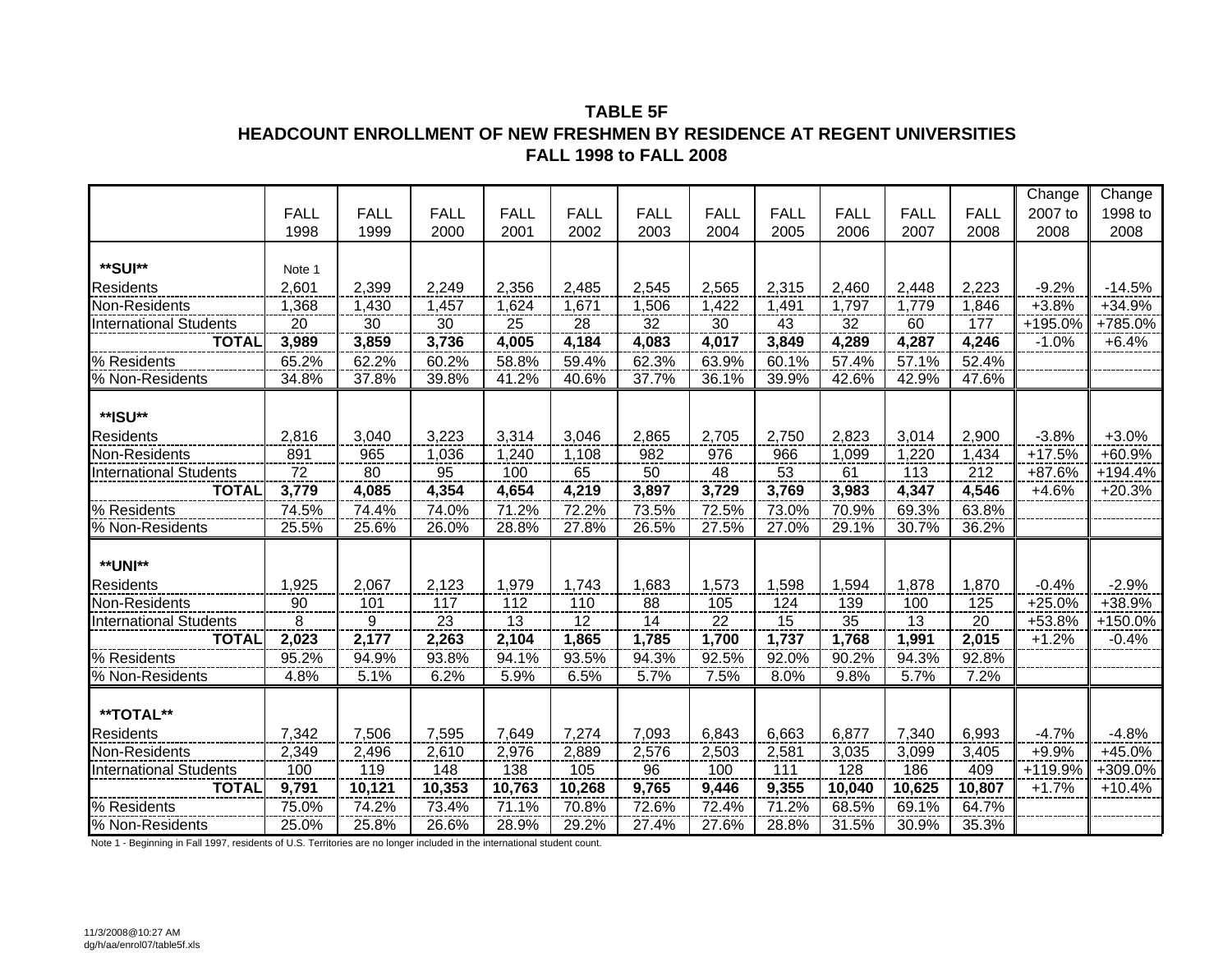#### **TABLE 5G**

### **HEADCOUNT ENROLLMENT OF GRADUATE STUDENTS BY RESIDENCE AT REGENT UNIVERSITIES FALL 1998 to FALL 2008**

|                               |             |             |             |             |             |             |             |             |             |             |             | Change   | Change   |
|-------------------------------|-------------|-------------|-------------|-------------|-------------|-------------|-------------|-------------|-------------|-------------|-------------|----------|----------|
|                               | <b>FALL</b> | <b>FALL</b> | <b>FALL</b> | <b>FALL</b> | <b>FALL</b> | <b>FALL</b> | <b>FALL</b> | <b>FALL</b> | <b>FALL</b> | <b>FALL</b> | <b>FALL</b> | 2007 to  | 1998 to  |
|                               | 1998        | 1999        | 2000        | 2001        | 2002        | 2003        | 2004        | 2005        | 2006        | 2007        | 2008        | 2008     | 2008     |
|                               |             |             |             |             |             |             |             |             |             |             |             |          |          |
| **SUI**                       | Note 1      |             | Note 2      |             | Note 3      |             |             |             |             |             |             |          |          |
| <b>Residents</b>              | 3,418       | 3,299       | 2,540       | 2,274       | 2,196       | 2,209       | 2,114       | 2,099       | 2,059       | 2,145       | 2,216       | $+3.3%$  | $-35.2%$ |
| Non-Residents                 | 1,868       | 1,806       | 1,683       | 1,774       | 1,679       | 1,777       | 1,836       | 1,887       | 1,976       | 2,032       | 2,059       | $+1.3%$  | $+10.2%$ |
| <b>International Students</b> | 1,208       | 1,296       | 1,280       | 1,271       | 1,472       | 1,484       | 1,496       | 1,426       | 1,353       | 1,305       | 1,314       | $+0.7%$  | $+8.8%$  |
| <b>TOTAL</b>                  | 6,494       | 6,401       | 5,503       | 5,319       | 5,347       | 5,470       | 5,446       | 5,412       | 5,388       | 5,482       | 5,589       | $+2.0%$  | $-13.9%$ |
| % Residents                   | 52.6%       | 51.5%       | 46.2%       | 42.8%       | 41.1%       | 40.4%       | 38.8%       | 38.8%       | 38.2%       | 39.1%       | 39.6%       |          |          |
| % Non-Residents               | 47.4%       | 48.5%       | 53.8%       | 57.2%       | 58.9%       | 59.6%       | 61.2%       | 61.2%       | 61.8%       | 60.9%       | 60.4%       |          |          |
|                               |             |             |             |             |             |             |             |             |             |             |             |          |          |
| **ISU**                       |             |             |             |             |             |             |             |             |             |             |             |          |          |
| <b>Residents</b>              | 1,973       | 2,025       | 2,086       | 2,098       | 2,087       | 2,121       | 2,037       | 2,042       | 1,973       | 2,010       | 2,014       | $+0.2%$  | $+2.1%$  |
| Non-Residents                 | 825         | 794         | 812         | 826         | 888         | 1,023       | 1,030       | 1,075       | 1,137       | 1,173       | 1,199       | $+2.2%$  | +45.3%   |
| <b>International Students</b> | 1,360       | 1,390       | 1,466       | 1,439       | 1,524       | 1,597       | 1,551       | 1,461       | 1,473       | 1,481       | 1,505       | $+1.6%$  | $+10.7%$ |
| <b>TOTAL</b>                  | 4,158       | 4,209       | 4,364       | 4,363       | 4,499       | 4,741       | 4,618       | 4,578       | 4,583       | 4,664       | 4,718       | $+1.2%$  | $+13.5%$ |
| % Residents                   | 47.5%       | 48.1%       | 47.8%       | 48.1%       | 46.4%       | 44.7%       | 44.1%       | 44.6%       | 43.1%       | 43.1%       | 42.7%       |          |          |
| % Non-Residents               | 52.5%       | 51.9%       | 52.2%       | 51.9%       | 53.6%       | 55.3%       | 55.9%       | 55.4%       | 56.9%       | 56.9%       | 57.3%       |          |          |
|                               |             |             |             |             |             |             |             |             |             |             |             |          |          |
| **UNI**                       |             |             |             |             |             |             |             |             |             |             |             |          |          |
| Residents                     | 1,278       | 1,258       | 1,254       | 1,256       | 1,277       | 1,295       | 1,277       | 1,215       | 1,222       | 1,287       | 1,377       | $+7.0%$  | $+7.7%$  |
| Non-Residents                 | 153         | 161         | 147         | 176         | 208         | 194         | 164         | 154         | 157         | 138         | 284         | +105.8%  | +85.6%   |
| <b>International Students</b> | 134         | 150         | 155         | 164         | 159         | 178         | 163         | 192         | 179         | 174         | 200         | $+14.9%$ | +49.3%   |
| <b>TOTAL</b>                  | 1,565       | 1,569       | 1,556       | 1,596       | 1,644       | 1,667       | 1,604       | 1,561       | 1,558       | 1,599       | 1,861       | $+16.4%$ | +18.9%   |
| % Residents                   | 81.7%       | 80.2%       | 80.6%       | 78.7%       | 77.7%       | 77.7%       | 79.6%       | 77.8%       | 78.4%       | 80.5%       | 74.0%       |          |          |
| % Non-Residents               | 18.3%       | 19.8%       | 19.4%       | 21.3%       | 22.3%       | 22.3%       | 20.4%       | 22.2%       | 21.6%       | 19.5%       | 26.0%       |          |          |
|                               |             |             |             |             |             |             |             |             |             |             |             |          |          |
| **TOTAL**                     |             |             |             |             |             |             |             |             |             |             |             |          |          |
| <b>Residents</b>              | 6,669       | 6,582       | 5,880       | 5,628       | 5,560       | 5,625       | 5,428       | 5,356       | 5,254       | 5,442       | 5,607       | $+3.0%$  | $-15.9%$ |
| Non-Residents                 | 2,846       | 2,761       | 2,642       | 2,776       | 2,775       | 2,994       | 3,030       | 3,116       | 3,270       | 3,343       | 3,542       | $+6.0%$  | $+24.5%$ |
| <b>International Students</b> | 2,702       | 2,836       | 2,901       | 2,874       | 3,155       | 3,259       | 3,210       | 3,079       | 3,005       | 2,960       | 3,019       | $+2.0%$  | $+11.7%$ |
| <b>TOTAL</b>                  | 12,217      | 12,179      | 11,423      | 11,278      | 11,490      | 11,878      | 11,668      | 11,551      | 11,529      | 11,745      | 12,168      | $+3.6%$  | $-0.4%$  |
| % Residents                   | 54.6%       | 54.0%       | 51.5%       | 49.9%       | 48.4%       | 47.4%       | 46.5%       | 46.4%       | 45.6%       | 46.3%       | 46.1%       |          |          |
| % Non-Residents               | 45.4%       | 46.0%       | 48.5%       | 50.1%       | 51.6%       | 52.6%       | 53.5%       | 53.6%       | 54.4%       | 53.7%       | 53.9%       |          |          |

Note 1 - Beginning in Fall 1997, residents of U.S. Territories are no longer included in the international student count.

Note 2 - MBA students included until Fall 2000.

Note 3 - Beginning in Fall 2002, post-doctoral fellows are included in the international student count.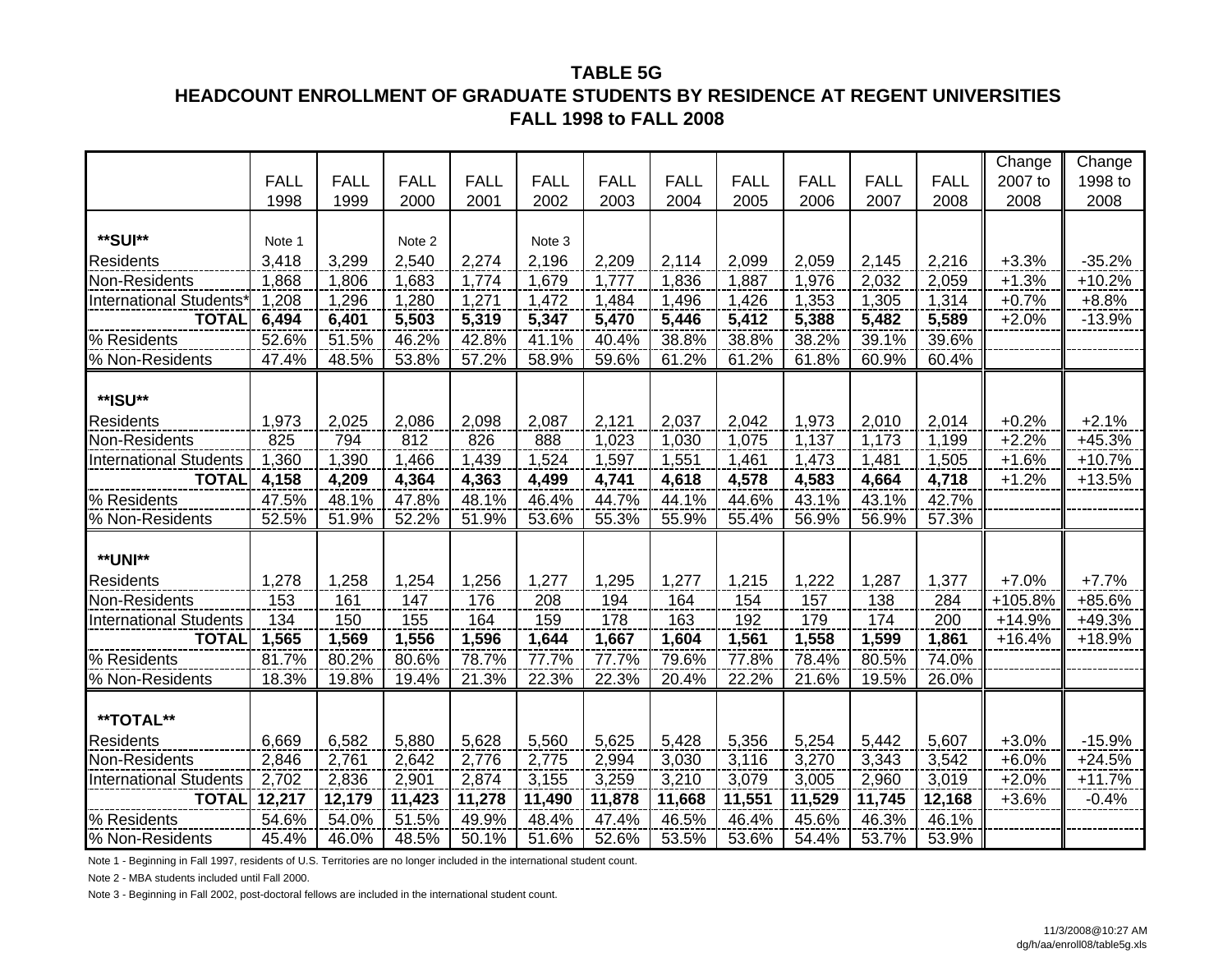### **TABLE 5PHEADCOUNT ENROLLMENT OF PROFESSIONAL STUDENTS BY RESIDENCE AT REGENT UNIVERSITIESFALL 1998 to FALL 2008**

|                               |             |             |             |                |             |             |             |                |             |             |                | Change   | Change     |
|-------------------------------|-------------|-------------|-------------|----------------|-------------|-------------|-------------|----------------|-------------|-------------|----------------|----------|------------|
|                               | <b>FALL</b> | <b>FALL</b> | <b>FALL</b> | <b>FALL</b>    | <b>FALL</b> | <b>FALL</b> | <b>FALL</b> | <b>FALL</b>    | <b>FALL</b> | <b>FALL</b> | <b>FALL</b>    | 2007 to  | 1998 to    |
|                               | 1998        | 1999        | 2000        | 2001           | 2002        | 2003        | 2004        | 2005           | 2006        | 2007        | 2008           | 2008     | 2008       |
| **SUI**                       | Note 1      |             | Note 2      |                | Note 3      |             |             |                |             |             |                |          |            |
| <b>Residents</b>              | 2,349       | 2,333       | 2,670       | 2,924          | 2,809       | 3,000       | 3,081       | 2,878          | 2,833       | 2,971       | 2,998          | $+0.9%$  | $+27.6%$   |
| Non-Residents                 | 486         | 537         | 714         | 768            | 716         | 733         | 757         | 723            | 749         | 790         | 850            | $+7.6%$  | $+74.9%$   |
| <b>International Students</b> | 39          | 38          | 140         | 154            | 338         | 309         | 326         | 329            | 271         | 259         | 301            | $+16.2%$ | +671.8%    |
| <b>TOTAL</b>                  | 2,874       | 2,908       | 3,524       | 3,846          | 3,863       | 4,042       | 4,164       | 3,930          | 3,853       | 4,020       | 4,149          | $+3.2%$  | $+44.4%$   |
| % Resident                    | 81.7%       | 80.2%       | 75.8%       | 76.0%          | 72.7%       | 74.2%       | 74.0%       | 73.2%          | 73.5%       | 73.9%       | 72.3%          |          |            |
| % Non-Residents               | 18.3%       | 19.8%       | 24.2%       | 24.0%          | 27.3%       | 25.8%       | 26.0%       | 26.8%          | 26.5%       | 26.1%       | 27.7%          |          |            |
| **ISU**                       |             |             |             |                |             |             |             |                |             |             |                |          |            |
| <b>Residents</b>              | 248         | 252         | 251         | 252            | 253         | 263         | 261         | 264            | 253         | 256         | 249            | $-2.7%$  | $+0.4%$    |
| Non-Residents                 | 143         | 145         | 143         | 146            | 144         | 142         | 144         | 165            | 185         | 235         | 280            | $+19.1%$ | +95.8%     |
| <b>International Students</b> |             | 1           | 0           | $\overline{2}$ | 3           | 4           | 3           | $\overline{2}$ |             | 1           | $\overline{2}$ | +100.0%  | $+100.0\%$ |
| <b>TOTAL</b>                  | 392         | 398         | 394         | 400            | 400         | 409         | 408         | 431            | 439         | 492         | 531            | $+7.9%$  | $+35.5%$   |
| % Residents                   | 63.3%       | 63.3%       | 63.7%       | 63.0%          | 63.3%       | 64.3%       | 64.0%       | 61.3%          | 57.6%       | 52.0%       | 46.9%          |          |            |
| % Non-Residents               | 36.7%       | 36.7%       | 36.3%       | 37.0%          | 36.8%       | 35.7%       | 36.0%       | 38.7%          | 42.4%       | 48.0%       | 53.1%          |          |            |
| **TOTAL**                     |             |             |             |                |             |             |             |                |             |             |                |          |            |
| <b>Residents</b>              | 2,597       | 2,585       | 2,921       | 3,176          | 3,062       | 3,263       | 3,342       | 3,142          | 3,086       | 3,227       | 3,247          | $+0.6%$  | $+25.0%$   |
| Non-Residents                 | 629         | 682         | 857         | 914            | 860         | 875         | 901         | 888            | 934         | 1,025       | 1,130          | $+10.2%$ | +79.7%     |
| <b>International Students</b> | 40          | 39          | 140         | 156            | 341         | 313         | 329         | 331            | 272         | 260         | 303            | $+16.5%$ | $+657.5%$  |
| <b>TOTAL</b>                  | 3,266       | 3,306       | 3,918       | 4,246          | 4,263       | 4,451       | 4,572       | 4,361          | 4,292       | 4,512       | 4,680          | $+3.7%$  | $+43.3%$   |
| % Residents                   | 79.5%       | 78.2%       | 74.6%       | 74.8%          | 71.8%       | 73.3%       | 73.1%       | 72.0%          | 71.9%       | 71.5%       | 69.4%          |          |            |
| % Non-Residents               | 20.5%       | 21.8%       | 25.4%       | 25.2%          | 28.2%       | 26.7%       | 26.9%       | 28.0%          | 28.1%       | 28.5%       | 30.6%          |          |            |

Note 1 - Beginning in Fall 1997, residents of U.S. Territories are no longer included in the international student count.

Note 2 - MBA students added in Fall 2000.

Note 3 - Beginning in Fall 2002, international fellows and residents in the College of Medicine are included with the international student count.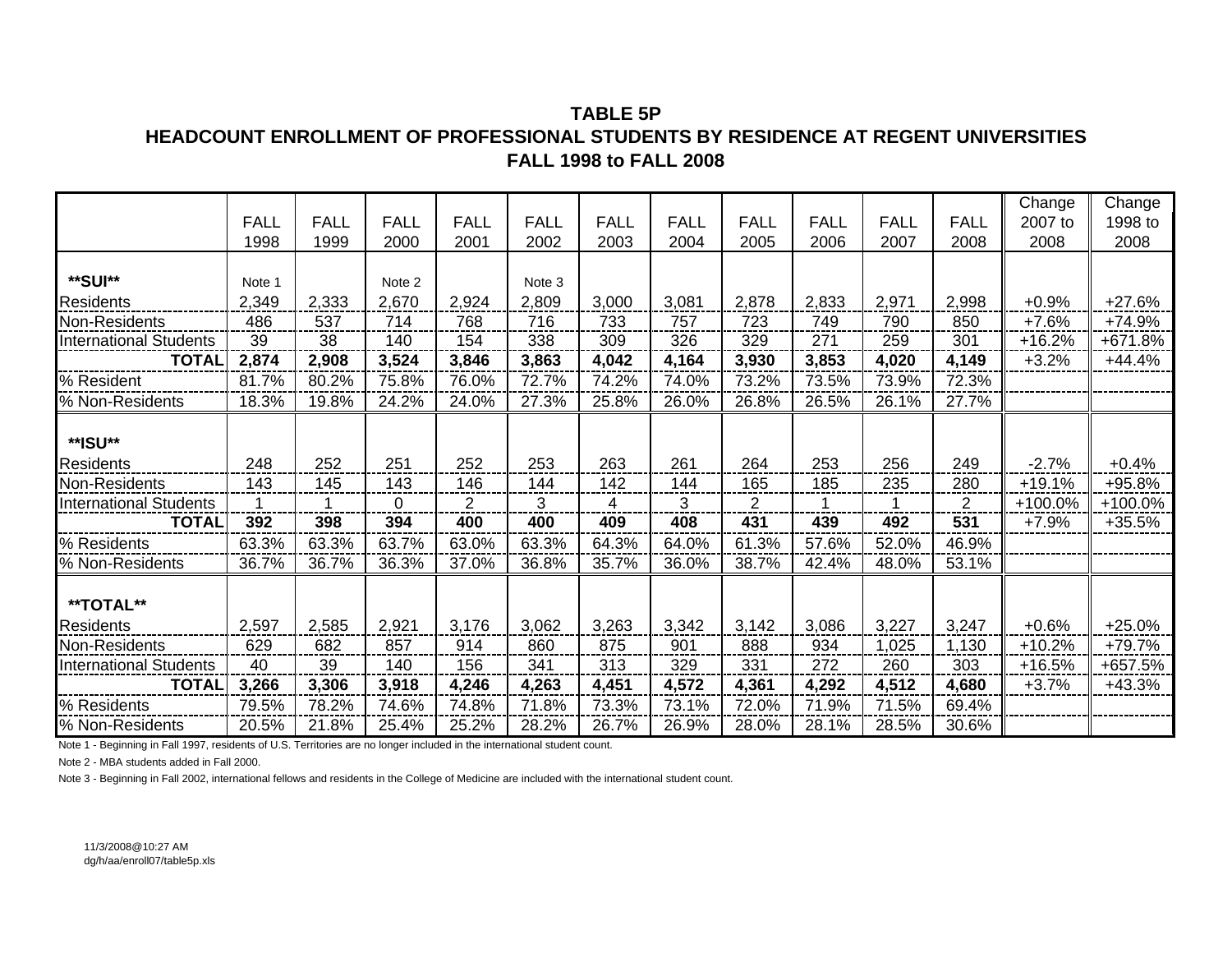### **TABLE 5U HEADCOUNT ENROLLMENT OF UNDERGRADUATE STUDENTS BY RESIDENCE AT REGENT UNIVERSITIES FALL 1998 to FALL 2008**

|                               |             |             |             |             |             |             |             |             |             |             |             | Change   | Change   |
|-------------------------------|-------------|-------------|-------------|-------------|-------------|-------------|-------------|-------------|-------------|-------------|-------------|----------|----------|
|                               | <b>FALL</b> | <b>FALL</b> | <b>FALL</b> | <b>FALL</b> | <b>FALL</b> | <b>FALL</b> | <b>FALL</b> | <b>FALL</b> | <b>FALL</b> | <b>FALL</b> | <b>FALL</b> | 2007 to  | 1998 to  |
|                               | 1998        | 1999        | 2000        | 2001        | 2002        | 2003        | 2004        | 2005        | 2006        | 2007        | 2008        | 2008     | 2008     |
|                               |             |             |             |             |             |             |             |             |             |             |             |          |          |
| **SUI**                       | Note 1      |             |             |             |             |             |             |             |             |             |             |          |          |
| <b>Residents</b>              | 13,642      | 13,681      | 13,273      | 13,284      | 13,769      | 13,678      | 13,801      | 13,919      | 14,007      | 13,804      | 13,188      | $-4.5%$  | $-3.3%$  |
| Non-Residents                 | 5,340       | 5,493       | 5,639       | 5,964       | 6,386       | 6,209       | 5,983       | 6,041       | 6,351       | 6,699       | 7,059       | $+5.4%$  | $+32.2%$ |
| <b>International Students</b> | 355         | 363         | 372         | 355         | 332         | 346         | 351         | 340         | 380         | 404         | 576         | +42.6%   | $+62.3%$ |
| <b>TOTAL</b>                  | 19,337      | 19,537      | 19,284      | 19,603      | 20,487      | 20,233      | 20,135      | 20,300      | 20,738      | 20,907      | 20,823      | $-0.4%$  | $+7.7%$  |
| % Residents                   | 70.5%       | 70.0%       | 68.8%       | 67.8%       | 67.2%       | 67.6%       | 68.5%       | 68.6%       | 67.5%       | 66.0%       | 63.3%       |          |          |
| % Non-Residents               | 29.5%       | 30.0%       | 31.2%       | 32.2%       | 32.8%       | 32.4%       | 31.5%       | 31.4%       | 32.5%       | 34.0%       | 36.7%       |          |          |
|                               |             |             |             |             |             |             |             |             |             |             |             |          |          |
| **ISU**                       |             |             |             |             |             |             |             |             |             |             |             |          |          |
| <b>Residents</b>              | 16,408      | 16,808      | 17,156      | 17,674      | 17,586      | 17,104      | 16,424      | 15,984      | 15,735      | 15,948      | 15,885      | $-0.4%$  | $-3.2%$  |
| Non-Residents                 | 3,529       | 3,644       | 3,881       | 4,255       | 4,360       | 4,255       | 4,189       | 4,103       | 4,066       | 4,294       | 4,732       | $+10.2%$ | $+34.1%$ |
| <b>International Students</b> | 1,098       | 1,051       | 1,050       | 1,131       | 1,053       | 871         | 741         | 645         | 639         | 762         | 990         | +29.9%   | $-9.8%$  |
| <b>TOTAL</b>                  | 21,035      | 21,503      | 22,087      | 23,060      | 22,999      | 22,230      | 21,354      | 20,732      | 20,440      | 21,004      | 21,607      | $+2.9%$  | $+2.7%$  |
| % Residents                   | 78.0%       | 78.2%       | 77.7%       | 76.6%       | 76.5%       | 76.9%       | 76.9%       | 77.1%       | 77.0%       | 75.9%       | 73.5%       |          |          |
| % Non-Residents               | 22.0%       | 21.8%       | 22.3%       | 23.4%       | 23.5%       | 23.1%       | 23.1%       | 22.9%       | 23.0%       | 24.1%       | 26.5%       |          |          |
|                               |             |             |             |             |             |             |             |             |             |             |             |          |          |
| <b>**UNI**</b>                |             |             |             |             |             |             |             |             |             |             |             |          |          |
| <b>Residents</b>              | 11,125      | 11,372      | 11,536      | 11,754      | 11,504      | 11,061      | 10,516      | 10,185      | 9,907       | 10,157      | 10,185      | $+0.3%$  | $-8.4%$  |
| Non-Residents                 | 454         | 453         | 498         | 529         | 571         | 507         | 516         | 537         | 542         | 555         | 598         | $+7.7%$  | $+31.7%$ |
| <b>International Students</b> | 185         | 159         | 184         | 191         | 207         | 206         | 188         | 230         | 253         | 298         | 264         | $-11.4%$ | $+42.7%$ |
| <b>TOTAL</b>                  | 11,764      | 11,984      | 12,218      | 12,474      | 12,282      | 11,774      | 11,220      | 10,952      | 10,702      | 11,010      | 11,047      | $+0.3%$  | $-6.1%$  |
| % Residents                   | 94.6%       | 94.9%       | 94.4%       | 94.2%       | 93.7%       | 93.9%       | 93.7%       | 93.0%       | 92.6%       | 92.3%       | 92.2%       |          |          |
| % Non-Residents               | 5.4%        | 5.1%        | 5.6%        | 5.8%        | 6.3%        | 6.1%        | 6.3%        | 7.0%        | 7.4%        | 7.7%        | 7.8%        |          |          |
|                               |             |             |             |             |             |             |             |             |             |             |             |          |          |
| **TOTAL**                     |             |             |             |             |             |             |             |             |             |             |             |          |          |
| <b>Residents</b>              | 41,175      | 41,861      | 41,965      | 42,712      | 42,859      | 41,843      | 40,741      | 40,088      | 39,649      | 39,909      | 39,258      | $-1.6%$  | $-4.7%$  |
| Non-Residents                 | 9,323       | 9,590       | 10,018      | 10,748      | 11,317      | 10,971      | 10,688      | 10,681      | 10,959      | 11,548      | 12,389      | $+7.3%$  | +32.9%   |
| <b>International Students</b> | 1,638       | 1,573       | 1,606       | 1,677       | 1,592       | 1,423       | 1,280       | 1,215       | 1,272       | 1,464       | 1,830       | $+25.0%$ | $+11.7%$ |
| <b>TOTAL</b>                  | 52,136      | 53,024      | 53,589      | 55,137      | 55,768      | 54,237      | 52,709      | 51,984      | 51,880      | 52,921      | 53,477      | $+1.1%$  | $+2.6%$  |
| % Residents                   | 79.0%       | 78.9%       | 78.3%       | 77.5%       | 76.9%       | 77.1%       | 77.3%       | 77.1%       | 76.4%       | 75.4%       | 73.4%       |          |          |
| % Non-Residents               | 21.0%       | 21.1%       | 21.7%       | 22.5%       | 23.1%       | 22.9%       | 22.7%       | 22.9%       | 23.6%       | 24.6%       | 26.6%       |          |          |

Note 1 - Beginning in Fall 1997, residents of U.S. Territories are no longer included in the international student count.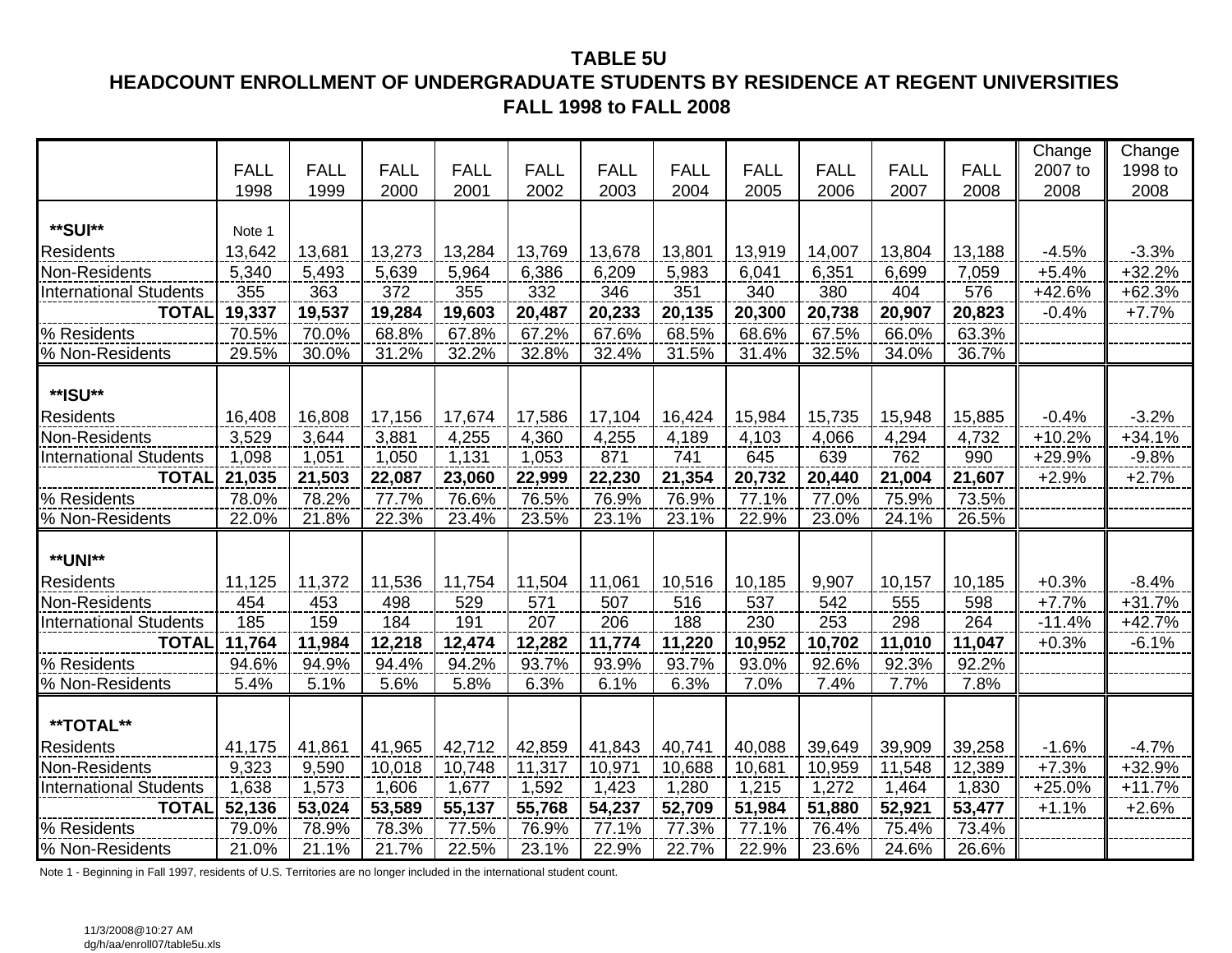### **TABLE 6DISTRIBUTION OF STUDENT ENROLLMENT AT REGENT UNIVERSITIES BY RACE/ETHNICITY, GENDER, AND RESIDENCE FALL 2008**

|                             |       |                    | <b>SUI</b>   |           |                  |            |           | <b>ISU</b>  |                      |                  |            |                | <b>UNI</b>    |           |                     |                        |
|-----------------------------|-------|--------------------|--------------|-----------|------------------|------------|-----------|-------------|----------------------|------------------|------------|----------------|---------------|-----------|---------------------|------------------------|
| Race/Ethnicity              | R     | Males<br><b>NR</b> | Females<br>R | <b>NR</b> | Total &<br>%     | Males<br>R | <b>NR</b> | R           | Females<br><b>NR</b> | Total & %        | Males<br>R | <b>NR</b>      | Females<br>R. | <b>NR</b> | Total & %           | Regent<br>Total &<br>% |
| White & No Response         | 8,234 | 4,137              | 8,576        | 4,501     | 25,448<br>83.3%  | 9,392      | 2,880     | 7,403       | 2,367                | 22,042<br>82.1%  | 4,603      | 194            | 6,402         | 435       | 11,634<br>90.1%     | 59,124<br>84.1%        |
| African-American            | 134   | 195                | 188          | 219       | 736<br>2.4%      | 199        | 216       | 166         | 165                  | 746<br>2.8%      | 98         | 70             | 154           | 70        | 392<br>3.0%         | 1,874<br>2.7%          |
| Asian-American              | 361   | 168                | 422          | 227       | 1,178<br>3.9%    | 330        | 140       | 230         | 103                  | 803<br>3.0%      | 51         | 4              | 71            | 21        | 147<br>1.1%         | 2,128<br>3.0%          |
| American Indian             | 31    | 35                 | 42           | 37        | 145<br>0.5%      | 22         | 24        | 21          | 18                   | 85<br>0.3%       | 11         | $\overline{2}$ | 16            | 5         | 34<br>0.3%          | 264<br>0.4%            |
| Hispanic-American           | 192   | 212                | 222          | 237       | 863<br>2.8%      | 206        | 143       | 179         | 155                  | 683<br>2.5%      | 65         | 37             | 91            | 44        | 237<br>1.8%         | 1,783<br>2.5%          |
| Race/Ethnicity Subtotal     | 718   | 610                | 874          | 720       | 2,922<br>9.6%    | 757        | 523       | 596         | 441                  | 2,317<br>8.6%    | 225        | 113            | 332           | 140       | 810<br>6.3%         | 6,049<br>8.6%          |
| International Students*     | 3     | 1,162              | 1            | 1,025     | 2,191<br>7.2%    | $\Omega$   | 1,545     | $\mathbf 0$ | 952                  | 2,497<br>9.3%    | $\Omega$   | 245            | $\Omega$      | 219       | 464<br>3.6%         | 5,152<br>7.3%          |
| <b>Institutional Totals</b> | 8,955 | 5,909              | 9,451        | 6,246     | 30,561<br>100.0% | 10,149     | 4,948     | 7,999       | 3,760                | 26,856<br>100.0% | 4,828      | 552            | 6,734         | 794       | 12,908<br>$100.0\%$ | 70,325<br>100.0%       |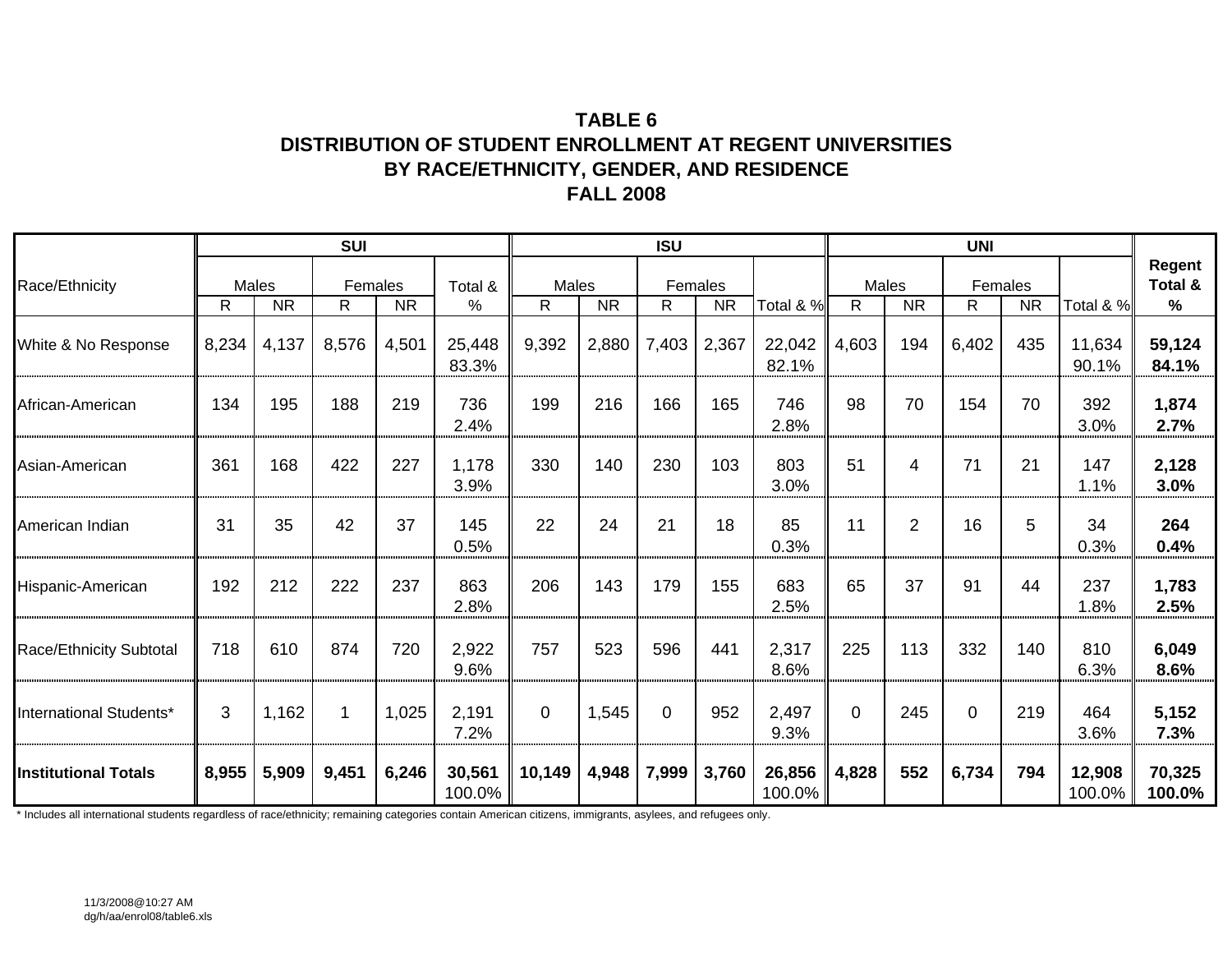### **TABLE 6FHEADCOUNT ENROLLMENT OF NEW FRESHMEN AT REGENT UNIVERSITIES BY RACE/ETHNICITY, GENDER, AND RESIDENCE FALL 2008**

|                             |                |                    | <b>SUI</b>   |           |                 |                |           | <b>ISU</b>   |                |                 |                |                    | <b>UNI</b>    |                |                 |                                    |
|-----------------------------|----------------|--------------------|--------------|-----------|-----------------|----------------|-----------|--------------|----------------|-----------------|----------------|--------------------|---------------|----------------|-----------------|------------------------------------|
| Race/Ethnicity              | R              | Males<br><b>NR</b> | Females<br>R | <b>NR</b> | Total &<br>$\%$ | Males<br>R.    | <b>NR</b> | Females<br>R | <b>NR</b>      | Total &<br>%    | R.             | Males<br><b>NR</b> | Females<br>R. | <b>NR</b>      | Total &<br>%    | Regent<br>Total &<br>$\frac{9}{6}$ |
| White & No Response         | 968            | 778                | 1,049        | 854       | 3,649<br>85.9%  | 1,447          | 646       | 1,243        | 549            | 3,885<br>85.5%  | 686            | 35                 | 1,081         | 61             | 1,863<br>92.5%  | 9,397<br>87.0%                     |
| African-American            | 13             | 34                 | 22           | 33        | 102<br>2.4%     | 23             | 56        | 27           | 33             | 139<br>3.1%     | 18             | 15                 | 33            | 6              | 72<br>3.6%      | 313<br>2.9%                        |
| Asian-American              | 47             | 22                 | 51           | 37        | 157<br>3.7%     | 54             | 27        | 37           | 25             | 143<br>3.1%     | 8              | 1                  | 15            | 3              | 27<br>1.3%      | 327<br>3.0%                        |
| American Indian             | $\overline{2}$ | 5                  | 6            | 8         | 21<br>0.5%      | 4              | 6         | 6            | $\overline{7}$ | 23<br>0.5%      | $\overline{2}$ | $\Omega$           | 1             | $\Omega$       | 3<br>0.1%       | 47<br>0.4%                         |
| Hispanic-American           | 27             | 35                 | 38           | 40        | 140<br>3.3%     | 23             | 40        | 36           | 45             | 144<br>3.2%     | 10             | $\overline{2}$     | 16            | $\overline{2}$ | 30<br>1.5%      | 314<br>2.9%                        |
| Race/Ethnicity Subtotal     | 89             | 96                 | 117          | 118       | 420<br>9.9%     | 104            | 129       | 106          | 110            | 449<br>9.9%     | 38             | 18                 | 65            | 11             | 132<br>6.6%     | 1,001<br>9.3%                      |
| International Students*     | 1              | 92                 | $\mathbf 0$  | 84        | 177<br>4.2%     | $\overline{0}$ | 135       | $\mathbf 0$  | 77             | 212<br>4.7%     | $\mathbf 0$    | 11                 | $\mathbf 0$   | 9              | 20<br>1.0%      | 409<br>3.8%                        |
| <b>Institutional Totals</b> | 1,058          | 966                | 1,166        | 1,056     | 4,246<br>100.0% | 1,551          | 910       | 1,349        | 736            | 4,546<br>100.0% | 724            | 64                 | 1,146         | 81             | 2,015<br>100.0% | 10,807<br>100.0%                   |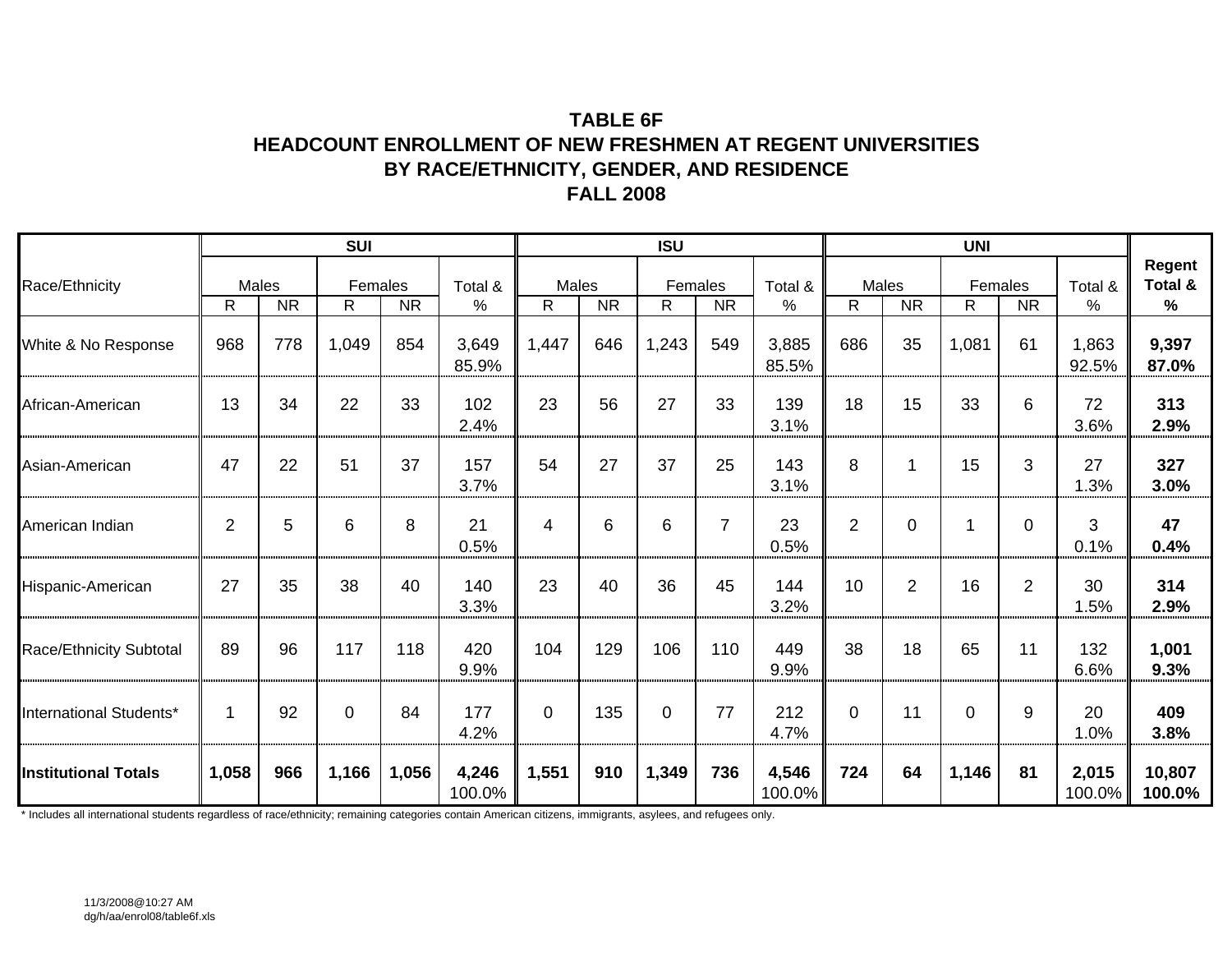### **TABLE 6GHEADCOUNT ENROLLMENT OF GRADUATE STUDENTS AT REGENT UNIVERSITIES BY RACE/ETHNICITY, GENDER, AND RESIDENCE FALL 2008**

|                             |              |                    | <b>SUI</b>    |           |                 |                       |           | <b>ISU</b>     |                      |                 |              |                    | <b>UNI</b>     |                      |                 |                                    |
|-----------------------------|--------------|--------------------|---------------|-----------|-----------------|-----------------------|-----------|----------------|----------------------|-----------------|--------------|--------------------|----------------|----------------------|-----------------|------------------------------------|
| Race/Ethnicity              | $\mathsf{R}$ | Males<br><b>NR</b> | Females<br>R. | <b>NR</b> | Total & %       | Males<br>$\mathsf{R}$ | <b>NR</b> | R              | Females<br><b>NR</b> | Total &<br>%    | $\mathsf{R}$ | Males<br><b>NR</b> | R              | Females<br><b>NR</b> | Total & %       | Regent<br>Total &<br>$\frac{9}{6}$ |
| White & No Response         | 711          | 819                | 1,344         | 900       | 3,774<br>67.5%  | 1,078                 | 609       | 788            | 395                  | 2,870<br>60.8%  | 396          | 51                 | 896            | 156                  | 1,499<br>80.5%  | 8,143<br>66.9%                     |
| African-American            | 19           | 45                 | 23            | 83        | 170<br>3.0%     | 24                    | 47        | 29             | 44                   | 144<br>3.1%     | 15           | 9                  | 40             | 28                   | 92<br>4.9%      | 406<br>3.3%                        |
| Asian-American              | 29           | 19                 | 44            | 56        | 148<br>2.6%     | 31                    | 33        | 18             | 23                   | 105<br>2.2%     | 5            |                    | 7              | 13                   | 26<br>1.4%      | 279<br>2.3%                        |
| American Indian             | 5            | 9                  | 8             | 14        | 36<br>0.6%      | 4                     | 4         | $\overline{2}$ | 5                    | 15<br>0.3%      | $\mathbf 0$  |                    | $\overline{2}$ | 3                    | 6<br>0.3%       | 57<br>0.5%                         |
| Hispanic-American           | 16           | 49                 | 17            | 65        | 147<br>2.6%     | 23                    | 30        | 17             | 9                    | 79<br>1.7%      | 3            | $\overline{7}$     | 13             | 15                   | 38<br>2.0%      | 264<br>2.2%                        |
| Race/Ethnicity Subtotal     | 69           | 122                | 92            | 218       | 501<br>9.0%     | 82                    | 114       | 66             | 81                   | 343<br>7.3%     | 23           | 18                 | 62             | 59                   | 162<br>8.7%     | 1,006<br>8.3%                      |
| International Students*     | 0            | 687                | $\mathbf 0$   | 627       | 1,314<br>23.5%  | $\Omega$              | 930       | $\mathbf 0$    | 575                  | 1,505<br>31.9%  | $\mathbf 0$  | 89                 | $\mathbf 0$    | 111                  | 200<br>10.7%    | 3,019<br>24.8%                     |
| <b>Institutional Totals</b> | 780          | 1,628              | 1,436         | 1,745     | 5,589<br>100.0% | 1,160                 | 1,653     | 854            | 1,051                | 4,718<br>100.0% | 419          | 158                | 958            | 326                  | 1,861<br>100.0% | 12,168<br>100.0%                   |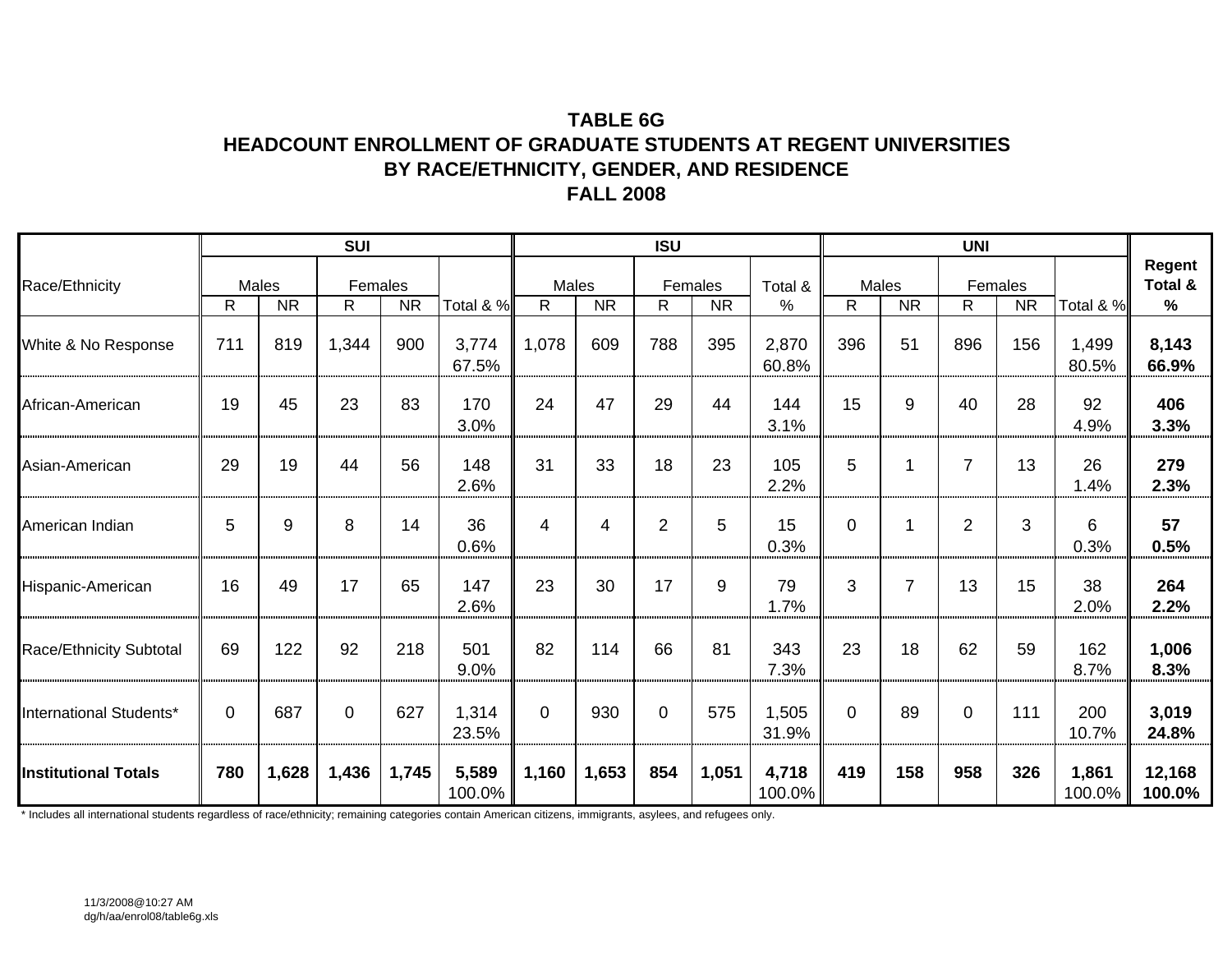# **TABLE 6P**

## **HEADCOUNT ENROLLMENT OF PROFESSIONAL STUDENTS AT REGENT UNIVERSITIES BY RACE/ETHNICITY, GENDER, AND RESIDENCE FALL 2008**

|                                |                |                           | <b>SUI</b>              |           |                 |                              |                | <b>ISU</b>     |                      |                          |                                           |
|--------------------------------|----------------|---------------------------|-------------------------|-----------|-----------------|------------------------------|----------------|----------------|----------------------|--------------------------|-------------------------------------------|
| Race/Ethnicity                 | $\mathsf{R}$   | <b>Males</b><br><b>NR</b> | Females<br>$\mathsf{R}$ | <b>NR</b> | Total<br>& %    | <b>Males</b><br>$\mathsf{R}$ | <b>NR</b>      | R.             | Females<br><b>NR</b> | Total &<br>$\frac{0}{0}$ | <b>Regent</b><br>Total &<br>$\frac{0}{0}$ |
| White & No Response            | 1,569          | 362                       | 1,176                   | 233       | 3,340<br>80.5%  | 67                           | 59             | 179            | 209                  | 514<br>96.8%             | 3,854<br>82.4%                            |
| African-American               | 14             | 32                        | 14                      | 40        | 100<br>2.4%     | $\overline{0}$               | $\Omega$       | $\overline{0}$ | 1                    | 1<br>0.2%                | 101<br>2.2%                               |
| Asian-American                 | 91             | 40                        | 89                      | 39        | 259<br>6.2%     | $\overline{0}$               | $\Omega$       | $\Omega$       | 3                    | 3<br>0.6%                | 262<br>5.6%                               |
| American Indian                |                | $\overline{7}$            | 1                       | 4         | 13<br>0.3%      | 1                            | 1              | $\Omega$       | $\Omega$             | $\overline{2}$<br>0.4%   | 15<br>0.3%                                |
| Hispanic-American              | 28             | 47                        | 15                      | 46        | 136<br>3.3%     | 1                            | 1              | 1              | 6                    | 9<br>1.7%                | 145<br>3.1%                               |
| <b>Race/Ethnicity Subtotal</b> | 134            | 126                       | 119                     | 129       | 508<br>12.2%    | 2                            | $\overline{2}$ | 1              | 10                   | 15<br>2.8%               | 523<br>11.2%                              |
| International Students*        | $\overline{0}$ | 206                       | $\overline{0}$          | 95        | 301<br>7.3%     | $\overline{0}$               | $\overline{0}$ | $\overline{0}$ | 2                    | 2<br>0.4%                | 303<br>6.5%                               |
| <b>Institutional Totals</b>    | 1,703          | 694                       | 1,295                   | 457       | 4,149<br>100.0% | 69                           | 61             | 180            | 221                  | 531<br>100.0%            | 4,680<br>100.0%                           |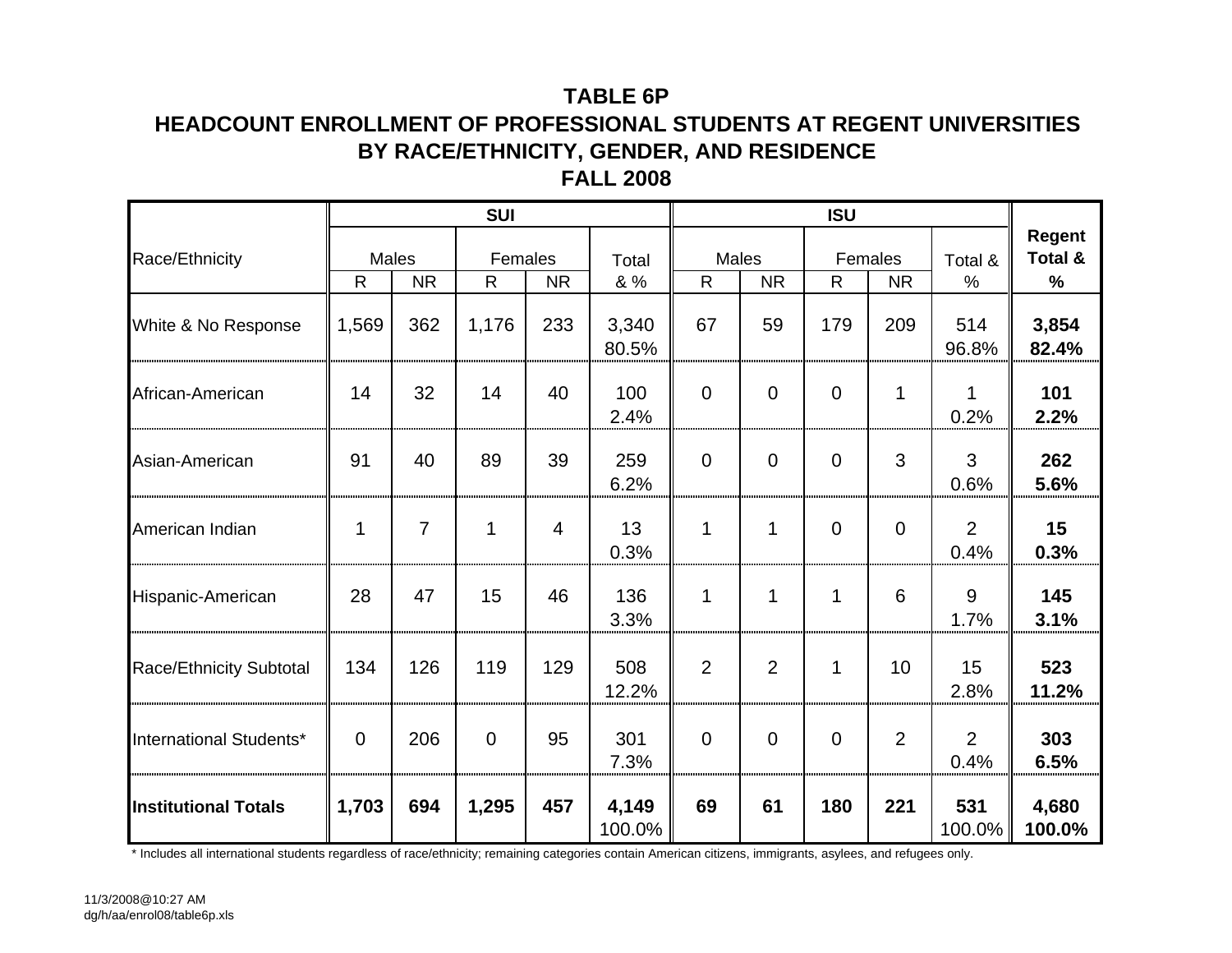### **TABLE 6UHEADCOUNT ENROLLMENT OF UNDERGRADUATE STUDENTS AT REGENT UNIVERSITIES BY RACE/ETHNICITY, GENDER, AND RESIDENCE FALL 2008**

|                                |       |                    | <b>SUI</b>    |           |                  |            |           | <b>ISU</b>   |           |                  |                       |           | <b>UNI</b>              |                |                  |                                    |
|--------------------------------|-------|--------------------|---------------|-----------|------------------|------------|-----------|--------------|-----------|------------------|-----------------------|-----------|-------------------------|----------------|------------------|------------------------------------|
| Race/Ethnicity                 | R.    | Males<br><b>NR</b> | Females<br>R. | <b>NR</b> | Total & %        | Males<br>R | <b>NR</b> | Females<br>R | <b>NR</b> | Total &<br>%     | Males<br>$\mathsf{R}$ | <b>NR</b> | Females<br>$\mathsf{R}$ | <b>NR</b>      | Total & %        | Regent<br>Total &<br>$\frac{9}{6}$ |
| White & No Response            | 5,954 | 2,956              | 6,056         | 3,368     | 18,334<br>88.0%  | 8,247      | 2,212     | 6,436        | 1,763     | 18,658<br>86.4%  | 4,207                 | 143       | 5,506                   | 279            | 10,135<br>91.7%  | 47,127<br>88.1%                    |
| African-American               | 101   | 118                | 151           | 96        | 466<br>2.2%      | 175        | 169       | 137          | 120       | 601<br>2.8%      | 83                    | 61        | 114                     | 42             | 300<br>2.7%      | 1,367<br>2.6%                      |
| Asian-American                 | 241   | 109                | 289           | 132       | 771<br>3.7%      | 299        | 107       | 212          | 77        | 695<br>3.2%      | 46                    | 3         | 64                      | 8              | 121<br>1.1%      | 1,587<br>3.0%                      |
| American Indian                | 25    | 19                 | 33            | 19        | 96<br>0.5%       | 17         | 19        | 19           | 13        | 68<br>0.3%       | 11                    |           | 14                      | $\overline{2}$ | 28<br>0.3%       | 192<br>0.4%                        |
| Hispanic-American              | 148   | 116                | 190           | 126       | 580<br>2.8%      | 182        | 112       | 161          | 140       | 595<br>2.8%      | 62                    | 30        | 78                      | 29             | 199<br>1.8%      | 1,374<br>2.6%                      |
| <b>Race/Ethnicity Subtotal</b> | 515   | 362                | 663           | 373       | 1,913<br>9.2%    | 673        | 407       | 529          | 350       | 1,959<br>9.1%    | 202                   | 95        | 270                     | 81             | 648<br>5.9%      | 4,520<br>8.5%                      |
| International Students*        | 3     | 269                | $\mathbf 1$   | 303       | 576<br>2.8%      | $\Omega$   | 615       | $\mathbf 0$  | 375       | 990<br>4.6%      | $\mathbf 0$           | 156       | $\Omega$                | 108            | 264<br>2.4%      | 1,830<br>3.4%                      |
| <b>Institutional Totals</b>    | 6,472 | 3,587              | 6,720         | 4,044     | 20,823<br>100.0% | 8,920      | 3,234     | 6,965        | 2,488     | 21,607<br>100.0% | 4,409                 | 394       | 5,776                   | 468            | 11,047<br>100.0% | 53,477<br>100.0%                   |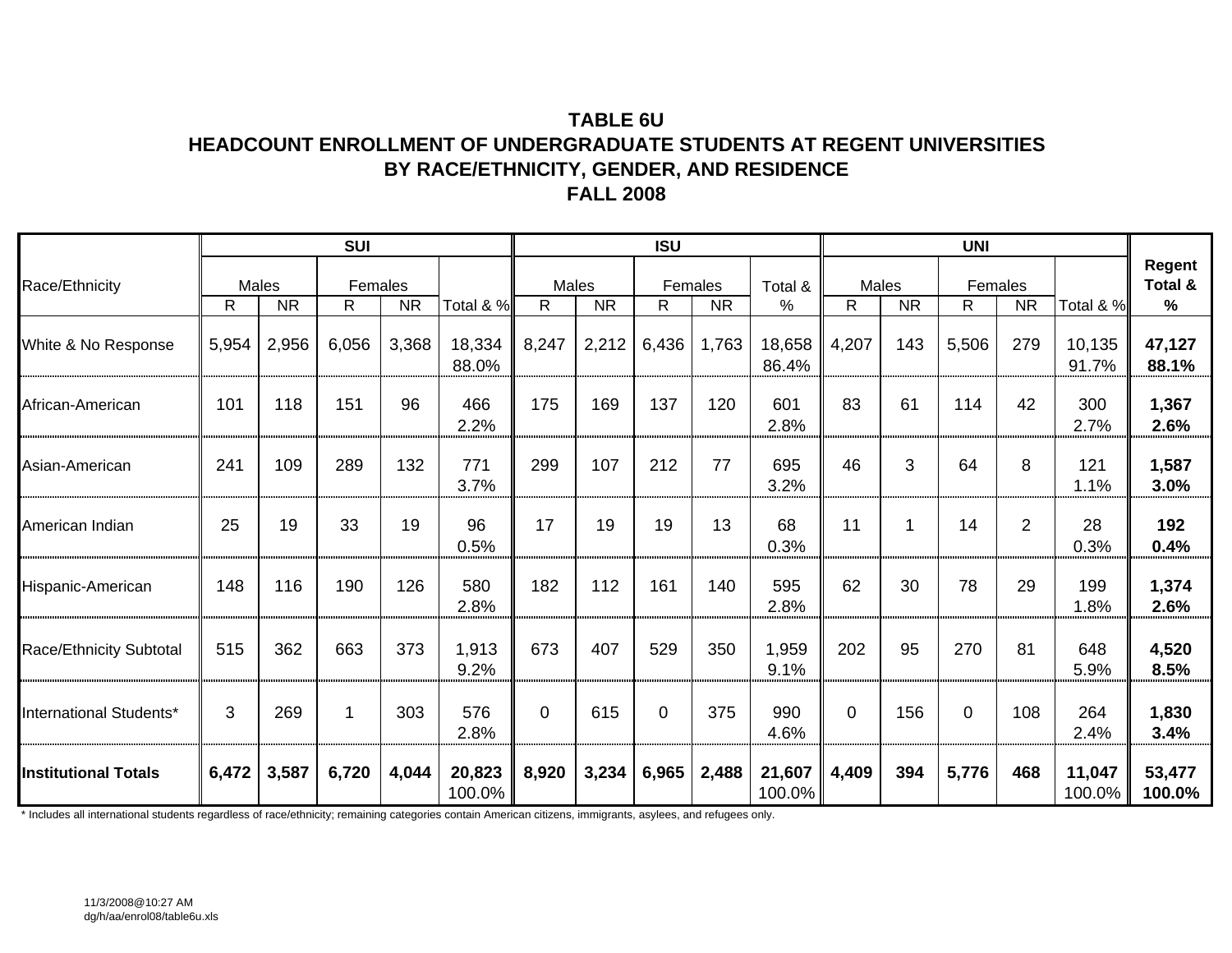### **TABLE 7a-1HEADCOUNT ENROLLMENT OF INTERNATIONAL STUDENTS BY CONTINENT, COLLEGE, AND EDUCATIONAL LEVEL UNIVERSITY OF IOWAFALL 2008**

|                    |                | <b>BUS/MGMT</b> |          |          | <b>DENTAL</b> |          |                | <b>ENGR</b> | <b>IGRAD*</b>  |          | LAW      |             |                | <b>L. ARTS</b> |                | <b>MEDICINE</b> |          | <b>INURSING</b> |   |             | <b>PHARMACY</b> |          |             | P. HLTH  |     | <b>TOTAL</b> |                | <b>GRAND</b> |
|--------------------|----------------|-----------------|----------|----------|---------------|----------|----------------|-------------|----------------|----------|----------|-------------|----------------|----------------|----------------|-----------------|----------|-----------------|---|-------------|-----------------|----------|-------------|----------|-----|--------------|----------------|--------------|
|                    |                | P               | G        |          | P             | G        |                | G           | G              |          | P        | G           |                | G.             |                | P               | G        |                 | G |             | P               | G        |             | G        | U   | P.           | G              | <b>TOTAL</b> |
| <b>AFRICA</b>      |                | 5               | 0        |          | $\Omega$      | $\Omega$ |                |             | 53             | $\Omega$ | $\Omega$ | $\Omega$    | 14             | 0              | $\Omega$       | 8               |          |                 |   | $\Omega$    |                 | 0        | $\Omega$    | 0        | 20  | 13           | 53             | 86           |
| <b>ASIA</b>        | 51             | 99              |          | 0        | 2             | $\Omega$ | 36             | $\Omega$    | 987            | $\Omega$ | 17       | $\mathbf 0$ | 381            | $\Omega$       | $\overline{0}$ | 98              | 0        | 3               |   | $\Omega$    | 6               | $\Omega$ | $\mathbf 0$ | $\Omega$ | 471 | 222          | 987            | 1,680        |
| <b>AUSTRALIA</b>   | $\overline{2}$ | 2               |          | 0        | $\Omega$      | $\Omega$ | $\Omega$       |             | 7              | $\Omega$ | $\Omega$ | 0           | $\Omega$       | 3              | $\Omega$       | $\Omega$        |          | $\Omega$        | 0 | $\Omega$    | ∩               | $\Omega$ | $\Omega$    | 0        | 2   | 2            | 10             | 14           |
| <b>CARIBBEAN</b>   |                | $\Omega$        |          | $\Omega$ | $\Omega$      | $\Omega$ | $\Omega$       | $\Omega$    | 11             | $\Omega$ |          | $\Omega$    | 5              | $\Omega$       | - 0            | $\Omega$        | $\Omega$ | $\Omega$        | 0 | $\Omega$    | $\Omega$        | $\Omega$ | $\Omega$    | $\Omega$ | 6   |              | 11             | 18           |
| <b>EUROPE</b>      |                | 14              |          | $\Omega$ |               | $\Omega$ | 5              |             | 162            | 0        | 4        | 0           | 30             |                |                | 17              |          | $\Omega$        |   | $\Omega$    |                 | 0        | $\Omega$    | 0        | 43  | 37           | 163            | 243          |
| NO. AMERICA        |                | $\overline{7}$  | $\Omega$ | 0        | $\Omega$      | $\Omega$ |                | $\Omega$    | 27             | $\Omega$ |          | $\Omega$    | 14             | 0              | $\Omega$       | 8               |          | $\Omega$        | 0 | $\Omega$    | $\Omega$        | $\Omega$ | $\Omega$    | $\Omega$ | 16  | 16           | 27             | 59           |
| <b>SO. AMERICA</b> |                | 5               |          | $\Omega$ | $\Omega$      | $\Omega$ |                | $\Omega$    | 64             | $\Omega$ | $\Omega$ | $\Omega$    | 7              | 0              | $\Omega$       | 3               | $\Omega$ | $\Omega$        | 0 | $\Omega$    | $\Omega$        | $\Omega$ | $\Omega$    | 0        | 9   | 8            | 64             | 81           |
| U. S. TERR.        |                |                 |          |          |               |          |                |             |                |          |          |             |                |                |                |                 |          |                 |   |             |                 |          |             |          | 0   | $\Omega$     | 0              | $\mathbf 0$  |
| <b>UNKNOWN</b>     | $\overline{2}$ |                 | $\Omega$ | $\Omega$ | $\Omega$      | $\Omega$ | $\overline{2}$ | 0           | $\overline{2}$ | $\Omega$ | $\Omega$ | $\Omega$    | $\overline{2}$ | 0              | $\Omega$       |                 | $\Omega$ | $\Omega$        | 0 | $\Omega$    | $\Omega$        | $\Omega$ | $\Omega$    | 0        | 6   | 2            | $\overline{2}$ | 10           |
| <b>TOTAL</b>       | 66             | 133             | 0        | $\bf{0}$ | 3             | $\bf{0}$ | 49             | $\bf{0}$    | 1,313          | $\bf{0}$ | 23       | $\bf{0}$    | 453            | 4              |                | 135             | 0        | 4               | 0 | $\mathbf 0$ |                 | 0        | $\mathbf 0$ | 0        | 573 | 301          | 1,317          | 2,191        |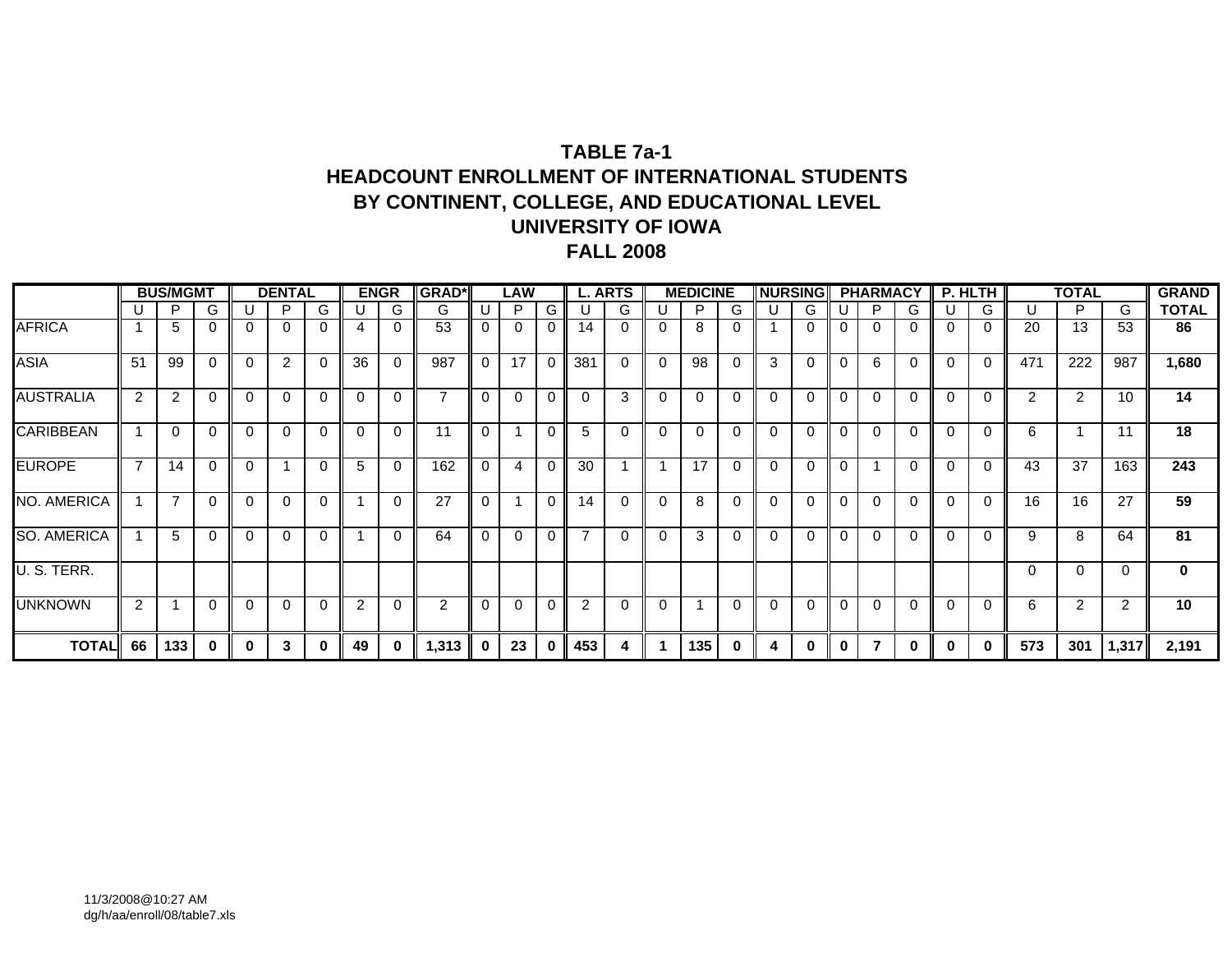# **TABLE 7a-2HEADCOUNT ENROLLMENT OF INTERNATIONAL STUDENTSBY CONTINENT, COLLEGE, AND EDUCATIONAL LEVEL IOWA STATE UNIVERSITYFALL 2008**

|                      |                | <b>AGRI</b> |          | <b>BUS</b> |              | <b>DSGN</b>    |          | <b>ENGR</b>    |          | H SCI <sup>1</sup> |          | LAS |          | VM           |          | <b>INTR</b> |                |     | <b>TOTAL</b> |       | <b>GRAND</b> |
|----------------------|----------------|-------------|----------|------------|--------------|----------------|----------|----------------|----------|--------------------|----------|-----|----------|--------------|----------|-------------|----------------|-----|--------------|-------|--------------|
|                      |                | G           | U        | G          | U            | G              | U        | G              | U        | G                  |          | G   |          | P            | G        |             | G              | U   | P            | G     | <b>TOTAL</b> |
| <b>AFRICA</b>        |                | 11          | 5        | 2          |              | $\overline{2}$ | 12       | 13             | 2        | 4                  | 11       | 11  | 0        | $\Omega$     | 4        | 0           | $\overline{7}$ | 32  | $\Omega$     | 54    | 86           |
| <b>ASIA</b>          | 34             | 133         | 228      | 63         | 61           | 28             | 248      | 424            | 38       | 75                 | 237      | 459 | $\Omega$ | -1           | 24       | $\Omega$    | 65             | 846 | $\mathbf 1$  | 1,271 | 2,118        |
| <b>AUSTRALIA</b>     | $\Omega$       | 0           | 0        | $\Omega$   | $\Omega$     | 0              |          | $\Omega$       | 0        |                    |          | 0   | 0        | $\Omega$     | $\Omega$ | $\Omega$    | $\Omega$       | 2   | $\Omega$     |       | 3            |
| <b>CARIBBEAN</b>     | $\Omega$       | 0           | 0        | $\Omega$   | $\mathbf{0}$ | 0              | $\Omega$ |                | $\Omega$ | $\Omega$           | $\Omega$ |     | 0        |              | $\Omega$ | $\Omega$    | $\overline{2}$ | 0   | 1            | 4     | 5            |
| <b>EUROPE</b>        |                | 13          | 10       | 3          | 5            | 0              | 8        | 12             | 5        | 4                  | 8        | 32  | 0        | $\Omega$     |          | $\Omega$    | 6              | 37  | $\Omega$     | 71    | 108          |
| NO. AMERICA          | $\overline{2}$ | 13          | 18       |            | 2            |                | 16       | 6              | 6        | 6                  | 10       | 9   | 0        | $\mathbf{0}$ | $\Omega$ | 0           | $\overline{7}$ | 54  | $\mathbf{0}$ | 43    | 97           |
| <b>SO. AMERICA</b>   | 3              | 20          | $\Omega$ | 2          |              | $\Omega$       | 5        | $\overline{7}$ |          | 2                  | 9        | 19  | $\Omega$ | $\mathbf{0}$ | $\Omega$ | $\Omega$    | 10             | 19  | $\mathbf 0$  | 60    | 79           |
| U.S. TERR.           | $\Omega$       | 0           | $\Omega$ | $\Omega$   | $\Omega$     |                | 0        | 0              | 0        | 0                  | 0        | 0   | 0        | 0            | $\Omega$ | $\Omega$    | $\Omega$       | O   | $\Omega$     | 0     | 0            |
| UNKNOWN <sup>2</sup> | $\Omega$       | 0           | $\Omega$ | $\Omega$   | $\Omega$     | 0              | $\Omega$ | $\mathbf 0$    | $\Omega$ | $\Omega$           | $\Omega$ |     | $\Omega$ | $\mathbf{0}$ | $\Omega$ | $\Omega$    | $\Omega$       | 0   | $\mathbf{0}$ |       |              |
| <b>TOTAL</b>         | 41             | 190         | 261      | 71         | 70           | 31             | 290      | 463            | 52       | 92                 | 276      | 532 |          | $\mathbf{2}$ | 29       | $\Omega$    | 97             | 990 | $\mathbf{2}$ | 1,505 | 2,497        |

<sup>1</sup>College of Human Science includes the former colleges of Education and Consumer and Family Sciences.

²Includes Fiji, Marshall Islands, and New Zealand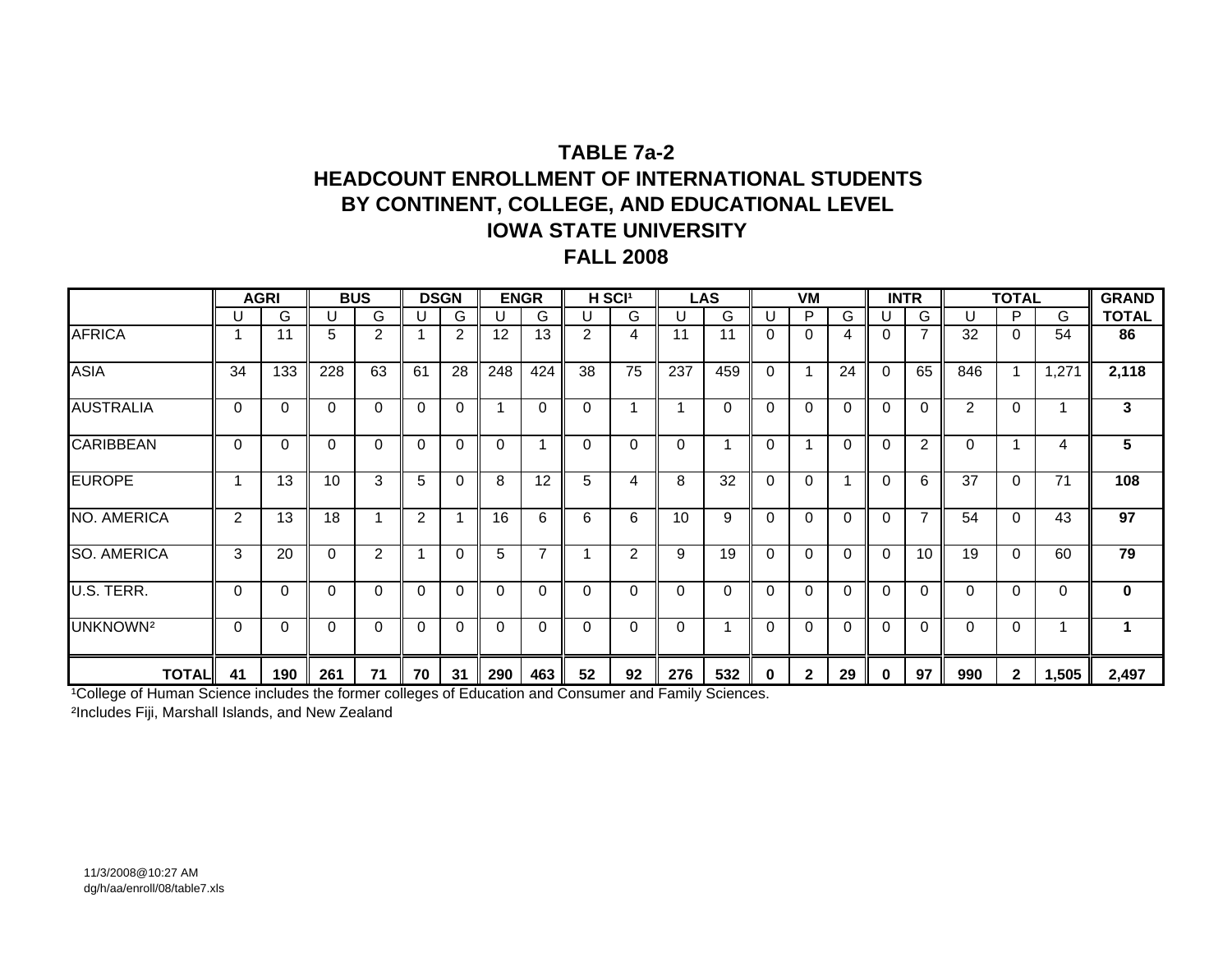# **TABLE 7a-3HEADCOUNT ENROLLMENT OF INTERNATIONAL STUDENTSBY CONTINENT, COLLEGE, AND EDUCATIONAL LEVEL UNIVERSITY OF NORTHERN IOWA FALL 2008**

|                    |          | <b>BUSINESS</b> |          | <b>EDUCATION</b> |    | <b>HUM &amp; FAM</b> |          | <b>NAT. SCIENCE</b> |          | <b>SOCI</b> |             | <b>UNAFFIL.</b> |                | <b>TOTAL</b> | <b>GRAND</b> |
|--------------------|----------|-----------------|----------|------------------|----|----------------------|----------|---------------------|----------|-------------|-------------|-----------------|----------------|--------------|--------------|
|                    | U        | G               | U        | G                | U  | G                    | U        | G                   |          | G           | U           | G               | U              | G            | <b>TOTAL</b> |
| <b>AFRICA</b>      | 4        | $\overline{2}$  | 2        | $\overline{2}$   | 0  | 2                    | 3        | 4                   |          |             | 5           | $\Omega$        | 15             | 11           | 26           |
| <b>ASIA</b>        | 66       | 36              | 1        | 24               | 5  | 22                   | 52       | 36                  | 7        | 5           | 57          | 22              | 188            | 145          | 333          |
| <b>AUSTRALIA</b>   |          | $\mathbf 0$     | 0        | $\Omega$         | 0  | 0                    | $\Omega$ | 0                   | $\Omega$ | 0           |             | 0               | $\overline{2}$ | 0            | $\mathbf{2}$ |
| <b>CARIBBEAN</b>   | 0        | $\Omega$        | $\Omega$ | $\overline{2}$   | 0  | $\Omega$             | 0        | $\Omega$            | $\Omega$ |             |             | $\Omega$        |                | 3            | 4            |
| <b>EUROPE</b>      | 5        | 2               |          | $\overline{2}$   |    | 10                   | 3        | 3                   | 3        | 6           | 23          |                 | 36             | 24           | 60           |
| NO. AMERICA        | 2        | 3               | и        | 2                | 3  | $\Omega$             |          | $\mathbf 0$         | 0        | 0           | 3           | и               | 10             | 6            | 16           |
| <b>SO. AMERICA</b> | 3        |                 | 0        |                  |    | 6                    | 3        | 3                   | 0        | 0           | 5           | 0               | 12             | 11           | 23           |
| U.S. TERR.         | 0        | $\Omega$        | 0        | 0                | 0  | $\Omega$             | $\Omega$ | 0                   | 0        | $\Omega$    | $\Omega$    | 0               | $\Omega$       | 0            | $\mathbf{0}$ |
| <b>UNKNOWN</b>     | $\Omega$ | $\mathbf 0$     | $\Omega$ | $\Omega$         | 0  | $\mathbf 0$          | $\Omega$ | $\Omega$            | $\Omega$ | 0           | $\mathbf 0$ | $\Omega$        | $\Omega$       | 0            | $\mathbf 0$  |
| <b>TOTAL</b>       | 81       | 44              | 5        | 33               | 10 | 40                   | 62       | 46                  | 11       | 13          | 95          | 24              | 264            | 200          | 464          |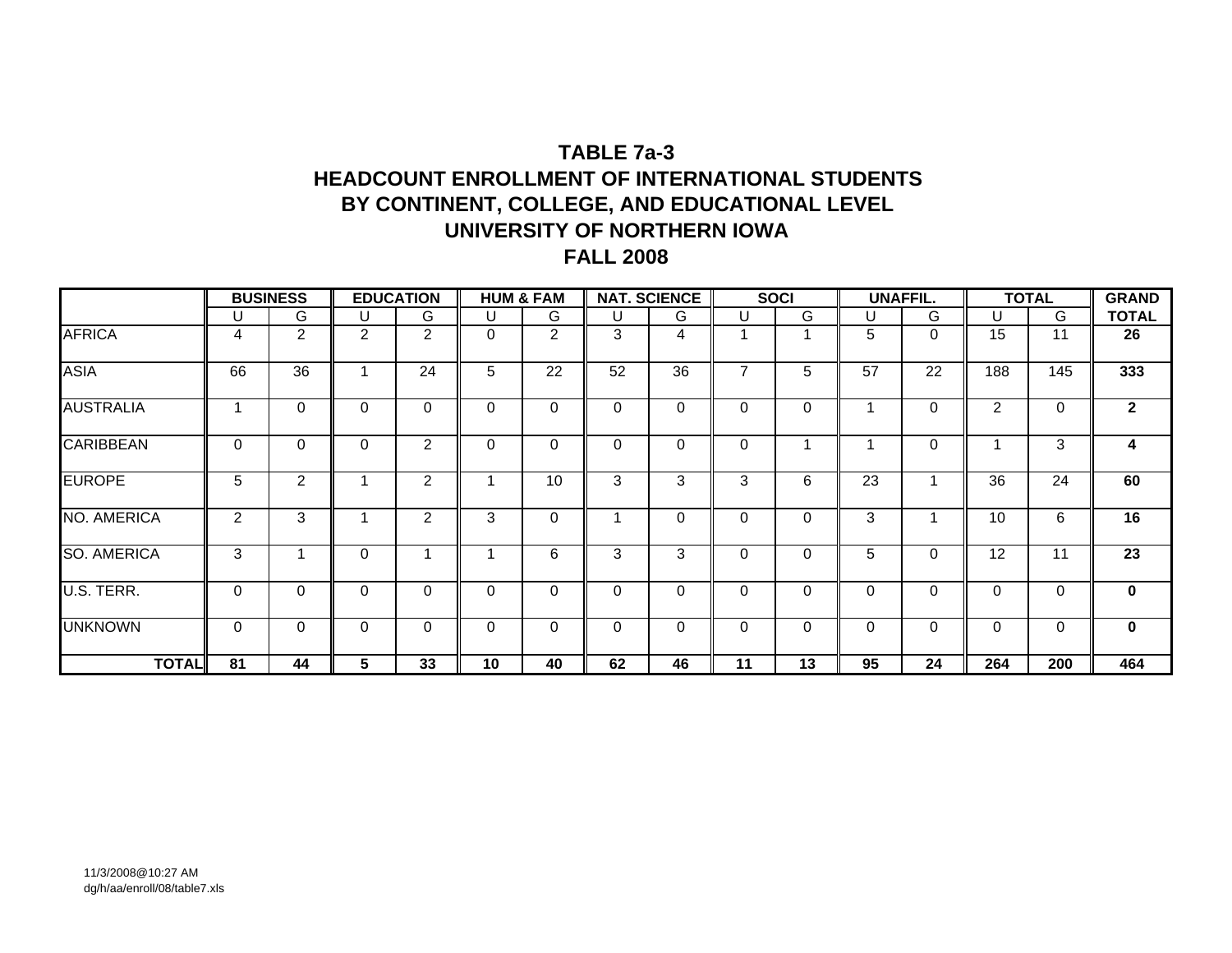### **TABLE 7bHEADCOUNT ENROLLMENT OF STUDY ABROAD STUDENTS AND STUDENTS IN U.S. PROGRAMS FALL 2007 - 2008**

|                              |      | <b>Number of Study Abroad</b><br><b>Students</b> |      | Number of Students in<br>U.S. Programs |
|------------------------------|------|--------------------------------------------------|------|----------------------------------------|
|                              | 2007 | 2008                                             | 2007 | 2008                                   |
| University of Iowa           | 167  | 148                                              | 2    | $\overline{0}$                         |
| <b>Iowa State University</b> | 207  | 244                                              | 44   | $\Omega$                               |
| University of Northern Iowa  | 57   | 38                                               | 68   | 43                                     |
| Total                        | 431  | 430                                              | 114  | 43                                     |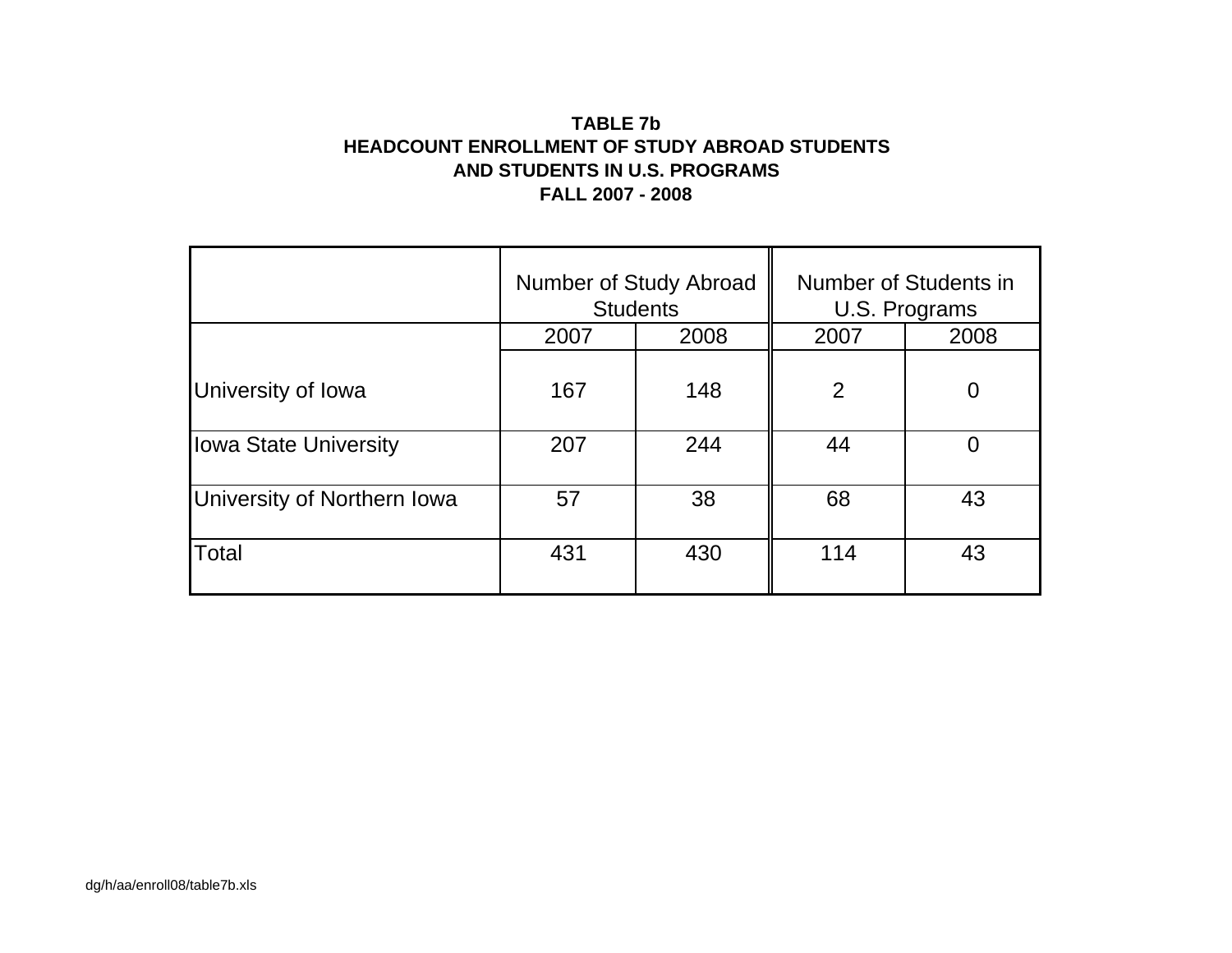# **TABLE 8aHEADCOUNT ENROLLMENT OF STUDENTS WITH DISABILITIES AT REGENT UNIVERSITIESFALL 2000 to FALL 2008**

| YEAR |     |            |     |                  |    |            |            |              |     |            |            |              |        |            |     | SENSORY DISABILITIES  MOBILITY DISABILITIES   HEALTH DISABILITIES     PSYCH. DISABILITIES   LEARNING DISABILITIES |     |            |            |        |     | <b>GRAND TOTAL</b> |            |              |
|------|-----|------------|-----|------------------|----|------------|------------|--------------|-----|------------|------------|--------------|--------|------------|-----|-------------------------------------------------------------------------------------------------------------------|-----|------------|------------|--------|-----|--------------------|------------|--------------|
|      | SUI | <b>ISU</b> | UNI | <b>Total</b> SUI |    | <b>ISU</b> | <b>UNI</b> | <b>Total</b> | SUI | <b>ISU</b> | <b>UNI</b> | <b>Total</b> | SUI    | <b>ISU</b> | UNI | Total                                                                                                             | SUI | <b>ISU</b> | <b>UNI</b> | Totall | SUI | <b>ISU</b>         | <b>UNI</b> | <b>Total</b> |
|      |     |            |     |                  |    |            |            |              |     |            |            |              |        |            |     |                                                                                                                   |     |            |            |        |     |                    |            |              |
| 2000 | 57  | 43         | 28  | 128              | 44 | 29         | 31         | 104          | 73  | 49         | 62         | 184          | ll 115 | 20         | 30  | 165                                                                                                               | 481 | 226        | 71         | 778    | 770 | 367                | 222        | 1,359        |
| 2001 | 64  | 55         | 27  | 146              | 34 | 65         | 23         | 122          | 75  | 71         | 59         | 205          | 113    | 38         | 30  | 181                                                                                                               | 512 | 212        | 66         | 790    | 798 | 441                | 205        | 1,444        |
| 2002 | 64  | 39         | 19  | 122              | 25 | 45         | 14         | 84           | 56  | 75         | 18         | 149          | 80     | 39         | 11  | 130                                                                                                               | 555 | 265        | 60         | 880    | 780 | 463                | 122        | 1,365        |
| 2003 | 73  | 51         | 26  | 150              | 37 | 63         | 15         | 115          | 78  | 98         | 23         | 199          | 67     | 68         | 15  | 150                                                                                                               | 516 | 378        | 87         | 981    | 771 | 658                | 166        | 1,595        |
| 2004 | 40  | 53         | 23  | 116              | 29 | 46         |            | 92           | 54  | 95         | 14         | 163          | 76     | 69         | 17  | 162                                                                                                               | 326 | 464        | 85         | 875    | 525 | 727                | 156        | 1,408        |
| 2005 | 39  | 44         | 31  | 114              | 34 | 39         | 10         | 83           |     | 88         | 18         | 177          | -81    | 100        | 16  | 197                                                                                                               | 290 | 507        | 73         | 870    | 515 | 778                | 148        | 1,441        |
| 2006 | 41  | 31         | 29  | 101              | 43 | 28         | 22         | 93           | 58  | 54         | 18         | 130          | 113    | 87         | 29  | 229                                                                                                               | 258 | 357        | 117        | 732    | 513 | 557                | 215        | 1,285        |
| 2007 | 49  | 46         | 23  | 118              | 67 | 21         | 20         | 108          | 70  | 59         | 19         | 148          | 81     | 138        | 37  | 256                                                                                                               | 320 | 347        | 111        | 778    | 587 | 611                | 210        | 1,408        |
| 2008 | 54  | 49         | 29  | 132              | 61 | 14         | 22         | 97           | 76  | 57         | 31         | 164          | 106    | 160        | 45  | 311                                                                                                               | 326 | 336        | 109        | 771    | 623 | 616                | 236        | 1,475        |
|      |     |            |     |                  |    |            |            |              |     |            |            |              |        |            |     |                                                                                                                   |     |            |            |        |     |                    |            |              |

Note: All disabilities enumerated in this table are self-identified; they may also be duplicated.

2007 Grand total for UNI does not include 25 students who requested and received temporary academic assistance during the year.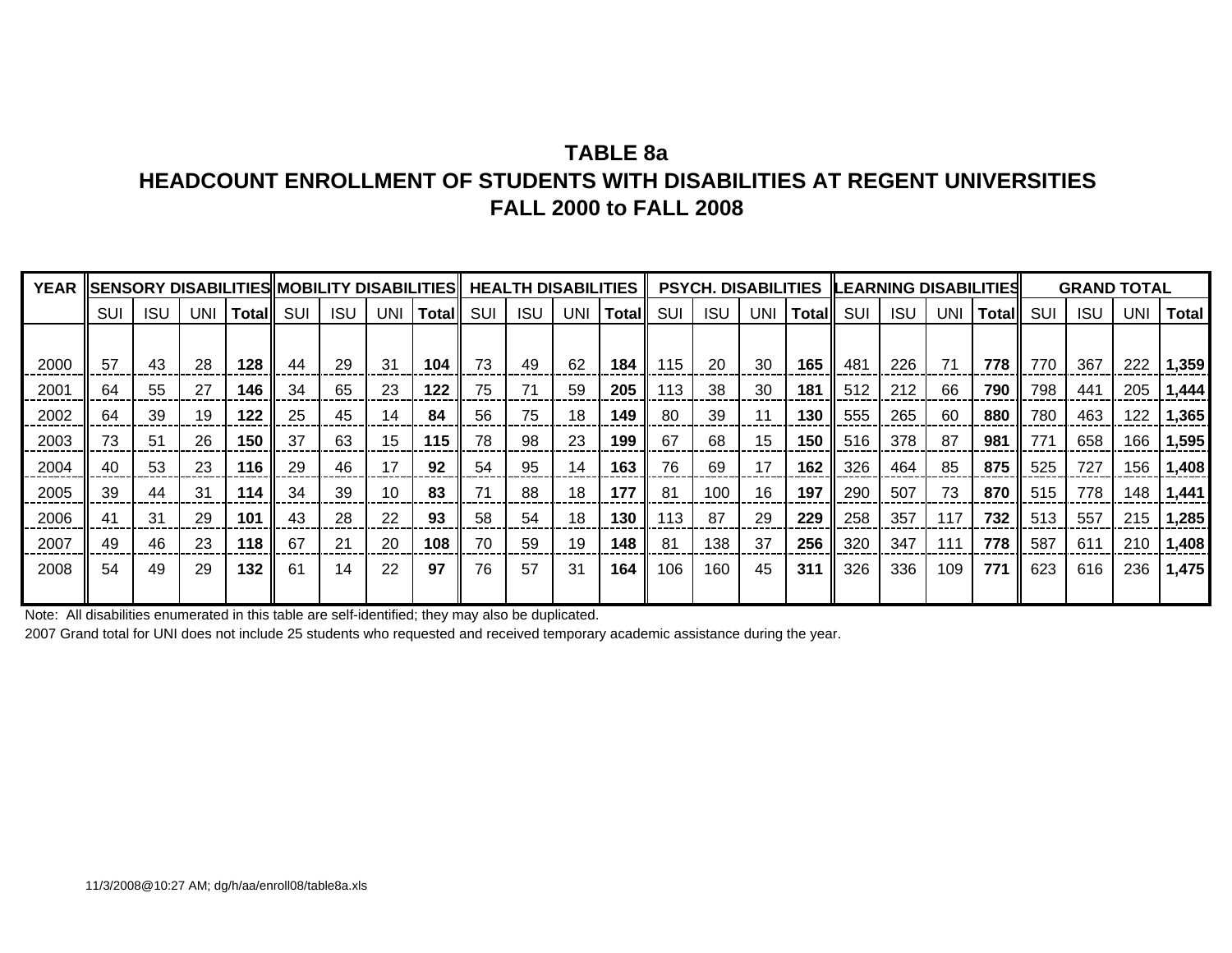#### **TABLE 8bSERVICES AND ACCOMMODATIONS FOR STUDENTS WITH DISABILITIES AT REGENT UNIVERSITIES(NUMBER OF STUDENTS SERVED) FALL 2001 to FALL 2008**

|                                                  |              |                | 2002           |                   |                 |            | 2003           |                       |     |              | 2004 |                           |          |            | 2005       |                       |       |            | 2006 |       |                 |            | 2007      |                   |                |             | 2008 |               |
|--------------------------------------------------|--------------|----------------|----------------|-------------------|-----------------|------------|----------------|-----------------------|-----|--------------|------|---------------------------|----------|------------|------------|-----------------------|-------|------------|------|-------|-----------------|------------|-----------|-------------------|----------------|-------------|------|---------------|
|                                                  | SUI          | <b>ISU</b>     | UN             | Total             | SUI             | <b>ISU</b> | UNI            | Total                 | SUI | <b>ISU</b>   | UN   | Total                     | SUI      | <b>ISU</b> | <b>UNI</b> | Total                 | SUI   | <b>ISU</b> | UNI  | Total | SUI             | <b>ISU</b> | <b>UN</b> | Total             | SUI            | <b>ISU</b>  | UNI  | Total         |
|                                                  |              |                |                |                   |                 |            |                |                       |     |              |      |                           |          |            |            |                       |       |            |      |       |                 |            |           |                   |                |             |      |               |
| Readers for students (texts and tests)           | 196          | 45             | 23             | 264               | 200             | 63         | 23             | 286                   | 122 | 119          | 26   | 267                       | 128      | 83         | 18         | 229                   | 90    | 50         | 19   | 159   | 29              | 21         | 22        | 72                | 71             | 106         | 26   | 203           |
| Books on tape                                    | 93           | 72             | 38             | 203               | 72              | 112        | 44             | 228                   | 136 | $20^{\circ}$ | 46   | 383                       | 140      | 160        | 42         | 342                   | 112   | 59         | 41   | 212   | 76              | 190        | 43        | 309               | 85             | 194         | 55   | 334           |
| Braille texts and tests                          | 5            | $\overline{2}$ |                |                   | 2               |            |                | 3                     |     |              |      | 2                         | $\Omega$ | 2          |            | 2                     |       |            |      |       |                 | $\Omega$   | $\Omega$  |                   | $\Omega$       | $\Omega$    |      |               |
| Note takers (including carbon-less paper)        | 345          | 102            | 49             | 496               | 332             | 160        | 44             | 536                   | 218 | 254          | 43   | 515                       | 223      | 149        | 37         | 409                   | 166   | 122        | 80   | 368   | 113             | 396        | 155       | 664               | 257            | 352         | 110  | 719           |
| Scribes (exam situations)                        | 45           | 12             | 3              | 60                | 84 <sup>a</sup> | 14         | 5              | 19                    | 32  | 21           | 6    | 59                        | 40       | 15         | 6          | 61                    | 32    | 9          | 5    | 46    | 24              | 9          | 5         | 38                | 33             | 31          | 9    | 73            |
| Tape recorders for lectures                      | 269          | 96             | 24             | 389               | 231             | 119        | 15             | 365                   | 155 | 186          | 20   | 361                       | 129      | 129        | 20         | 278                   | 66    | 61         | 27   | 154   | 32              | 25         | 37        | 94                | 99             | 144         | 40   | 283           |
| Steno captioning/real-time captioning            | 10           |                |                | 16                | 15              | 6          |                | 21                    |     | 6            |      | 17                        |          | 6          |            | 14                    | 3     | 6          |      | ٩     | 3               | 9          | $\Omega$  | 12                |                |             |      | 18            |
| Sign interpreters                                |              |                | 6              | 21                |                 |            | 5              | 19                    |     |              | ี    | -17                       | 3        |            |            |                       | 3     |            |      |       |                 |            |           | q                 |                |             |      |               |
| Total                                            | 971          | 342            | 143            | 1,456             | 859             | 482        | 136            | 1,477                 | 682 | 792          | 147  | 1,621                     | 670      | 548        | 13'        | 1,349                 | 473   | 31         | 176  | 960   | 279             | 654        | 266       | .199              | 557            | 840         | 244  | 1,641         |
|                                                  |              |                |                |                   |                 |            |                |                       |     |              |      |                           |          |            |            |                       |       |            |      |       |                 |            |           |                   |                |             |      |               |
| Priority registration                            | 780          | 126            | 63             | 969               | 771             | 187        | 69             | 1.027                 | 364 | 207          | 48   | 619                       | 376      | 214        | 74         | 664                   | 285   | 167        | 75   | 527   | 401             | 50         | 72        | 523               | 423            | 40          | 56   | 519           |
| Course substitution                              | 261<br>----- | 8              | $\overline{2}$ | 271               | 209             | 11         | $\overline{2}$ | 222<br>-----          | 128 | 11           |      | 140                       | 125      |            |            | 126                   | 94    |            |      | 94    | 147             | $\Omega$   | 2         | 149               | 66             |             |      | 69<br>------- |
| Testing accommodations                           |              |                |                |                   |                 |            |                |                       |     |              |      |                           |          |            |            |                       |       |            |      |       |                 |            |           |                   |                |             |      |               |
| Special location                                 | 701          | 196            | 82             | 979               | 553             | 341        | 87             | 981                   | 325 | 529          | 97   | 951                       | 322      | 469        | 90         | 881                   | 282   | 147        | 123  | 552   | 349             | 994        | 123       | .466              | 366            | 1.147       | 135  | 1.648         |
| <b>Extended time</b>                             | 560          | 263            | 92             | 915               | 535             | 412        | 100            | 1,047                 | 354 | 600          | 118  | 1,072                     | 348      | 469        | 106        | 923                   | 375   | 365        | 143  | 883   | 363             | 168.       | 148       | .679              | 383            | 1,235       | 166  | 1,784         |
| Alternative test formats                         | 5            | 13             |                | 18                | 6               | 24         |                | 30                    |     | 10           |      | 11                        | 5        | 39         | 3          | 47                    |       | 31         | 2    | 34    | $\overline{2}$  | 158        | 23        | 183               | $\Omega$       | 116         |      | 116           |
| (e.g., oral, alternative mastery demonstrations) |              |                |                |                   |                 |            |                |                       |     |              |      |                           |          |            |            |                       |       |            |      |       |                 |            |           |                   |                |             |      |               |
| Word processors/typewriters                      | 153          | 9              | $\overline{2}$ | 164               | 143             | 10         | 21             | 174                   | 83  |              | 31   | 114                       | 83       |            | 28         | 111                   | 61    |            | 37   | 98    | 49              |            | 35        | 84                | 78             | 0           | 31   | 109           |
| Other                                            | 79           | 120            |                | 200               | 101             | 265        |                | 366                   |     | 94           |      | 98                        | -9       |            |            | a                     | 103   | 67         |      | 170   | 94              |            | 16        | 110               | $\overline{2}$ |             |      |               |
| Other accommodations                             | 316          | 124            |                | 440               | 379             | 215        | 84             | 678                   | 250 | 313          | 104  | 667                       | 233      | 295        | 115        | 643                   | 272   | 262        | 78   | 612   | 138             |            | 55        | 193               | 150            |             | 64   | 214           |
| <b>Total</b>                                     | 2,855        | 859            | 242            | 3,956             | 2,697           | 1,465      | 363            | 4,525                 |     | 1,508 1,764  | 400  | 3,672                     | 1,501    | 1,486      | 417        | 3,404                 | 1,473 | 1,039      | 458  | 2,970 |                 | ,543 2,370 | 474       | 4,387             |                | 1,468 2,538 | 455  | 4,461         |
|                                                  |              |                |                |                   |                 |            |                |                       |     |              |      |                           |          |            |            |                       |       |            |      |       |                 |            |           |                   |                |             |      |               |
| Grand Total 3,826 1,201                          |              |                | 385            | 5,412 3,556 1,947 |                 |            | 499            | 6,002 2,190 2,556 547 |     |              |      | $\vert$ 5,293 2,171 2,034 |          |            | 548        | 4,753 1,946 1,350 634 |       |            |      | 3,930 | 1,822 3,024 740 |            |           | 5,586 2,025 3,378 |                |             | 699  | 6.102         |
|                                                  |              |                |                |                   |                 |            |                |                       |     |              |      |                           |          |            |            |                       |       |            |      |       |                 |            |           |                   |                |             |      |               |

\*Other accommodations

SUI = May miss class due to disability; please consider when grading; authorized to take exams at SDS without additional time allowed; circle answers on text; student may discuss deadline extension with professor about assignments; no evening exams; may need reschedule at a time conducive to health; frequent quizzes, rather than midterm and final exams when possible or break exams into separate testing sessions with in between sections of exams; note cards with necessary formulas or other information; may need to be excused from class due to condition; additional time on assignments (not more than one week); food and beverages allowed in class; allow use of laptop to take notes; may need breaks during class; being able to sit if standing is required for long periods of time.

 ISU = amplification devices, movable wheelchair desks in addition to accessible classrooms, special housing arrangements, parking permits, students to make up missed assignments, software, textbooks on reserve in library, oral assignments, moving of classes into closer proximity (36), extended deadlines, makeup missed exams, shower bench. SDR Office information: AY 2007-08 SDR administered 707 special accommodation exams for ISU faculty/professors. Of the 707 exams, there were 233 exams that used a reader and 55 exams that used a scribe.

UNI = Preferential seating (20); special table (3); extending absences (16); course materials/exams in electronic format (2); reduced course load (8); FM wireless transmitter (2); closed captioning for videos (4); course materials in advance of semester (3); course materials/exams in enlarged print (1); no deduction for spelling errors (2); use of a calculator (3).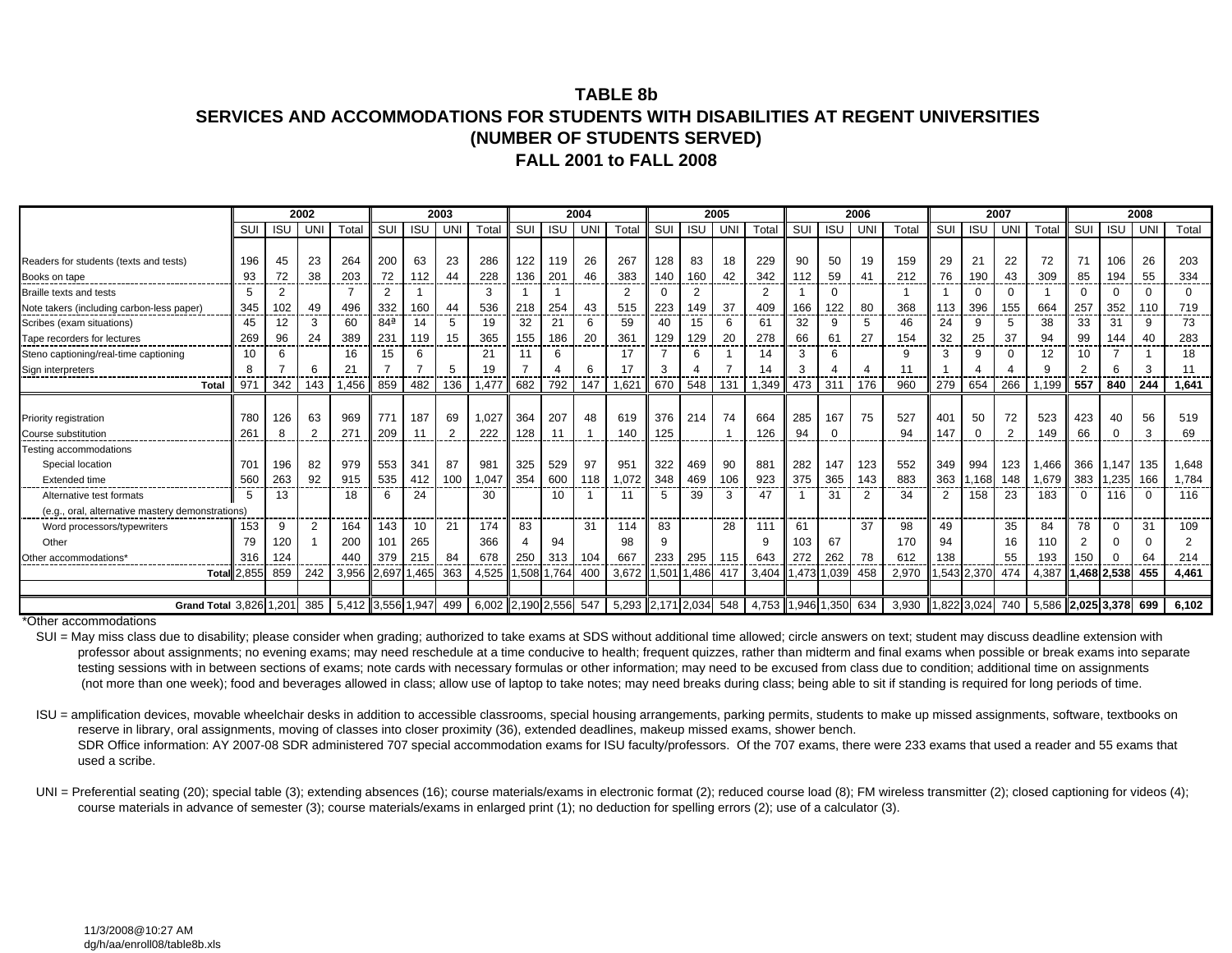#### **TABLE 9 NEW UNDERGRADUATE TRANSFER STUDENTS AT REGENT UNIVERSITIES BY CATEGORY OF TRANSFER COLLEGE FALL 1996 to FALL 2008**

|                                                |                         | <b>IOWA INDEPENDENT</b> |                | <b>IOWA PUBLIC</b> |            | <b>IOWA INDEPENDENT</b> |            | <b>IOWA PUBLIC</b> |                | <b>COLLEGES</b>     |                |
|------------------------------------------------|-------------------------|-------------------------|----------------|--------------------|------------|-------------------------|------------|--------------------|----------------|---------------------|----------------|
|                                                |                         | <b>TWO-YEAR</b>         |                | <b>TWO-YEAR</b>    |            | <b>FOUR-YEAR</b>        |            | <b>FOUR-YEAR</b>   |                | <b>OUTSIDE IOWA</b> | <b>TOTAL</b>   |
|                                                | #                       | $\%$                    | #              | $\%$               | #          | $\%$                    | #          | %                  | #              | %                   | #              |
| $\overline{\text{SUI}}$<br><b>FALL</b><br>2008 | 7                       | 0.5%                    | 617            | 40.8%              | 81         | 5.4%                    | 83         | 5.5%               | 726            | 48.0%               | 1,514          |
| <b>FALL</b><br>2007                            | 10                      | 0.7%                    | 659            | 43.0%              | 99         | 6.5%                    | 69         | 4.5%               | 696            | 45.4%               | 1,533          |
| 2006<br><b>FALL</b>                            | 3                       | 0.2%                    | 704            | 47.6%              | 108        | 7.3%                    | 105        | 7.1%               | 559            | 37.8%               | 1,479          |
| <b>FALL</b><br>2005                            | $\overline{5}$          | 0.3%                    | 767            | 49.1%              | 123        | 7.9%                    | 98         | 6.3%               | 569            | 36.4%               | 1,562          |
| <b>FALL</b><br>2004                            | $\overline{\mathbf{3}}$ | 0.2%                    | 671            | 47.1%              | 90         | 6.3%                    | 118        | 8.3%               | 543            | 38.1%               | 1,425          |
| <b>FALL</b><br>2003                            | $\overline{2}$          | 0.1%                    | 656            | 46.2%              | 91         | 6.4%                    | 108        | 7.6%               | 563            | 39.6%               | 1,420          |
| <b>FALL</b><br>2002                            | 8                       | 0.5%                    | 665            | 45.4%              | 99         | 6.8%                    | 108        | 7.4%               | 586            | 40.0%               | 1,466          |
| <b>FALL</b><br>2001                            | 4                       | 0.3%                    | 604            | 38.3%              | 104        | 6.6%                    | 117        | 7.4%               | 750            | 47.5%               | 1,579          |
| FALL<br>2000                                   | 3                       | 0.2%                    | 617            | 39.8%              | 106        | 6.8%                    | 121        | 7.8%               | 702            | 45.3%               | 1,549          |
| 1999<br><b>FALL</b>                            | 6                       | 0.4%                    | 609            | 41.0%              | 123        | 8.3%                    | 119        | 8.0%               | 630            | 42.4%               | 1,487          |
| <b>FALL</b><br>1998                            | 24                      | 1.5%                    | 652            | 41.5%              | 116        | 7.4%                    | 133        | 8.5%               | 645            | 41.1%               | 1,570          |
| <b>FALL</b><br>1997                            | 5                       | 0.3%                    | 650            | 41.0%              | 127        | 8.0%                    | 114        | 7.2%               | 690            | 43.5%               | 1,586          |
| <b>FALL</b><br>1996                            | 3                       | 0.2%                    | 618            | 37.3%              | 139        | 8.4%                    | 132        | 8.0%               | 764            | 46.1%               | 1,656          |
| <b>ISU</b>                                     |                         |                         |                |                    |            |                         |            |                    |                |                     |                |
| <b>FALL</b><br>2008                            | $\mathbf 2$             | 0.1%                    | 945            | 61.5%              | 115        | 7.5%                    | 92         | 6.0%               | 383            | 24.9%               | 1,537          |
| <b>FALL</b><br>2007                            | 5                       | 0.3%                    | 948            | 62.1%              | 114        | 7.5%                    | 80         | 5.2%               | 380            | 24.9%               | 1,527          |
| <b>FALL</b><br>2006                            | 6                       | 0.4%                    | 869            | 59.5%              | 130        | 8.9%                    | 88         | 6.0%               | 368            | 25.2%               | 1,461          |
| <b>FALL</b><br>2005                            | 5                       | 0.4%                    | 835            | 60.2%              | 106        | 7.6%                    | 90         | 6.5%               | 352            | 25.4%               | 1,388          |
| FALL<br>2004                                   | 9                       | 0.6%                    | 848            | 59.3%              | 109        | 7.6%                    | 97         | 6.8%               | 366            | 25.6%               | 1,429          |
| <b>FALL</b><br>2003                            | 6                       | 0.4%                    | 883            | 61.1%              | 88         | 6.1%                    | 108        | 7.5%               | 359            | 24.9%               | 1,444          |
| <b>FALL</b><br>2002                            | 14                      | 0.9%                    | 906            | 56.3%              | 123        | 7.6%                    | 94         | 5.8%               | 472            | 29.3%               | 1,609          |
| <b>FALL</b><br>2001                            | 13                      | 0.8%                    | 930            | 53.9%              | 150        | 8.7%                    | 118        | 6.8%               | 513            | 29.8%               | 1,724          |
| 2000<br><b>FALL</b><br>FALL<br>1999            | 23<br>$\overline{23}$   | 1.3%<br>1.3%            | 922<br>902     | 52.6%<br>52.3%     | 158<br>145 | 9.0%<br>8.4%            | 119<br>131 | 6.8%<br>7.6%       | 531<br>523     | 30.3%<br>30.3%      | 1,753<br>1,724 |
| <b>FALL</b><br>1998                            | 33                      | 1.9%                    | 932            | 52.7%              | 150        | 8.5%                    | 129        | 7.3%               | 526            | 29.7%               | 1,770          |
| <b>FALL</b><br>1997                            | 28                      | 1.6%                    | 854            | 49.7%              | 169        | 9.8%                    | 112        | 6.5%               | 555            | 32.3%               | 1,718          |
| <b>FALL</b><br>1996                            | 26                      | 1.5%                    | 790            | 47.0%              | 154        | 9.2%                    | 120        | 7.1%               | 592            | 35.2%               | 1,682          |
| <b>UNI</b>                                     |                         |                         |                |                    |            |                         |            |                    |                |                     |                |
| <b>FALL</b><br>2008                            | 8                       | 0.8%                    | 757            | 72.0%              | 102        | 9.7%                    | 69         | 6.6%               | 116            | 11.0%               | 1,052          |
| <b>FALL</b><br>2007                            | $\overline{7}$          | 0.6%                    | 789            | 73.3%              | 87         | 8.1%                    | 78         | 7.2%               | 116            | 10.8%               | 1,077          |
| 2006<br><b>FALL</b>                            | 3                       | 0.3%                    | 798            | 71.4%              | 114        | 10.2%                   | 83         | 7.4%               | 119            | 10.7%               | 1,117          |
| <b>FALL</b><br>2005                            | 12                      | 1.0%                    | 835            | 69.5%              | 132        | 11.0%                   | 76         | 6.3%               | 146            | 12.2%               | 1,201          |
| <b>FALL</b><br>2004                            | 12                      | 1.1%                    | 757            | 70.1%              | 87         | 8.1%                    | 80         | 7.4%               | 144            | 13.3%               | 1,080          |
| <b>FALL</b><br>2003                            | 18                      | 1.6%                    | 786            | 71.6%              | 79         | 7.2%                    | 83         | 7.6%               | 131            | 11.9%               | 1,097          |
| 2002<br><b>FALL</b>                            | 26                      | 2.3%                    | 773            | 69.1%              | 99         | 8.8%                    | 71         | 6.3%               | 150            | 13.4%               | 1,119          |
| <b>FALL</b><br>2001                            | 14                      | 1.1%                    | 838            | 68.6%              | 103        | 8.4%                    | 81         | 6.6%               | 185            | 15.2%               | 1,221          |
| <b>FALL</b><br>2000                            | 22                      | 1.9%                    | 805            | 69.0%              | 117        | 10.0%                   | 86         | 7.4%               | 137            | 11.7%               | 1,167          |
| <b>FALL</b><br>1999                            | $\overline{16}$         | 1.4%                    | 774            | 69.5%              | 102        | 9.2%                    | 94         | 8.4%               | 128            | 11.5%               | 1,114          |
| <b>FALL</b><br>1998                            | 27                      | 2.5%                    | 704            | 66.1%              | 117        | 11.0%                   | 84         | 7.9%               | 133            | 12.5%               | 1,065          |
| <b>FALL</b><br>1997                            | 30                      | 2.8%                    | 757            | 69.6%              | 91         | 8.4%                    | 84         | 7.7%               | 125            | 11.5%               | 1,087          |
| <b>FALL</b><br>1996                            | 19                      | 1.8%                    | 673            | 64.2%              | 108        | 10.3%                   | 96         | 9.2%               | 153            | 14.6%               | 1,049          |
| <b>TOTAL</b>                                   |                         |                         |                |                    |            |                         |            |                    |                |                     |                |
| <b>FALL</b><br>2008                            | 17                      | 0.4%                    | 2,319          | 56.5%              | 298        | 7.3%                    | 244        | 5.9%               | 1,225          | 29.9%               | 4,103          |
| <b>FALL</b><br>2007                            | 22                      | 0.5%                    | 2,396          | 57.9%              | 300        | 7.3%                    | 227        | 5.5%               | 1,192          | 28.8%               | 4,137          |
| <b>FALL</b><br>2006                            | 12                      | 0.3%                    | 2,371          | 58.4%              | 352        | 8.7%                    | 276        | 6.8%               | 1,046          | 25.8%               | 4,057          |
| <b>FALL</b><br>2005<br>2004<br><b>FALL</b>     | 22<br>24                | 0.5%<br>0.6%            | 2,437<br>2,276 | 58.7%<br>57.9%     | 361<br>286 | 8.7%<br>7.3%            | 264<br>295 | 6.4%<br>7.5%       | 1,067<br>1,053 | 25.7%<br>26.8%      | 4,151<br>3,934 |
| <b>FALL</b><br>2003                            | 26                      | 0.7%                    |                | 58.7%              | 258        | 6.5%                    | 299        | 7.5%               |                | 26.6%               |                |
| <b>FALL</b><br>2002                            | 48                      | 1.1%                    | 2,325<br>2,344 | 55.9%              | 321        | 7.7%                    | 273        | 6.5%               | 1,053<br>1,208 | 28.8%               | 3,961<br>4,194 |
| <b>FALL</b><br>2001                            | 31                      | 0.7%                    | 2,372          | 52.4%              | 357        | 7.9%                    | 316        | 7.0%               | 1,448          | 32.0%               | 4,524          |
| <b>FALL</b><br>2000                            | 48                      | 1.1%                    | 2,344          | 52.5%              | 381        | 8.5%                    | 326        | 7.3%               | 1,370          | 30.7%               | 4,469          |
| <b>FALL</b><br>1999                            | 45                      | 1.0%                    | 2,285          | 52.8%              | 370        | 8.6%                    | 344        | 8.0%               | 1,281          | 29.6%               | 4,325          |
| <b>FALL</b><br>1998                            | 84                      | 1.9%                    | 2,288          | 51.9%              | 383        | 8.7%                    | 346        | 7.9%               | 1,304          | 29.6%               | 4,405          |
| FALL<br>1997                                   | 63                      | 1.4%                    | 2,261          | 51.5%              | 387        | 8.8%                    | 310        | 7.1%               | 1,370          | 31.2%               | 4,391          |
| <b>FALL</b><br>1996                            | 48                      | 1.1%                    | 2,081          | 47.4%              | 401        | 9.1%                    | 348        | 7.9%               | 1,509          | 34.4%               | 4,387          |
|                                                |                         |                         |                |                    |            |                         |            |                    |                |                     |                |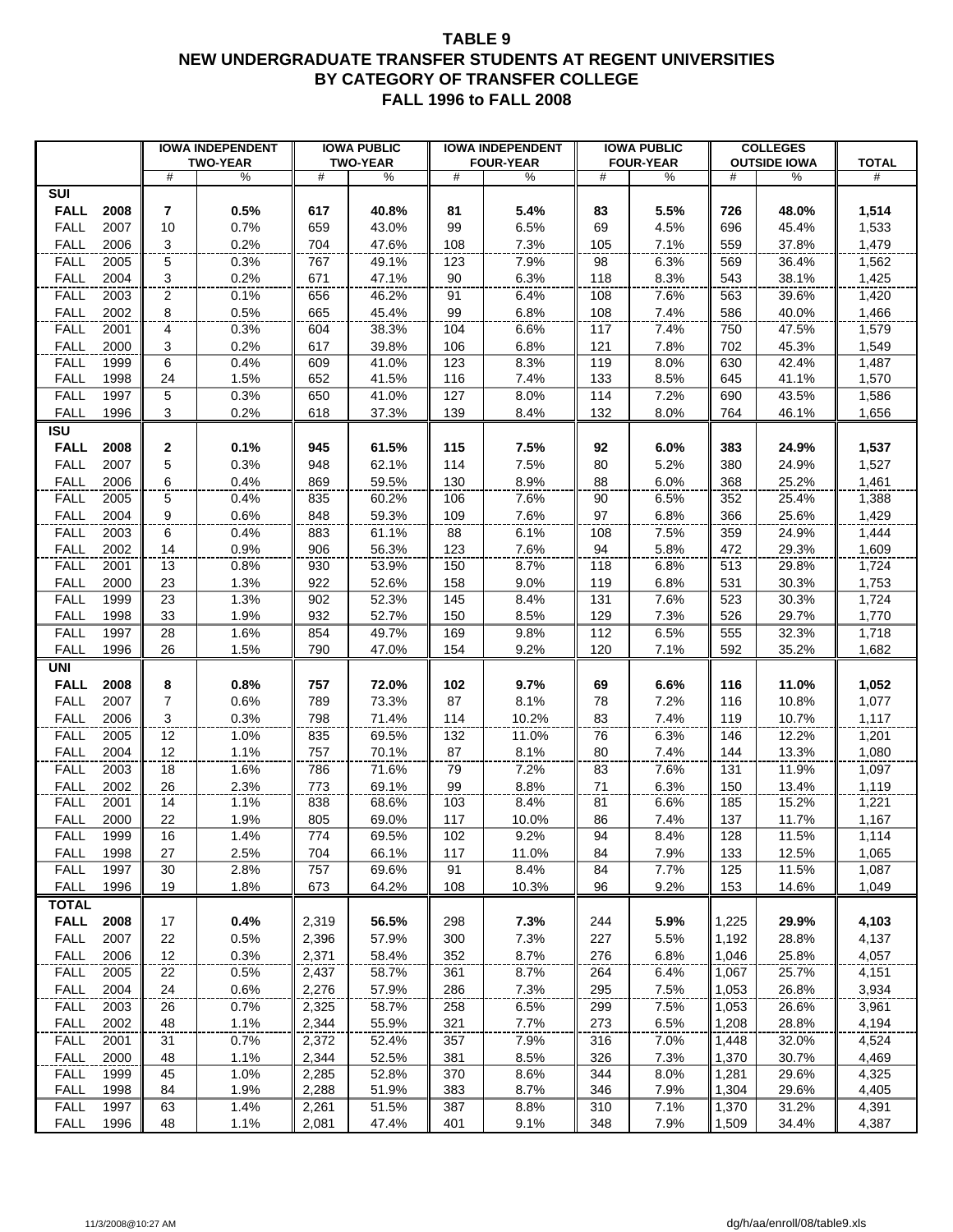# **TABLE 10 HEADCOUNT ENROLLMENT AT REGENT UNIVERSITIES BY CLASS LEVEL, GENDER, AND AGE FALL 2007 to FALL 2008**

|                                               |      |                         |                         |                                                 |            | 2007        |           |            |             |                                                                                           |       |                         |             |                       |                  | 2008        |           |            |             |              |
|-----------------------------------------------|------|-------------------------|-------------------------|-------------------------------------------------|------------|-------------|-----------|------------|-------------|-------------------------------------------------------------------------------------------|-------|-------------------------|-------------|-----------------------|------------------|-------------|-----------|------------|-------------|--------------|
|                                               |      | $\overline{\text{SUI}}$ |                         |                                                 | <b>ISU</b> |             |           | <b>UNI</b> |             | Grand                                                                                     |       | $\overline{\text{SUI}}$ |             |                       | $\overline{ISU}$ |             |           | <b>UNI</b> |             | Grand        |
|                                               | м    | W                       | Total                   | м                                               | W          | Total       | м         | W          | Total       | <b>Total</b>                                                                              | M     | $\overline{W}$          | Total       | м                     | W                | Total       | М         | W          | Total       | <b>Total</b> |
| Undergrad. Students<br>Age 25 and Over        | 564  | 411                     | 975                     | 915                                             | 569        | 1,484       | 500       | 488        | 988         | 3,447                                                                                     | 587   | 376                     | 963         | 898                   | 561              | 1,459       | 491       | 479        | 970         | 3,392        |
| Undergrad. Students<br>Age 30 and Over        | 361  | 558                     | 919                     | 296                                             | 255        | 551         | 200       | 243        | 443         | 1,913                                                                                     | 344   | 559                     | 903         | 293                   | 254              | 547         | 195       | 246        | 441         | 1,891        |
| <b>Undergrad. Students</b><br><b>Mean Age</b> | 21.2 | 21.1                    | 21.1                    | 21.0                                            | 20.8       | 20.9        | 21.6      | 21.1       | 21.3        |                                                                                           | 21.1  | 21.1                    | 21.1        | 21.0                  | 20.7             | 20.9        | 21.5      | 21.0       | 21.2        |              |
| <b>Graduate Students</b><br>Age 25 and Over   | 874  |                         | 1,070 1,944 1,951       |                                                 |            | 1,338 3,289 | 436       | 699        | 1,135       | 6,368                                                                                     | 848   |                         |             | 1,105   1,953   1,969 |                  | 1,364 3,333 | 442       | 892        | 1,334       | 6,620        |
| <b>Graduate Students</b><br>Age 30 and Over   |      |                         | $1,043$ 1,271 2,314     | 951                                             | 657        | 1,608       | 269       | 477        | 746         | 4,668                                                                                     | 1,040 |                         | 1,298 2,338 | 985                   | 704              | 1,689       | 285       | 616        | 901         | 4,928        |
| <b>Graduate Students</b><br><b>Mean Age</b>   | 30.3 | 30.6                    | 30.5                    | 30.1                                            | 30.8       | 30.4        | 31.8      | 31.8       | 31.8        |                                                                                           | 30.2  | 30.6                    | 30.4        | 30.2                  | 31.1             | 30.6        | 32.2      | 33.1       | 32.8        |              |
| Prof. Students<br>Age 25 and Over             | 928  | 671                     | 1,599                   | 72                                              | 156        | 228         | <b>NA</b> | <b>NA</b>  | <b>NA</b>   | 1,827                                                                                     | 928   | 676                     | 1,604       | 73                    | 173              | 246         | <b>NA</b> | <b>NA</b>  | <b>NA</b>   | 1,850        |
| Prof. Students<br>Age 30 and Over             | 859  | 407                     | 1,266                   | 13                                              | 22         | 35          | <b>NA</b> | <b>NA</b>  | <b>NA</b>   | 1,301                                                                                     | 904   | 461                     | 1,365       | 14                    | 23               | 37          | <b>NA</b> | <b>NA</b>  | <b>NA</b>   | 1,402        |
| <b>Prof. Students</b><br><b>Mean Age</b>      | 29.0 | 27.7                    | 28.4                    | 25.8                                            | 25.1       | 25.2        | <b>NA</b> | <b>NA</b>  | <b>NA</b>   |                                                                                           | 29.0  | 27.7                    | 28.5        | 25.8                  | 25.0             | 25.2        | <b>NA</b> | <b>NA</b>  | <b>NA</b>   |              |
| <b>Total Students</b><br>Age 25 and Over      |      |                         |                         | $2,366$ $2,152$ $4,518$ $2,938$ $2,063$ $5,001$ |            |             | 936       |            | 1,187 2,123 | 11,642 $\left  2,363 \right  2,157 \left  4,520 \right  2,940 \left  2,098 \right  5,038$ |       |                         |             |                       |                  |             | 933       |            | 1,371 2,304 | 11,862       |
| <b>Total Students</b><br>Age 30 and Older     |      |                         | 2,263 2,236 4,499 1,260 |                                                 | 934        | 2,194       | 469       | 720        | 1,189       | 7,882                                                                                     |       | 2,288 2,318 4,606       |             | 1,292                 | 981              | 2,273       | 480       | 862        | 1,342       | 8,221        |
| <b>Total Students</b><br><b>Mean Age</b>      | 23.9 | 23.7                    | 23.8                    | 22.7                                            | 22.5       | 22.6        | 22.7      | 22.6       | 22.6        |                                                                                           | 23.8  | 23.8                    | 23.8        | 22.6                  | 22.5             | 22.6        | 22.7      | 23.1       | 22.9        |              |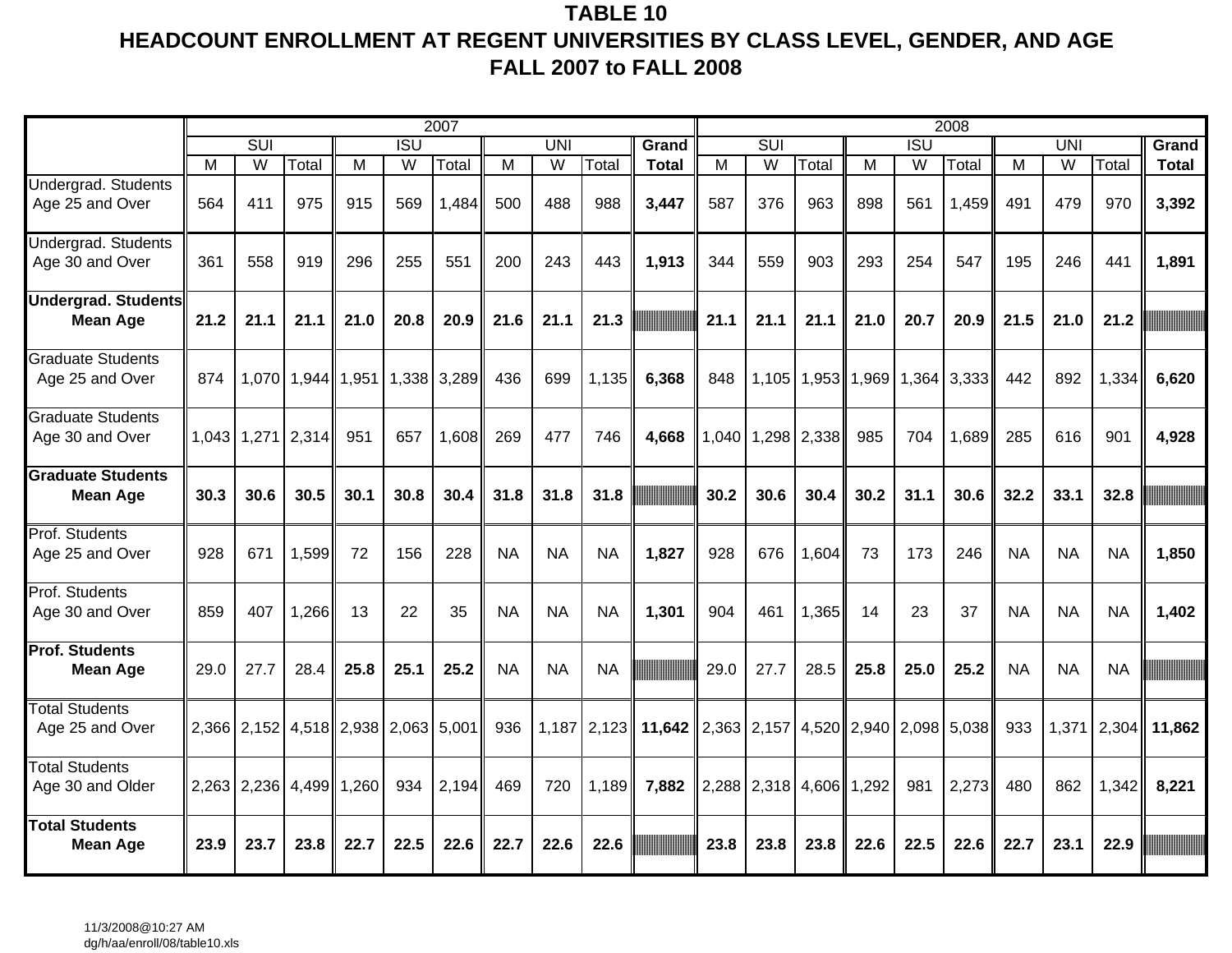### **TABLE 11**

### **ADMISSION OF FRESHMEN TO REGENT UNIVERSITIES WHO GRADUATED IN THE LOWER HALF OF THEIR HIGH SCHOOL CLASS BY RESIDENCE STATUS FALL 2008**

|                                                                         |       | SUI    |        |       | <b>ISU</b> |        |       | <b>UNI</b> |       |                |
|-------------------------------------------------------------------------|-------|--------|--------|-------|------------|--------|-------|------------|-------|----------------|
|                                                                         | Res   | Nonres | Total  | Res   | Nonres     | Total  | Res   | Nonres     | Total | Grand<br>Total |
| Number of applicants                                                    | 4,528 | 11,054 | 15,582 | 5,060 | 7,490      | 12,550 | 3,894 | 690        | 4,584 | 32,716         |
| Number admitted                                                         | 3,949 | 8,878  | 12,827 | 4,663 | 6,291      | 10,954 | 2,365 | 301        | 2,666 | 26,447         |
| Number of new freshmen enrolled                                         | 2,224 | 2,022  | 4,246  | 2,900 | 1,646      | 4,546  | 1,870 | 145        | 2,015 | 10,807         |
| % of applicants admitted who enrolled                                   | 56.3% | 22.8%  | 33.1%  | 62.2% | 26.2%      | 41.5%  | 79.1% | 48.2%      | 75.6% | 40.9%          |
| Number of lower half applicants                                         | 382   | 1,006  | 1,388  | 632   | 977        | 1,609  | 677   | 127        | 804   | 3,801          |
| % of total applicants                                                   | 8.4%  | 9.1%   | 8.9%   | 12.5% | 13.0%      | 12.8%  | 17.4% | 18.4%      | 17.5% | 11.6%          |
| Number of lower half applicants<br>admitted                             | 147   | 333    | 480    | 334   | 467        | 801    | 295   | 45         | 340   | 1,621          |
| % of lower half applicants admitted                                     | 38.5% | 33.1%  | 34.6%  | 52.8% | 47.8%      | 49.8%  | 43.6% | 35.4%      | 42.3% | 42.6%          |
| Number of lower half admitted who<br>enrolled                           | 100   | 119    | 219    | 237   | 153        | 390    | 240   | 25         | 265   | 874            |
| % of lower half applicants admitted who<br>enrolled                     | 68.0% | 35.7%  | 45.6%  | 71.0% | 32.8%      | 48.7%  | 81.4% | 55.6%      | 77.9% | 53.9%          |
| % of lower half applicants enrolled to<br>tototal new freshmen enrolled | 4.5%  | 5.9%   | 5.2%   | 8.2%  | 9.3%       | 8.6%   | 12.8% | 17.2%      | 13.2% | 8.1%           |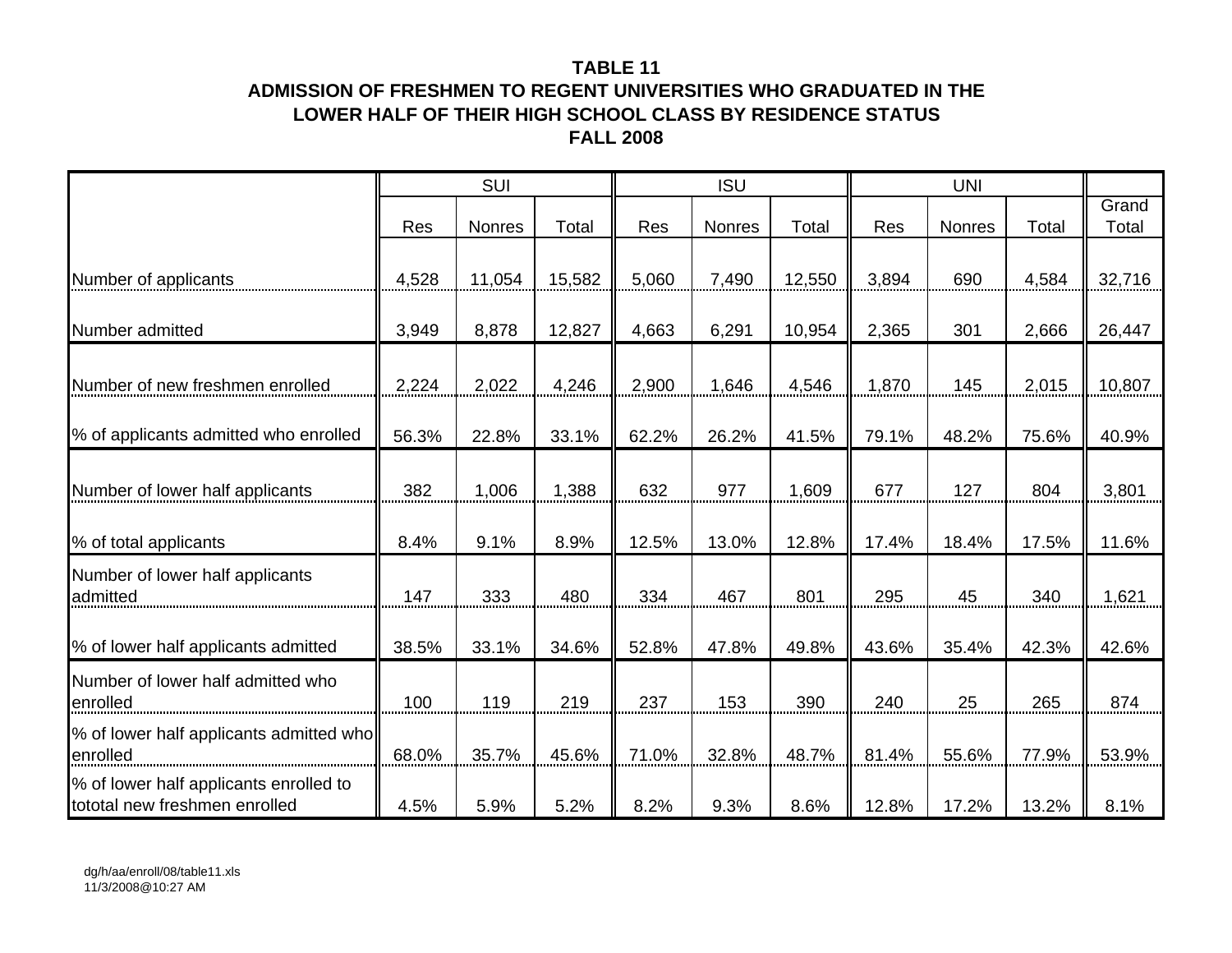# **TABLE 12HIGH SCHOOL DECILE RANK OF ENTERING FRESHMEN BY RACE/ETHNICITYREGENT TOTAL FALL 2008**

|                       |        | <b>ALL FRESHMEN</b> |                | <b>WHITE &amp; NA</b> |     | <b>AFRICAN-AM.</b> |                | <b>NATIVE AM.</b> |                | <b>ASIAN-AM.</b> |     | HISPANIC-AM. |
|-----------------------|--------|---------------------|----------------|-----------------------|-----|--------------------|----------------|-------------------|----------------|------------------|-----|--------------|
| <b>DECILE</b>         | #      | $\%$                | #              | $\frac{0}{0}$         | #   | $\%$               | #              | $\%$              | #              | %                | #   | %            |
| First                 | .976   | 23.45%              | 1,811          | 23.51%                | 43  | 18.22%             | 5              | 13.51%            | 68             | 30.77%           | 49  | 21.40%       |
| Second                | ,804   | 21.41%              | 645, ا         | 21.36%                | 50  | 21.19%             | 8              | 21.62%            | 45             | 20.36%           | 56  | 24.45%       |
| Third                 | ,606   | 19.06%              | 1,478          | 19.19%                | 28  | 11.86%             | 10             | 27.03%            | 41             | 18.55%           | 49  | 21.40%       |
| Fourth                | ,301   | 15.44%              | 1,201          | 15.59%                | 33  | 13.98%             | $\overline{7}$ | 18.92%            | 31             | 14.03%           | 29  | 12.66%       |
| Fifth                 | 992    | 11.77%              | 908            | 11.79%                | 39  | 16.53%             | $\overline{2}$ | 5.41%             | 15             | 6.79%            | 28  | 12.23%       |
| Sixth                 | 468    | 5.55%               | 417            | 5.41%                 | 23  | 9.75%              | 4              | 10.81%            | 13             | 5.88%            | 11  | 4.80%        |
| Seventh               | 180    | 2.14%               | 154            | 2.00%                 | 15  | 6.36%              | 0              | 0.00%             | $\overline{7}$ | 3.17%            | 4   | 1.75%        |
| Eighth                | 80     | 0.95%               | 71             | 0.92%                 | 4   | 1.69%              | 1              | 2.70%             | 1              | 0.45%            | 3   | 1.31%        |
| Ninth                 | 16     | 0.19%               | 15             | 0.19%                 |     | 0.42%              | 0              | 0.00%             | 0              | 0.00%            | 0   | $0.00\%$     |
| Tenth                 | 2      | 0.02%               | $\overline{2}$ | 0.03%                 | 0   | 0.00%              | 0              | 0.00%             | 0              | 0.00%            | 0   | 0.00%        |
| TOTAL WITH RANK       | 8,425  | 77.96%              | 7,702          | 78.54%                | 236 | 75.40%             | 37             | 78.72%            | 221            | 67.58%           | 229 | 72.93%       |
| TOTAL WITHOUT RANK    | 2,382  | 22.04%              | 2,104          | 21.46%                | 77  | 24.60%             | 10             | 21.28%            | 106            | 32.42%           | 85  | 27.07%       |
| <b>TOTAL ENTERING</b> |        |                     |                |                       |     |                    |                |                   |                |                  |     |              |
| <b>FRESHMEN</b>       | 10,807 | 100.00%             | 9,806          | 90.74%                | 313 | 2.90%              | 47             | 0.43%             | 327            | 3.03%            | 314 | 2.91%        |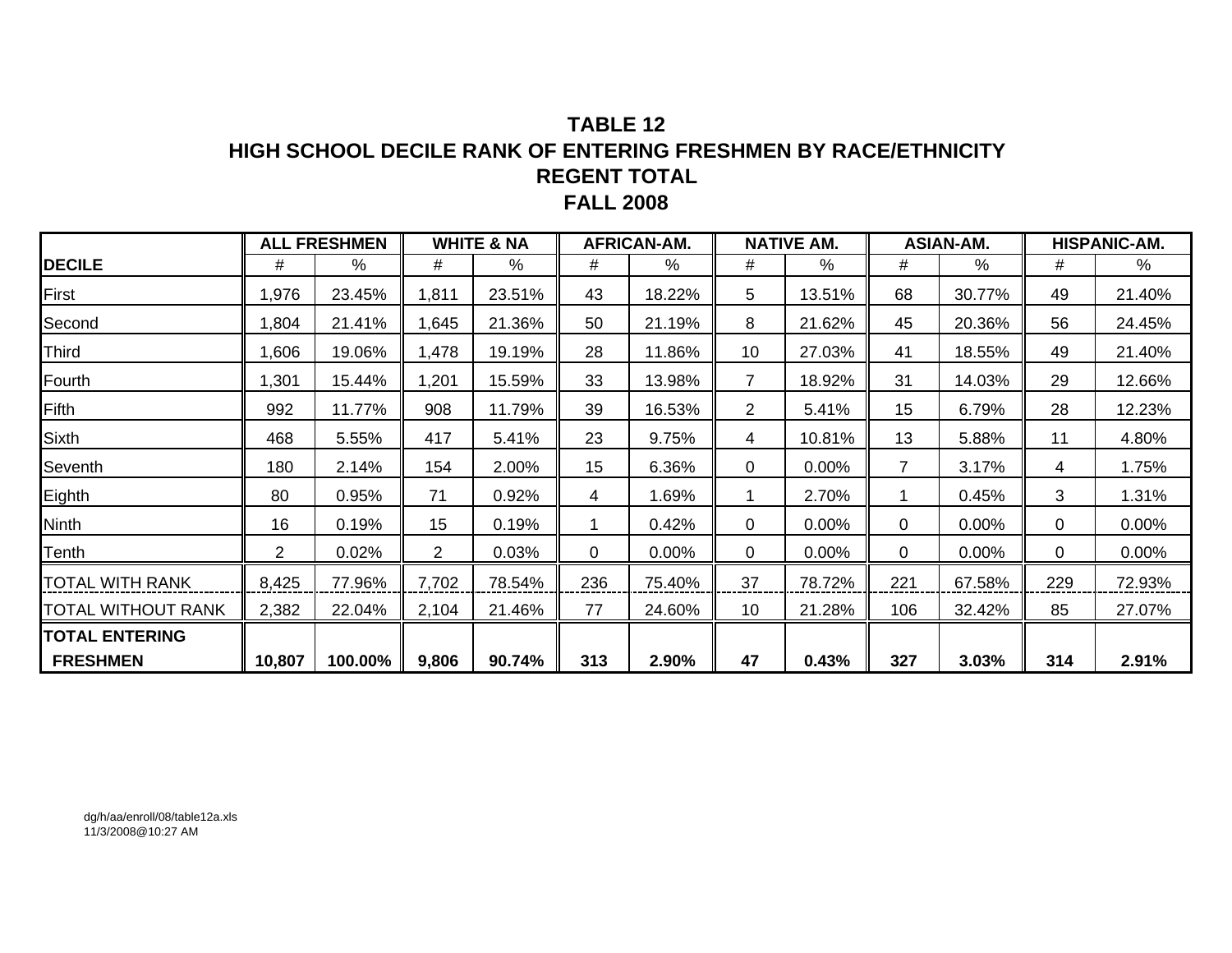# **TABLE 12aHIGH SCHOOL DECILE RANK OF ENTERING FRESHMEN BY RACE/ETHNICITYUNIVERSITY OF IOWA FALL 2008**

|                    |       | <b>ALL FRESHMEN</b> |          | <b>WHITE &amp; NA</b> |     | <b>AFRICAN-AM.</b> |                       | <b>NATIVE AM.</b> |                | <b>ASIAN-AM.</b> |     | HISPANIC-AM. |
|--------------------|-------|---------------------|----------|-----------------------|-----|--------------------|-----------------------|-------------------|----------------|------------------|-----|--------------|
| <b>DECILE</b>      | #     | $\frac{0}{0}$       | #        | %                     | #   | $\%$               | #                     | %                 | #              | $\%$             | #   | %            |
| First              | 716   | 22.42%              | 641      | 22.34%                | 19  | 22.35%             | 4                     | 26.67%            | 29             | 27.10%           | 23  | 19.49%       |
| Second             | 691   | 21.63%              | 609      | 21.23%                | 20  | 23.53%             | $\mathbf{2}^{\prime}$ | 13.33%            | 26             | 24.30%           | 34  | 28.81%       |
| Third              | 617   | 19.32%              | 553      | 19.28%                | 14  | 16.47%             | 5                     | 33.33%            | 19             | 17.76%           | 26  | 22.03%       |
| Fourth             | 534   | 16.72%              | 490      | 17.08%                | 9   | 10.59%             | 3                     | 20.00%            | 20             | 18.69%           | 12  | 10.17%       |
| Fifth              | 417   | 13.06%              | 382      | 13.31%                | 14  | 16.47%             | 0                     | 0.00%             | $\overline{7}$ | 6.54%            | 14  | 11.86%       |
| <b>Sixth</b>       | 159   | 4.98%               | 144      | 5.02%                 | 4   | 4.71%              |                       | 6.67%             | 5              | 4.67%            | 5   | 4.24%        |
| Seventh            | 46    | 1.44%               | 38       | .32%                  | 4   | 4.71%              | 0                     | $0.00\%$          |                | 0.93%            | 3   | 2.54%        |
| Eighth             | 13    | 0.41%               | 12       | 0.42%                 | 0   | 0.00%              | 0                     | 0.00%             | 0              | 0.00%            |     | 0.85%        |
| Ninth              |       | 0.03%               | $\Omega$ | $0.00\%$              |     | 1.18%              | 0                     | 0.00%             | 0              | $0.00\%$         | 0   | $0.00\%$     |
| Tenth              | 0     | 0.00%               | $\Omega$ | 0.00%                 | 0   | 0.00%              | 0                     | 0.00%             | 0              | 0.00%            | 0   | $0.00\%$     |
| TOTAL WITH RANK    | 3,194 | 75.22%              | 2,869    | 74.99%                | 85  | 83.33%             | 15                    | 71.43%            | 107            | 68.15%           | 118 | 84.29%       |
| TOTAL WITHOUT RANK | 1052  | 24.78%              | 957      | 25.01%                | 17  | 16.67%             | 6                     | 28.57%            | 50             | 31.85%           | 22  | 15.71%       |
| TOTAL ENTERING     |       |                     |          |                       |     |                    |                       |                   |                |                  |     |              |
| <b>FRESHMEN</b>    | 4,246 | 100.00%             | 3,826    | 90.11%                | 102 | 2.40%              | 21                    | 0.49%             | 157            | 3.70%            | 140 | 3.30%        |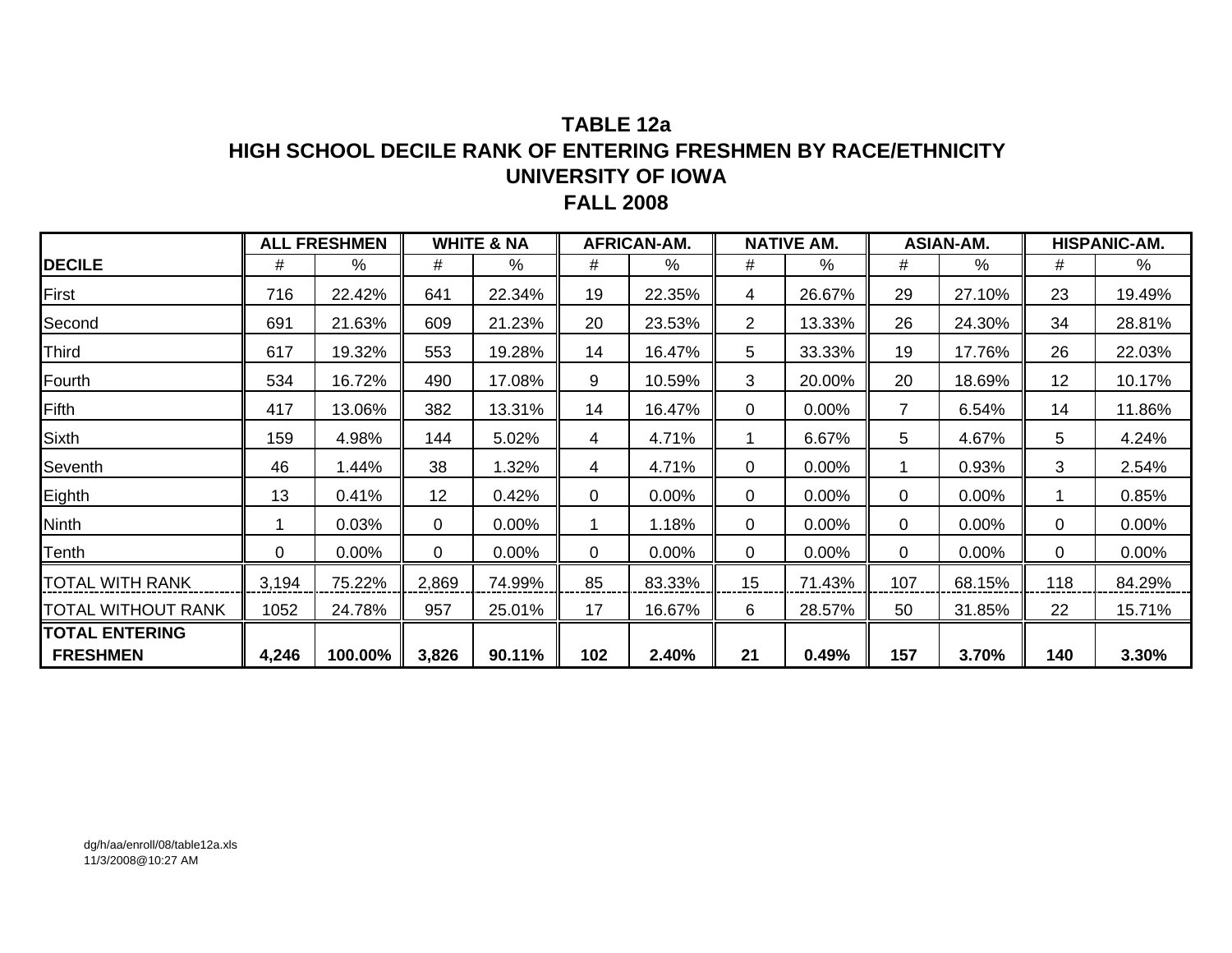## **TABLE 12bHIGH SCHOOL DECILE RANK OF ENTERING FRESHMEN BY RACE/ETHNICITY IOWA STATE UNIVERSITY FALL 2008**

|                           |       | <b>ALL FRESHMEN<sup>1</sup></b> |       | <b>WHITE &amp; NA</b> |                | AFRICAN-AM. |                | <b>NATIVE AM.</b> |     | <b>ASIAN-AM.</b> |                | HISPANIC-AM. |
|---------------------------|-------|---------------------------------|-------|-----------------------|----------------|-------------|----------------|-------------------|-----|------------------|----------------|--------------|
| <b>DECILE</b>             | #     | %                               | #     | %                     | #              | %           | #              | %                 | #   | $\%$             | #              | %            |
| First                     | 925   | 26.99%                          | 845   | 26.98%                | 19             | 19.59%      |                | 4.76%             | 35  | 38.89%           | 25             | 28.74%       |
| Second                    | 769   | 22.44%                          | 704   | 22.48%                | 25             | 25.77%      | 5              | 23.81%            | 15  | 16.67%           | 20             | 22.99%       |
| Third                     | 648   | 18.91%                          | 604   | 19.28%                | $\overline{7}$ | 7.22%       | 5              | 23.81%            | 15  | 16.67%           | 17             | 19.54%       |
| Fourth                    | 472   | 13.77%                          | 433   | 13.83%                | 15             | 15.46%      | 4              | 19.05%            | 8   | 8.89%            | 12             | 13.79%       |
| Fifth                     | 351   | 10.24%                          | 317   | 10.12%                | 18             | 18.56%      | $\overline{2}$ | 9.52%             | 5   | 5.56%            | 9              | 10.34%       |
| <b>Sixth</b>              | 151   | 4.41%                           | 137   | 4.37%                 | 4              | 4.12%       | 3              | 14.29%            | 5   | 5.56%            | $\overline{2}$ | 2.30%        |
| Seventh                   | 61    | 1.78%                           | 47    | 1.50%                 | $\overline{7}$ | 7.22%       | 0              | 0.00%             | 6   | 6.67%            |                | 1.15%        |
| Eighth                    | 41    | 1.20%                           | 36    | 1.15%                 | $\overline{2}$ | 2.06%       | 1.             | 4.76%             | 1   | 1.11%            | 1              | 1.15%        |
| <b>Ninth</b>              | 8     | 0.23%                           | 8     | 0.26%                 | 0              | 0.00%       | 0              | 0.00%             | 0   | $0.00\%$         | 0              | $0.00\%$     |
| Tenth                     |       | 0.03%                           | 1.    | 0.03%                 | 0              | $0.00\%$    | 0              | 0.00%             | 0   | 0.00%            | 0              | 0.00%        |
| <b>TOTAL WITH RANK</b>    | 3,427 | 75.38%                          | 3,132 | 76.45%                | 97             | 69.78%      | 21             | 91.30%            | 90  | 62.94%           | 87             | 60.42%       |
| <b>TOTAL WITHOUT RANK</b> | 1119  | 24.62%                          | 965   | 23.55%                | 42             | 30.22%      | $\overline{2}$ | 8.70%             | 53  | 37.06%           | 57             | 39.58%       |
| <b>TOTAL ENTERING</b>     |       |                                 |       |                       |                |             |                |                   |     |                  |                |              |
| <b>FRESHMEN</b>           | 4,546 | 100.00%                         | 4,097 | 90.12%                | 139            | 3.06%       | 23             | 0.51%             | 143 | 3.15%            | 144            | 3.17%        |

<sup>1</sup>Includes international students.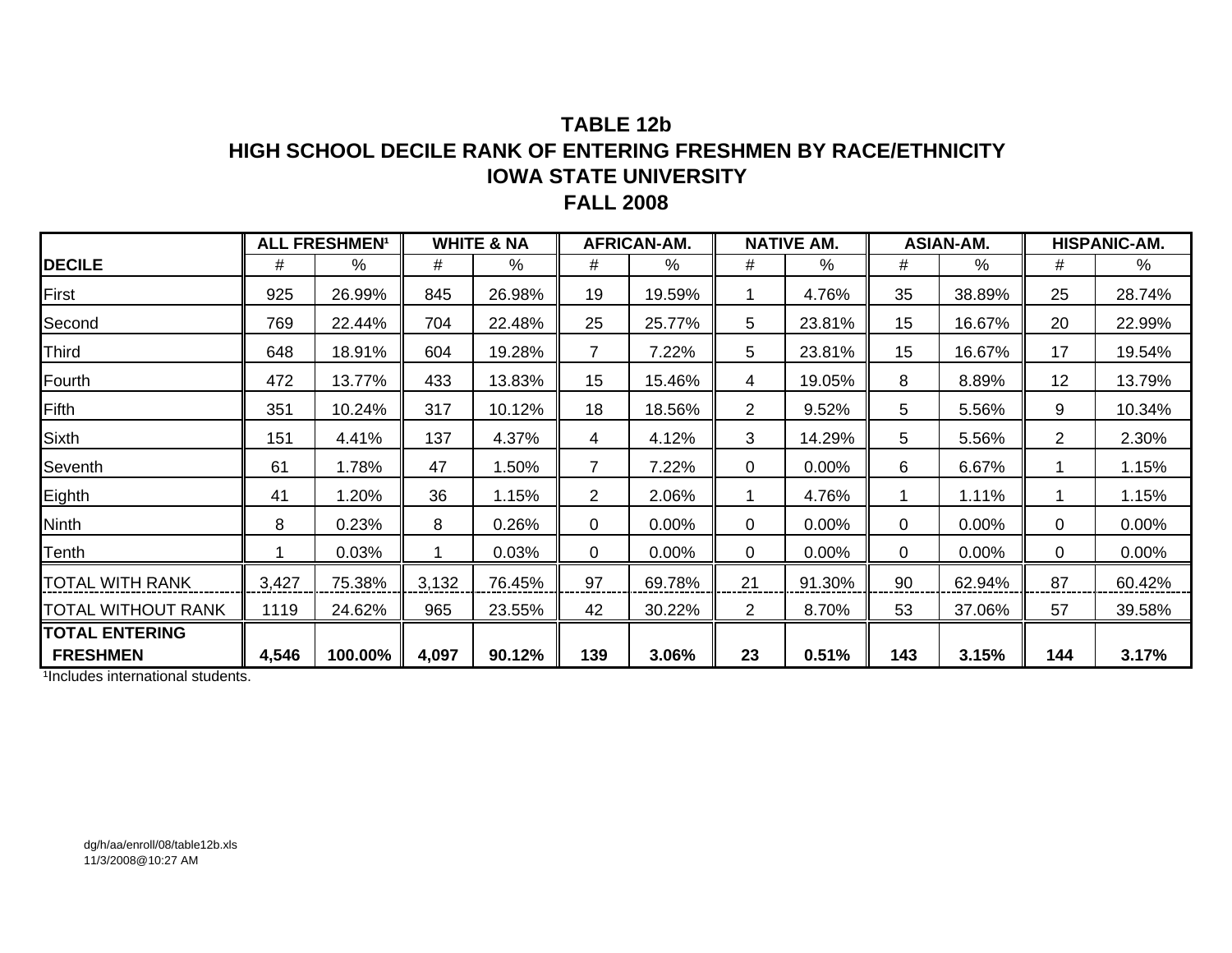## **TABLE 12cHIGH SCHOOL DECILE RANK OF ENTERING FRESHMEN BY RACE/ETHNICITY UNIVERSITY OF NORTHERN IOWA FALL 2008**

|                                 |                | <b>ALL FRESHMEN</b> |                | <b>WHITE &amp; NA</b> |                | AFRICAN-AM. |                | <b>NATIVE AM.</b> |                | <b>ASIAN-AM.</b> |                | <b>HISPANIC-AM.</b> |
|---------------------------------|----------------|---------------------|----------------|-----------------------|----------------|-------------|----------------|-------------------|----------------|------------------|----------------|---------------------|
| <b>DECILE</b>                   | #              | %                   | #              | %                     | #              | %           | #              | $\%$              | #              | $\%$             | #              | %                   |
| First                           | 335            | 18.57%              | 325            | 19.11%                | 5              | 9.26%       | 0              | 0.00%             | 4              | 16.67%           |                | 4.17%               |
| Second                          | 344            | 19.07%              | 332            | 19.52%                | 5              | 9.26%       | 1              | 100.00%           | 4              | 16.67%           | $\overline{2}$ | 8.33%               |
| Third                           | 341            | 18.90%              | 321            | 18.87%                | 7              | 12.96%      | 0              | $0.00\%$          | $\overline{7}$ | 29.17%           | 6              | 25.00%              |
| Fourth                          | 295            | 16.35%              | 278            | 16.34%                | 9              | 16.67%      | 0              | $0.00\%$          | 3              | 12.50%           | 5              | 20.83%              |
| Fifth                           | 224            | 12.42%              | 209            | 12.29%                | $\overline{7}$ | 12.96%      | 0              | 0.00%             | 3              | 12.50%           | 5              | 20.83%              |
| Sixth                           | 158            | 8.76%               | 136            | 8.00%                 | 15             | 27.78%      | 0              | 0.00%             | 3              | 12.50%           | 4              | 16.67%              |
| Seventh                         | 73             | 4.05%               | 69             | 4.06%                 | 4              | 7.41%       | 0              | 0.00%             | 0              | 0.00%            | 0              | 0.00%               |
| Eighth                          | 26             | 1.44%               | 23             | 1.35%                 | $\overline{2}$ | 3.70%       | 0              | 0.00%             | 0              | 0.00%            |                | 4.17%               |
| Ninth                           | $\overline{7}$ | 0.39%               | $\overline{7}$ | 0.41%                 | 0              | 0.00%       | 0              | 0.00%             | 0              | 0.00%            | 0              | 0.00%               |
| Tenth                           |                | 0.06%               |                | 0.06%                 | 0              | 0.00%       | 0              | 0.00%             | 0              | 0.00%            | 0              | 0.00%               |
| TOTAL WITH RANK                 | 1,804          | 89.53%              | 1,701          | 90.33%                | 54             | 75.00%      |                | 33.33%            | 24             | 88.89%           | 24             | 80.00%              |
| TOTAL WITHOUT RANK <sup>1</sup> | 211            | 10.47%              | 182            | 9.67%                 | 18             | 25.00%      | $\overline{2}$ | 66.67%            | 3              | 11.11%           | 6              | 20.00%              |
| <b>TOTAL ENTERING</b>           |                |                     |                |                       |                |             |                |                   |                |                  |                |                     |
| <b>FRESHMEN</b>                 | 2,015          | 100.00%             | 1,883          | 93.45%                | 72             | 3.57%       | 3              | 0.15%             | 27             | 1.34%            | 30             | 1.49%               |

1International students are included in the category White & NA.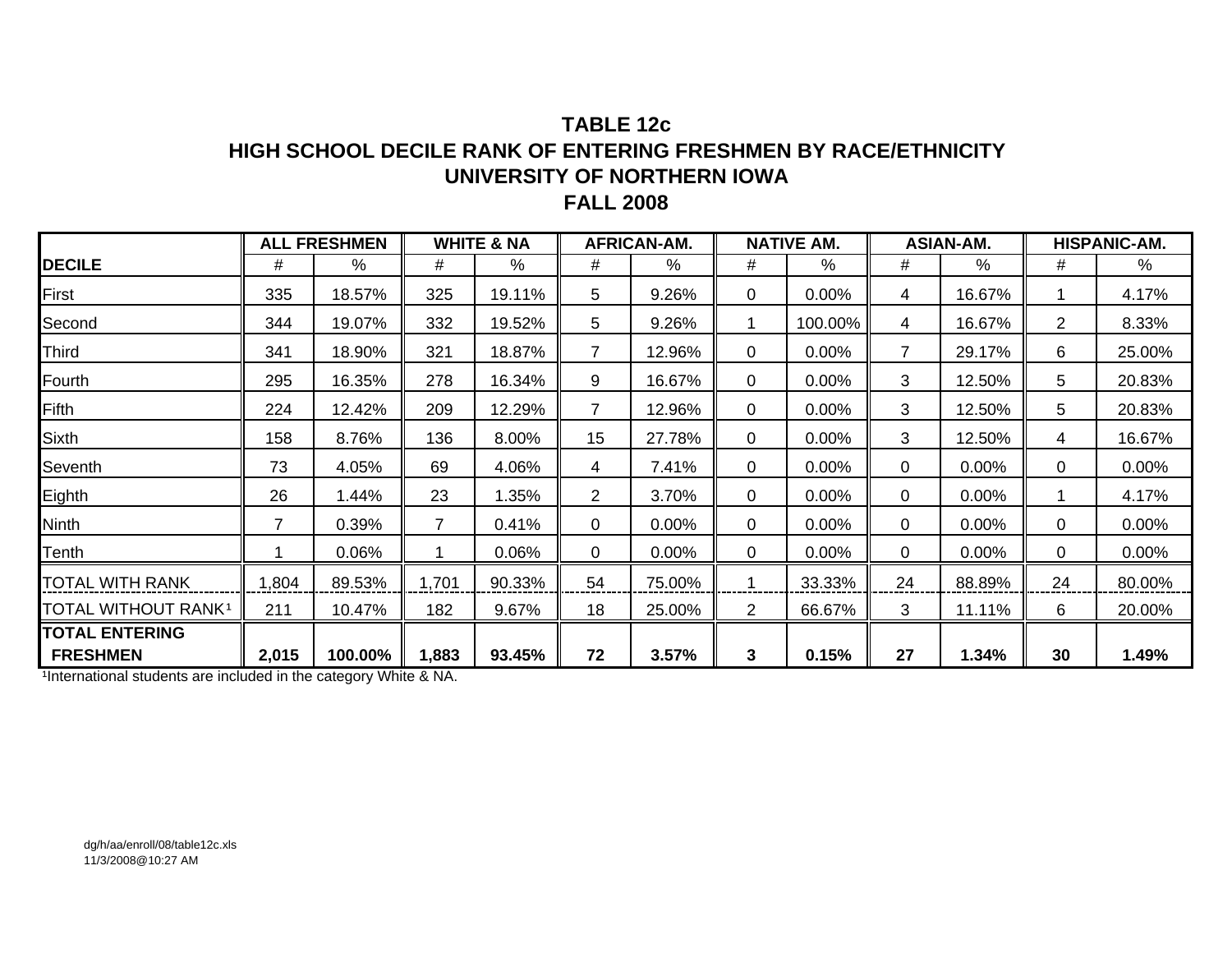# **TABLE 13 ACT COMPOSITE SCORES FOR ENTERING FRESHMEN AT REGENT UNIVERSITIES FALL 1976 to FALL 2008**

|             |             | <b>SUI</b>    |             | <b>ISU</b>                     |             | <b>UNI</b>    | <b>NATIONAL</b> | <b>STATE</b> |
|-------------|-------------|---------------|-------------|--------------------------------|-------------|---------------|-----------------|--------------|
| <b>YEAR</b> | <b>MEAN</b> | <b>MEDIAN</b> | <b>MEAN</b> | <b>MEDIAN</b>                  | <b>MEAN</b> | <b>MEDIAN</b> | <b>MEAN</b>     | <b>MEAN</b>  |
|             |             |               |             |                                |             |               |                 |              |
| 1976        | 23.0        | 24.1          | 23.9        | 25.1                           | 21.2        | 21.0          | 18.3            | 20.6         |
| 1977        | 23.1        | 24.1          | 23.5        | 24.5                           | 20.7        | 21.0          | 18.4            | 20.4         |
| 1978        | 22.9        | 24.0          | 23.8        | 24.9                           | 20.6        | 21.0          | 18.5            | 20.4         |
| 1979        | 23.1        | 23.9          | 23.4        | 24.4                           | 20.6        | 21.0          | 18.6            | 20.5         |
| 1980        | 23.1        | 23.3          | 23.4        | 24.3                           | 20.5        | 21.0          | 18.5            | 20.3         |
| 1981        | 23.2        | 23.6          | 23.4        | 24.5                           | 20.6        | 21.0          | 18.5            | 20.3         |
| 1982        | 23.4        | 23.6          | 23.5        | 24.5                           | 20.6        | 21.0          | 18.4            | 20.2         |
| 1983        | 23.3        | 23.5          | 23.0        | 24.1                           | 20.8        | 21.0          | 18.3            | 20.2         |
| 1984        | 23.4        | 23.9          | 23.1        | 24.1                           | 21.0        | 21.0          | 18.5            | 20.3         |
| 1985        | 23.6        | 24.1          | 22.8        | 23.8                           | 21.3        | 22.0          | 18.6            | 20.6         |
| 1986        | 23.7        | 24.1          | 23.0        | 23.9                           | 22.1        | 22.8          | 18.8            | 20.3         |
| 1987        | 23.6        | 24.1          | 23.1        | 24.1                           | 21.8        | 22.5          | 18.7            | 20.3         |
| 1988        | 23.7        | 24.2          | 23.2        | 24.2                           | 21.8        | 22.6          | 18.8            | 20.1         |
| 1989        | 23.7        | 24.3          | 23.1        | 24.1                           | 21.6        | 22.3          | 18.6            | 20.6         |
|             |             |               |             | <b>Enhanced ACT Assessment</b> |             |               |                 |              |
| 1990        | 24.1        | 24.4          | 24.5        | 25.2                           | 23.1        | 23.4          | 20.6            | 21.8         |
| 1991        | 24.4        | 24.1          | 24.1        | 24.6                           | 22.8        | 23.0          | 20.6            | 21.7         |
| 1992        | 24.4        | 24.1          | 24.0        | 24.4                           | 22.9        | 23.2          | 20.6            | 21.6         |
| 1993        | 24.5        | 24.3          | 24.2        | 24.6                           | 23.0        | 23.3          | 20.7            | 21.8         |
| 1994        | 24.4        | 24.0          | 24.2        | 24.7                           | 23.1        | 23.3          | 20.8            | 21.9         |
| 1995        | 24.3        | 24.0          | 24.2        | 24.5                           | 23.0        | 23.3          | 20.8            | 21.8         |
| 1996        | 24.5        | 24.4          | 24.4        | 24.7                           | 23.2        | 23.4          | 20.9            | 21.9         |
| 1997        | 24.7        | 24.5          | 24.4        | 24.8                           | 23.6        | 23.5          | 21.0            | 22.1         |
| 1998        | 24.7        | 24.5          | 24.5        | 24.8                           | 23.3        | 23.5          | 21.0            | 22.1         |
| 1999        | 24.6        | 24.5          | 24.4        | 24.8                           | 23.0        | 23.2          | 21.0            | 22.0         |
| 2000        | 24.6        | 24.0          | 24.4        | 24.7                           | 23.0        | 23.3          | 21.0            | 22.0         |
| 2001        | 24.5        | 24.4          | 24.4        | 24.7                           | 22.9        | 23.2          | 21.0            | 22.0         |
| 2002        | 24.6        | 24.4          | 24.4        | 24.8                           | 22.7        | 22.0          | 20.8            | 22.0         |
| 2003        | 24.8        | 24.7          | 24.6        | 24.5                           | 22.9        | 23.0          | 20.8            | 22.0         |
| 2004        | 24.7        | 24.6          | 24.6        | 24.5                           | 22.9        | 23.0          | 20.9            | 22.0         |
| 2005        | 24.7        | 24.6          | 24.4        | 24.2                           | 22.8        | 23.0          | 20.9            | 22.0         |
| 2006        | 24.8        | 24.8          | 24.5        | 24.3                           | 23.0        | 23.8          | 21.1            | 22.1         |
| 2007        | 25.1        | 25.1          | 24.5        | 24.3                           | 23.0        | 23.2          | 21.2            | 22.3         |
| 2008        | 25.2        | 25.1          | 24.7        | 24.6                           | 22.9        | 23.2          | 21.1            | 22.4         |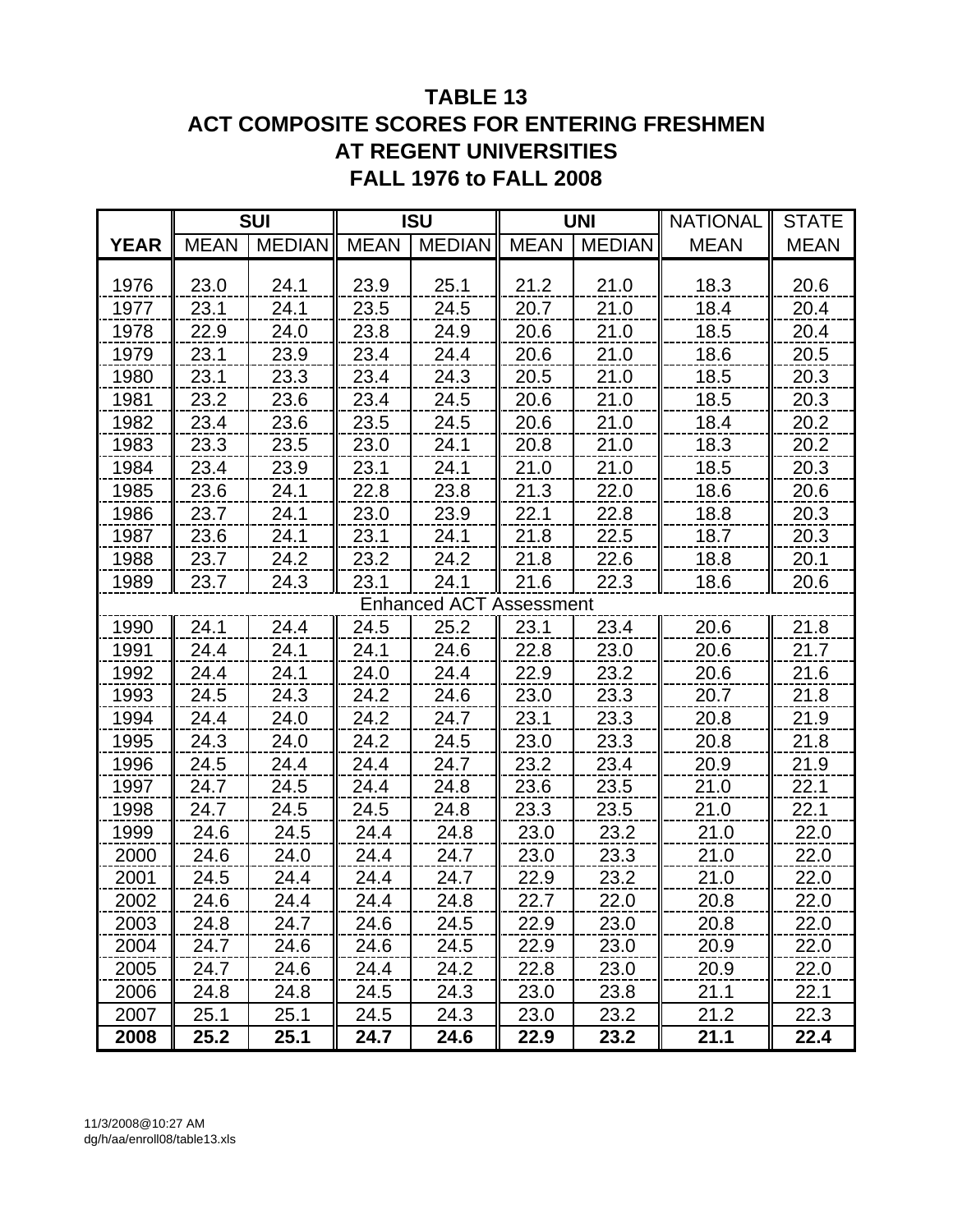#### **TABLE 14 ACT COMPOSITE SCORES EXPRESSED BY QUARTILE RANGE FOR NEW FRESHMAN STUDENTS AT REGENT UNIVERSITIES FALL 1988 to FALL 2008**

|       |                 | Lower Q1                  |                 |                         | $Q2 + Q3$               |                                                                                                                   |                 | <b>Upper Q4</b>               |                 |
|-------|-----------------|---------------------------|-----------------|-------------------------|-------------------------|-------------------------------------------------------------------------------------------------------------------|-----------------|-------------------------------|-----------------|
| Year  |                 | (Lower to Upper Limits)   |                 |                         | (Lower to Upper Limits) |                                                                                                                   |                 | (Lower to Upper Limits)       |                 |
|       | <b>SUI</b>      | $\overline{\mathsf{ISU}}$ | <b>UNI</b>      | $\overline{\text{SUI}}$ | $\overline{150}$        | <b>UNI</b>                                                                                                        | SUI             | $\overline{\mathsf{ISU}}$     | <b>UNI</b>      |
| 1988* | $6.00 - 21.70$  | $8.00 - 21.63$            | $9.0 - 20.39$   | $21.8 - 26.6$           | 21.64 - 27.14           | 20.40 - 26.02                                                                                                     | 26.70 - 34.0    | 27.15 - 35.00                 | $26.03 - 34.00$ |
|       |                 |                           |                 |                         |                         |                                                                                                                   |                 |                               |                 |
| 1989* | $8.00 - 21.90$  | $7.00 - 21.12$            | $8.0 - 20.22$   | $22.0 - 26.6$           | 21.13 - 27.28           | $20.23 - 26.01$                                                                                                   | 26.70 - 34.0    | 27.29 - 35.00                 | 26.02 - 32.00   |
|       |                 |                           |                 |                         |                         |                                                                                                                   |                 |                               |                 |
| 1990  | $9.00 - 22.50$  | 13.00 - 21.53             | $12.0 - 21.05$  | $22.6 - 27.3$           | 21.54 - 27.24           | $21.06 - 26.15$                                                                                                   | 27.40 - 34.00   | 27.25 - 35.00                 | 26.16 - 35.00   |
|       |                 |                           |                 |                         |                         |                                                                                                                   |                 |                               |                 |
| 1991  | 13.00 - 22.30   | 12.00 - 21.40             | 11.0 - 20.86    | $22.4 - 27.4$           | 21.41 - 26.60           | 20.87 - 25.61                                                                                                     | 27.50 - 35.00   | 26.61 - 35.00                 | 25.62 - 33.00   |
|       |                 |                           |                 |                         |                         |                                                                                                                   |                 |                               |                 |
| 1992  | 14.00 - 22.30   | 13.00 - 21.27             | 15.0 - 20.86    | $22.4 - 27.5$           | 21.28 - 26.68           | 20.87 - 25.68                                                                                                     |                 | 27.60 - 34.00   26.69 - 35.00 | 25.69 - 34.00   |
|       |                 |                           |                 |                         |                         |                                                                                                                   |                 |                               |                 |
| 1993  | 13.00 - 22.60   | 12.00 - 21.43             | 13.0 - 20.99    | $22.7 - 27.4$           | 21.44 - 26.80           | 21.00 - 25.82                                                                                                     | 27.50 - 35.00   | 26.81 - 36.00                 | 25.83 - 34.00   |
|       |                 |                           |                 |                         |                         |                                                                                                                   |                 |                               |                 |
| 1994  | 13.00 - 22.30   | 12.00 - 21.38             | 14.0 - 21.08    | $22.4 - 27.2$           | 21.39 - 26.95           | 21.09 - 25.87                                                                                                     | $27.30 - 35.00$ | 26.96 - 35.00                 | 25.88 - 34.00   |
|       |                 |                           |                 |                         |                         |                                                                                                                   |                 |                               |                 |
| 1995  | 13.00 - 22.30   | 13.00 - 21.36             | 13.00 - 21.03   | 22.40 - 27.10           | 21.37 - 26.81           | 21.04 - 25.75                                                                                                     | 27.20 - 35.00   | 26.82 - 36.00                 | 25.76 - 35.00   |
|       |                 |                           |                 |                         |                         |                                                                                                                   |                 |                               |                 |
| 1996  | 13.00 - 22.20   | 13.00 - 21.54             | 13.00 - 21.25   | 22.30 - 27.10           | $21.55 - 27.14$         | 21.26 - 26.04                                                                                                     |                 | 27.20 - 35.00   27.15 - 36.00 | 26.05 - 33.00   |
|       |                 |                           |                 |                         |                         |                                                                                                                   |                 |                               |                 |
|       |                 |                           |                 |                         |                         |                                                                                                                   |                 |                               |                 |
| 1997  | 14.00 - 22.10   | 12.00 - 21.48             | 14.00 - 21.09   | $22.2 - 27.0$           | 21.49 - 27.02           | 21.10 - 26.03                                                                                                     | 27.10 - 35.00   | 27.03 - 36.00                 | 26.04 - 35.00   |
|       |                 |                           |                 |                         |                         |                                                                                                                   |                 |                               |                 |
| 1998  | 12.00 - 22.20   | 12.00 - 21.65             | 12.00 - 20.24   | 22.30 - 27.00           | 21.66 - 27.21           | $20.25 - 26.14$                                                                                                   |                 | 27.10 - 36.00   27.22 - 36.00 | $26.15 - 33.00$ |
|       |                 |                           |                 |                         |                         |                                                                                                                   |                 |                               |                 |
| 1999  | 12.00 - 22.20   | 14.00 - 21.42             | 12.00 - 20.95   | 22.30 - 27.10           | 21.43 - 26.98           | 20.96 - 25.87                                                                                                     | 27.20 - 35.00   | 26.99 - 36.00                 | 25.88 - 34.00   |
|       |                 |                           |                 |                         |                         |                                                                                                                   |                 |                               |                 |
| 2000  | 13.00 - 22.20   | 13.00 - 21.55             | $12.00 - 20.00$ | 22.30 - 27.10           | 21.56 - 27.18           | $20.01 - 25.74$                                                                                                   | 27.20 - 36.00   | $27.19 - 36.00$               | 25.75 - 34.00   |
|       |                 |                           |                 |                         |                         |                                                                                                                   |                 |                               |                 |
| 2001  | 13.00 - 22.20   | 12.00 - 21.64             | 10.00 - 20.75   | 22.30 - 27.10           | 21.65 - 27.00           | 20.76 - 24.74                                                                                                     |                 | 27.20 - 35.00   27.01 - 36.00 | 24.75 - 36.00   |
|       |                 |                           |                 |                         |                         |                                                                                                                   |                 |                               |                 |
| 2002  | 12.00 - 22.20   | 14.00 - 21.60             | 11.00 - 20.00   | 22.30 - 27.00           | 21.61 - 27.14           | 20.10 - 24.9                                                                                                      |                 | 27.00 - 35.00   27.15 - 36.00 | 25.00 - 34.00   |
|       |                 |                           |                 |                         |                         |                                                                                                                   |                 |                               |                 |
| 2003  | $11.00 - 22.10$ | 13.00 - 21.73             | 12.00 - 20.00   | $22.20 - 27.00$         | 21.74 - 27.41           | $20.10 - 24.9$                                                                                                    |                 | 27.10 - 36.00   27.42 - 35.00 | 25.00 - 34.00   |
|       |                 |                           |                 |                         |                         |                                                                                                                   |                 |                               |                 |
| 2004  | 13.00 - 22.10   | 13.00 - 21.69             | 13.00 - 20.00   | 22.20 - 27.00           | 21.70 - 27.44           | $20.10 - 25.00$                                                                                                   | 27.10 - 35.00   | 27.45 - 36.00                 | $25.10 - 35.00$ |
|       |                 |                           |                 |                         |                         |                                                                                                                   |                 |                               |                 |
| 2005  | 14.00 - 22.10   | 12.00 - 21.59             | 12.00 - 20.00   | 22.20 - 27.00           | 21.60 - 27.03           | $20.10 - 25.00$                                                                                                   | 27.10 - 36.00   | 27.04 - 35.00                 | $25.10 - 35.00$ |
|       |                 |                           |                 |                         |                         |                                                                                                                   |                 |                               |                 |
| 2006  | 13.00 - 23.40   | 11.00 - 21.62             | 13.00 - 20.97   | 23.50 - 27.00           | 21.63 - 27.10           | 20.98 - 25.77                                                                                                     | 27.10 - 35.00   | 27.11 - 36.00                 | 25.78 - 35.00   |
|       |                 |                           |                 |                         |                         |                                                                                                                   |                 |                               |                 |
| 2007  | 12.00 - 23.40   | $10.00 - 21.75$           | $9.00 - 20.93$  | $23.50 - 27.00$         | 21.76 - 27.25           | 20.94 - 25.73                                                                                                     | $27.10 - 36.00$ | $27.36 - 36.00$               | 25.74 - 34.00   |
|       |                 |                           |                 |                         |                         |                                                                                                                   |                 |                               |                 |
| 2008  |                 |                           |                 |                         |                         | $13.00 - 23.26$ 11.00 - 21.81 10.00 - 21.02 23.27 - 28.09 21.82 = 27.49 21.03 - 25.69 28.10 - 36.00 27.50 - 35.00 |                 |                               | 25.70 - 35.00   |

\* ACT scores for year 1987 through 1989 converted to "Enhanced" ACT norms.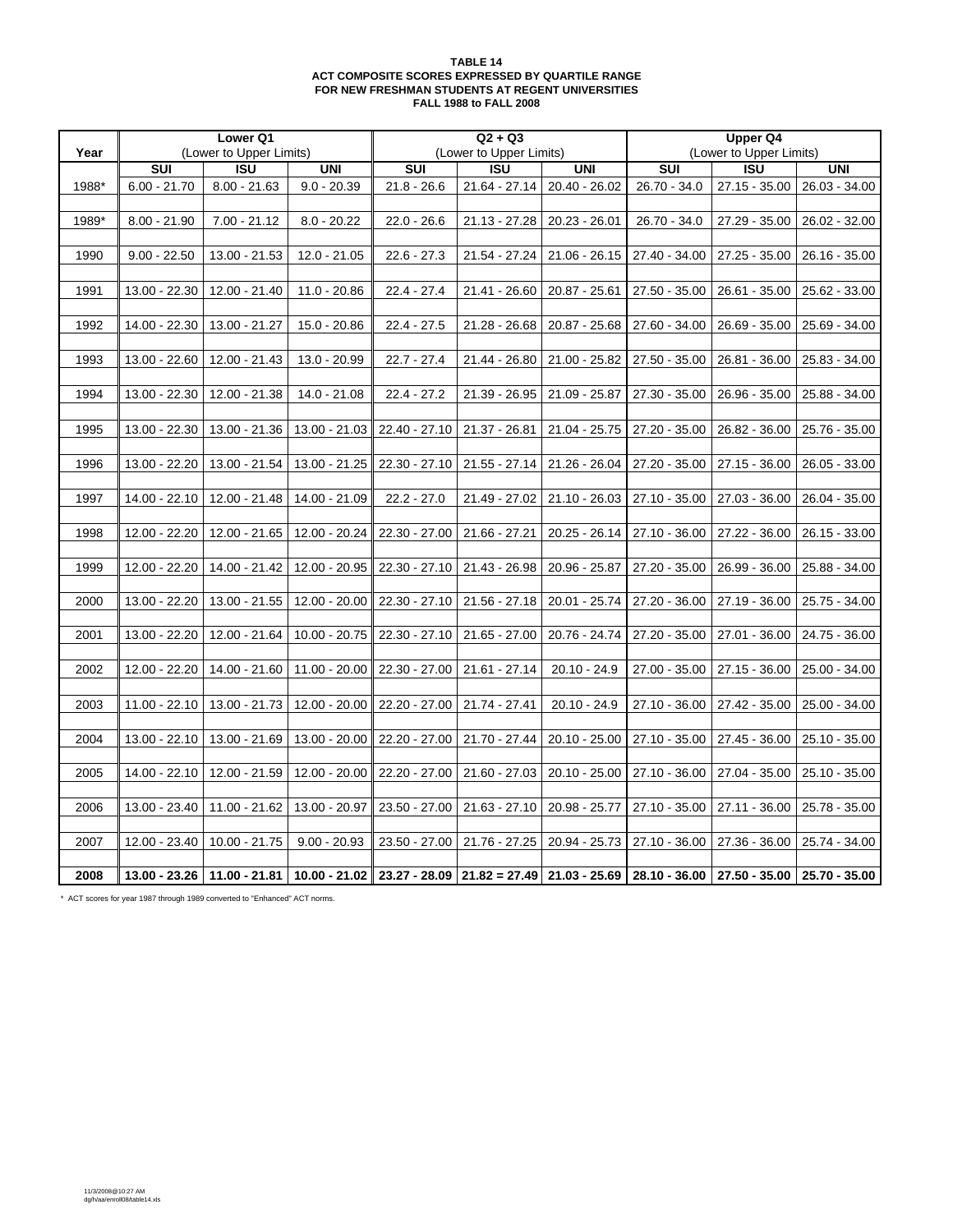# **TABLE 15ENROLLMENT AT REGENT UNIVERSITIESBY RESIDENCE AND EDUCATIONAL LEVEL FALL 2003 to FALL 2008**

|                      |              |        |            | <b>Fall 2003</b> |                     |        |            | <b>Fall 2004</b> |                     |        |            | <b>Fall 2005</b> |                     |
|----------------------|--------------|--------|------------|------------------|---------------------|--------|------------|------------------|---------------------|--------|------------|------------------|---------------------|
|                      |              | SUI*   | <b>ISU</b> | UNI              | <b>Regent Total</b> | SUI    | <b>ISU</b> | UNI              | <b>Regent Total</b> | SUI    | <b>ISU</b> | UNI              | <b>Regent Total</b> |
| <b>Undergraduate</b> | Resident     | 13,678 | 17,104     | 11,061           | 41,843              | 13,801 | 16,424     | 10,516           | 40,741              | 13,919 | 15,984     | 10,185           | 40,088              |
|                      | Non-Resident | 6,555  | 5,126      | 713              | 12,394              | 6,334  | 4,930      | 704              | 11,968              | 6,381  | 4,748      | 767              | 11,896              |
|                      | Total        | 20,233 | 22,230     | 11,774           | 54,237              | 20,135 | 21,354     | 11,220           | 52,709              | 20,300 | 20.732     | 10,952           | 51,984              |
|                      |              |        |            |                  |                     |        |            |                  |                     |        |            |                  |                     |
| Graduate             | Resident     | 2,209  | 2,121      | ,295             | 5,625               | 2,114  | 2,037      | ,277             | 5,428               | 2,099  | 2,042      | 1,215            | 5,356               |
|                      | Non-Resident | 3,261  | 2,620      | 372              | 6,253               | 3,332  | 2,581      | 327              | 6,240               | 3,313  | 2,536      | 346              | 6,195               |
|                      | Total        | 5,470  | 4,741      | ,667             | 11,878              | 5,446  | 4,618      | 1,604            | 11,668              | 5,412  | 4,578      | 561,ا            | 11,551              |
|                      |              |        |            |                  |                     |        |            |                  |                     |        |            |                  |                     |
| <b>Professional</b>  | Resident     | 3,000  | 263        |                  | 3,263               | 3,081  | 261        |                  | 3,342               | 2,878  | 264        |                  | 3,142               |
|                      | Non-Resident | 1,042  | 146        |                  | 1,188               | 083, ا | 147        |                  | 1,230               | ,052   | 167        |                  | 1,219               |
|                      | <b>Total</b> | 4,042  | 409        |                  | 4,451               | 4,164  | 408        |                  | 4,572               | 3,930  | 431        |                  | 4,361               |
|                      |              |        |            |                  |                     |        |            |                  |                     |        |            |                  |                     |
| <b>Total</b>         | Resident     | 18,887 | 19,488     | 12,356           | 50,731              | 18,996 | 18,722     | 11,793           | 49,511              | 18,896 | 18,290     | 11,400           | 48,586              |
|                      | Non-Resident | 10,858 | 7,892      | 1,085            | 19,835              | 10,749 | 7,658      | 1031             | 19,438              | 10,746 | 7,451      | 1,113            | 19,310              |
|                      | Total        | 29,745 | 27,380     | 13,441           | 70,566              | 29,745 | 26,380     | 12,824           | 68,949              | 29,642 | 25,741     | 12,513           | 67,896              |

|                     |                                          |                            |                           | <b>Fall 2006</b>          |                            |                            |                           | <b>Fall 2007</b>          |                            |                            |                           | <b>Fall 2008</b>          |                            |
|---------------------|------------------------------------------|----------------------------|---------------------------|---------------------------|----------------------------|----------------------------|---------------------------|---------------------------|----------------------------|----------------------------|---------------------------|---------------------------|----------------------------|
|                     |                                          | SUI                        | <b>ISU</b>                | UNI                       | <b>Regent Total</b>        | SUI                        | <b>ISU</b>                | UNI                       | Regent Total               | <b>SUI</b>                 | ISU                       | UNI                       | <b>Regent Total</b>        |
| Undergraduate       | Resident                                 | 14,011                     | 15,735                    | 9,907                     | 39,653                     | 13,808                     | 15,948                    | 10,157                    | 39,913                     | 13,188                     | 15,885                    | 10,185                    | 39,258                     |
|                     | Non-Resident                             | 6,727                      | 4,705                     | 795                       | 12,227                     | 7,099                      | 5,056                     | 853                       | 13,008                     | 7,635                      | 5,722                     | 862                       | 14,219                     |
|                     | <b>Total</b>                             | 20,738                     | 20,440                    | 10,702                    | 51,880                     | 20,907                     | 21,004                    | 11,010                    | 52,921                     | 20,823                     | 21,607                    | 11.047                    | 53,477                     |
|                     |                                          |                            |                           |                           |                            |                            |                           |                           |                            |                            |                           |                           |                            |
| <b>Graduate</b>     | Resident                                 | 2,059                      | 1,973                     | ,222                      | 5,254                      | 2,145                      | 2,010                     | ,287                      | 5,442                      | 2,216                      | 2,014                     | 1,377                     | 5,607                      |
|                     | Non-Resident                             | 3,329                      | 2,610                     | 336                       | 6,275                      | 3,337                      | 2,654                     | 312                       | 6,303                      | 3,373                      | 2,704                     | 484                       | 6,561                      |
|                     | Total                                    | 5,388                      | 4,583                     | 1,558                     | 11,529                     | 5,482                      | 4,664                     | ,599                      | 11,745                     | 5,589                      | 4,718                     | 1,861                     | 12,168                     |
| <b>Professional</b> | Resident<br>Non-Resident<br><b>Total</b> | 2,833<br>1,020<br>3,853    | 253<br>186<br>439         |                           | 3,086<br>1,206<br>4,292    | 2,971<br>1,049<br>4,020    | 256<br>236<br>492         |                           | 3,227<br>1,285<br>4,512    | 2,998<br>1,151<br>4,149    | 249<br>282<br>531         |                           | 3,247<br>1,433<br>4,680    |
| <b>Total</b>        | Resident<br>Non-Resident<br><b>Total</b> | 18,903<br>11,076<br>29,979 | 17,961<br>7,501<br>25,462 | 11,129<br>1,131<br>12,260 | 47,993<br>19,708<br>67,701 | 18,924<br>11,485<br>30,409 | 18,214<br>7,946<br>26,160 | 11,444<br>1,165<br>12,609 | 48,582<br>20,596<br>69,178 | 18,402<br>12,159<br>30,561 | 18,148<br>8,708<br>26,856 | 11,562<br>1,346<br>12,908 | 48,112<br>22,213<br>70,325 |

\* Beginning in Fall 2000, MBA students are reported as professional school students.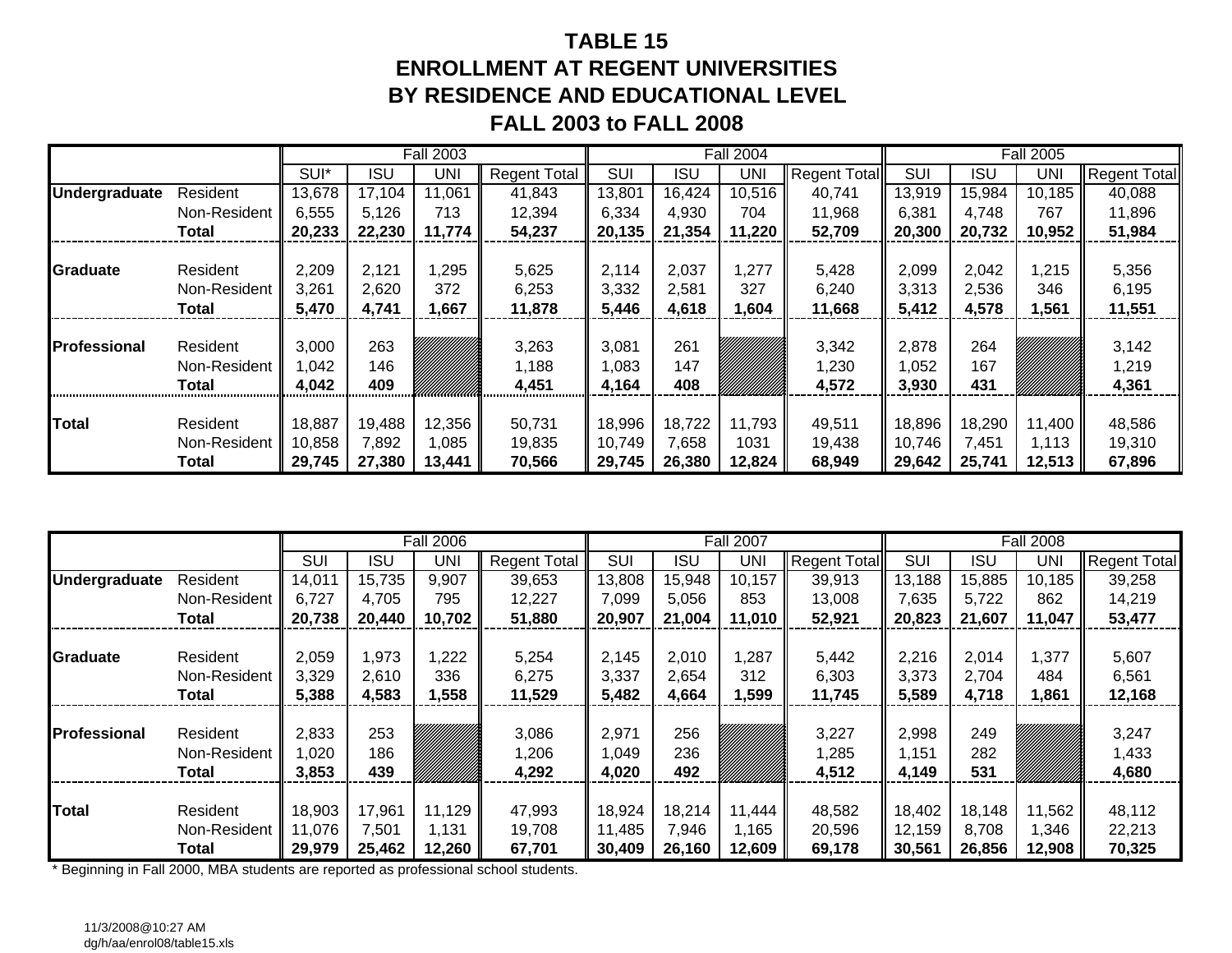#### **TABLE 16 ENROLLMENT OF WOMEN AT REGENT UNIVERSITIES FALL 1998 to FALL 2008**

|                              |                 | 1999      |        | 2000               | 2001   |         | 2002   |              |                 | 2003    |        | 2004    | 2005   |         |        | 2006    |        | 2007    |        | 2008    |                    |                       |
|------------------------------|-----------------|-----------|--------|--------------------|--------|---------|--------|--------------|-----------------|---------|--------|---------|--------|---------|--------|---------|--------|---------|--------|---------|--------------------|-----------------------|
|                              | Number          | Percent   | Number | Percent            | Number | Percent | Number | Percent      | <b>I</b> Number | Percent | Number | Percent | Number | Percent | Number | Percent | Number | Percent | Number | Percent | One Year<br>Change | Ten Year<br>Change    |
| <b>UNIVERSITY OF IOWA</b>    |                 |           |        |                    |        |         |        |              |                 |         |        |         |        |         |        |         |        |         |        |         |                    |                       |
| Undergraduate                | 10.637          | 54.4%     | 10.509 | 54.5%              | 10.705 | 54.6%   | 11.223 | 54.8% 11,004 |                 | 54.4%   | 10,899 | 54.1%   | 10,851 | 53.5%   | 10,974 | 52.9%   | 11,024 | 52.7%   | 10.764 | 51.7%   | $-2.4%$            | 1.2%                  |
| Graduate                     | 3.297           | 51.5%     | 2.990  | 54.3%              | 3.002  | 56.4%   | 3.068  | 57.4%        | 3.146           | 57.5%   | 3,091  | 56.8%   | 3,009  | 55.6%   | 3.024  | 56.1%   | 3.118  | 56.9%   | 1.752  | 31.3%   | $-43.8%$           | $-46.9%$              |
| Professional                 | 1,268           | 43.6%     | 1.443  | 40.9%              | 1.570  | 40.8%   | 1.618  | 41.9%        | 1.699           | 42.0%   | 1.775  | 42.6%   | 1.698  | 43.2%   | 1.656  | 43.0%   | 1.670  | 41.5%   | 3.181  | 76.7%   | 90.5%              | 150.9%                |
| <b>TOTAL</b>                 | 15.202          | 52.7%     | 14,942 | 52.8%              | 15,277 | 53.1%   | 15,909 | 53.6%        | 15.849          | 53.3%   | 15,765 | 53.0%   | 15,558 | 52.5%   | 15,654 | 52.2%   | 15,812 | 52.0%   | 15.697 | 51.4%   | $-0.7%$            | 3.3%                  |
| <b>IOWA STATE UNIVERSITY</b> |                 |           |        |                    |        |         |        |              |                 |         |        |         |        |         |        |         |        |         |        |         |                    |                       |
| Undergraduate                | 9.615           | 44.7%     | 9.840  | 44.6%              | 10.233 | 44.4%   | 10.179 | 44.3%        | 9.753           | 43.9%   | 9.371  | 43.9%   | 9.024  | 43.5%   | 8.894  | 43.5%   | 9.060  | 43.1%   | 9.453  | 43.7%   | 4.3%               | $-1.7%$               |
| Graduate                     | 1.726<br>------ | 41.0%<br> | 1.765  | 40.4%<br>--------- | 1.791  | 41.0%   | 1.816  | 40.4%        | 1.878           | 39.6%   | 1.910  | 41.4%   | 1.895  | 41.4%   | 1.930  | 42.1%   | 1.877  | 40.2%   | 1.905  | 40.4%   | 1.5%               | 10.4%<br>------------ |
| Professional                 | 249             | 62.6%     | 250    | 63.5%              | 258    | 64.5%   | 272    | 68.0%        | 295             | 72.1%   | 299    | 73.3%   | 323    | 74.9%   | 328    | 74.7%   | 368    | 74.8%   | 401    | 75.5%   | 9.0%               | 61.0%                 |
| <b>TOTAL</b>                 | 11.590          | 44.4%     | 11.855 | 44.2%              | 12,282 | 44.1%   | 12,267 | 44.0%        | 11.926          | 43.6%   | 11,580 | 43.9%   | 11,242 | 43.7%   | 11.152 | 43.8%   | 11.305 | 43.2%   | 11.759 | 43.8%   | 4.0%               | 1.5%                  |
| UNIVERSITY OF NORTHERN IOWA  |                 |           |        |                    |        |         |        |              |                 |         |        |         |        |         |        |         |        |         |        |         |                    |                       |
| Undergraduate                | 6.892           | 57.5%     | 7,048  | 57.7%              | 7,245  | 58.1%   | 7,042  | 57.3%        | 6,767           | 57.5%   | 6,383  | 56.9%   | 6,258  | 57.1%   | 6,091  | 56.9%   | 6,254  | 56.8%   | 6.244  | 56.5%   | $-0.2%$            | $-9.4%$               |
| Graduate                     | 1,024           | 65.3%     | 1.016  | 65.3%<br>--------- | 1.047  | 65.6%   | 1.102  | 67.0%        | 1.110           | 66.6%   | 1,074  | 67.0%   | 1.036  | 66.4%   | 1,033  | 66.3%   | 1.035  | 64.7%   | 1.284  | 69.0%   | 24.1%              | 25.4%                 |
| <b>TOTAL</b>                 | 7.916           | 58.4%     | 8.064  | 58.5%              | 8.292  | 58.9%   | 8.144  | 58.5%        | 7.877           | 58.6%   | 7.457  | 58.1%   | 7.294  | 58.3%   | 7.124  | 58.1%   | 7.289  | 57.8%   | 7.528  | 58.3%   | 3.3%               | $-4.9%$               |
| <b>REGENTS TOTAL</b>         |                 |           |        |                    |        |         |        |              |                 |         |        |         |        |         |        |         |        |         |        |         |                    |                       |
| Undergraduate                | 27.144          | 51.2%     | 27,397 | 51.1%              | 28.183 | 51.1%   | 28,444 | 51.0% 27,524 |                 | 50.7%   | 26,653 | 50.6%   | 26.133 | 50.3%   | 25,959 | 50.0%   | 26,338 | 49.8%   | 26.461 | 49.5%   | 0.5%               | $-2.5%$               |
| Graduate                     | 6.047           | 49.7%     | 5.771  | 50.5%              | 5.840  | 51.8%   | 5.986  | 52.1%        | 6.134           | 51.6%   | 6.075  | 52.1%   | 5.940  | 51.4%   | 5.987  | 51.9%   | 6.030  | 51.3%   | 4.941  | 40.6%   | $-18.1%$           | $-18.3%$              |
| ----------<br>Professional   | 1.517           | 45.9%     | 1.693  | 43.2%              | 1.828  | 43.1%   | 1.890  | 44.3%        | 1.994           | 44.8%   | 2.074  | 45.4%   | 2.021  | 46.3%   | 1.984  | 46.2%   | 2.038  | 45.2%   | 3.582  | 76.5%   | 75.8%              | 136.1%                |
| <b>TOTAL</b>                 | 34.708          | 50.7%     | 34.861 | 50.6%              | 35,851 | 50.7%   | 36,320 | 50.8%        | 35,652          | 50.5%   | 34,802 | 50.5%   | 34,094 | 50.2%   | 33,930 | 50.1%   | 34.406 | 49.7%   | 34.984 | 49.7%   | 1.7%               | 0.8%                  |

In Fall 2000, MBA students were moved from the Graduate to the Professional school category at the University of Iowa.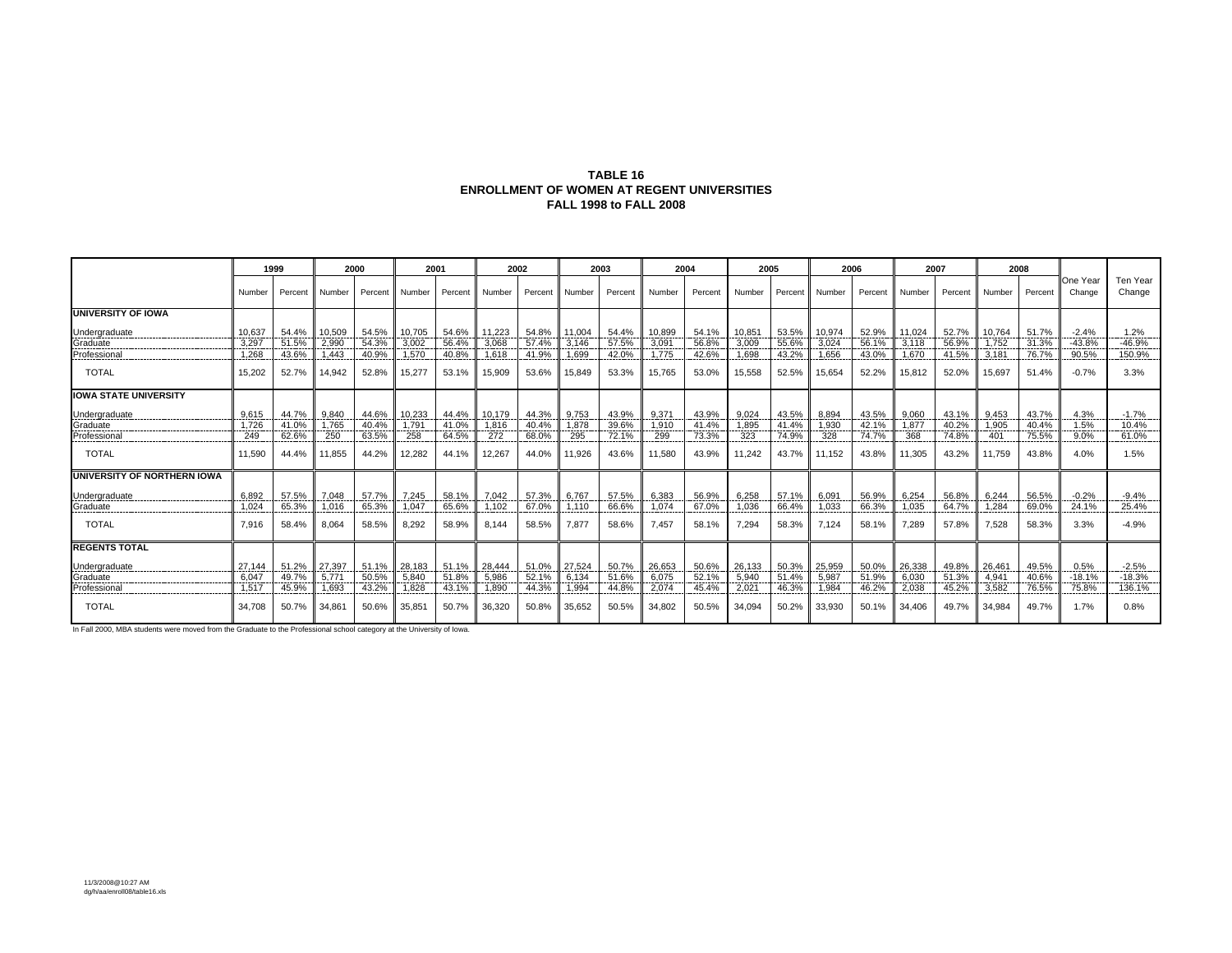# **TABLE 17aNUMBER OF DEGREES AWARDED AT REGENT UNIVERSITIES1996-1997 to 2007-2008**

|                     |        |        |        |        |           |           |        | <b>NUMBER OF DEGREES AWARDED</b> |        |        |        |        |
|---------------------|--------|--------|--------|--------|-----------|-----------|--------|----------------------------------|--------|--------|--------|--------|
|                     | 96-97  | 97-98  | 98-99  | 99-00  | $00 - 01$ | $01 - 02$ | 02-03  | 03-04                            | 04-05  | 05-06  | 06-07  | 07-08  |
| <b>SUI</b>          |        |        |        |        |           |           |        |                                  |        |        |        |        |
| Undergraduate       | 3,471  | 3,406  | 3,662  | 3,857  | 3,696     | 3,783     | 4,086  | 4,015                            | 4,041  | 4,105  | 4,219  | 4,482  |
| Graduate            | 1,611  | 1,640  | 1,608  | 1,611  | 1,593     | 1,600     | 1,619  | 1,658                            | 1,753  | 1,442  | 1,395  | 1,488  |
| Professional        | 540    | 513    | 512    | 550    | 558       | 570       | 552    | 547                              | 583    | 894    | 827    | 800    |
| <b>TOTAL</b>        | 5,622  | 5,559  | 5,782  | 6,018  | 5,847     | 5,953     | 6,257  | 6,220                            | 6,377  | 6,441  | 6,441  | 6,770  |
| <b>ISU</b>          |        |        |        |        |           |           |        |                                  |        |        |        |        |
| Undergraduate       | 3,845  | 3,876  | 3,818  | 4,039  | 4,019     | 4,163     | 4,481  | 4,523                            | 4,679  | 4,614  | 4,269  | 4,404  |
| Graduate            | 1,026  | 1,129  | 1,033  | 998    | 1,004     | 1,041     | 1,033  | 1,046                            | 1,104  | 1,174  | 1,048  | 1,095  |
| Professional        | 91     | 100    | 94     | 99     | 97        | 98        | 96     | 104                              | 93     | 106    | 97     | 105    |
| <b>TOTAL</b>        | 4,962  | 5,105  | 4,945  | 5,136  | 5,120     | 5,302     | 5,610  | 5,673                            | 5,876  | 5,894  | 5,414  | 5,604  |
| <b>UNI</b>          |        |        |        |        |           |           |        |                                  |        |        |        |        |
| Undergraduate       | 2,175  | 2,214  | 2,327  | 2,386  | 2,267     | 2,420     | 2,592  | 2,584                            | 2,669  | 2,423  | 2,259  | 2,221  |
| Graduate            | 438    | 365    | 442    | 444    | 399       | 431       | 426    | 455                              | 507    | 510    | 489    | 499    |
| <b>TOTAL</b>        | 2,613  | 2,579  | 2,769  | 2,830  | 2,666     | 2,851     | 3,018  | 3,039                            | 3,176  | 2,933  | 2,748  | 2,720  |
| <b>REGENT TOTAL</b> |        |        |        |        |           |           |        |                                  |        |        |        |        |
| Undergraduate       | 9,491  | 9,496  | 9,807  | 10,282 | 9,982     | 10,366    | 11,159 | 11,122                           | 11,389 | 11,142 | 10,747 | 11,107 |
| Graduate            | 3,075  | 3,134  | 3,083  | 3,053  | 2,996     | 3,072     | 3,078  | 3,159                            | 3,364  | 3,126  | 2,932  | 3,082  |
| Professional        | 631    | 613    | 606    | 649    | 655       | 668       | 648    | 651                              | 676    | 1,000  | 924    | 905    |
| <b>TOTAL</b>        | 13,197 | 13,243 | 13,496 | 13,984 | 13,633    | 14,106    | 14,885 | 14,932                           | 15,429 | 15,268 | 14,603 | 15,094 |

The reporting time frame is Summer, Fall, and Spring graduates.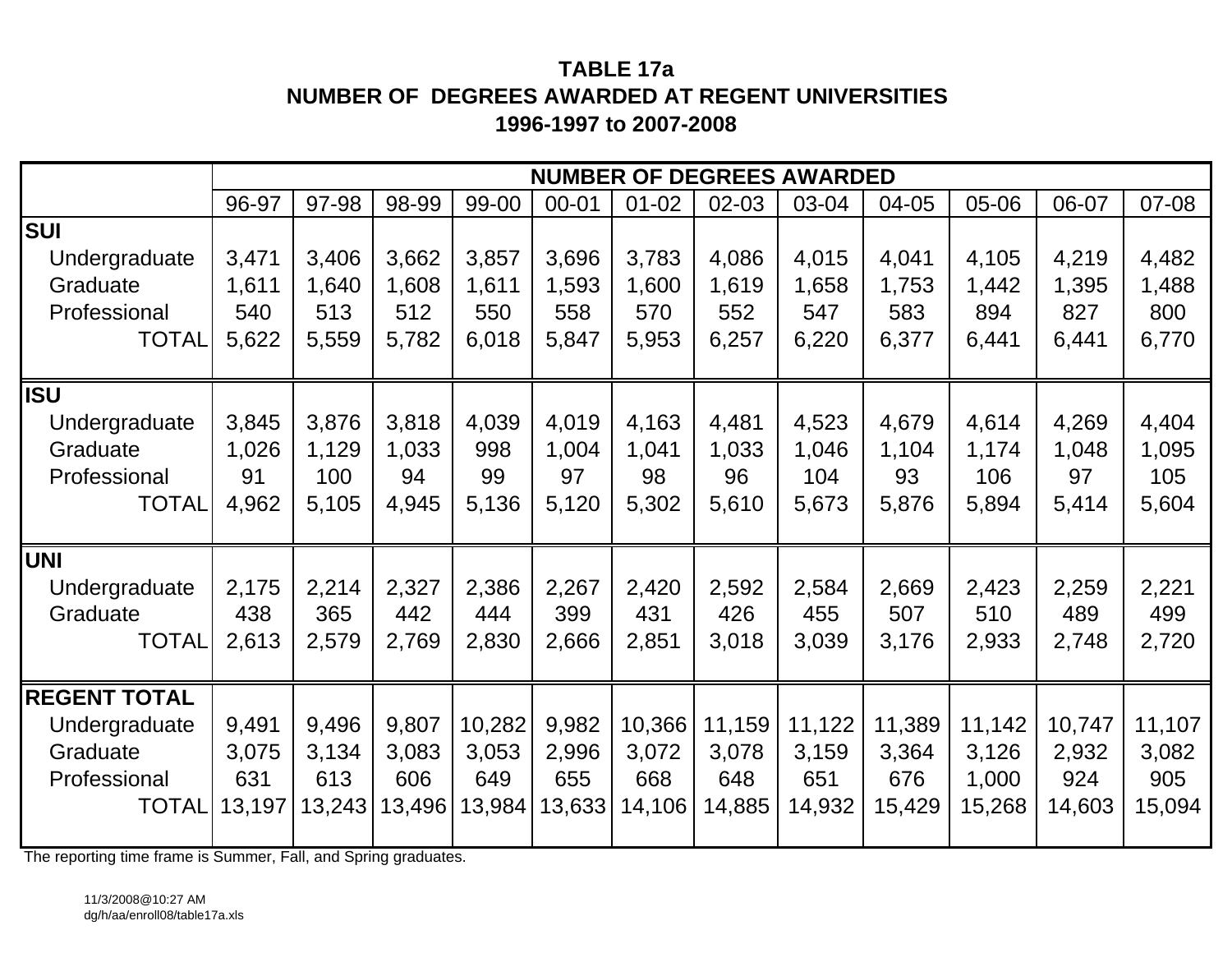# **TABLE 17b NUMBER OF GRADUATES BY GENDER AT REGENT UNIVERSITIES 2002-03 to 2007-08**

|                                   |             | Undergraduate |              |             | <b>Graduate</b> |                  |                 | Professional    |              |             | <b>Total</b>  |              |
|-----------------------------------|-------------|---------------|--------------|-------------|-----------------|------------------|-----------------|-----------------|--------------|-------------|---------------|--------------|
|                                   | <b>Male</b> | <b>Female</b> | <b>Total</b> | <b>Male</b> | Female          | <b>Total</b>     | <b>Male</b>     | Female          | <b>Total</b> | <b>Male</b> | Female        | <b>Total</b> |
| $\overline{\mathsf{s}\mathsf{u}}$ |             |               |              |             |                 |                  |                 |                 |              |             |               |              |
| $02 - 03$                         | 1,714       | 2,301         | 4,015        | 740         | 857             | 1,597            | 285             | 267             | 552          | 2,739       | 3,425         | 6,164        |
| $\overline{0}3-04$                | 1,741       | 2,175         | 3,916        | 742         | 880             | 1,622            | 270             | 276             | 546          | 2,753       | 3,331         | 6,084        |
| $\overline{0}$ 4-05               | 1,725       | 2,241         | 7,931        | 810         | 914             | 1,724            | 284             | 299             | 583          | 2,819       | 3,454         | 6,273        |
| $05-06$                           | 1,853       | 2,252         | 4,105        | 590         | 852             | 1,442            | 533             | 361             | 894          | 2,976       | 3,465         | 6,441        |
| $06-07$                           | 1,851       | 2,368         | 4,219        | 593         | 802             | 1,395            | 438             | 389             | 827          | 2,882       | 3,559         | 6,441        |
| $07 - 08$                         | 2,061       | 2,421         | 4,482        | 630         | 858             | 1,488            | 457             | 343             | 800          | 3,148       | 3,622         | 6,770        |
|                                   |             |               |              |             |                 |                  |                 |                 |              |             |               |              |
|                                   | <b>Male</b> | Female        | <b>Total</b> | <b>Male</b> | Female          | <b>Total</b>     | <b>Male</b>     | Female          | <b>Total</b> | <b>Male</b> | <b>Female</b> | <b>Total</b> |
| ISU                               |             |               |              |             |                 |                  |                 |                 |              |             |               |              |
| 02-03                             | 2,328       | 2,070         | 4,398        | 586         | 440             | 1,026            | 37              | 59              | 96           | 2,951       | 2,569         | 5,520        |
| $03-04$                           | 2,345       | 2,102         | 4,447        | 614         | 422             | 1,036            | $\overline{37}$ | 66              | 103          | 2,996       | 2,590         | 5,586        |
| 04-05                             | 2,418       | 2,146         | 4,564        | 636         | 455             | 1,091            | 27              | 64              | 91           | 3,081       | 2,665         | 5,746        |
| 05-06                             | 2,425       | 2,087         | 4,512        | 662         | 501             | 1,163            | $\overline{23}$ | 80              | 103          | 3,110       | 2,668         | 5,778        |
| 06-07                             | 2,267       | 1,922         | 4,189        | 567         | 466             | 1,033            | $\overline{22}$ | $\overline{72}$ | 94           | 2,856       | 2,460         | 5,316        |
| 07-08                             | 2,362       | 1,933         | 4,295        | 589         | 498             | 1,087            | $\overline{32}$ | $\overline{73}$ | 105          | 2,983       | 2,504         | 5,487        |
|                                   |             |               |              |             |                 |                  |                 |                 |              |             |               |              |
|                                   | <b>Male</b> | Female        | <b>Total</b> | <b>Male</b> | Female          | <b>Total</b>     | <b>Male</b>     | <b>Female</b>   | <b>Total</b> | <b>Male</b> | <b>Female</b> | <b>Total</b> |
| <b>UNI</b>                        |             |               |              |             |                 |                  |                 |                 |              |             |               |              |
| $\sqrt{02-03}$                    | 1,036       | 1,556         | 2,592        | 116         | 310             | 426              |                 |                 |              | 1,152       | 1,866         | 3,018        |
| $03 - 04$                         | 1,089       | 1,495         | 2,584        | 135         | 320             | 455              |                 |                 |              | 1,224       | 1,815         | 3,039        |
| 04-05                             | 1,138       | 1,531         | 2,669        | 175         | 332             | 507              |                 |                 |              | 1,313       | 1,863         | 3,176        |
| $05-06$                           | 1,026       | 1,397         | 2,423        | 165         | 345             | $\overline{510}$ |                 |                 |              | 1,191       | 1,742         | 2,933        |
| 06-07                             | 957         | 1,302         | 2,259        | 128         | 361             | 489              |                 |                 |              | 1,085       | 1,663         | 2,748        |
| $07 - 08$                         | 897         | 1,324         | 2,221        | 167         | 332             | 499              |                 |                 |              | 1,064       | 1,656         | 2,720        |
|                                   |             |               |              |             |                 |                  |                 |                 |              |             |               |              |
|                                   | <b>Male</b> | Female        | <b>Total</b> | <b>Male</b> | Female          | <b>Total</b>     | <b>Male</b>     | Female          | <b>Total</b> | <b>Male</b> | Female        | <b>Total</b> |
| <b>REGENT TOTAL</b>               |             |               |              |             |                 |                  |                 |                 |              |             |               |              |
| 02-03                             | 5,078       | 5,927         | 11,005       | 1,442       | 1,607           | 3,049            | 322             | 326             | 648          | 6,842       | 7,860         | 14,702       |
| 03-04                             | 5,175       | 5,772         | 10,947       | 1,491       | 1,622           | 3,113            | 307             | 342             | 649          | 6,973       | 7,736         | 14,709       |
| 04-05                             | 5,281       | 5,918         | 11,199       | 1,621       | 1,701           | 3,322            | 311             | 363             | 674          | 7,213       | 7,982         | 15,195       |
| 05-06                             | 5,304       | 5,736         | 11,040       | 1,417       | 1,698           | 3,115            | 556             | 441             | 997          | 7,277       | 7,875         | 15,152       |
| $06-07$                           | 5,075       | 5,592         | 10,667       | 1,288       | 1,629           | 2,917            | 460             | 461             | 921          | 6,823       | 7,682         | 14,505       |
| 07-08                             | 5,320       | 5,678         | 10,998       | 1,386       | 1,688           | 3,074            | 489             | 416             | 905          | 7,195       | 7,782         | 14,977       |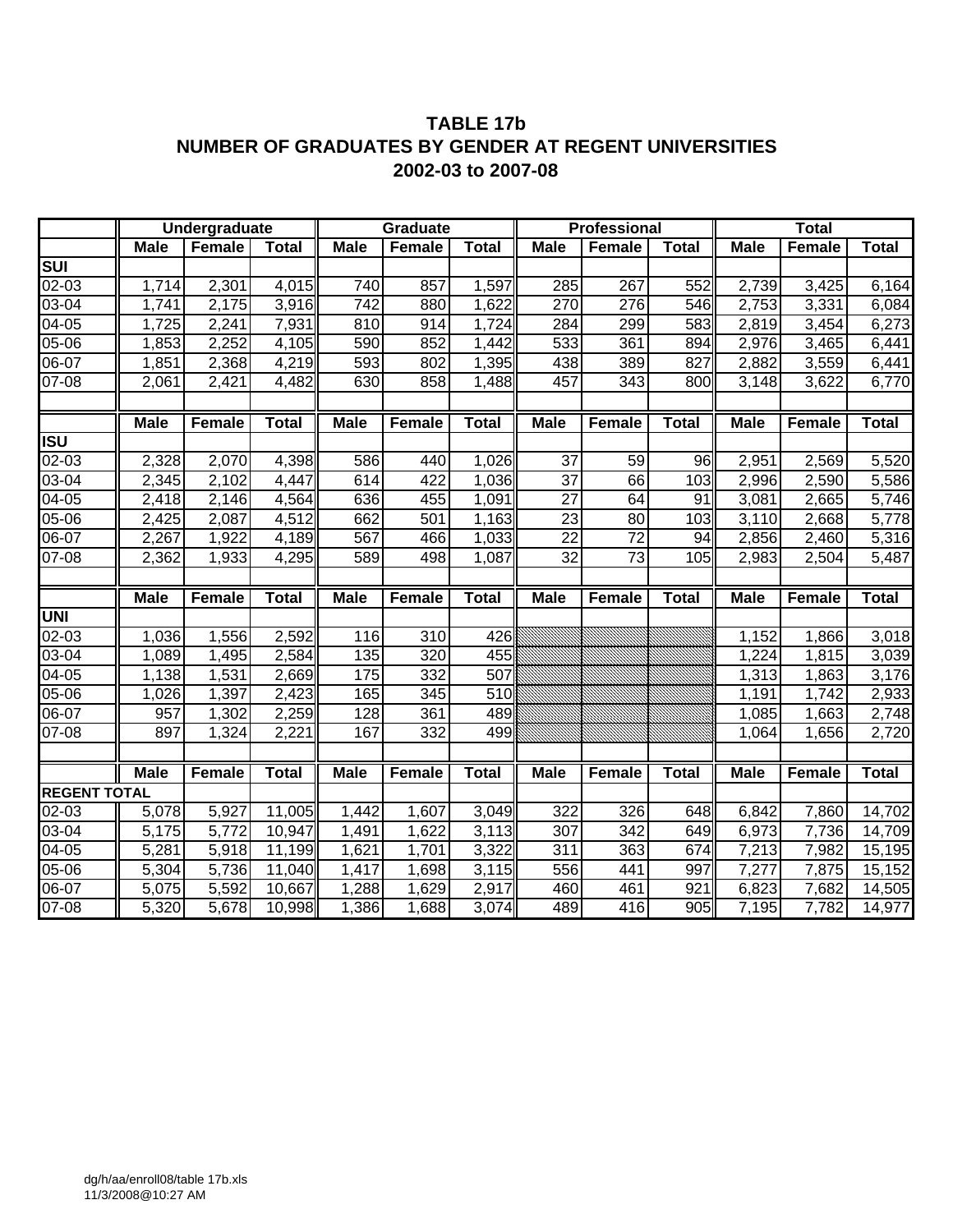#### **TABLE 18 ENROLLMENT OF MINORITIES AT REGENT UNIVERSITIESFALL 1998 TO FALL 2008**

|                              |        | 1999     |        | 2000     |        | 2001     |       | 2002                   |       | 2003     |        | 2004     |                | 2005     |                | 2006     | 2007   |          |        | 2008     |                    |                    |
|------------------------------|--------|----------|--------|----------|--------|----------|-------|------------------------|-------|----------|--------|----------|----------------|----------|----------------|----------|--------|----------|--------|----------|--------------------|--------------------|
|                              | Number | Per Cent | Number | Per Cent | Number | Per Cent |       | Number Per Cent Number |       | Per Cent | Number | Per Cent | Number         | Per Cent | Number         | Per Cent | Number | Per Cent | Number | Per Cent | One Year<br>Change | Ten Year<br>Change |
| UNIVERSITY OF IOWA           |        |          |        |          |        |          |       |                        |       |          |        |          |                |          |                |          |        |          |        |          |                    |                    |
| Undergraduate                | 1,597  | 8.2%     | 1,595  | 8.3%     | 1,617  | 8.2%     | 1,679 | 8.2%                   | 1,717 | 8.5%     | 1,728  | 8.6%     | 1,765          | 8.7%     | 1,809          | 8.7%     | 1.845  | 8.8%     | 1,913  | 9.2%     | 3.7%               | 19.8%              |
| Graduate                     | 567    | 8.9%     | 508    | 9.2%     | 458    | 8.6%     | 439   | 8.2%                   | 429   | 7.8%     | 460    | 8.4%     | 477            | 8.8%     | 477            | 8.9%     | 481    | 8.8%     | 501    | 9.0%     | 4.2%               | $-11.6%$           |
| Professional                 | 457    | 15.7%    | 429    | 12.2%    | 444    | 11.5%    | 450   | 11.6%                  | 455   | 11.3%    | 477    | 11.5%    | 436            | 11.1%    | 455            | 11.8%    | 504    | 12.5%    | 508    | 12.2%    | 0.8%               | 11.2%              |
| <b>TOTAL</b>                 | 2.621  | 9.1%     | 2,532  | 8.9%     | 2,519  | 8.8%     | 2,568 | 8.6%                   | 2.601 | 8.7%     | 2.665  | $9.0\%$  | 2.678          | 9.0%     | 2.741          | 9.1%     | 2.830  | 9.3%     | 2,922  | 9.6%     | 3.3%               | 11.5%              |
| <b>IOWA STATE UNIVERSITY</b> |        |          |        |          |        |          |       |                        |       |          |        |          |                |          |                |          |        |          |        |          |                    |                    |
| Undergraduate                | 1,502  | 7.0%     | 1,540  | 7.0%     | 1,694  | 7.3%     | 1,782 | 7.7%                   | 1,804 | 8.1%     | 1,794  | 8.4%     | 1,826          | 8.8%     | 1.842          | 9.0%     | 1.885  | 9.0%     | 1.959  | 9.1%     | 3.9%               | 30.4%              |
| Graduate                     | 220    | 5.2%     | 236    | 5.4%     | 241    | 5.5%     | 251   | 5.6%                   | 272   | 5.7%     | 253    | 5.5%     | 290            | 6.3%     | 305            | 6.7%     | 320    | 6.9%     | 343    | 7.3%     | 7.2%               | 55.9%              |
| Professional                 |        | 1.0%     | 5      | 1.3%     | 8      | 2.0%     | 8     | 2.0%                   | 6     | 1.5%     | 8      | 2.0%     | $\overline{7}$ | 1.6%     | $\overline{7}$ | 1.6%     | 15     | 3.0%     | 15     | 2.8%     | 0.0%               | 275.0%             |
| <b>TOTAL</b>                 | 1.726  | 6.6%     | 1.781  | 6.6%     | 1.943  | 7.0%     | 2,039 | 7.3%                   | 2.082 | 7.6%     | 2.055  | 7.8%     | 2,123          | 8.2%     | 2.154          | 8.5%     | 2.220  | 8.5%     | 2,317  | 8.6%     | 4.4%               | 34.2%              |
| UNIVERSITY OF NORTHERN IOWA  |        |          |        |          |        |          |       |                        |       |          |        |          |                |          |                |          |        |          |        |          |                    |                    |
| Undergraduate                | 488    | 4.1%     | 557    | 4.6%     | 611    | 4.9%     | 648   | 5.3%                   | 668   | 5.7%     | 668    | 6.0%     | 620            | 5.7%     | 628            | 5.9%     | 631    | 5.7%     | 648    | 5.9%     | 2.7%               | 32.8%              |
| Graduate                     | 99     | 6.3%     | 109    | 7.0%     | 111    | 7.0%     | 115   | 7.0%                   | 139   | 8.3%     | 141    | 8.8%     | 136            | 8.7%     | 132            | 8.5%     | 114    | 7.1%     | 162    | 8.7%     | 42.1%              | 63.6%              |
| <b>TOTAL</b>                 | 587    | 4.3%     | 666    | 4.8%     | 722    | 5.1%     | 763   | 5.5%                   | 807   | 6.0%     | 809    | 6.3%     | 756            | 6.0%     | 760            | 6.2%     | 745    | 5.9%     | 810    | 6.3%     | 8.7%               | 38.0%              |
| <b>REGENTS TOTAL</b>         |        |          |        |          |        |          |       |                        |       |          |        |          |                |          |                |          |        |          |        |          |                    |                    |
| Undergraduate                | 3,587  | 6.8%     | 3,692  | 6.9%     | 3,922  | 7.1%     | 4,109 | 7.4%                   | 4,189 | 7.7%     | 4,190  | 7.9%     | 4,211          | 8.1%     | 4,279          | 8.2%     | 4,361  | 8.2%     | 4,520  | 8.5%     | 3.6%               | 26.0%              |
| Graduate                     | 886    | 7.3%     | 853    | 7.5%     | 810    | 7.2%     | 805   | 7.0%                   | 840   | 7.1%     | 854    | 7.3%     | 903            | 7.8%     | 914            | 7.9%     | 915    | 7.8%     | 1.006  | 8.3%     | 9.9%               | 13.5%              |
| Professional                 | 461    | 13.9%    | 434    | 11.1%    | 452    | 10.6%    | 458   | 10.7%                  | 461   | 10.4%    | 485    | 10.6%    | 443            | 10.2%    | 462            | 10.8%    | 519    | 11.5%    | 523    | 11.2%    | 0.8%               | 13.4%              |
| <b>TOTAL</b>                 | 4.934  | 7.2%     | 4,979  | 7.2%     | 5,184  | 7.3%     | 5,372 | 7.5%                   | 5.490 | 7.8%     | 5,529  | 8.0%     | 5,557          | 8.2%     | 5.655          | 8.4%     | 5.795  | 8.4%     | 6,049  | 8.6%     | 4.4%               | 22.6%              |

In Fall 2000, MBA students were moved from the Graduate to the Professional School category at the University of Iowa.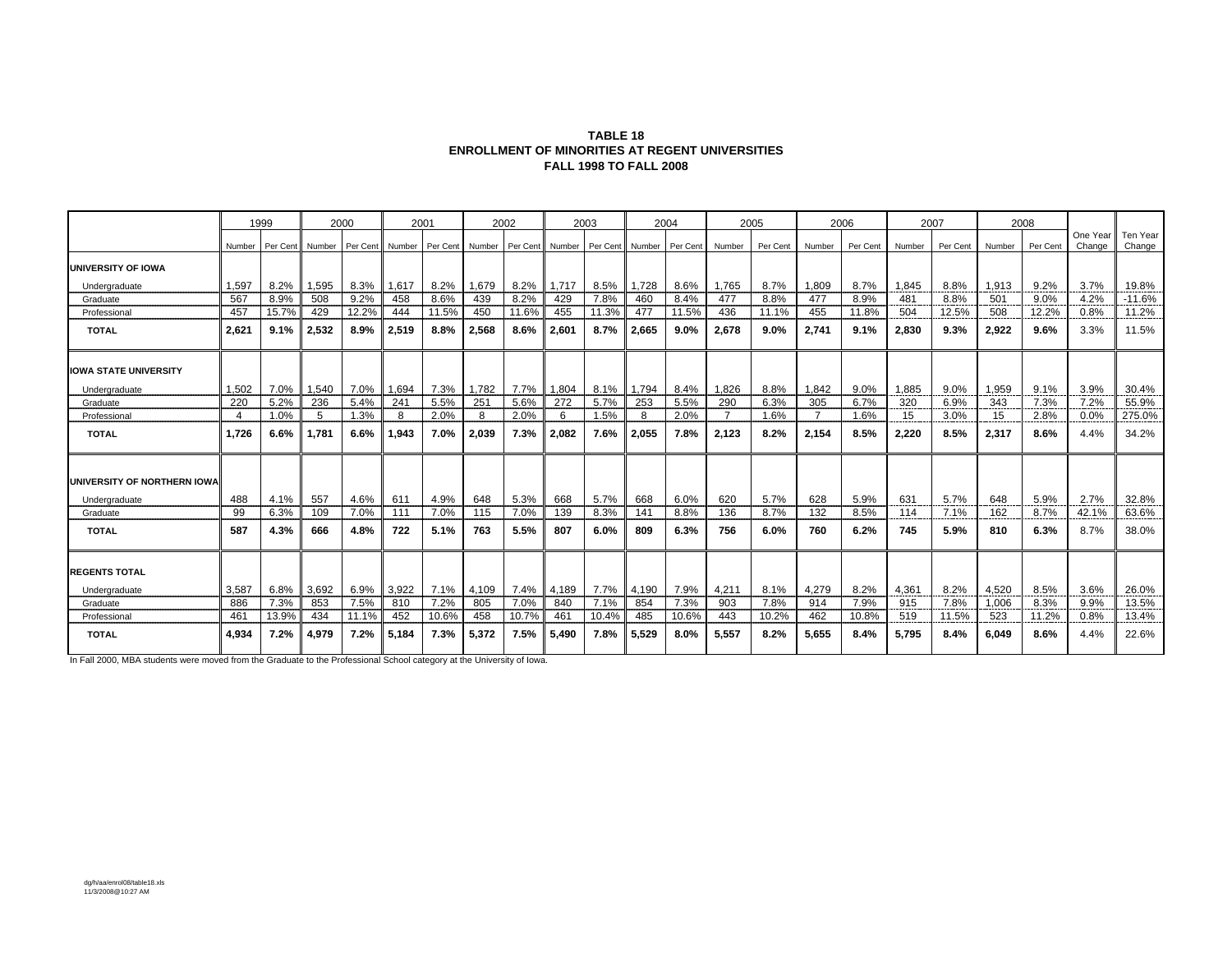# **TABLE 19TEN-YEAR HEADCOUNT ENROLLMENT PROJECTIONS AT REGENT UNIVERSITIES FALL 2009 to FALL 2018**

| Level                                                    | <b>ACTUAL</b><br>2008 | 2009   | 2010   | 2011   | 2012   | 2013   | 2014   | 2015   | 2016   | 2017   | 2018   |
|----------------------------------------------------------|-----------------------|--------|--------|--------|--------|--------|--------|--------|--------|--------|--------|
|                                                          |                       |        |        |        |        |        |        |        |        |        |        |
| <b>UNDERGRADUATE</b><br><b>Resident - Lower Division</b> | 16,527                | 16,493 | 16,396 | 16,218 | 16,012 | 15,834 | 15,767 | 15,786 | 15,855 | 15,941 | 16,038 |
| Non Resident - Lower Division                            | 7,832                 | 7,947  | 7,815  | 7,724  | 7,648  | 7,587  | 7,566  | 7,573  | 7,598  | 7,626  | 7,658  |
| LOWER DIVISION TOTAL                                     | 24,359                | 24,440 | 24,211 | 23,942 | 23,660 | 23,421 | 23,333 | 23,359 | 23,453 | 23,567 | 23,696 |
|                                                          |                       |        |        |        |        |        |        |        |        |        |        |
| Resident - Unclassified/Spec.                            | 716                   | 749    | 753    | 755    | 757    | 758    | 759    | 759    | 759    | 760    | 760    |
| Non Resident - Unclass./Spec.                            | 782                   | 750    | 755    | 759    | 761    | 763    | 764    | 765    | 766    | 766    | 767    |
| UNCLASS./SPEC. TOTAL                                     | 1,498                 | 1,499  | 1,508  | 1,514  | 1,518  | 1,521  | 1,523  | 1,524  | 1,525  | 1,526  | 1,527  |
|                                                          |                       |        |        |        |        |        |        |        |        |        |        |
| <b>Resident - Upper Division</b>                         | 22,015                | 22,141 | 22,356 | 22,388 | 22,341 | 22,212 | 22,049 | 21,892 | 21,806 | 21,791 | 21,832 |
| Non Resident - Upper Division                            | 5,605                 | 5,755  | 6,047  | 6,170  | 6,151  | 6,099  | 6,039  | 5,994  | 5,972  | 5,969  | 5,978  |
| UPPER DIVISION TOTAL                                     | 27,620                | 27,896 | 28,403 | 28,558 | 28,492 | 28,311 | 28,088 | 27,886 | 27,778 | 27,760 | 27,810 |
| <b>Resident Total</b>                                    | 39,258                | 39,383 | 39,505 | 39,361 | 39,110 | 38,804 | 38,575 | 38,437 | 38,420 | 38,492 | 38,630 |
| <b>Non Resident Total</b>                                | 14,219                | 14,452 | 14,617 | 14,653 | 14,560 | 14,449 | 14,369 | 14,332 | 14,336 | 14,361 | 14,403 |
| UNDERGRADUATE TOTAL                                      | 53,477                | 53,835 | 54,122 | 54,014 | 53,670 | 53,253 | 52,944 | 52,769 | 52,756 | 52,853 | 53,033 |
|                                                          |                       |        |        |        |        |        |        |        |        |        |        |
| <b>PROFESSIONAL</b>                                      |                       |        |        |        |        |        |        |        |        |        |        |
| <b>Resident</b>                                          | 3,247                 | 3,228  | 3,280  | 3,320  | 3,328  | 3,308  | 3,331  | 3,333  | 3,334  | 3,312  | 3,334  |
| <b>Non Resident</b>                                      | 1,433                 | 1,445  | 1,486  | 1,511  | 1,515  | 1,507  | 1,516  | 1,516  | 1,517  | 1,509  | 1,517  |
| PROFESSIONAL TOTAL                                       | 4,680                 | 4,673  | 4,766  | 4,831  | 4,843  | 4,815  | 4,847  | 4,849  | 4,851  | 4,821  | 4,851  |
| <b>GRADUATE</b>                                          |                       |        |        |        |        |        |        |        |        |        |        |
| <b>Resident</b>                                          | 5,607                 | 5,542  | 5,564  | 5,581  | 5,596  | 5,607  | 5,617  | 5,624  | 5,630  | 5,635  | 5,638  |
| Non Resident                                             | 6,561                 | 6,400  | 6,408  | 6,415  | 6,419  | 6,424  | 6,427  | 6,430  | 6,432  | 6,433  | 6,435  |
| <b>GRADUATE TOTAL</b>                                    | 12,168                | 11,942 | 11,972 | 11,996 | 12,015 | 12,031 | 12,044 | 12,054 | 12,062 | 12,068 | 12,073 |
|                                                          |                       |        |        |        |        |        |        |        |        |        |        |
| <b>TOTAL</b>                                             |                       |        |        |        |        |        |        |        |        |        |        |
| <b>Resident</b>                                          | 48,112                | 48,153 | 48,349 | 48,262 | 48,034 | 47,719 | 47,523 | 47,394 | 47,384 | 47,439 | 47,602 |
| Non Resident                                             | 22,213                | 22,297 | 22,511 | 22,579 | 22,494 | 22,380 | 22,312 | 22,278 | 22,285 | 22,303 | 22,355 |
| <b>TOTAL ENROLLMENT</b>                                  | 70,325                | 70,450 | 70,860 | 70,841 | 70,528 | 70,099 | 69,835 | 69,672 | 69,669 | 69,742 | 69,957 |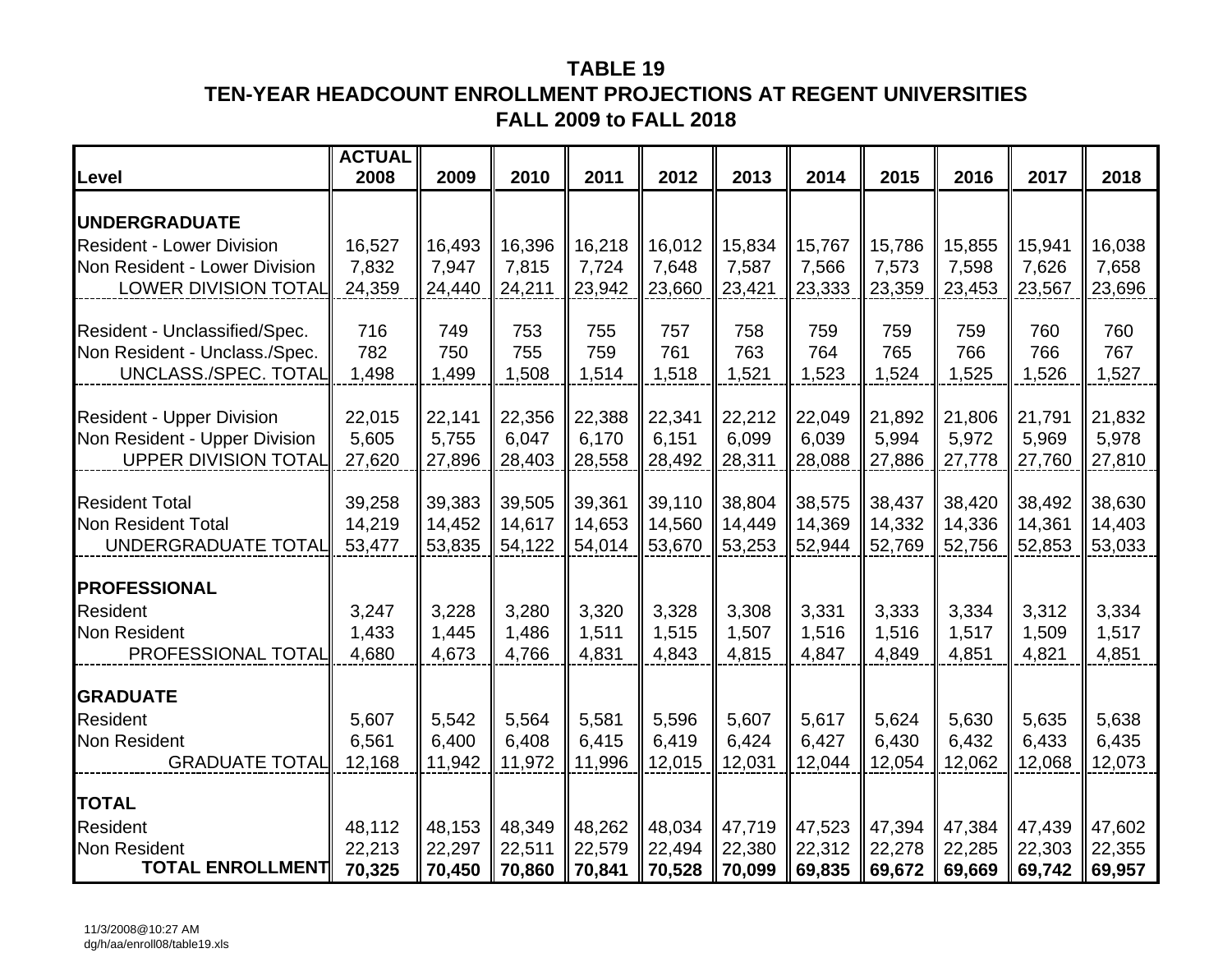# **TABLE 19a TEN-YEAR HEADCOUNT ENROLLMENT PROJECTIONS UNIVERSITY OF IOWAFALL 2009 to FALL 2018**

| Level                                                        | <b>ACTUAL</b><br>2008 | 2009   | 2010   | 2011   | 2012   | 2013   | 2014   | 2015   | 2016   | 2017   | 2018   |
|--------------------------------------------------------------|-----------------------|--------|--------|--------|--------|--------|--------|--------|--------|--------|--------|
| <b>UNDERGRADUATE</b>                                         |                       |        |        |        |        |        |        |        |        |        |        |
| <b>Resident - Lower Division</b>                             | 5,337                 | 5,399  | 5,400  | 5,402  | 5,402  | 5,403  | 5,403  | 5,403  | 5,403  | 5,403  | 5,404  |
| Non Resident - Lower Division                                | 4,255                 | 4,305  | 4,306  | 4,306  | 4,307  | 4,307  | 4,307  | 4,308  | 4,308  | 4,308  | 4,308  |
| <b>LOWER DIVISION TOTAL</b>                                  | 9,592                 | 9,704  | 9,706  | 9,708  | 9,709  | 9,710  | 9,710  | 9,711  | 9,711  | 9,711  | 9,712  |
| Resident - Unclassified/Spec.                                | 418                   | 430    | 430    | 430    | 430    | 430    | 430    | 430    | 430    | 430    | 430    |
| Non Resident - Unclass./Spec.                                | 405                   | 409    | 409    | 409    | 409    | 409    | 409    | 409    | 409    | 409    | 409    |
| UNCLASS./SPEC. TOTAL                                         | 823                   | 839    | 839    | 839    | 839    | 839    | 839    | 839    | 839    | 839    | 839    |
|                                                              |                       |        |        |        |        |        |        |        |        |        |        |
| <b>Resident - Upper Division</b>                             | 7,433                 | 7,346  | 7,347  | 7,349  | 7,349  | 7,350  | 7,351  | 7,351  | 7,352  | 7,352  | 7,352  |
| Non Resident - Upper Division<br><b>UPPER DIVISION TOTAL</b> | 2,975                 | 2,940  | 2,941  | 2,941  | 2,942  | 2,942  | 2,942  | 2,942  | 2,942  | 2,942  | 2,942  |
|                                                              | 10,408                | 10,286 | 10,288 | 10,290 | 10,291 | 10,292 | 10,293 | 10,293 | 10,294 | 10,294 | 10,294 |
| <b>Resident Total</b>                                        | 13,188                | 13,175 | 13,177 | 13,181 | 13,181 | 13,183 | 13,184 | 13,184 | 13,185 | 13,185 | 13,186 |
| <b>Non Resident Total</b>                                    | 7,635                 | 7,654  | 7,656  | 7,656  | 7,658  | 7,658  | 7,658  | 7,659  | 7,659  | 7,659  | 7,659  |
| UNDERGRADUATE TOTAL                                          | 20,823                | 20,829 | 20,833 | 20,837 | 20,839 | 20,841 | 20,842 | 20,843 | 20,844 | 20,844 | 20,845 |
| <b>PROFESSIONAL</b>                                          |                       |        |        |        |        |        |        |        |        |        |        |
| <b>Resident</b>                                              | 2,998                 | 2,975  | 3,025  | 3,072  | 3,080  | 3,060  | 3,083  | 3,085  | 3,086  | 3,064  | 3,086  |
| <b>Non Resident</b>                                          | 1,151                 | 1,142  | 1,161  | 1,179  | 1,183  | 1,175  | 1,184  | 1,184  | 1,185  | 1,177  | 1,185  |
| PROFESSIONAL TOTAL                                           | 4,149                 | 4,117  | 4,186  | 4,251  | 4,263  | 4,235  | 4,267  | 4,269  | 4,271  | 4,241  | 4,271  |
|                                                              |                       |        |        |        |        |        |        |        |        |        |        |
| <b>GRADUATE</b>                                              |                       |        |        |        |        |        |        |        |        |        |        |
| <b>Resident</b>                                              | 2,216                 | 2,101  | 2,101  | 2,101  | 2,101  | 2,101  | 2,101  | 2,101  | 2,101  | 2,101  | 2,101  |
| Non Resident                                                 | 3,373                 | 3,199  | 3,199  | 3,199  | 3,199  | 3,199  | 3,199  | 3,199  | 3,199  | 3,199  | 3,199  |
| <b>GRADUATE TOTAL</b>                                        | 5,589                 | 5,300  | 5,300  | 5,300  | 5,300  | 5,300  | 5,300  | 5,300  | 5,300  | 5,300  | 5,300  |
| <b>TOTAL</b>                                                 |                       |        |        |        |        |        |        |        |        |        |        |
| <b>Resident</b>                                              | 18,402                | 18,251 | 18,303 | 18,354 | 18,362 | 18,344 | 18,368 | 18,370 | 18,372 | 18,350 | 18,373 |
| <b>Non Resident</b>                                          | 12,159                | 11,995 | 12,016 | 12,034 | 12,040 | 12,032 | 12,041 | 12,042 | 12,043 | 12,035 | 12,043 |
| <b>TOTAL ENROLLMENT</b>                                      | 30,561                | 30,246 | 30,319 | 30,388 | 30,402 | 30,376 | 30,409 | 30,412 | 30,415 | 30,385 | 30,416 |

11/3/2008@10:27 AMdg/h/aa/enroll08/table19a.xls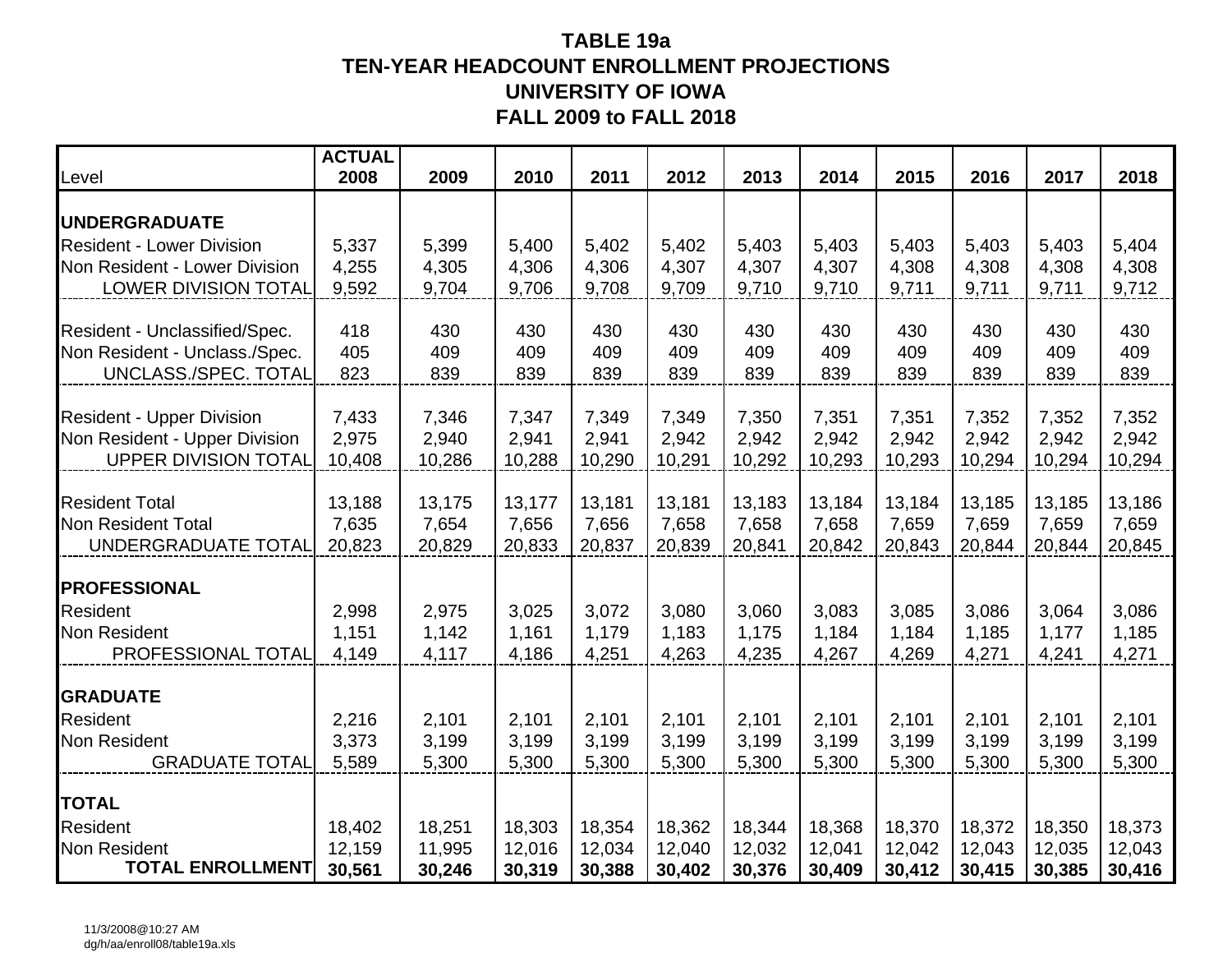# **TABLE 19b TEN-YEAR HEADCOUNT ENROLLMENT PROJECTIONS IOWA STATE UNIVERSITY FALL 2009 to FALL 2018**

| Level                                                        | <b>ACTUAL</b><br>2008 | 2009            | 2010            | 2011            | 2012            | 2013            | 2014            | 2015            | 2016            | 2017            | 2018           |
|--------------------------------------------------------------|-----------------------|-----------------|-----------------|-----------------|-----------------|-----------------|-----------------|-----------------|-----------------|-----------------|----------------|
|                                                              |                       |                 |                 |                 |                 |                 |                 |                 |                 |                 |                |
| <b>UNDERGRADUATE</b>                                         |                       |                 |                 |                 |                 |                 |                 |                 |                 |                 |                |
| <b>Resident - Lower Division</b>                             | 6,934                 | 6,777           | 6,667           | 6,545           | 6,420           | 6,311           | 6,272           | 6,283           | 6,326           | 6,377           | 6,435          |
| Non Resident - Lower Division<br><b>LOWER DIVISION TOTAL</b> | 3,205<br>10,139       | 3,267<br>10,044 | 3,133<br>9,800  | 3,047<br>9,592  | 2,977<br>9,397  | 2,922<br>9,233  | 2,903<br>9,175  | 2,909<br>9,192  | 2,931<br>9,257  | 2,956<br>9,333  | 2,985<br>9,420 |
|                                                              |                       |                 |                 |                 |                 |                 |                 |                 |                 |                 |                |
| Resident - Unclassified/Spec.                                | 203                   | 219             | 219             | 219             | 219             | 219             | 219             | 219             | 219             | 219             | 219            |
| Non Resident - Unclass./Spec.                                | 235                   | 191             | 191             | 191             | 191             | 191             | 191             | 191             | 191             | 191             | 191            |
| UNCLASS./SPEC. TOTAL                                         | 438                   | 410             | 410             | 410             | 410             | 410             | 410             | 410             | 410             | 410             | 410            |
|                                                              |                       |                 |                 |                 |                 |                 |                 |                 |                 |                 |                |
| <b>Resident - Upper Division</b>                             | 8,748                 | 8,860           | 8,893           | 8,827           | 8,745           | 8,649           | 8,552           | 8,464           | 8,414           | 8,405           | 8,426          |
| Non Resident - Upper Division                                | 2,282                 | 2,436           | 2,716           | 2,832           | 2,810           | 2,760           | 2,705           | 2,664           | 2,644           | 2,642           | 2,650          |
| <b>UPPER DIVISION TOTAL</b>                                  | 11,030                | 11,296          | 11,609          | 11,659          | 11,555          | 11,409          | 11,257          | 11,128          | 11,058          | 11,047          | 11,076         |
| <b>Resident Total</b>                                        |                       |                 |                 |                 |                 |                 |                 |                 |                 |                 | 15,080         |
| Non Resident Total                                           | 15,885<br>5,722       | 15,856<br>5,894 | 15,779<br>6,040 | 15,591<br>6,070 | 15,384<br>5,978 | 15,179<br>5,873 | 15,043<br>5,799 | 14,966<br>5,764 | 14,959<br>5,766 | 15,001<br>5,789 | 5,826          |
| UNDERGRADUATE TOTAL                                          | 21,607                | 21,750          | 21,819          | 21,661          | 21,362          | 21,052          | 20,842          | 20,730          | 20,725          | 20,790          | 20,906         |
|                                                              |                       |                 |                 |                 |                 |                 |                 |                 |                 |                 |                |
| <b>PROFESSIONAL</b>                                          |                       |                 |                 |                 |                 |                 |                 |                 |                 |                 |                |
| <b>Resident</b>                                              | 249                   | 253             | 255             | 248             | 248             | 248             | 248             | 248             | 248             | 248             | 248            |
| Non Resident                                                 | 282                   | 303             | 325             | 332             | 332             | 332             | 332             | 332             | 332             | 332             | 332            |
| PROFESSIONAL TOTAL                                           | 531                   | 556             | 580             | 580             | 580             | 580             | 580             | 580             | 580             | 580             | 580            |
| <b>GRADUATE</b>                                              |                       |                 |                 |                 |                 |                 |                 |                 |                 |                 |                |
| <b>Resident</b>                                              | 2,014                 | 2,036           | 2,036           | 2,036           | 2,036           | 2,036           | 2,036           | 2,036           | 2,036           | 2,036           | 2,036          |
| Non Resident                                                 | 2,704                 | 2,708           | 2,708           | 2,708           | 2,708           | 2,708           | 2,708           | 2,708           | 2,708           | 2,708           | 2,708          |
| <b>GRADUATE TOTAL</b>                                        | 4,718                 | 4,744           | 4,744           | 4,744           | 4,744           | 4,744           | 4,744           | 4,744           | 4,744           | 4,744           | 4,744          |
|                                                              |                       |                 |                 |                 |                 |                 |                 |                 |                 |                 |                |
| <b>TOTAL</b>                                                 |                       |                 |                 |                 |                 |                 |                 |                 |                 |                 |                |
| Resident                                                     | 18,148                | 18,145          | 18,070          | 17,875          | 17,668          | 17,463          | 17,327          | 17,250          | 17,243          | 17,285          | 17,364         |
| Non Resident                                                 | 8,708                 | 8,905           | 9,073           | 9,110           | 9,018           | 8,913           | 8,839           | 8,804           | 8,806           | 8,829           | 8,866          |
| <b>TOTAL ENROLLMENT</b>                                      | 26,856                | 27,050          | 27,143          | 26,985          | 26,686          | 26,376          | 26,166          | 26,054          | 26,049          | 26,114          | 26,230         |

11/3/2008@10:27 AMdg/h/aa/enrol08/table19b.xls